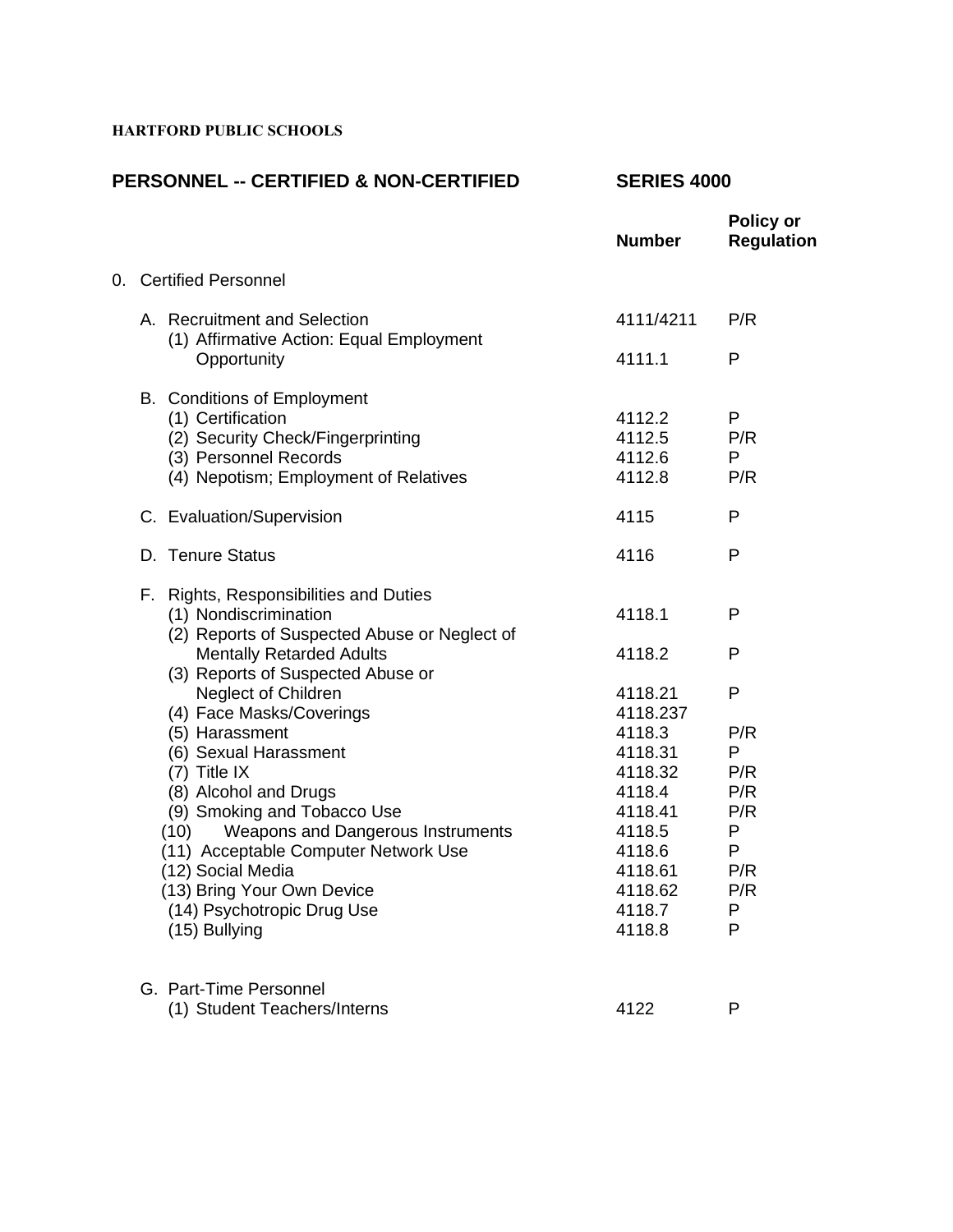# **HARTFORD PUBLIC SCHOOLS**

| <b>PERSONNEL -- CERTIFIED &amp; NON-CERTIFIED</b> |                               |                                                                                                                                                                                           | <b>SERIES 4000</b>                         |                                       |
|---------------------------------------------------|-------------------------------|-------------------------------------------------------------------------------------------------------------------------------------------------------------------------------------------|--------------------------------------------|---------------------------------------|
|                                                   |                               |                                                                                                                                                                                           | <b>Number</b>                              | <b>Policy or</b><br><b>Regulation</b> |
|                                                   |                               | H. Activities<br>(1) Professional Development<br>(2) Publication or Creation of Materials<br>(3) Soliciting and Selling<br>(4) Solicitation of Staff Members<br>(5) Non-School Employment | 4131<br>4132<br>4137<br>4137.1<br>4138     | P/R<br>P<br>P<br>$\mathsf{P}$<br>P    |
|                                                   | I.                            | Leaves<br>(1) Family and Medical Leave                                                                                                                                                    | 4152                                       | P                                     |
|                                                   | 1. Non-Certificated Personnel |                                                                                                                                                                                           |                                            |                                       |
|                                                   |                               | A. Recruitment and Selection<br>(1) Affirmative Action: Equal Employment                                                                                                                  | 4211*                                      | P/R                                   |
|                                                   |                               | Opportunity                                                                                                                                                                               | 4211.1*                                    | P                                     |
|                                                   |                               | <b>B.</b> Conditions of Employment<br>(1) Security Check/Fingerprinting<br>(2) Personnel Records<br>(3) Nepotism; Employment of Relatives                                                 | 4212.5*<br>4212.6*<br>4212.8*              | P/R<br>P<br>P/R                       |
|                                                   |                               | C. Evaluation Supervision                                                                                                                                                                 | 4215                                       | P/R                                   |
|                                                   |                               | D. Rights, Responsibilities and Duties<br>(1) Nondiscrimination<br>(2) Reports of Suspected Abuse or Neglect of                                                                           | 4218.1*                                    | P                                     |
|                                                   |                               | <b>Mentally Retarded Adults</b><br>(3) Reports of Suspected Abuse or                                                                                                                      | 4218.2*                                    | P                                     |
|                                                   |                               | <b>Neglect of Children</b><br>(4) Harassment<br>(5) Sexual Harassment<br>(6) Alcohol and Drugs                                                                                            | 4218.21*<br>4218.3*<br>4218.31*<br>4218.4* | P<br>P/R<br>P<br>P/R                  |
|                                                   |                               | (7) Smoking and Tobacco Use<br>(8) Weapons and Dangerous Instruments<br>(9) Internet Acceptable Use                                                                                       | 4218.41*<br>4218.5*<br>4218.6*             | P/R<br>P<br>P/R                       |
|                                                   |                               | (10) Communication of Behavior Concerns to Students<br>and Parents                                                                                                                        | 4218.7*                                    | P/R                                   |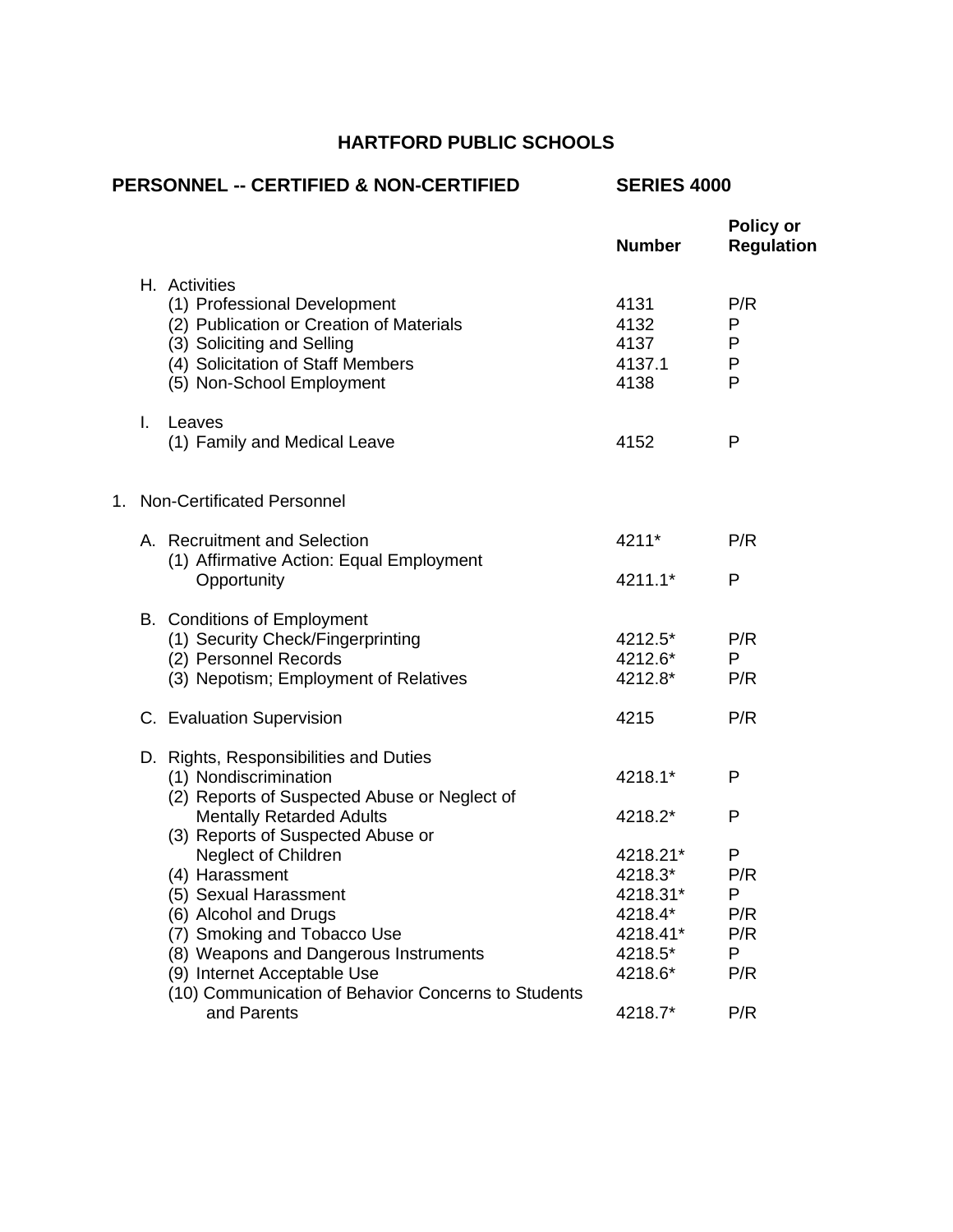# **HARTFORD PUBLIC SCHOOLS**

| <b>PERSONNEL -- CERTIFIED &amp; NON-CERTIFIED</b> | <b>SERIES 4000</b> |                                       |
|---------------------------------------------------|--------------------|---------------------------------------|
|                                                   | <b>Number</b>      | <b>Policy or</b><br><b>Regulation</b> |
| E. Activities                                     |                    |                                       |
| (1) Soliciting and Selling                        | 4237*              | Р                                     |
| (2) Solicitations of Staff Members                | 4237.1*            | P                                     |
| (3) Non-School Employment                         | 4238*              | P                                     |
| E.<br>Leaves                                      |                    |                                       |
| (1) Personal/Family and Medical Leave             | 4252*              | Р                                     |

\* The policy and/or regulation is the same for Certified and Non-Certified Personnel. Refer to the Certified Personnel section of this manual for the policy or regulation covering this issue.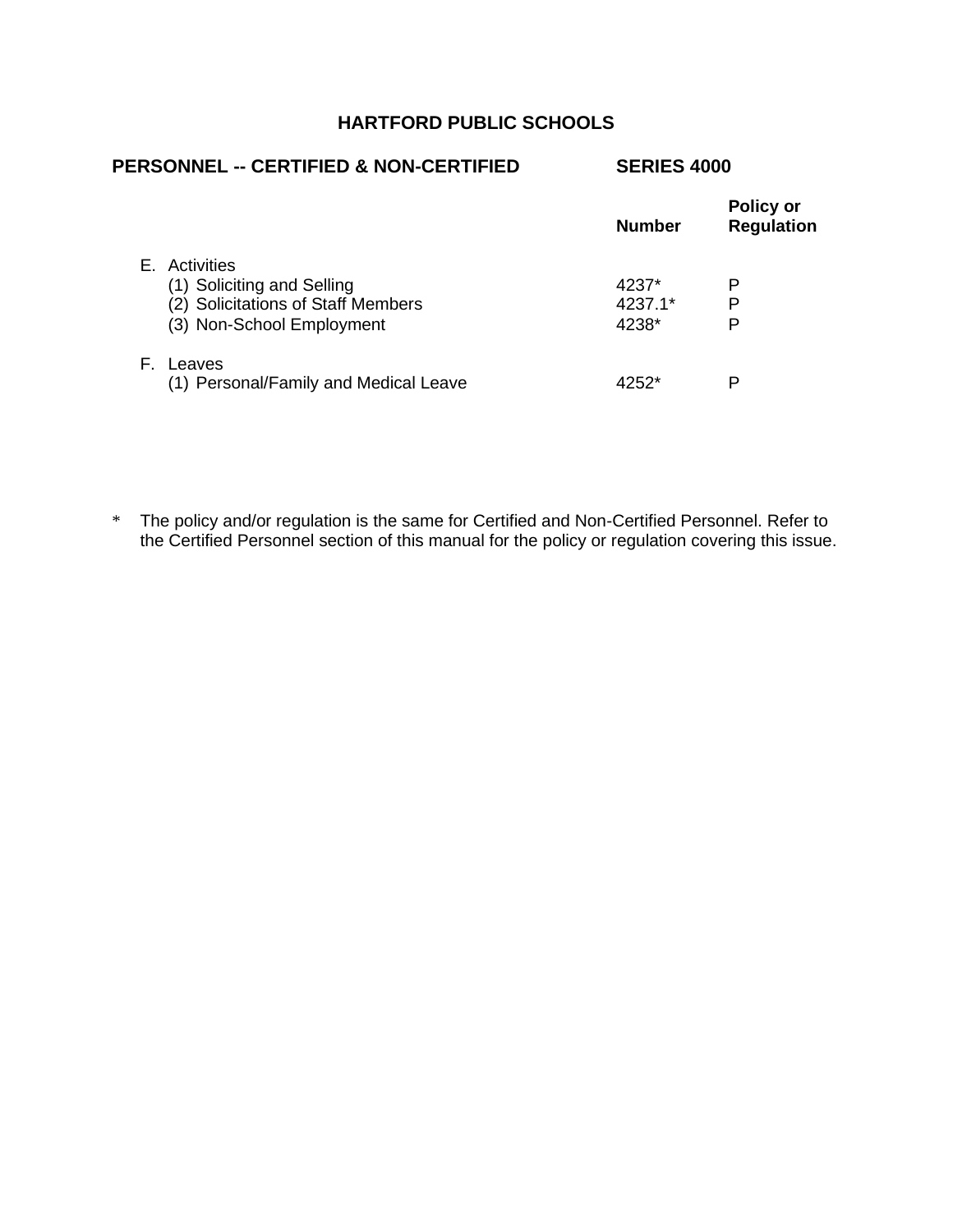#### **Recruitment and Selection**

The superintendent of schools shall be responsible for the selection and assignment of all personnel in the Hartford Public Schools except as noted below. They shall be determined on the basis of potential contribution to the educational program and/or the best interests of the school system. It is the policy of the board of education to employ and retain the best qualified administrators, teachers, and other personnel. This shall be accomplished through careful consideration of credentials, references, interviews, and evaluation of previous performance. Personnel shall be considered on the basis of his/her effectiveness without discrimination as defined by law. (cf. 2111-Equal Employment Opportunity, 4111.1/4211.1-Affirmative Action in Recruitment and Selection)

The superintendent or designee is authorized to employ all personnel below the rank of principal. Appointments to positions at the rank of principal and above shall be approved by the board of education upon the recommendation of the superintendent, and shall be handled in accordance with applicable provision of C.G.S. 10-151.

Legal Reference: Connecticut General Statutes 10-151 Employment of teachers. Notice and hearing on termination of contract. 10-153 Discrimination on account of marital status. 10- 15 5f Residency requirement prohibited. 31-126 Unfair Employment Practices (as amended by P.A. 80-285) Title IX - Equal Employment Opportunity Americans With Disabilities Act (ADA) Family Medical Leave Act (FMLA)

Policy updated: November 1, 2005 Hartford, Connecticut

Policy adopted: July 6, 1999 **HARTFORD PUBLIC SCHOOLS**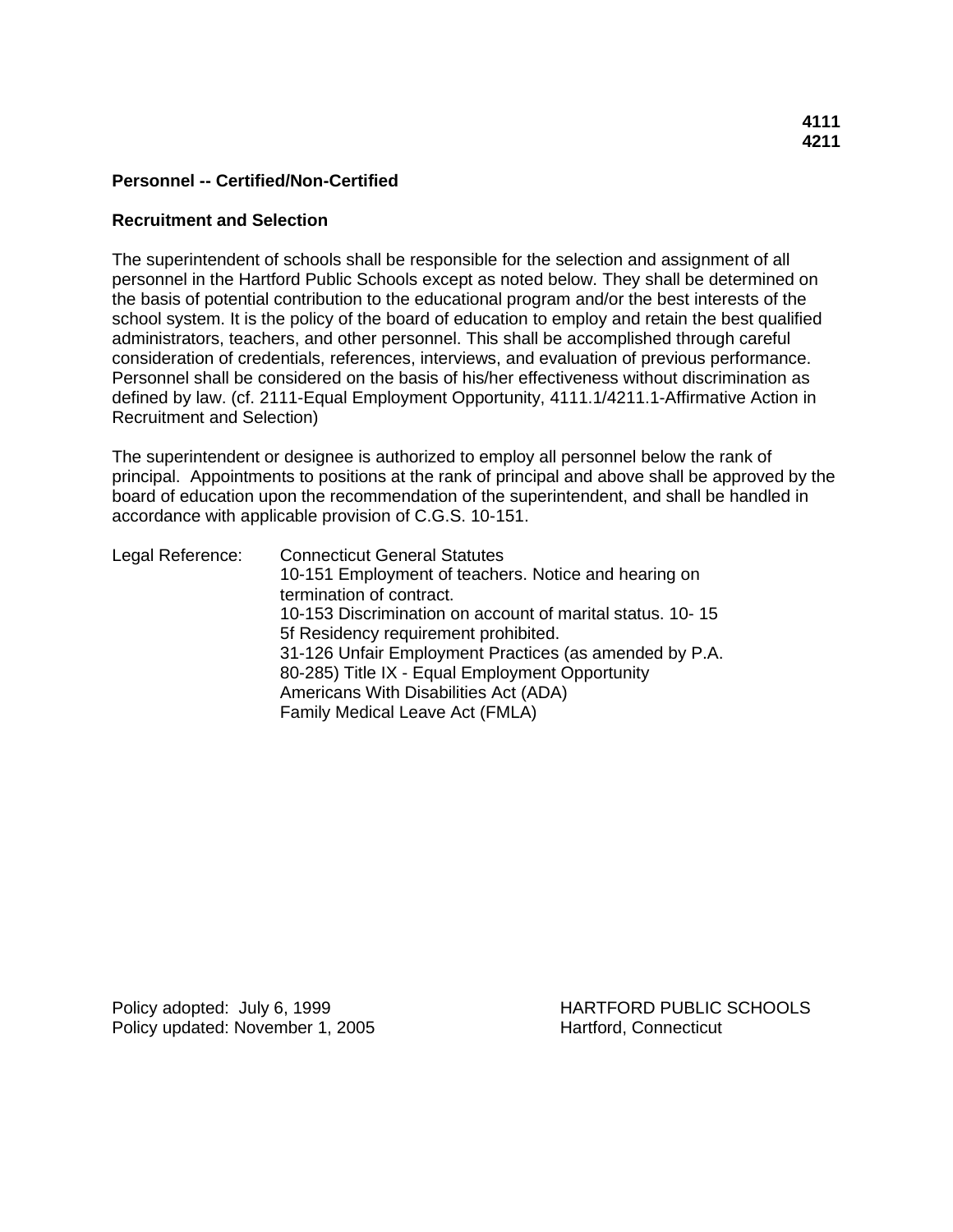### **Recruitment and Selection**

# **Vacancies**

The Human Resources Department shall be notified of a vacancy as early as possible. The notification shall be on a **"**Requisition Form**"** and include:

- 1. Reason for vacancy (resignation, retirement, new approved position);
- 2. Name of program and funding source;
- 3. Effective date of vacancy with appropriate back-up (resignation letter-leave form); and
- 4. An updated job description.

Authorization to fill the vacancy shall be received from the appropriate assistant superintendent and Finance department. The position shall be approved, rostered, and funded before being posted.

Upon authorization, vacancies shall be posted throughout the system per contract.

For a new position, the supervisor shall draft a job description using the standard format. The draft shall be reviewed and approved by the Human Resources Department, and shall be posted according to policy and contract.

### **Approval**

When a candidate has been selected, the supervisor shall send a memo of recommendation to the Human Resources Department for action and final approval. No candidate shall be placed on employment status prior to the Human Resources Department's approval.

### **Application Procedure**

In the employment of teachers and other certified personnel, special consideration is given to professional training, teaching experience, and personal characteristics desirable in good teachers.

The superintendent, or designee, shall select the candidate.

Applications submitted by unsuccessful candidates will be retained by the system for at least three years, or as otherwise required by law**.**

### **Assignment**

The assignment of all personnel in the Hartford Public Schools shall be the responsibility of the superintendent of schools. In accordance with Policy 4111 of this manual, the superintendent shall make these assignments for the best educational interest of the school system and collective bargaining agreements.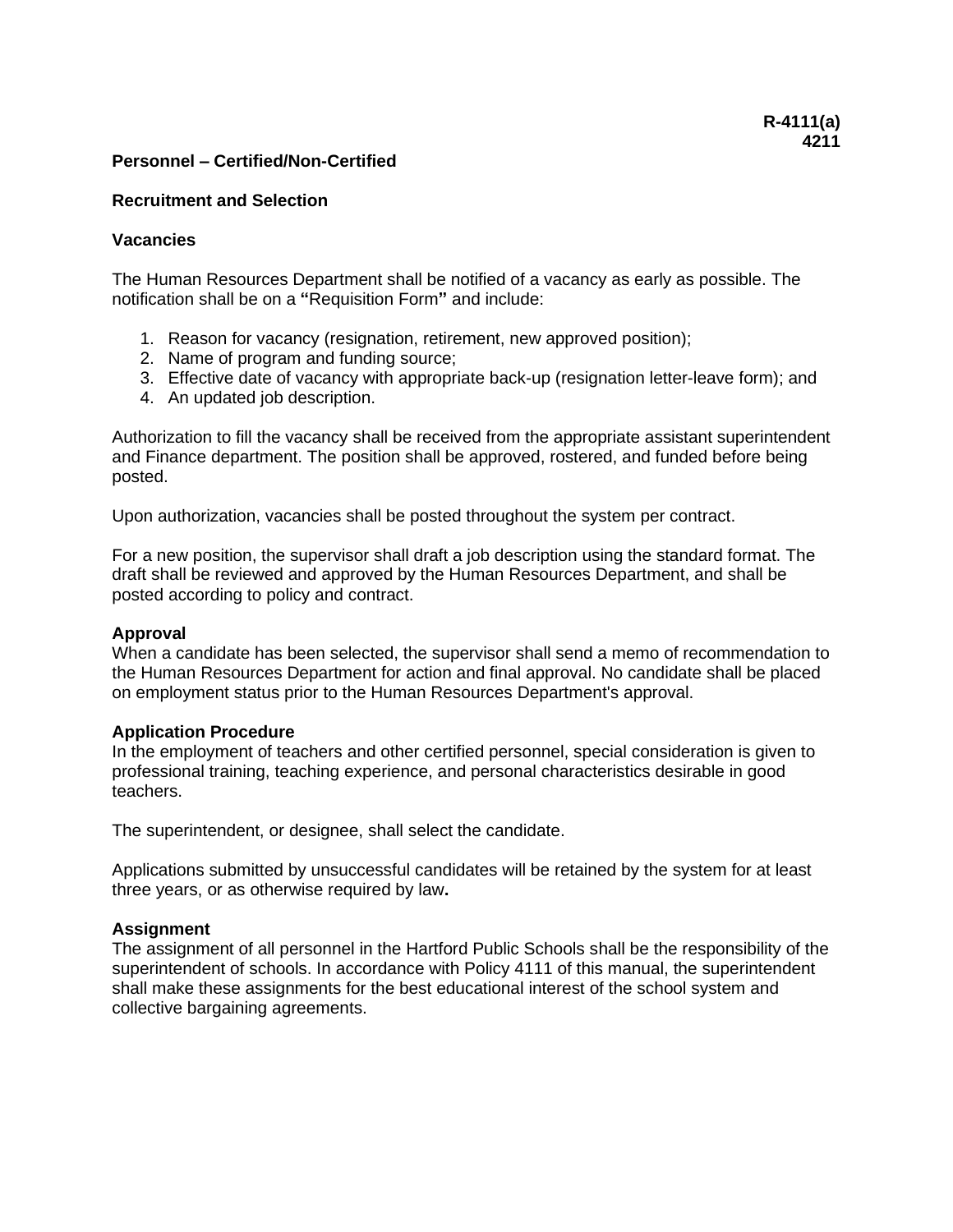# **R-4111(b) 4211**

# **Personnel – Certified/Non-Certified**

**Recruitment and Selection**

**Appointment**

Legal Reference: Connecticut General Statutes 10-151 Employment of teachers. Notice and hearing on termination of contract. 10-153 Discrimination on account of marital status. 46a-60 Discriminatory employment practices prohibited.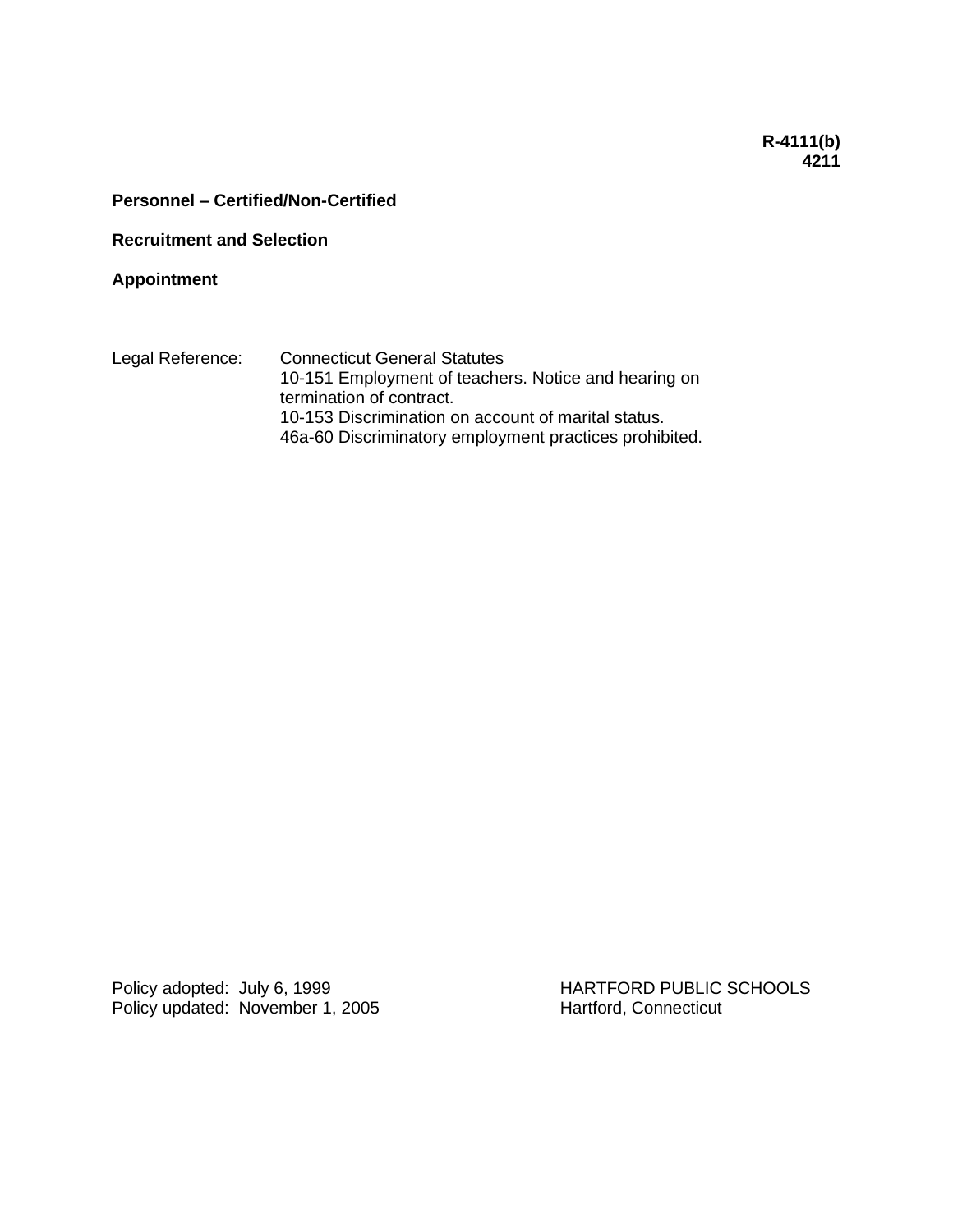# **Affirmative Action: Equal Employment Opportunity**

The Board of Education will provide equal employment opportunities for all persons without regard to race, gender, color, religious creed, national origin, religion, age, veteran status, sex, sexual orientation, gender identity or expression, disability, marital status, present or past history of mental disorder, mental retardation, learning disability or physical disability, or abilities unrelated to the performance of the duties of the position. The Board of Education directs the Administration to set as a goal the recruitment, selection and employment of qualified people among all racial and ethnic groups.

The Board of Education requests an annual report from the Superintendent concerning the extent to which the above mentioned Affirmative Action Program goals are being achieved.

No advertisement of employment opportunities may by intent or design restrict employment based upon discrimination as defined by law.

| Legal Reference: | <b>Connecticut General Statutes</b>                                       |
|------------------|---------------------------------------------------------------------------|
|                  | 46a-60 Discriminatory employment practices prohibited                     |
|                  | 10-153 Discrimination on account of marital status.                       |
|                  | 46a-60 Discriminatory employment practices prohibited.                    |
|                  | 46a-81a Discrimination on the basis of sexual orientation: Definitions    |
|                  | Connecticut General Statutes § 46a-81c Sexual orientation discrimination: |
|                  | Employment.                                                               |
|                  | Title VI of the Civil Rights Act of 1964, 42 U.S.C. § 2000d et seq.       |
|                  | Title VII, Civil Rights Act U.S.C. 2000e, et. seq.                        |
|                  | Title IX of the Education Amendments of 1972, 20 USCS § 1681, et seq.     |
|                  | Age Discrimination in Employment Act, 29 U.S.C. § 621                     |
|                  | Americans with Disabilities Act, 42 U.S.C. § 12101                        |
|                  | Section 504 of the Rehabilitation Act of 1973, 29 U.S.C. § 794            |
|                  | The Uniformed Services Employment and Reemployment Rights Act, 20         |
|                  | CFR 1002.18                                                               |
|                  | Title II of the Genetic Information Nondiscrimination Act of 2008         |
|                  | Public Act 11-55, An Act Concerning Discrimination.                       |
|                  |                                                                           |
|                  |                                                                           |

Policy updated: November 1, 2005 Hartford, Connecticut Policy revised: May 21, 2013 Policy updated: July 28, 2015

Policy adopted: July 6, 1999 HARTFORD PUBLIC SCHOOLS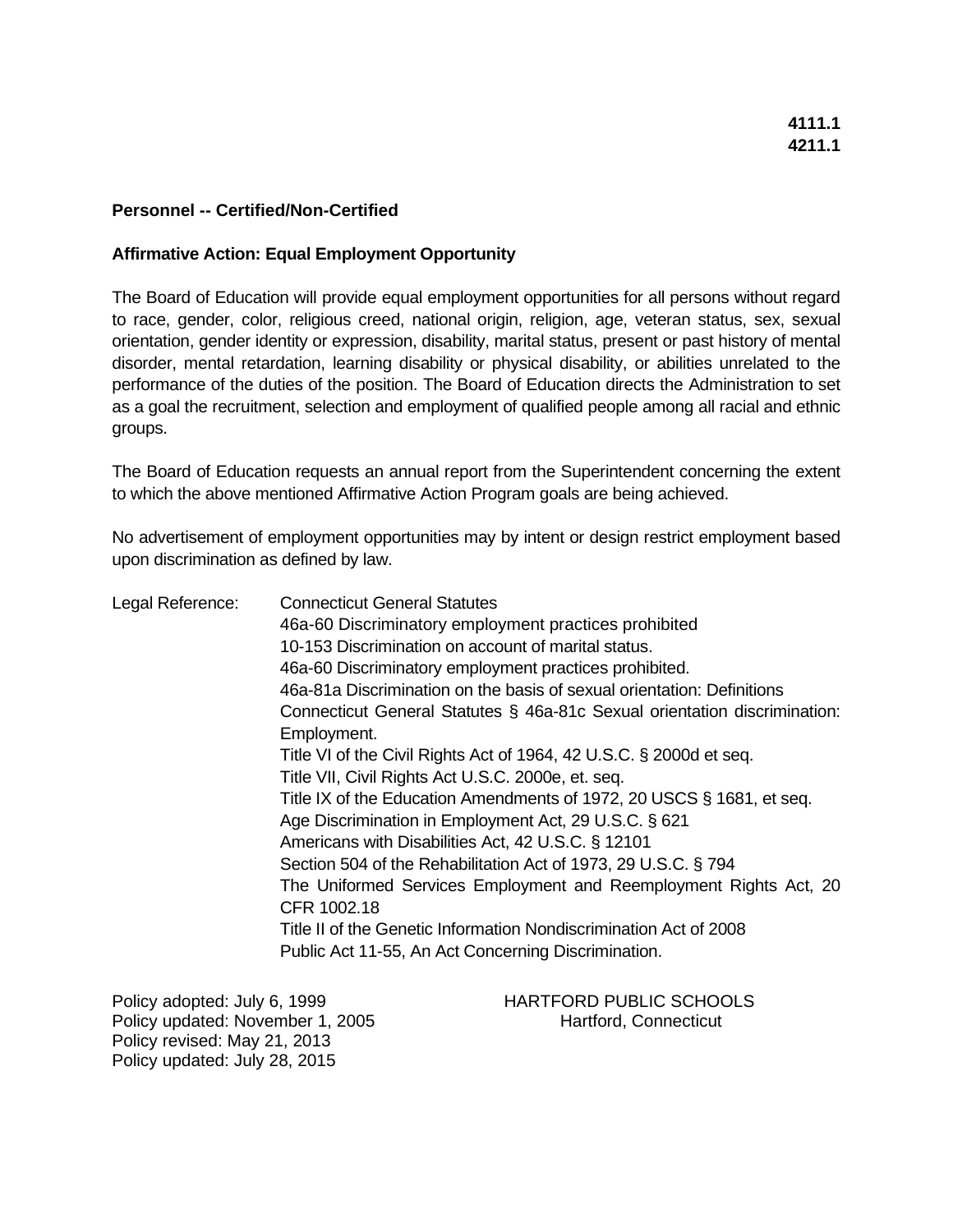# **Personnel -- Certified**

### **Certification**

Every instructional employee shall be certified as required by law.

It is the responsibility of the employee to see that his/her credential is submitted to the school system. The school system will record the credential as required by law.

It shall be the responsibility of the certified employee to see that his/her credentials for certification are completed before the date of expiration and to file the completed certification with the school system.

Legal Reference: Connecticut General Statutes 10-145d-400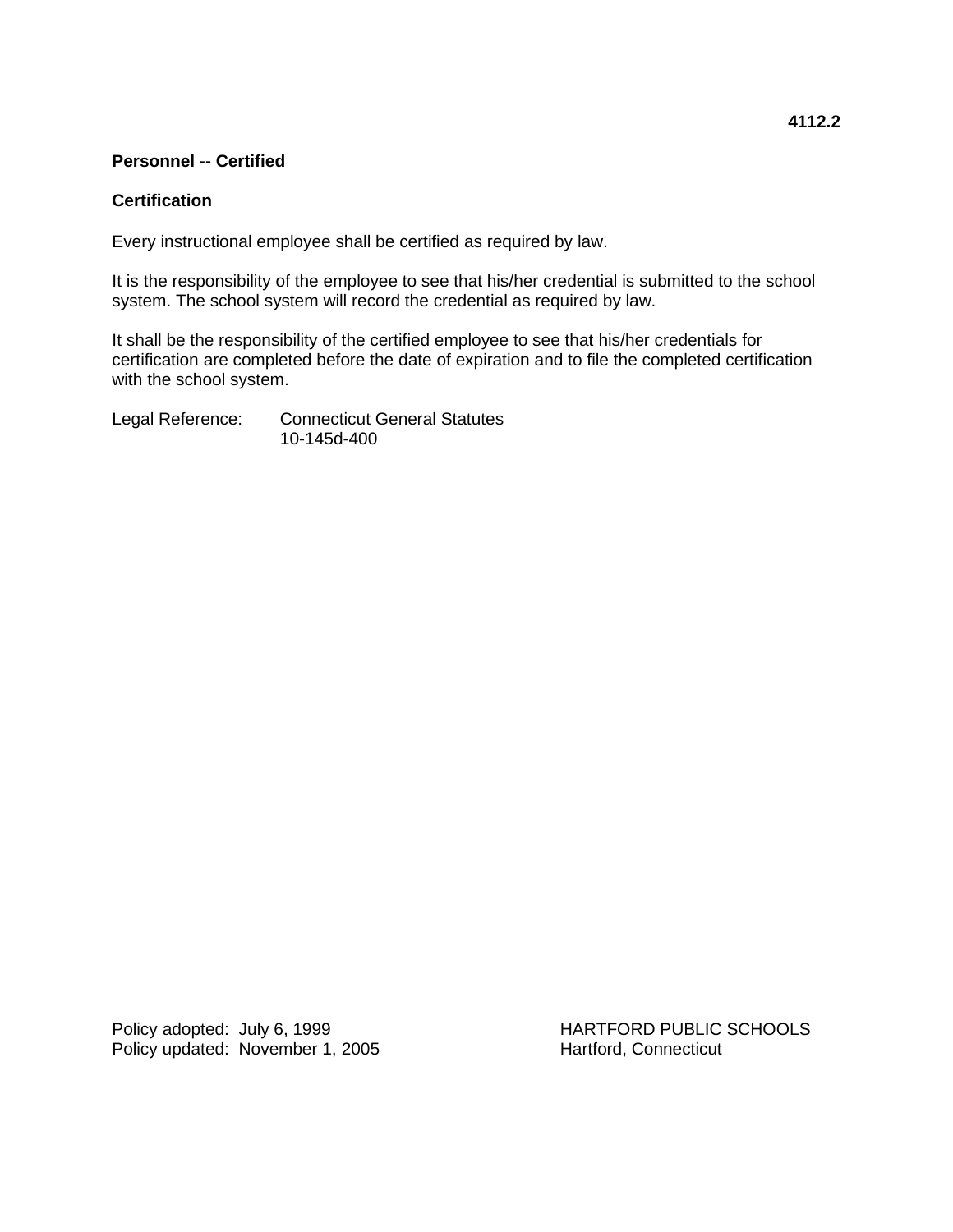# **4112.5 4212.5**

### **Personnel -- Certified/Non-Certified**

#### **Security Check/Fingerprinting**

Each applicant for a position within the public school system shall be asked whether he/she has ever been convicted of a crime and whether there are any criminal charges pending against him/her at the time of application. Each person hired by the school system shall be required to submit to state and national criminal record checks. A check of sex offender registries must be conducted on all final candidates for employment, including independent contractors.

Legal Reference: Connecticut General Statutes 10-221d Criminal history records checks of school personnel. Fingerprinting. Termination or dismissal.

Policy adopted: July 6, 1999 HARTFORD PUBLIC SCHOOLS Policy updated: November 1, 2005 Hartford, Connecticut Policy Revised: October 18, 2011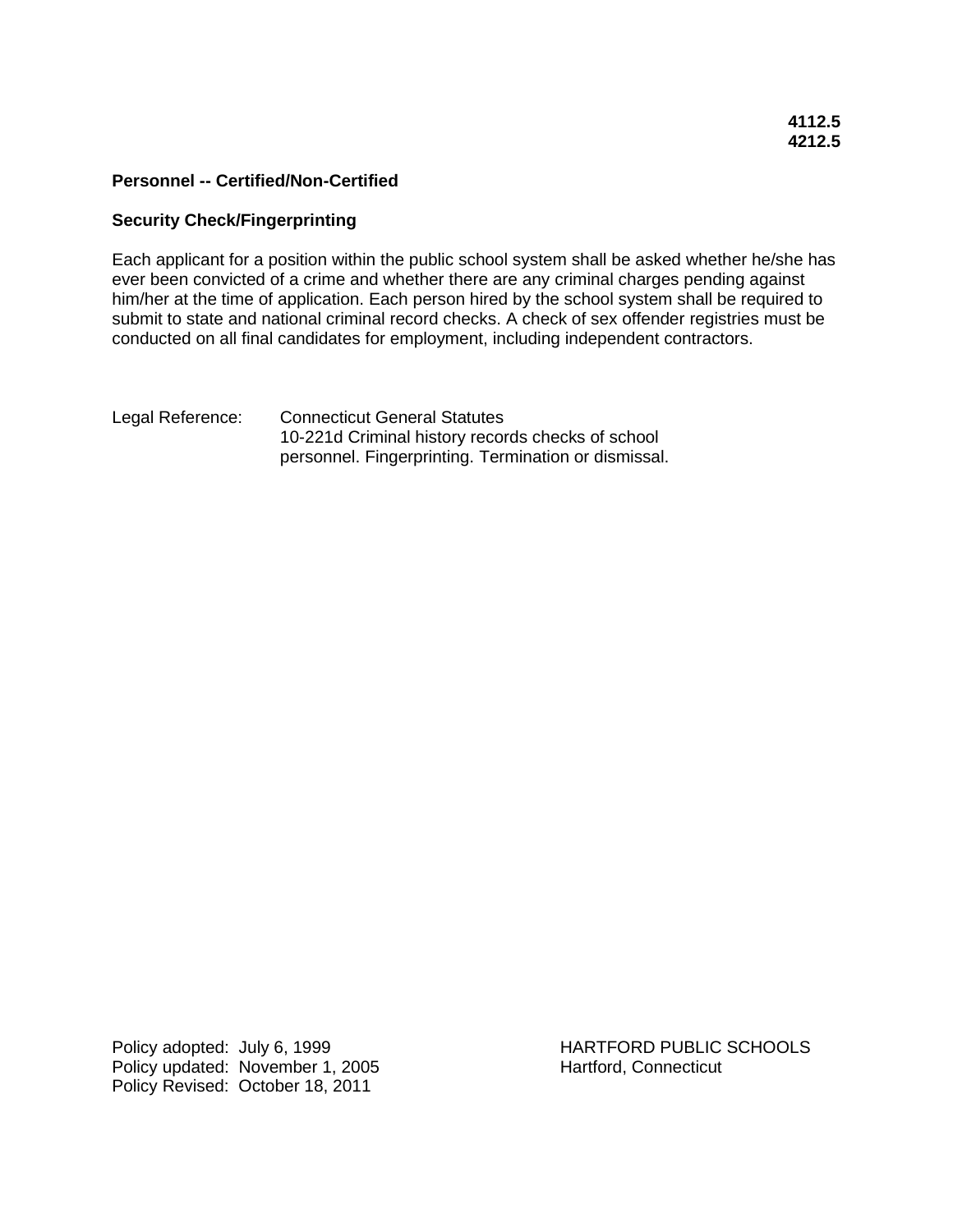# **Security Check/Fingerprinting**

In order to process such record checks, the following procedures will be followed:

- 1. No later than ten calendar days after the superintendent or his/her designee has notified a job applicant of a decision to hire the applicant, or as soon thereafter as practicable, the superintendent or his/her designee will supply the applicant with a packet containing all documents and materials necessary for the applicant to be fingerprinted by the regional service center or the Office of Talent Management. This packet shall also contain all documents and materials necessary for the regional service center or the Office of Talent Management to submit the completed fingerprints to the State Police Bureau of Identification for the processing of state and national criminal record checks.
- 2. No later than ten calendar days after the superintendent or his/her designee has provided the successful job applicant with the fingerprinting packet, the applicant must arrange to be fingerprinted. Failure of the applicant to have his/her fingerprints taken within such ten-day period, without good cause, will be grounds for the withdrawal of the offer of employment.
- 3. Any person for whom criminal records checks are required to be performed pursuant to this policy must pay all fees and costs associated with the fingerprinting process and/or the submission or processing of the requests for criminal record checks.
- 4. Upon receipt of a criminal record check indicating a previously undisclosed conviction, or pending charges, the superintendent or his/her designee will notify the affected applicant/employee in writing of the results of the record check and will provide an opportunity for the affected applicant/employee to respond to the results of the criminal record check.
- 5. Decisions regarding the effect of a conviction upon an applicant/employee, if disclosed by the applicant/employee, will be made on a case-by-case basis. Notwithstanding the foregoing, the falsification or omission of any information on a job application or in a job interview, including, but not limited to information concerning criminal convictions or pending criminal charges, shall be grounds for disqualification from consideration for employment or discharge from employment.
- 6. Adult education teachers and substitute teachers, if they are continuously employed by the district, do not have to be re-fingerprinted after fulfilling the initial requirement.
- 7. A criminal history check and a check of sex offender registries must be conducted on all final candidates and Independent contractors for employment with the school system. If a final candidate for employment or hiring as an independent contractor is found to have a criminal history, other than for minor traffic offenses, the superintendent shall determine whether the individual is qualified for employment despite the criminal history by considering, among other things, whether the individual poses a threat to the safety of students or personnel or has demonstrated that he or she does not have the integrity or honesty to fulfill the duties of the position.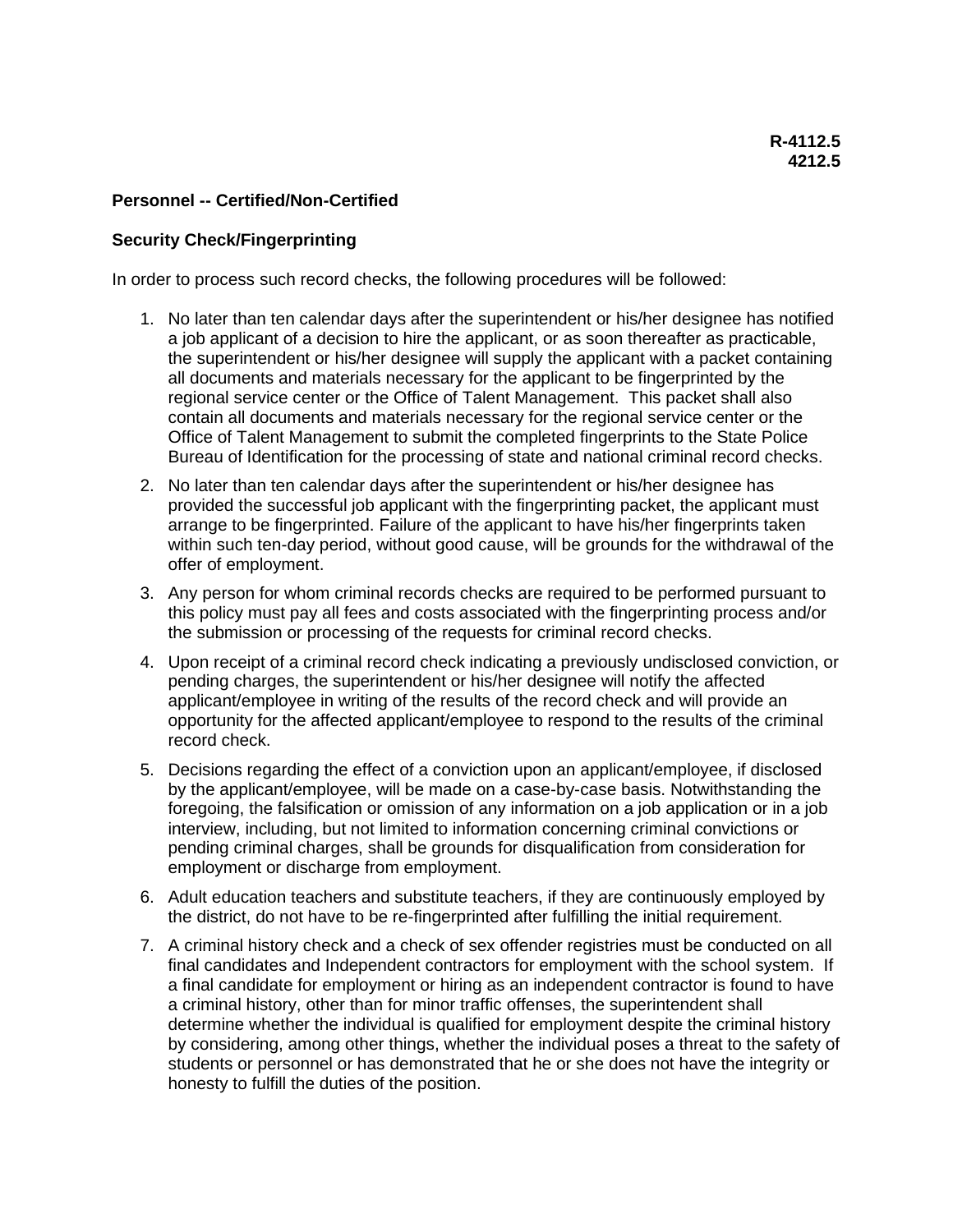#### **Security Check/Fingerprinting (continued)**

If the superintendent recommends such a candidate to the board for employment, the board must be notified of the criminal history and the basis for the superintendent's determination. No individual who is a registered sex offender subject to the provisions of policy 4112.5, will be hired for any position with the school system.

- 8. Each contract executed by the board with an independent contractor or for the services of independent contractors must require the contractor to check sex offender registries as specified in policy 4112.5.
- 9. All businesses contracting with Hartford Public Schools shall provide proof that contract workers have undergone background checks consistent with the above policy.
- 10. Criminal history checks must be conducted in accordance with state law and any procedures established by the superintendent.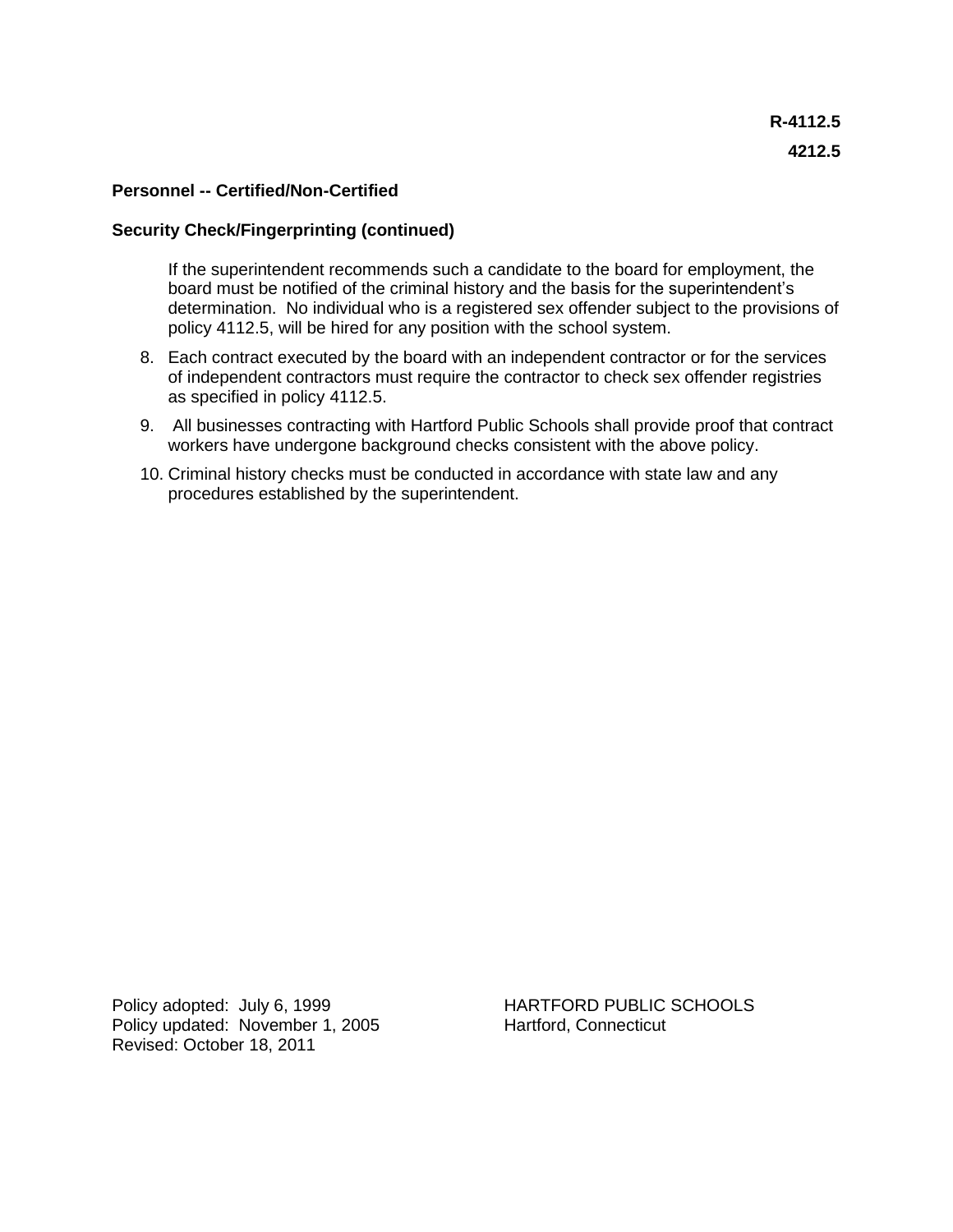#### **Personnel Records**

Personnel records shall be kept on all current employees.

A file shall be kept for all resigned or retired employees, including such essential information as shall seem appropriate to the administration.

The employee's personnel file can be reviewed by the employee in the presence of an administrator or designee. Upon request, an employee will be provided a copy of supervisory records and reports maintained in said employee's personal file as a guide to evaluation of performance.

Legal Reference: Connecticut General Statutes 1-19b Agency administration. Disclosure of personnel, birth and tax records. 1-20a Objection to disclosure of personnel or medical files. 1-21i(b) Denial of access to public records or meetings. 10-151a Access of teacher to supervisory records and reports in personnel file. 10-151c Records of teacher performance and evaluation not public records.

Policy updated: November 1, 2005 Hartford, Connecticut

Policy adopted: July 6, 1999 HARTFORD PUBLIC SCHOOLS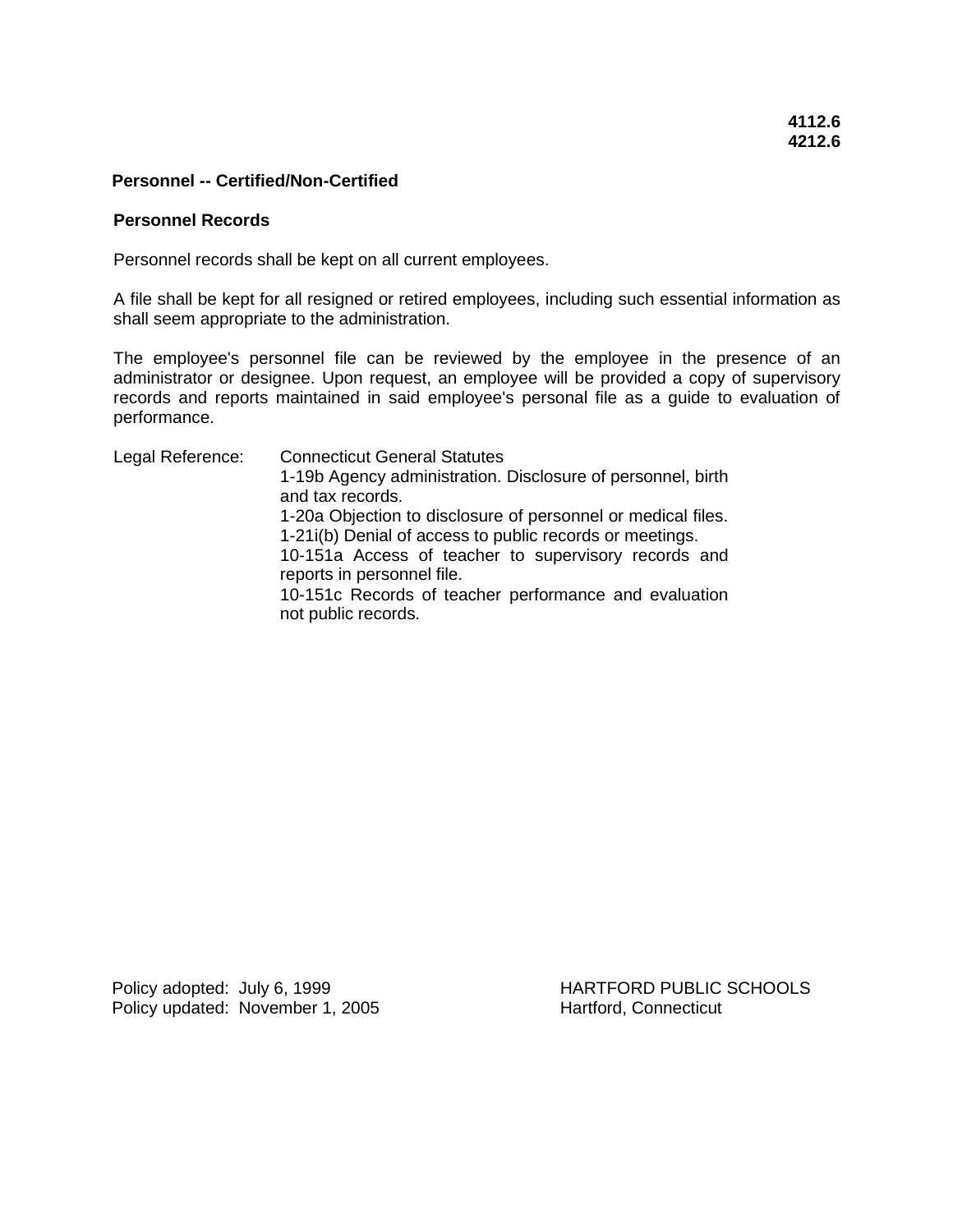#### **Nepotism: Employment of Relatives**

Board of Education members and school administrators in order to avoid both the reality and appearance of nepotism will make public any relationship the Board members or administrators have with any possible candidate for a position for which the Board member or administrator must give approval or has influence in such appointment.

For the purpose of this policy, relationship is defined as a member of the immediate family which means the mother, father, grandmother, grandfather, or a grandchild of the Board member or administrator, or of the spouse of the Board member or administrator, and the spouse, son, stepson, son-in-law, daughter, stepdaughter, daughter-in-law, brother, sister, or any relative living in the immediate household of the board member or administrator, or other close friendships or business relationships that could be construed as possibly causing a bias or loss of objectivity on the part of the Board member or administrator.

A Board member or administrator who has such relationship with any employee of the school system as of the effective date of this policy shall declare such relationship immediately. So far as possible, no administrator shall have supervisorial relationship to any member of his/ her family.

Legal Reference: Connecticut General Statutes 7-479 Conflicts of interest 46b-38rr Merger of civil union into marriage by default. Exception.

Policy revised: July 28, 2016

Policy adopted: July 6, 1999 HARTFORD PUBLIC SCHOOLS Policy updated: November 1, 2005 November 1, 2005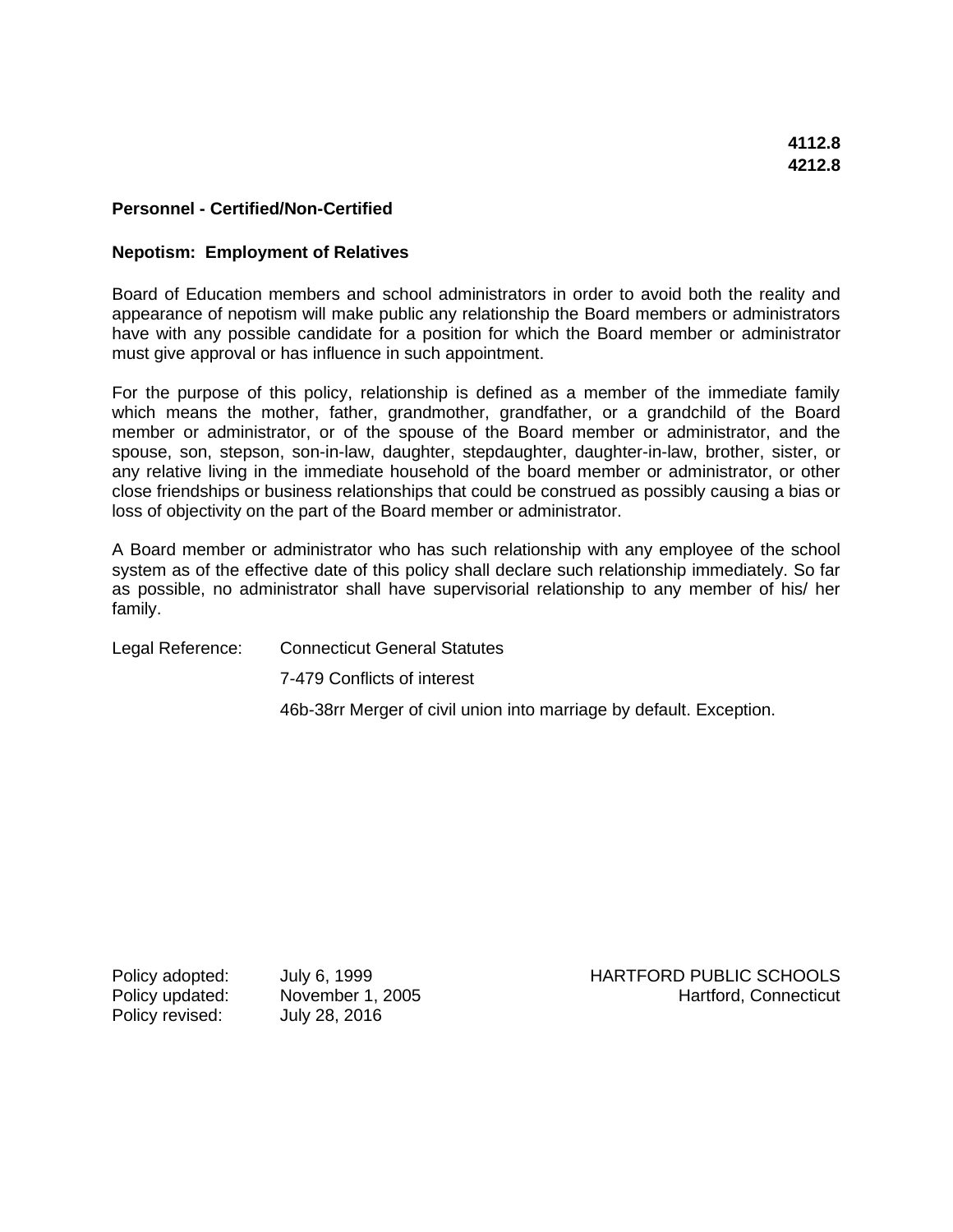#### **Nepotism: Employment of Relatives**

The following regulations shall govern nepotism in the employment of staff:

- 1. Persons related by blood or marriage to an employee shall not be appointed to a position that is in a line relationship involving supervision and evaluation of the position or in payroll accounting, auditing, or personnel.
- 2. It is the intent of these rules to avoid any situation where there can arise a conflict of interest either on the part of the member of the board or on the part of an employee.

Legal Reference: Connecticut General Statutes 31-126 Unfair employment practices.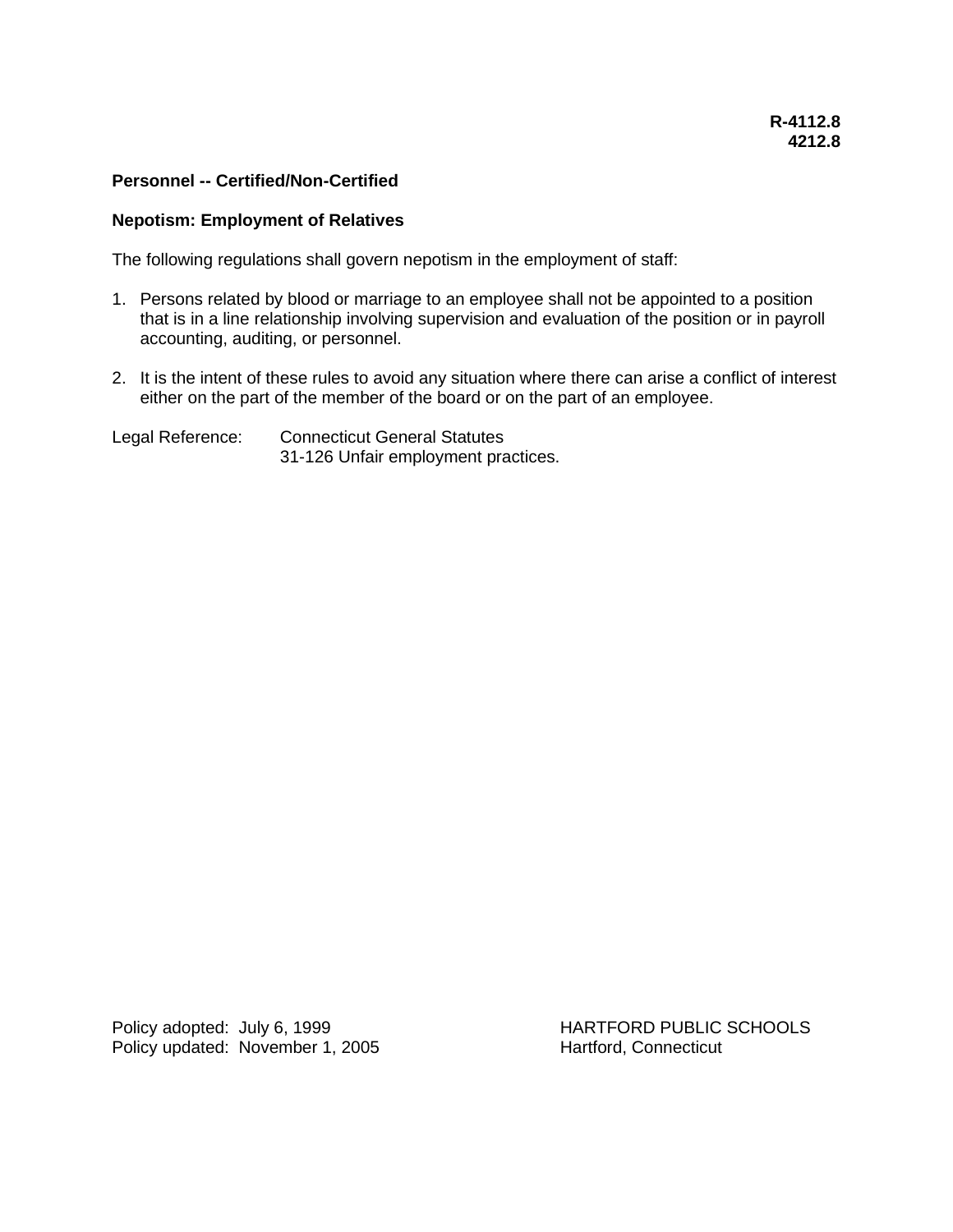# **Personnel -- Certified**

# **Supervision/Evaluation**

# **Evaluation**

In accordance with state law (10-151b), the superintendent shall evaluate or cause to be evaluated each teacher in the school system and report the status of the evaluation to the board on or before July 15 of each year.

Legal Reference: Connecticut General Statutes 10-151b Evaluation by superintendent of certain educational personnel. Public Act 95-58 An Act Concerning Teacher Evaluations, Tenure and Dismissal.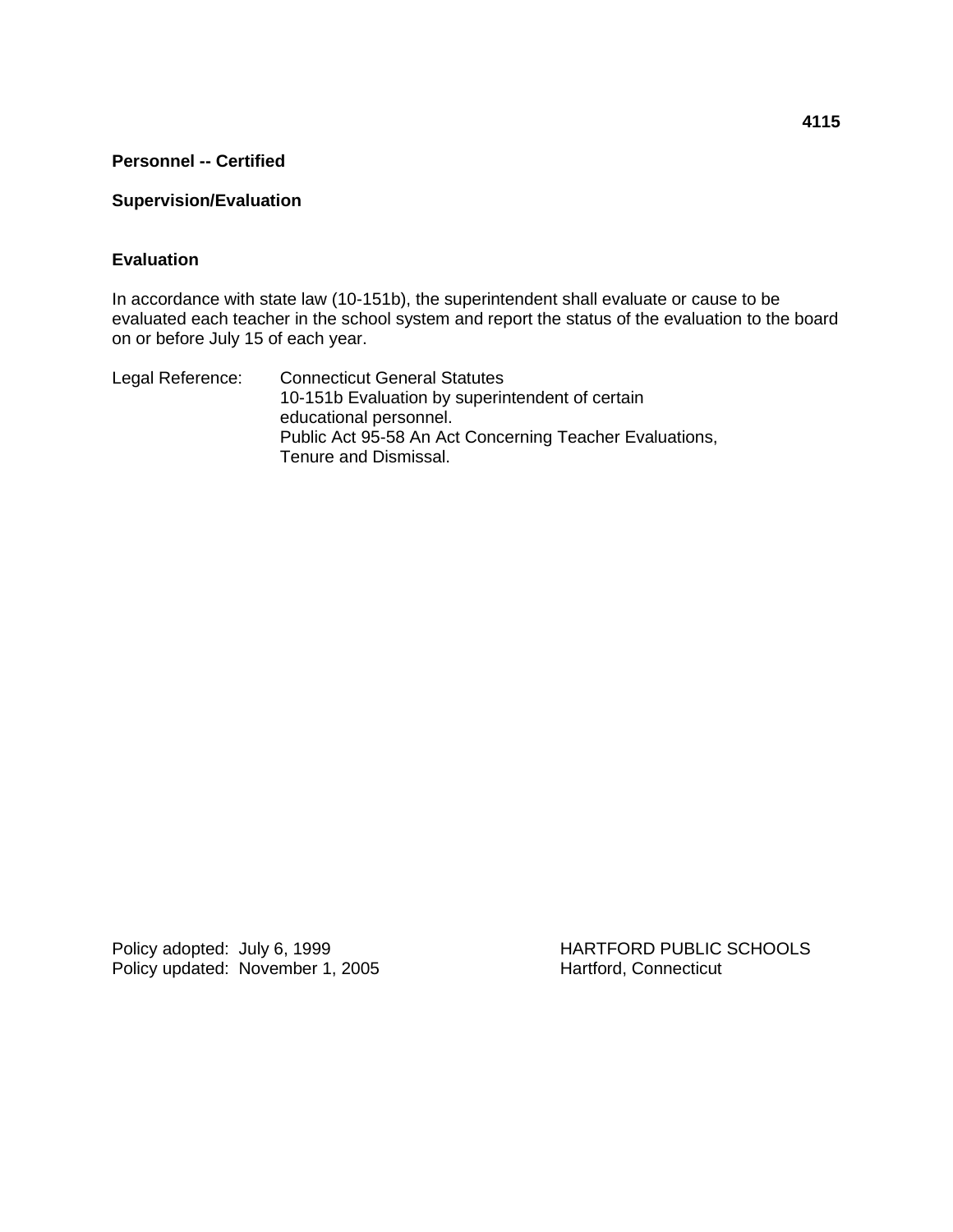# **Personnel -- Certified**

### **Tenure Status**

The granting of tenure is a serious decision having long-term consequences for the Hartford Public Schools. For this reason, tenure status is not awarded to Hartford teachers whose performance in their probationary years has been no more than adequate. Rather, tenure is achieved only when there is evidence that the teacher has met the standard of excellence as determined by the superintendent, or his/her designee**.**

Legal Reference: Connecticut General Statutes 10-151 Employment of teachers. Definitions. Notice and hearing on failure to renew or termination of contract. Appeal.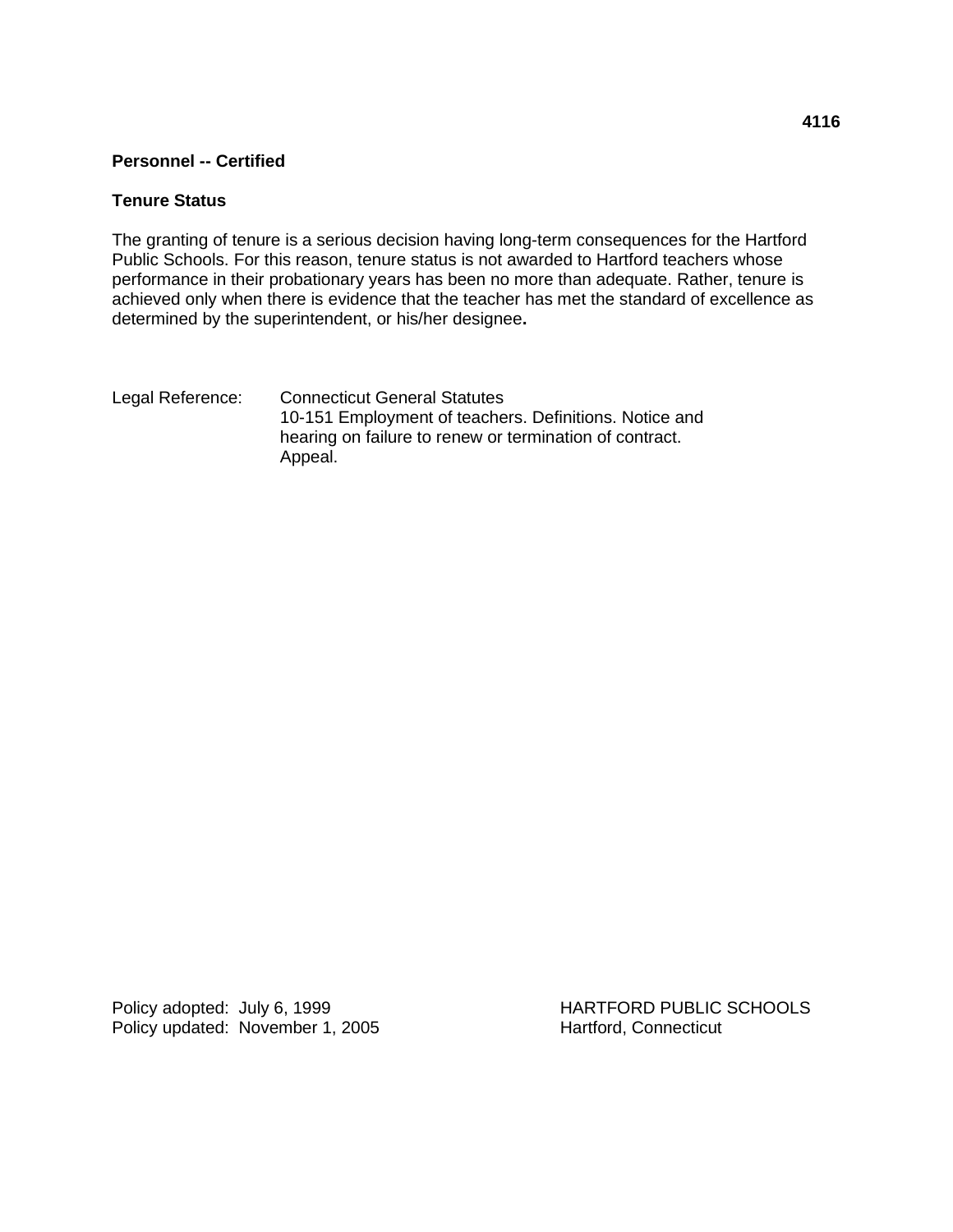#### **Nondiscrimination**

It is the policy of the Board of Education that any form of discrimination or harassment on the basis of race, religion, color, national origin, sex, sexual orientation, marital status, age, disability, pregnancy, veteran status, gender identity or expression, genetic information, or any other basis prohibited by state or federal law is prohibited, whether by students, Board employees or third parties subject to the control of the Board. The Board's prohibition of discrimination or harassment in its educational programs or activities expressly extends to academic, nonacademic and extracurricular activities, including athletics. It is also the policy of the Board of Education to provide for the prompt and equitable resolution of complaints alleging any discrimination on the basis of protected characteristics.

The Board of Education seeks to extend the advantages of public education with full equality of educational opportunity to all students and personnel. The Board, any employee or any other person may not aid or compel the performance of an unfair labor practice as defined by law.

The Board will not make any employment decisions related to hiring, assignment, compensation, promotion, demotion, disciplinary action and terminations on the basis of race, religion, color, national origin, sex, sexual orientation, marital status, age, disability, pregnancy, veteran status, gender identity or expression, genetic information, or any other basis prohibited by state or federal law except in the case of a bona fide occupational qualification.

For the purposes of this policy, "genetic information" means the information about genes, gene products, or inherited characteristics that may derive from an individual or family member. "Genetic information" may also include an individuals' family medical history, the results of an individual's or family member's genetic tests, the fact that an individual or an individual's family member sought or received genetic services, and genetic information of a fetus carried by an individual or an individual's family member or an embryo lawfully held by an individual or family member receiving assistive reproductive services.

For the purposes of this policy, "gender identity or expression" means a person's gender-related identity, appearance or behavior, whether or not that gender-related identity, appearance or behavior is different from that traditionally associated with the person's physiology or assigned sex at birth, consistent with State law.

Legal Reference: Connecticut General Statutes: 10-153 Discrimination on basis of marital status. 46a-60 Connecticut Fair Employment Practices Act.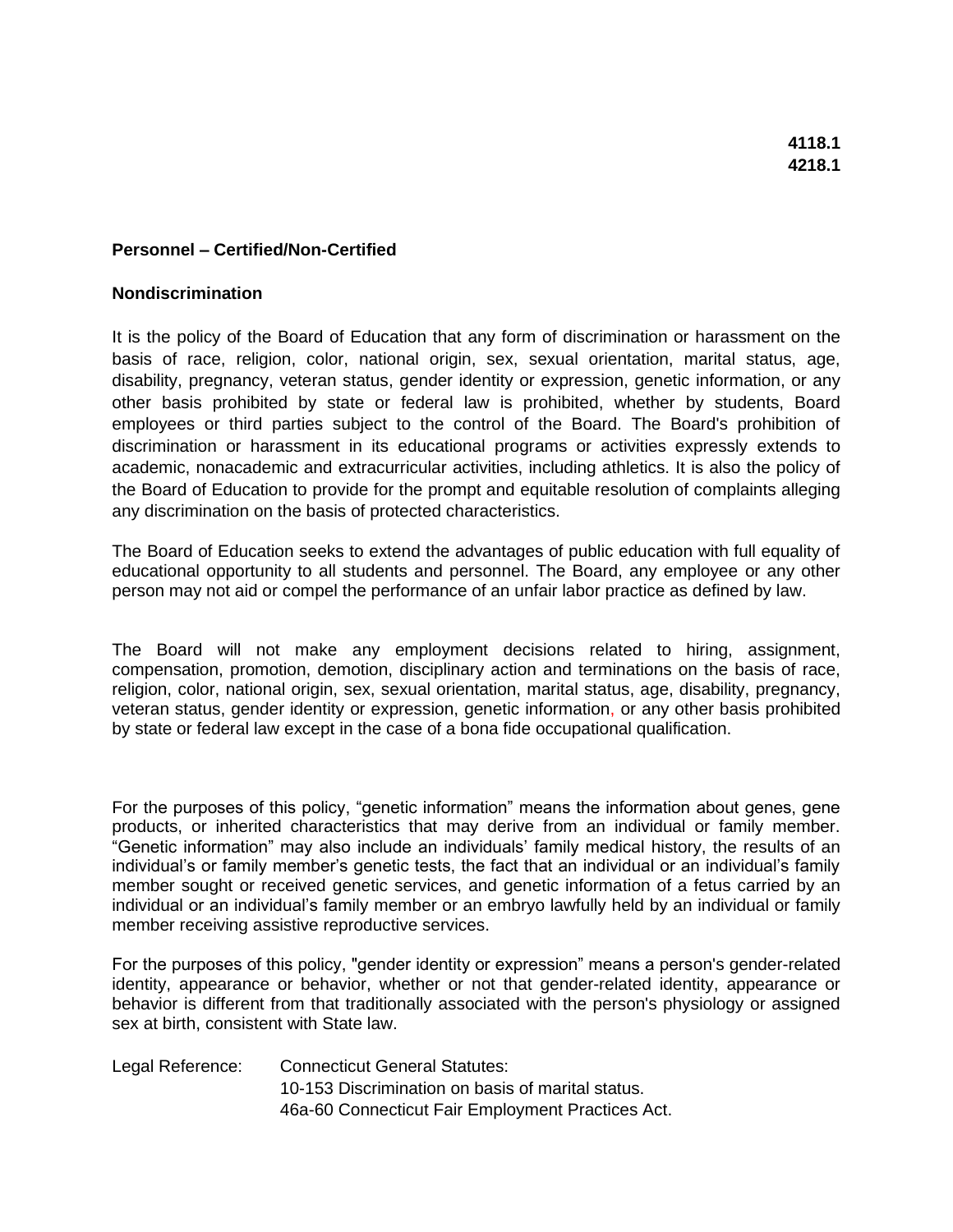46a-81a Discrimination on the basis of sexual orientation: Definitions 46a-81c Sexual orientation discrimination: Employment Public Act 11-55, An Act Concerning Discrimination. Title VI of the Civil Rights Act of 1964, 42 U.S.C. § 2000d et seq. Title VII, Civil Rights Act U.S.C. 2000e, et. seq. Title IX of the Education Amendments of 1972, 20 USCS § 1681, et seq. Age Discrimination in Employment Act, 29 U.S.C. § 621 Americans with Disabilities Act, 42 U.S.C. § 12101 Section 504 of the Rehabilitation Act of 1973, 29 U.S.C. § 794 The Uniformed Services Employment and Reemployment Rights Act, 20 CFR 1002.18 Title II of the Genetic Information Nondiscrimination Act of 2008

Policy adopted: July 6, 1999 HARTFORD PUBLIC SCHOOLS Policy updated: November 1, 2005 Movement Assembt Martford, Connecticut Policy revised: May 21, 2013 Policy updated: July 28, 2015 Policy revised: January 23, 2018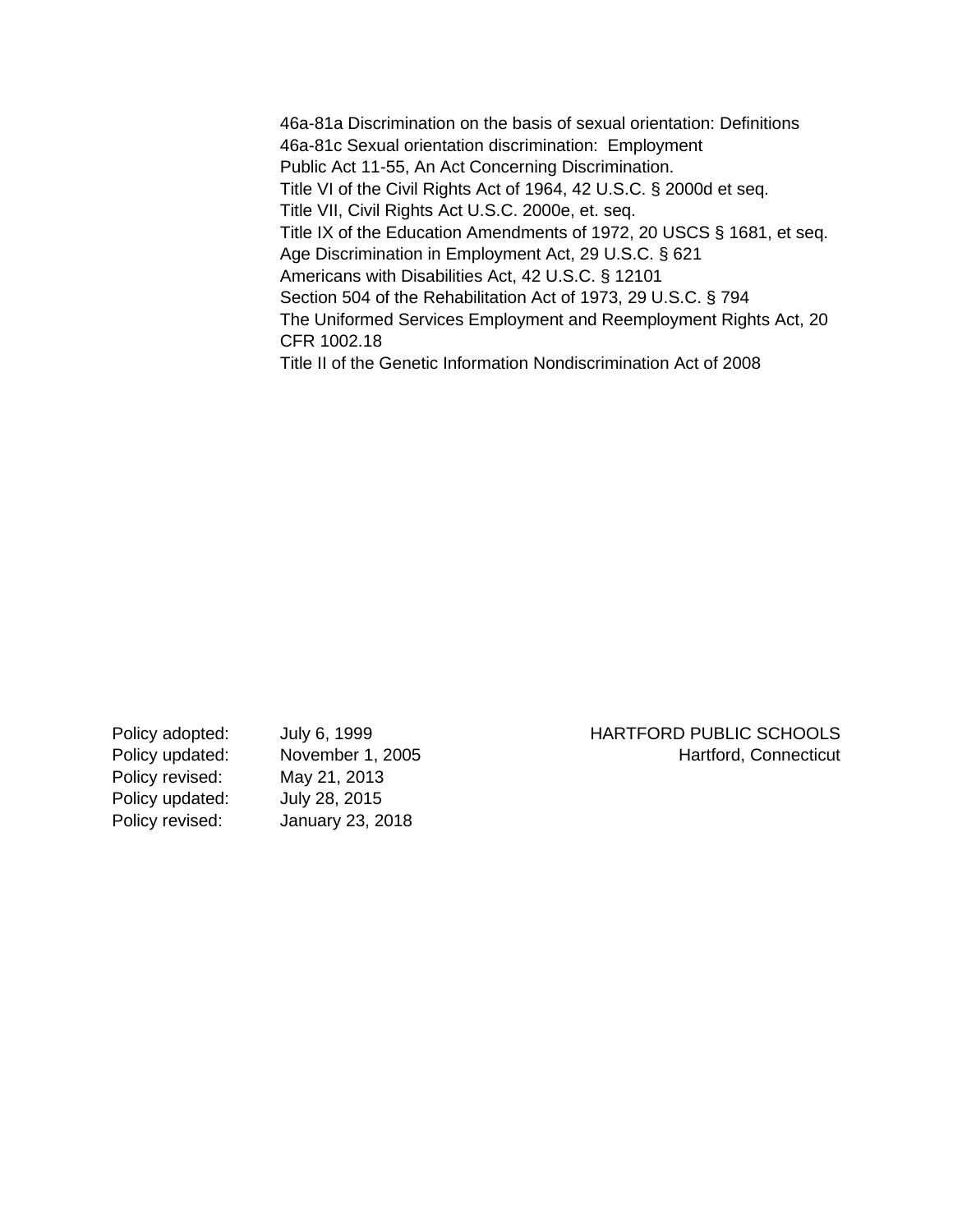### **Reports of Suspected Abuse or Neglect of Mentally Retarded Adults**

Section 46a-11b of the Connecticut General Statutes requires that certain school personnel (including teachers, school administrators, school guidance counselors, paraprofessionals, licensed nurses, psychologists, social workers, mental health professionals, occupational therapists, dental hygienists and speech pathologists) report any suspected abuse or neglect of mentally retarded persons between eighteen (18) and sixty (60) years of age. In furtherance of this statute and its purpose, it is the policy of the Board of Education to require all employees of the Board of Education to comply with the following procedures in the event that they have reasonable cause. arising out of, or in the course of his or her employment by the Board of Education, to suspect that any mentally retarded person between eighteen (18) and sixty (60) years of age has been abused or neglected.

1. Scope of Policy

This policy applies to all employees of the Board of Education.

2. Definitions

For the purposes of this policy:

"Abuse" means the willful infliction of physical pain or injury or the willful deprivation by a caretaker of services which are necessary to the person's health or safety.

"Neglect" means a situation where a mentally retarded person either is living alone or is not able to provide for himself or herself the services which are necessary to maintain his or her physical and mental health or is not receiving such necessary services from the caretaker.

"Statutory Mandated Reporter" means an individual required by Conn. Gen. Statutes to report suspected abuse and/or neglect of mentally retarded adults. In the public school context, the term "statutory mandated reporter" includes teachers, school administrators, school guidance counselors, paraprofessionals, licensed nurses, psychologists, social workers, mental health professionals, physical therapists, occupational therapists, dental hygienists and speech pathologists.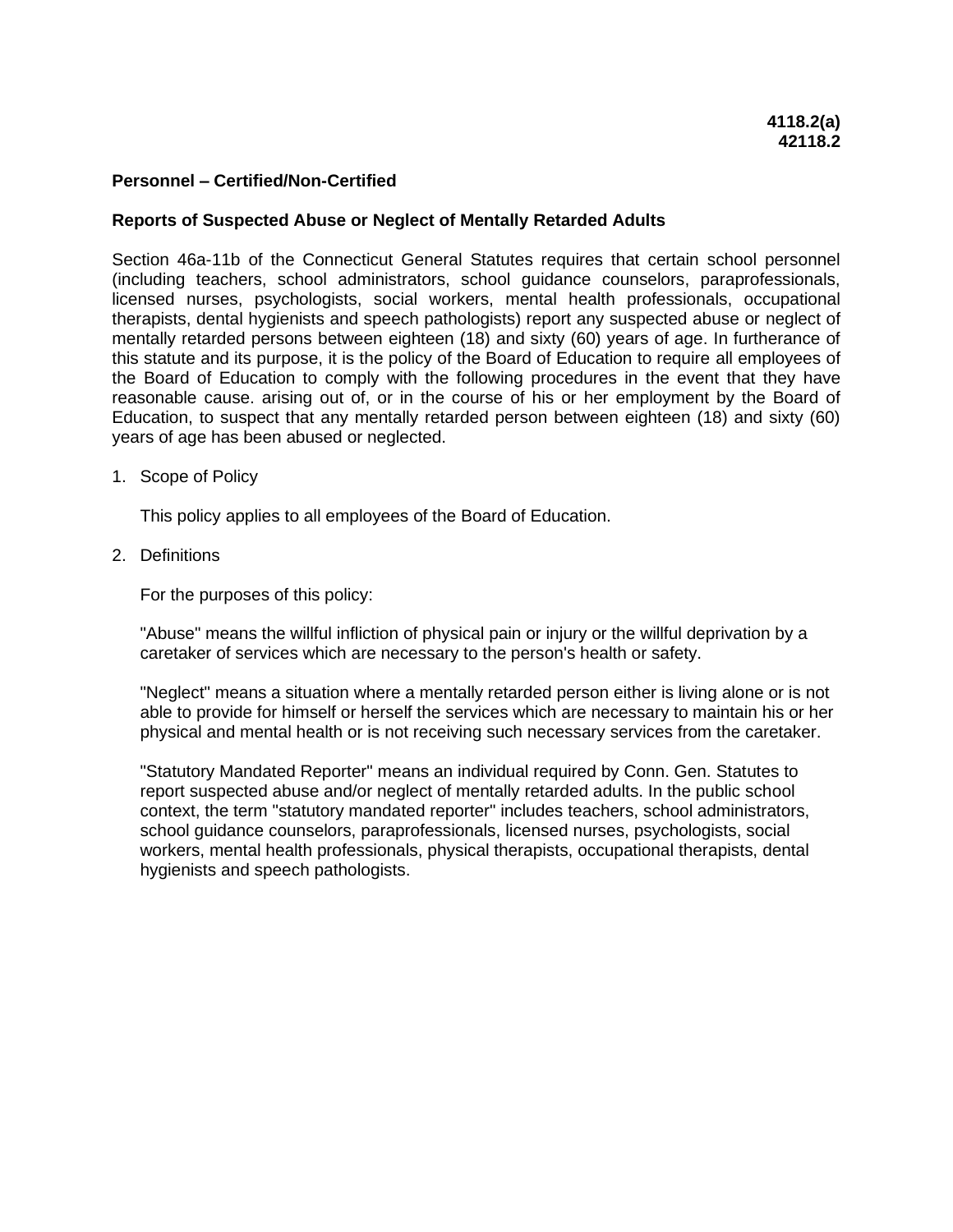#### **Reports of Suspected Abuse or Neglect of Mentally Retarded Adults** (continued)

3. Reporting Procedures for Statutory Mandated Reporters

If a statutory mandated reporter has reasonable cause, arising out of, or in the course of his or her employment by the Board of Education. to suspect that any mentally retarded person between eighteen (18) and sixty (60) years of age has been abused or neglected, he/she shall immediately, but in any case within no later than five calendar days, make an oral report to the Director of the Office of Protection and Advocacy for Persons with Disabilities. The statutory mandated reporter shall also immediately notify the Superintendent.

Such oral report shall be followed by a written report to the Director of the Office of Protection and Advocacy for Persons with Disabilities within five additional calendar days, and a copy of any written report shall be given to the Superintendent.

4. Reporting Procedures for Non-Statutory Mandated Reporters

The following procedures apply only to employees who are not statutory mandated reporters. as set forth above.

- a. If an employee who is not a statutory mandated reporter has reasonable cause, arising out of, or in the course of his or her employment by the Board of Education, to suspect that any mentally retarded person between eighteen (18) and sixty (60) years of age has been abused or neglected, the following steps shall be taken.
	- i. The employee shall immediately, but in any case within no later than five calendar days, make an oral report by telephone or in person to the Superintendent of Schools or his/her designee, to be followed by an immediate written report to the Superintendent or his/her designee.
	- ii. If the Superintendent or his/her designee determines that there is reasonable cause to suspect or believe that a mentally retarded person between eighteen (18) and sixty (60) years has been abused or neglected, he/she shall cause reports to be made in accordance with the procedures set forth for statutory mandated reporters, set forth above.
- b. Nothing in this policy shall be construed to preclude an employee from reporting suspected abuse and/or neglect of mentally retarded adults directly to the Office of Protection and Advocacy for Persons with Disabilities.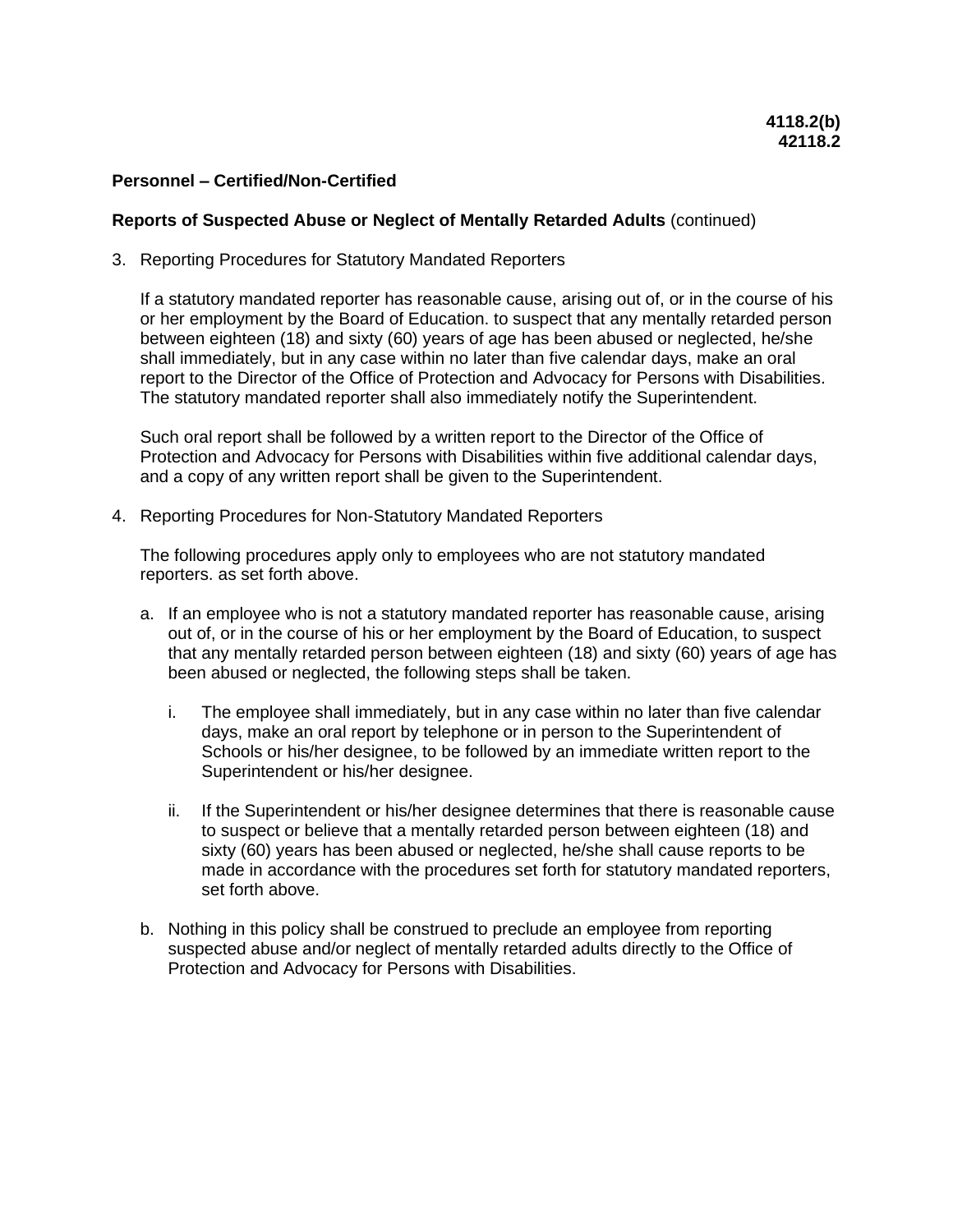#### **Reports of Suspected Abuse or Neglect of Mentally Retarded Adults** (continued)

5. Contents of Report

Any oral or written report made pursuant to this policy shall contain the following information, if known:

- a. the name and address of the allegedly abused or neglected person,
- b. a statement from the reporter indicating a belief that the person is mentally retarded, together with information indicating that the person is unable to protect himself or herself from abuse or neglect;
- c. information concerning the nature and extent of the abuse or neglect; and
- d. any additional information which the reporter believes would be helpful in investigating the report or in protecting the mentally retarded person.
- 6. Investigation of the Report

If the suspected abuser is a school employee, the Superintendent shall thoroughly investigate the report, and shall, to the extent feasible, endeavor to coordinate any such investigation with the investigation conducted by the Office of Protection and Advocacy for Persons with Disabilities.

The Superintendent's investigation shall include an opportunity for the suspected abuser to be heard with respect to the allegations contained within the report. During the course of an investigation of suspected abuse by a school employee, the Superintendent may suspend the employee with pay or may place the employee on administrative leave with pay, pending the outcome of the investigation.

If the investigation by the Superintendent and/or the Office of Protection and Advocacy produces evidence that a mentally retarded person has been abused by a school employee, the Superintendent and/or the Board, as appropriate, may take disciplinary action, up to and including termination of employment.

7. Delegation of Authority by Superintendent

The Superintendent may appoint a designee for the purposes of receiving and making reports, notifying and receiving notification, or investigating reports pursuant to this policy.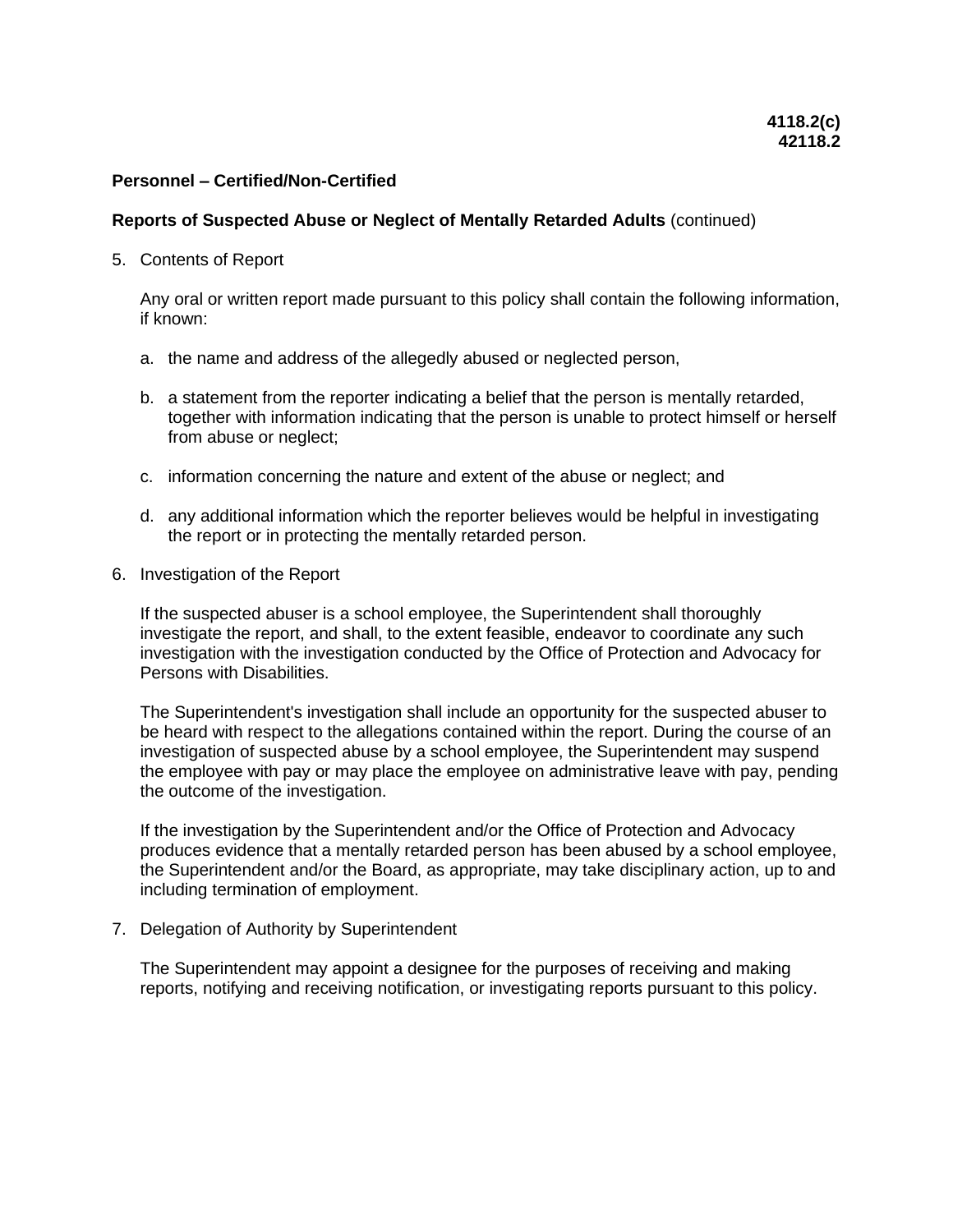### **Reports of Suspected Abuse or Neglect of Mentally Retarded Adults** (continued)

8. Disciplinary Action for Failure to Follow Policy

Any employee who fails to comply with the requirements of this policy shall be subject to discipline, up to and including termination of employment.

9. Non-discrimination Policy

The Board of Education shall not discharge or in any manner discriminate or retaliate against any employee who, in good faith, makes a report pursuant to this policy, or testifies or is about to testify in any proceeding involving abuse or neglect.

Legal References: Connecticut General Statutes Section 46a-11b et seg.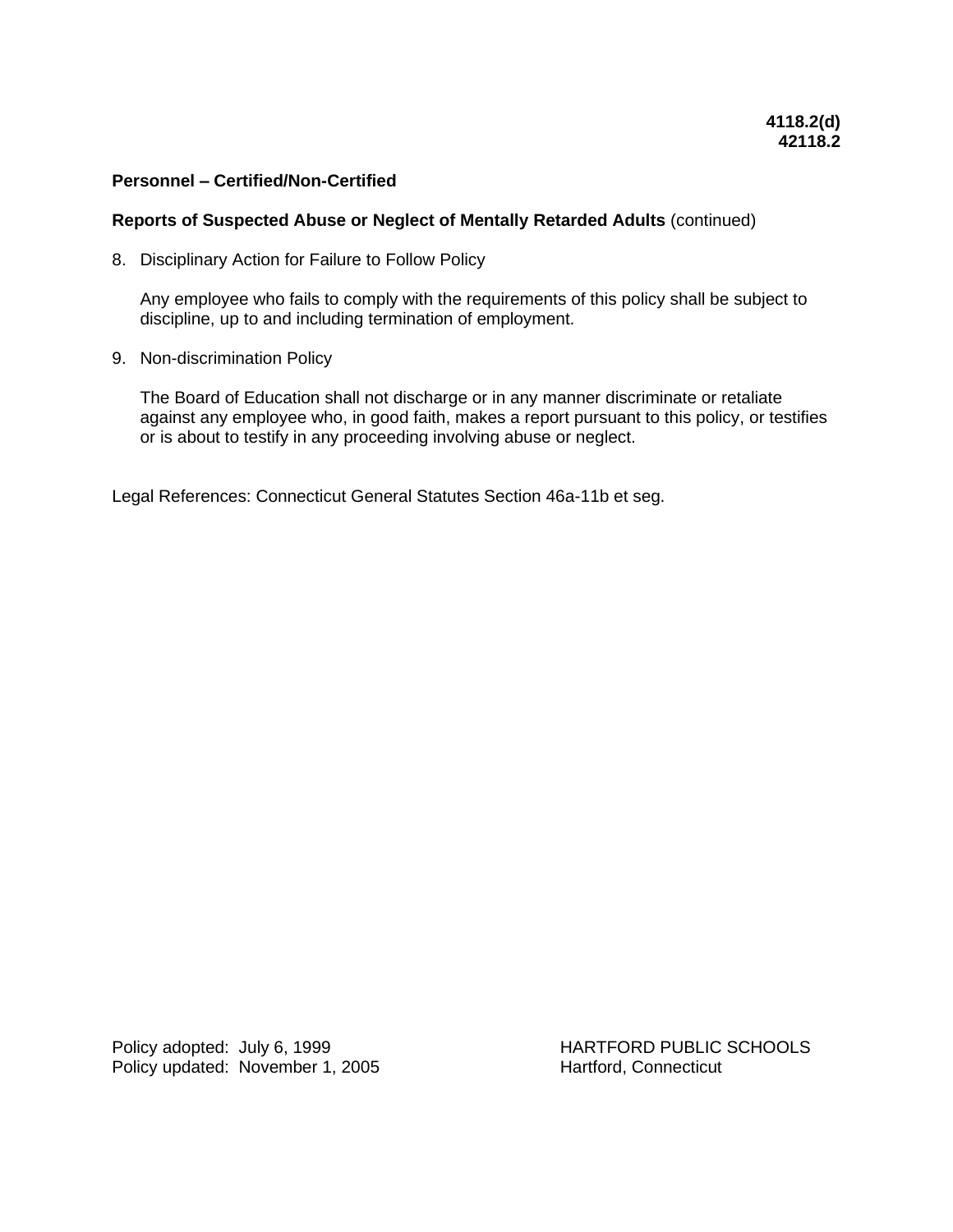#### **Personnel – Certified/Non-Certified Reports of Suspected Abuse or Neglect of Children or Sexual Assault of Students by School Employees**

Conn. Gen. Stat. Section 17a-101 et seq. requires school employees who have reasonable cause to suspect or believe (1) that any child under eighteen has been abused or neglected, has had a nonaccidental physical injury, or injury which is at variance with the history given of such injury, or has been placed at imminent risk of serious harm, or (2) that any person who is being educated by the technical high school system or a local or regional board of education, other than as part of an adult education program, is a victim of sexual assault, and the perpetrator is a school employee, to report such suspicions to the appropriate authority. In furtherance of this statute and its purpose, it is the policy of the Board of Education to require ALL EMPLOYEES of the Board of Education to report suspected abuse and/or neglect, nonaccidental physical injury, imminent risk of serious harm or sexual assault of a student by a school employee, in accordance with the procedures set forth below.

# 1. Scope of Policy

This policy applies not only to school employees who are required by law to report suspected child abuse and/or neglect, nonaccidental physical injury, imminent risk of serious harm or sexual assault of a student by a school employee, but to ALL EMPLOYEES of the Board of Education.

### 2. Definitions

For the purposes of this policy:

"Abused" means that a child (a) has had physical injury or injuries inflicted upon him or her other than by accidental means, or (b) has injuries which are at variance with the history given of them, or (c) is in a condition which is the result of maltreatment, such as, but not limited to, malnutrition, sexual molestation or exploitation, deprivation of necessities, emotional maltreatment or cruel punishment.

"Neglected" means that a child (a) has been abandoned, or (b) is being denied proper care and attention, physically, educationally, emotionally or morally, or (c) is being permitted to live under conditions, circumstances or associations injurious to his wellbeing, or (d) has been abused.

"School employee" means (A) a teacher, substitute teacher, school administrator, school superintendent, guidance counselor, psychologist, social worker, nurse, physician, school paraprofessional or coach employed by the Board or who is working in a Board elementary, middle or high school; or (B) any other person who, in the performance of his or her duties, has regular contact with students and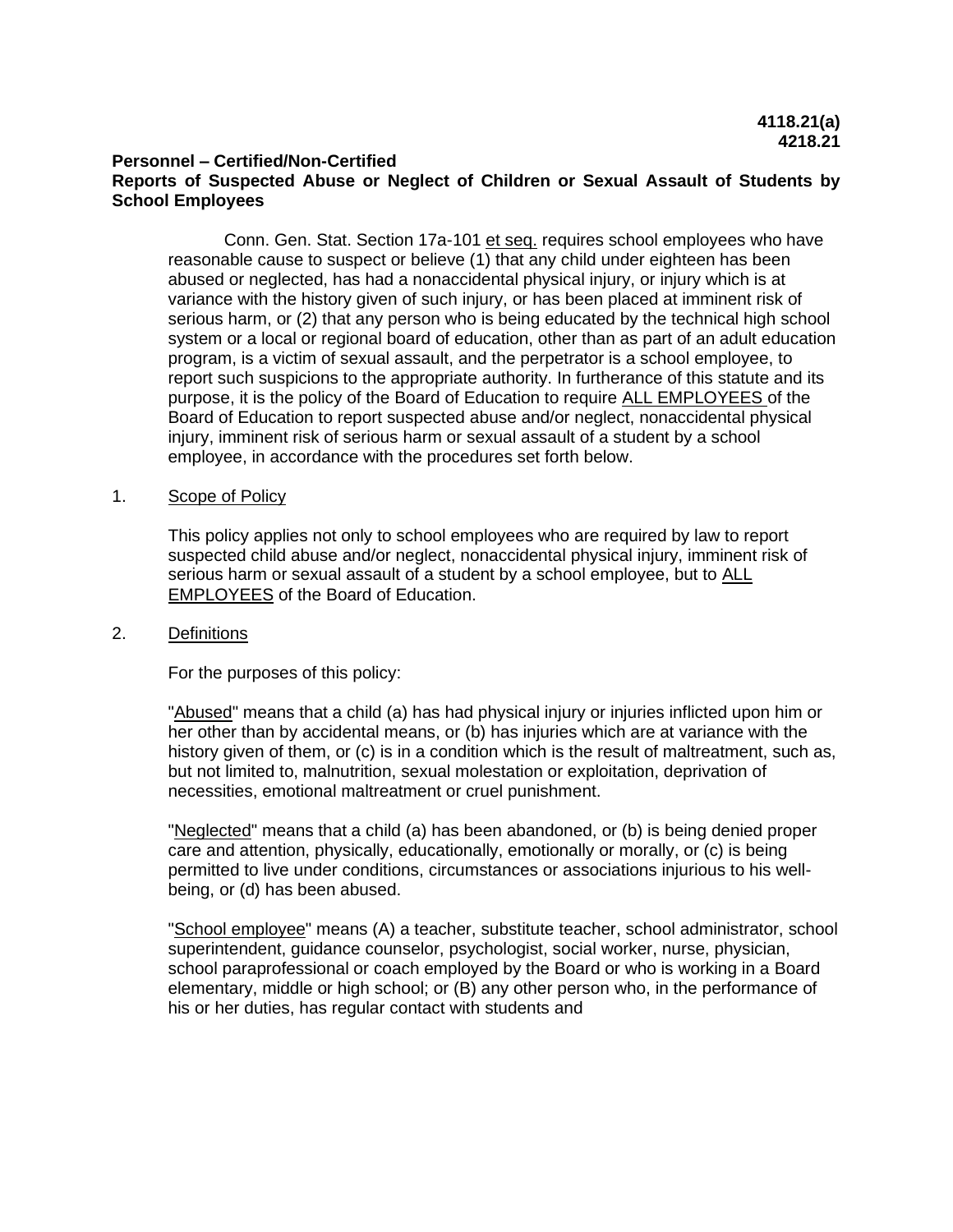who provides services to or on behalf of students enrolled in the Hartford Public Schools, pursuant to a contract with the Board.

"Sexual assault" means, for the purposes of the mandatory reporting laws and this policy, a violation of Sections 53a-70, 53a-70a, 53a-71, 53a-72a, 53a-72b or 53a-73a of the Connecticut General Statutes. Please see Appendix A of this policy for the relevant statutory definitions of sexual assault laws and related terms covered by the mandatory reporting laws and this policy.

"Statutory mandated reporter" means an individual required by Conn. Gen. Stat. Section 17a-101 et seq. to report suspected abuse and/or neglect of children or the sexual assault of a student by a school employee. The term "statutory mandated reporter" includes all school employees, as defined above, and any person who holds or is issued a coaching permit by the State Board of Education, is a coach of intramural or interscholastic athletics and is eighteen years of age or older.

### 3. What Must Be Reported

- a) A report must be made when any employee of the Board of Education in the ordinary course of such person's employment or profession has reasonable cause to suspect or believe that any child under the age of eighteen years or any student attending a secondary school, regardless of age:
	- i) has been abused or neglected;
	- ii) has had nonaccidental physical injury, or injury which is at variance with the history given for such injury, inflicted upon him/her;
	- iii) is placed at imminent risk of serious harm; or
- b) A report must be made when any employee of the Board of Education in the ordinary course of such person's employment or profession has reasonable cause to suspect or believe that any person, regardless of age, who is being educated by the technical high school system or a local or regional board of education, other than as part of an adult education program, is a victim of the following sexual assault crimes, and the perpetrator is a school employee:
	- i) sexual assault in first degree;
	- ii) aggravated sexual assault in the first degree;
	- iii) sexual assault in the second degree;
	- iv) sexual assault in the third degree;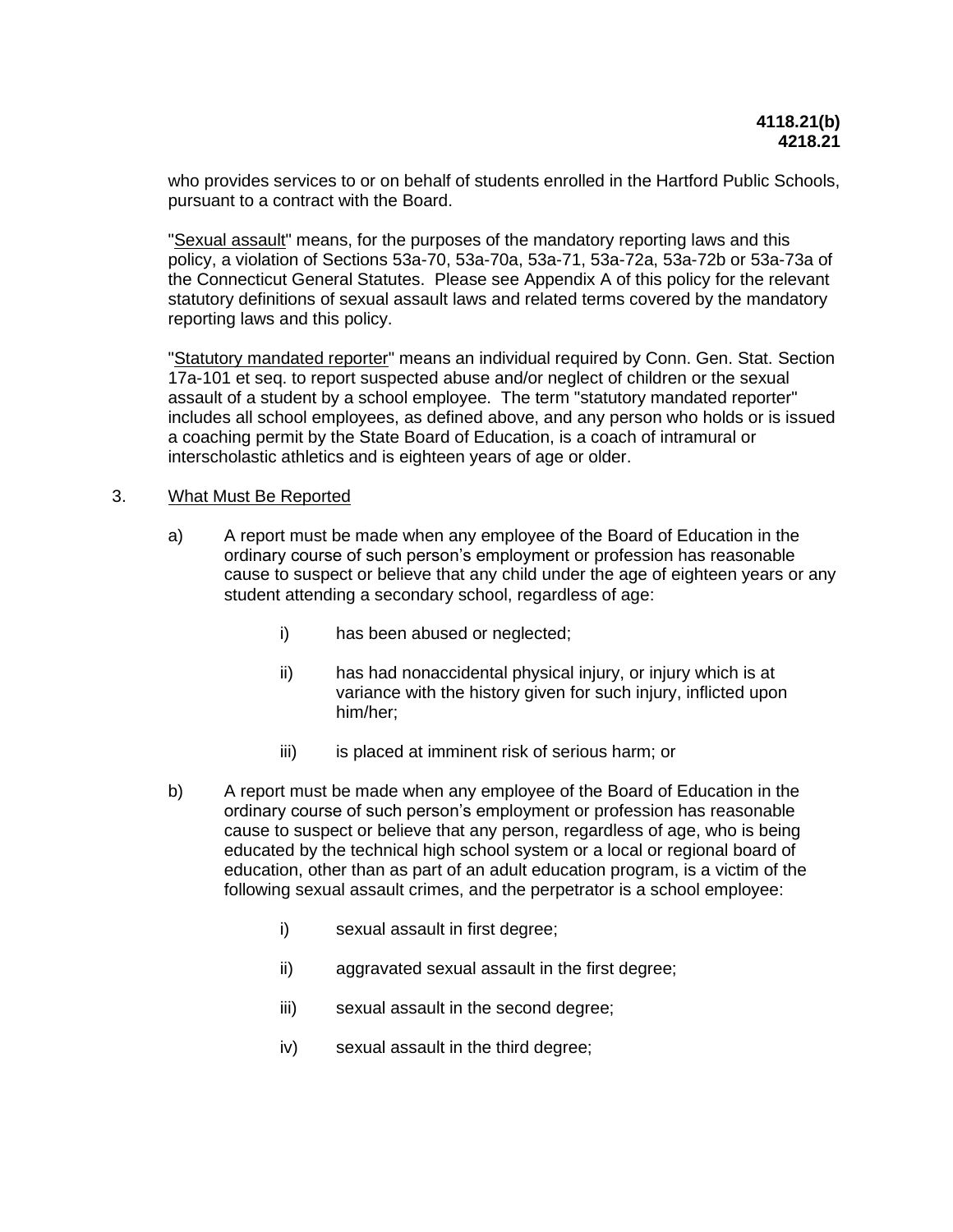- v) sexual assault in the third degree with a firearm; or
- vi) sexual assault in the fourth degree.

Please see Appendix A of this policy for the relevant statutory definitions of sexual assault laws and related terms covered by the mandatory reporting laws and this policy.

c) The suspicion or belief of a Board employee may be based on factors including, but not limited to, observations, allegations, facts or statements by a child or victim, as described above, or a third party. Such suspicion or belief does not require certainty or probable cause.

#### 4. Reporting Procedures for Statutory Mandated Reporters

The following procedures apply only to statutory mandated reporters, as defined above.

When an employee of the Board of Education who is a statutory mandated reporter and who, in the ordinary course of the person's employment, has reasonable cause to suspect or believe that a child or a student attending a secondary school, regardless of age, has been abused or neglected or placed at imminent risk of serious harm, or is a victim of sexual assault by a school employee, as described in Paragraph 3, above, the following steps shall be taken.

- (1) The employee shall make an oral report as soon as practicable, but not later than twelve hours after having reasonable cause to suspect or believe that a child has been abused or neglected or placed at imminent risk of serious harm, or is a victim of sexual assault by a school employee. Such oral report shall be made by telephone or in person to the Commissioner of Children and Families or the local law enforcement agency. The Department of Children and Families has established a 24 hour Child Abuse and Neglect Hotline at 1-800-842-2288 for the purpose of making such oral reports.
- (2) The employee shall also make an oral report as soon as practicable to the Building Principal or his/her designee, and/or the Superintendent or his/her designee. If the Building Principal is the alleged perpetrator of the abuse/neglect or sexual assault of a student, then the employee shall notify the Superintendent or his/her designee directly.
- (3) In cases involving suspected or believed abuse, neglect or sexual assault of a student by a school employee, the Superintendent or his/her designee shall immediately notify the child's parent or guardian that such a report has been made.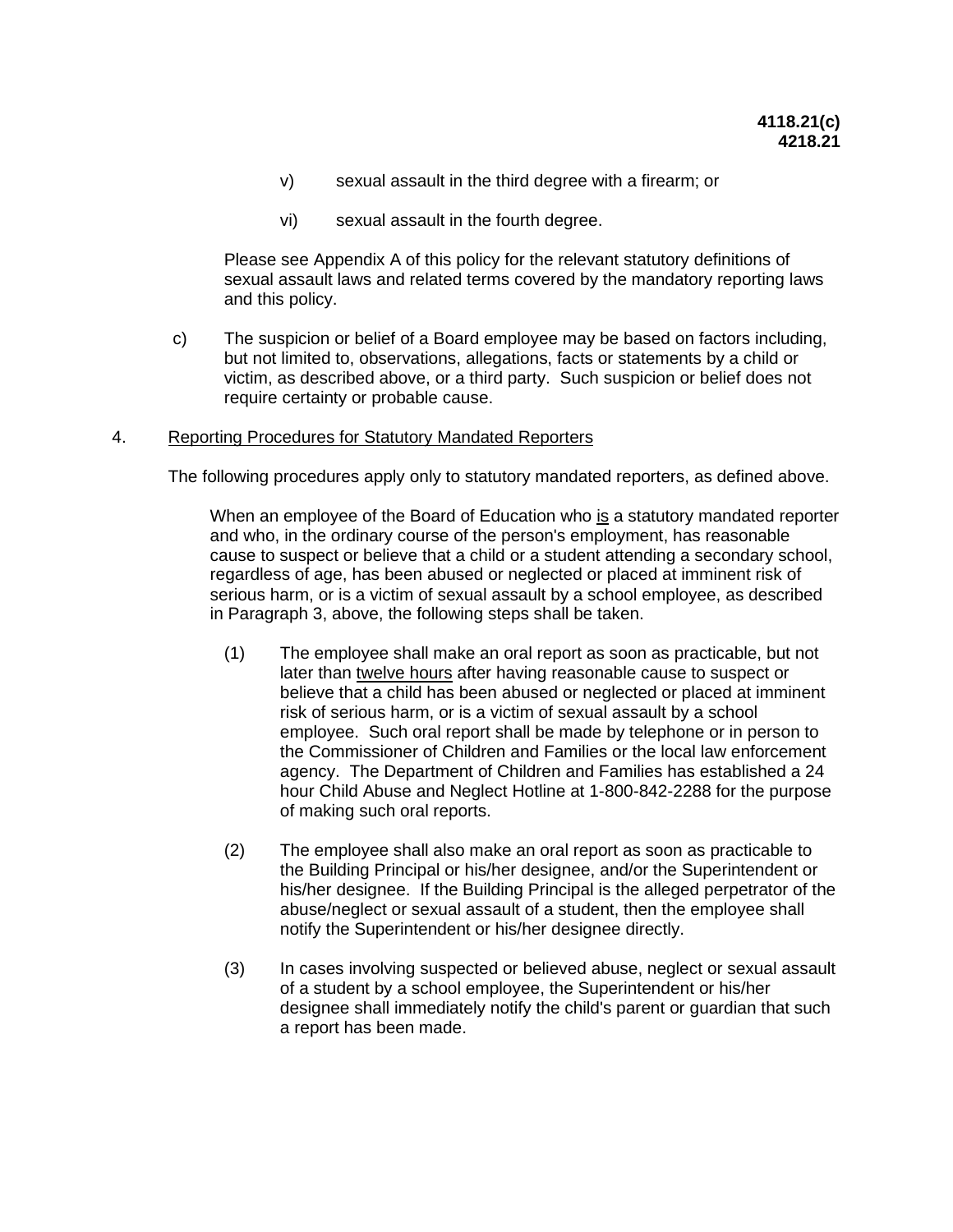- (4) Not later than forty-eight hours after making an oral report, the employee shall submit a written report to the Commissioner of Children and Families or the Commissioner's designee containing all of the required information. The written report should be submitted on the DCF-136 form or any other form designated for that purpose.
- (5) The employee shall immediately submit a copy of the written report to the Building Principal or his/her designee and to the Superintendent or the Superintendent's designee.
- (6) If the report concerns suspected abuse, neglect or sexual assault of a student by a school employee holding a certificate, authorization or permit issued by the State Department of Education, the Commissioner of Children and Families (or his/her designee) shall submit a copy of the written report to the Commissioner of Education (or his/her designee).

#### 5. Reporting Procedures for Employees Other Than Statutory Mandated Reporters

The following procedures apply only to employees who are not statutory mandated reporters, as defined above.

- a) When an employee who is not a statutory mandated reporter and who, in the ordinary course of the person's employment or profession, has reasonable cause to suspect or believe that a child or a student attending a secondary school regardless of age, has been abused or neglected or placed at imminent risk of serious harm, or is a victim of sexual assault by a school employee, as described in Paragraph 3, above, the following steps shall be taken.
	- (1) The employee shall make an oral report as soon as practicable, but not later than twelve hours after the employee has reasonable cause to suspect or believe that a child has been abused or neglected, placed at imminent risk of serious harm or is a victim of sexual assault by a school employee. Such oral report shall be made by telephone or in person to the Superintendent of Schools or his/her designee, to be followed by an immediate written report to the Superintendent or his/her designee.
	- (2) If the Superintendent or his/her designee determines that there is reasonable cause to suspect or believe that a child has been abused or neglected or placed at imminent risk of serious harm or is a victim of sexual assault by school employee, he/she shall cause reports to be made in accordance with the procedures set forth for statutory mandated reporters.
- b) Nothing in this policy shall be construed to preclude an employee reporting suspected child abuse, neglect or sexual assault by a school employee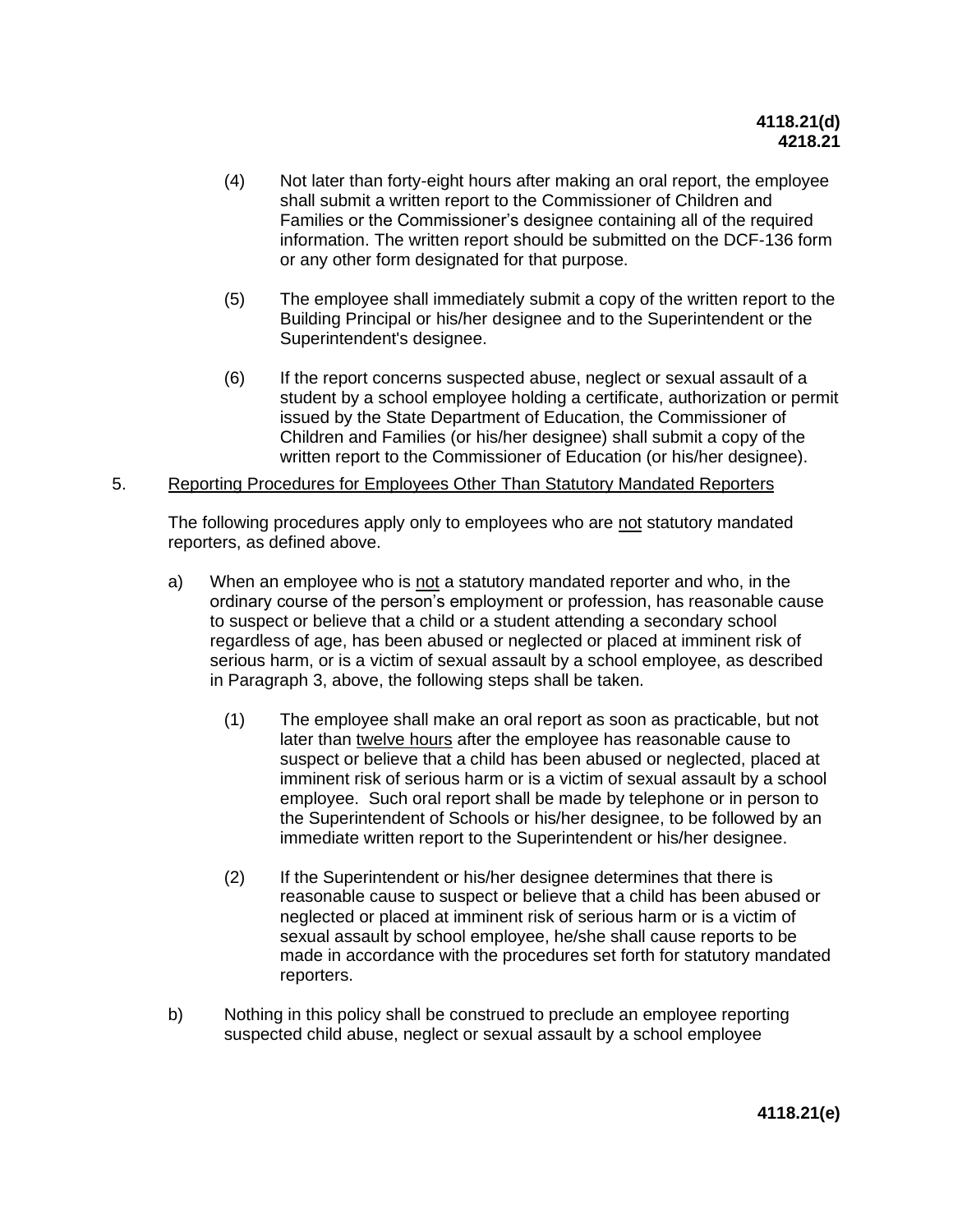from reporting the same directly to the Commissioner of Children and Families.

# 6. Contents of Reports

Any oral or written report made pursuant to this policy shall contain the following information, if known:

- a) The names and addresses of the child\* and his/her parents or other person responsible for his/her care;
- b) the age of the child;
- c) the gender of the child;
- d) the nature and extent of the child's injury or injuries, maltreatment or neglect;
- e) the approximate date and time the injury or injuries, maltreatment or neglect occurred;
- f) information concerning any previous injury or injuries to, or maltreatment or neglect of the child or his/her siblings;
- g) the circumstances in which the injury or injuries, maltreatment or neglect came to be known to the reporter;
- h) the name of the person or persons suspected to be responsible for causing such injury or injuries, maltreatment or neglect;
- i) the reasons such person or persons are suspected of causing such injury or injuries, maltreatment or neglect;
- j) any information concerning any prior cases in which such person or persons have been suspected of causing an injury, maltreatment or neglect of a child; and
- k) whatever action, if any, was taken to treat, provide shelter or otherwise assist the child.

\*For purposes of this Paragraph, the term "child" includes any victim of sexual assault by a school employee, as described in Paragraph 3, above.

# 7. **Investigation of the Report**

a) The Superintendent or his/her designee shall thoroughly investigate reports of suspected abuse, neglect or sexual assault if/when such report involves an employee of the Board of Education or other individual under the control of the Board, provided such investigation does not impede an investigation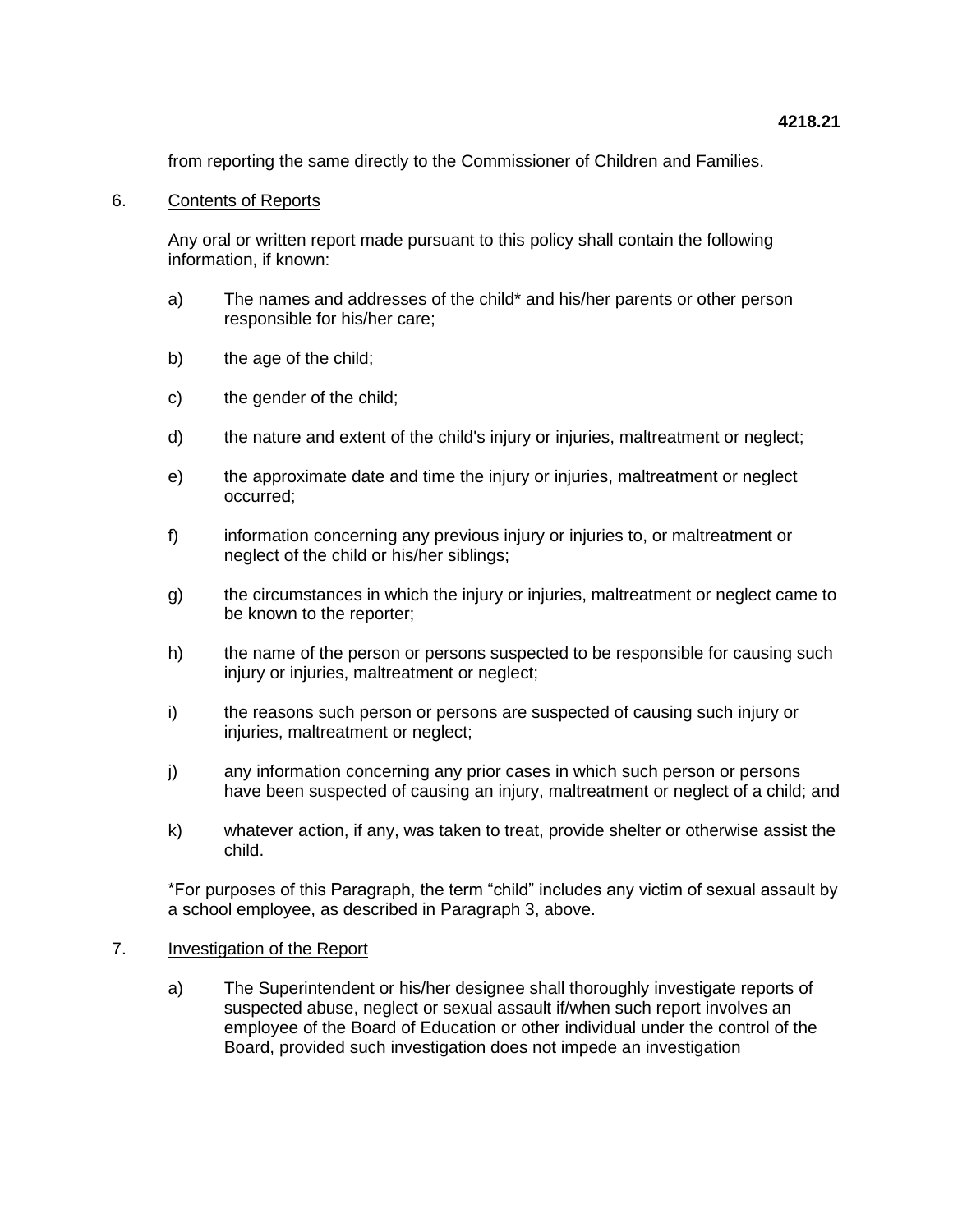by the Department of Children and Families ("DCF"). In all other cases, DCF shall be responsible for conducting the investigation with the cooperation and collaboration of the Board, as appropriate.

- b) Recognizing that DCF is the lead agency for the investigation of child abuse and neglect reports and reports of a student's sexual assault by school employees, the Superintendent's investigation shall permit and give priority to any investigation conducted by the Commissioner of Children and Families or the appropriate local law enforcement agency. The Superintendent shall conduct the district's investigation and take any disciplinary action, consistent with state law, upon notice from the Commissioner of Children and Families or the appropriate local law enforcement agency that the district's investigation will not interfere with the investigation of the Commissioner of Children and Families or the local law enforcement agency.
- c) The Superintendent shall coordinate investigatory activities in order to minimize the number of interviews of any child or student victim of sexual assault and share information with other persons authorized to conduct an investigation of child abuse or neglect, as appropriate.
- d) Any person reporting child abuse or neglect or the sexual assault of a student by a school employee, or having any information relevant to alleged abuse or neglect or of the sexual assault of a student by a school employee, shall provide the Superintendent with all information related to the investigation that is in the possession or control of such person, except as expressly prohibited by state or federal law.
- e) When the school district is conducting an investigation involving suspected abuse or neglect or sexual assault of a student by an employee of the Board or other individual under the control of the Board, the Superintendent's investigation shall include an opportunity for the individual suspected of abuse, neglect or sexual assault to be heard with respect to the allegations contained within the report. During the course of such investigation, the Superintendent may suspend a Board employee with pay or may place the employee on administrative leave with pay, pending the outcome of the investigation. If the individual is one who provides services to or on behalf of students enrolled in the Hartford Public Schools, pursuant to a contract with the Board of Education, the Superintendent may suspend the provision of such services, and direct the individual to refrain from any contact with students enrolled in the Hartford Public Schools, pending the outcome of the investigation.

# 8. Evidence of Abuse, Neglect or Sexual Assault by a School Employee

a) If, upon completion of the investigation by the Commissioner of Children and Families ("Commissioner"), the Superintendent has received a report from the Commissioner that he or she has reasonable cause to believe that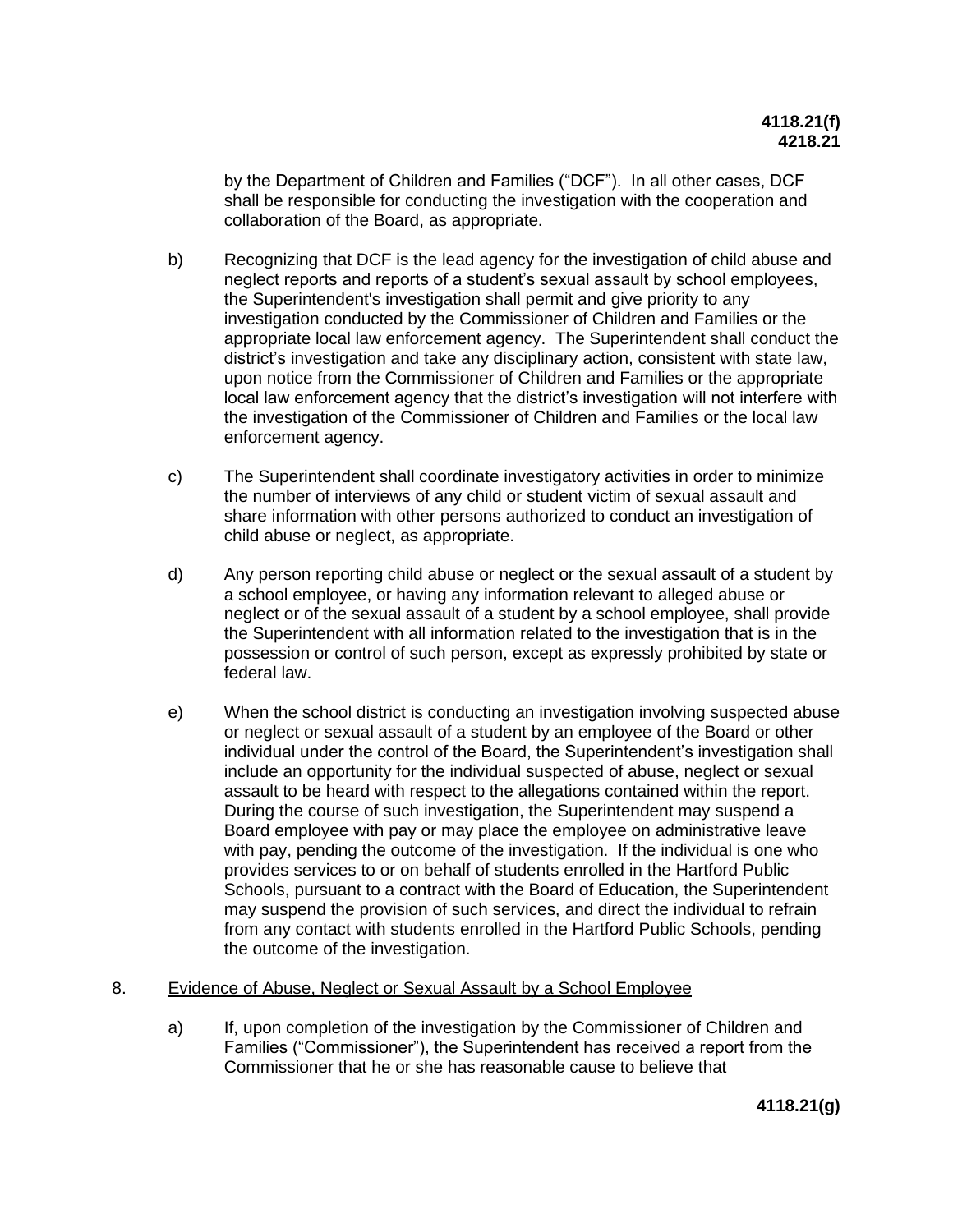- (1) a child has been abused or neglected by a school employee, as defined above, and the Commissioner has recommended that such employee be placed on the Department of Children and Families child abuse and neglect registry, or (2) a student is a victim of sexual assault by a school employee, the Superintendent shall request (and the law provides) that DCF notify the Superintendent not later than five (5) working days after such finding, and provide the Superintendent with records, whether or not created by DCF, concerning such investigation. The Superintendent shall suspend such school employee. Such suspension shall be with pay and shall not result in the diminution or termination of benefits to such employee.
- b) Not later than seventy-two (72) hours after such suspension, the Superintendent shall notify the Board of Education and the Commissioner of Education, or the Commissioner of Education's representative, of the reasons for and the conditions of the suspension. The Superintendent shall disclose such records to the Commissioner of Education and the Board of Education or its attorney for purposes of review of employment status or the status of such employee's certificate, permit or authorization, if any.
- c) The suspension of a school employee employed in a position requiring a certificate shall remain in effect until the Superintendent and/or Board of Education acts pursuant to the provisions of Conn. Gen. Stat. §10-151. If the contract of employment of such certified school employee is terminated, or such certified school employee resigns such employment, the Superintendent shall notify the Commissioner of Education, or the Commissioner of Education's representative, within seventy-two (72) hours after such termination or resignation.
- d) The suspension of a school employee employed in a position requiring an authorization or permit shall remain in effect until the Superintendent and/or Board of Education acts pursuant to any applicable termination provisions. If the contract of employment of a school employee holding an authorization or permit from the State Department of Education is terminated, or such school employee resigns such employment, the Superintendent shall notify the Commissioner of Education, or the Commissioner of Education's representative, within seventytwo hours after such termination or resignation.
- e) Regardless of the outcome of any investigation by the Commissioner of Children and Families and/or the police, the Superintendent and/or the Board, as appropriate, may take disciplinary action, up to and including termination of employment, in accordance with the provisions of any applicable statute, if the Superintendent's investigation produces evidence that a child has been abused or neglected by a school employee or that a student has been a victim of sexual assault by a school employee.
- f) The Hartford Public Schools shall not employ a person whose employment contract is terminated or who resigned from employment following a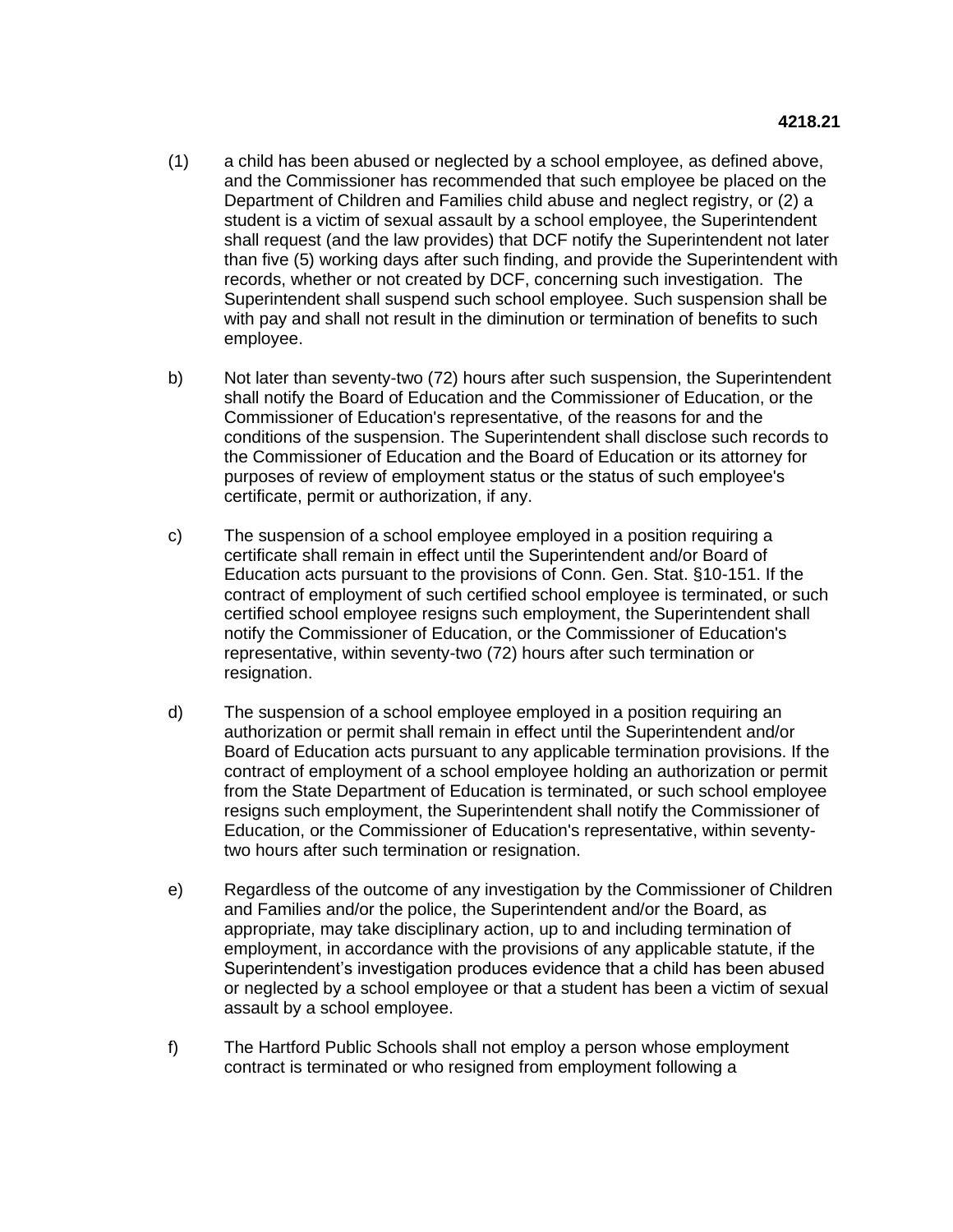suspension pursuant to Paragraph 8(a) of this policy and Conn. Gen. Stat. § 17a-101i, if such person is convicted of a crime involving an act of child abuse or neglect or an act of sexual assault of a student, as described in Paragraph 3 of this policy.

# 9. Evidence of Abuse, Neglect or Sexual Assault by An Independent Contractor of the Board of Education

If the investigation by the Superintendent and/or the Commissioner of Children and Families produces evidence that a child has been abused or neglected, or a student has been sexually assaulted, by any individual who provides services to or on behalf of students enrolled in the Hartford Public Schools, pursuant to a contract with the Board of Education, the Superintendent shall permanently suspend the provision of such services, and direct the individual to refrain from any contact with students enrolled in the Hartford Public Schools.

# 10. Delegation of Authority by Superintendent

The Superintendent may appoint a designee for the purposes of receiving and making reports, notifying and receiving notification, or investigating reports pursuant to this policy.

# 11. Confidential Rapid Response Team

No later than January 1, 2016, the Superintendent shall establish a confidential rapid response team to coordinate with DCF to (1) ensure prompt reporting of suspected abuse or neglect or sexual assault of a student by a school employee, as described in Paragraph 3, above, and (2) provide immediate access to information and individuals relevant to the department's investigation. The confidential rapid response team shall consist of a teacher and the Superintendent, a local police officer and any other person the Board of Education, acting through its Superintendent, deems appropriate.

# 12. Disciplinary Action for Failure to Follow Policy

Except as provided in Section 12 below, any employee who fails to comply with the requirements of this policy shall be subject to discipline, up to and including termination of employment.

13. The Hartford Public Schools shall not hire any person whose employment contract was previously terminated by a board of education or who resigned from such employment, if such person has been convicted of a violation of Section 17a-101a of the Connecticut General Statutes, as amended, relating to mandatory reporting, regardless of whether an allegation of abuse or neglect or sexual assault was substantiated.

# 14. Non-Discrimination Policy/Prohibition Against Retaliation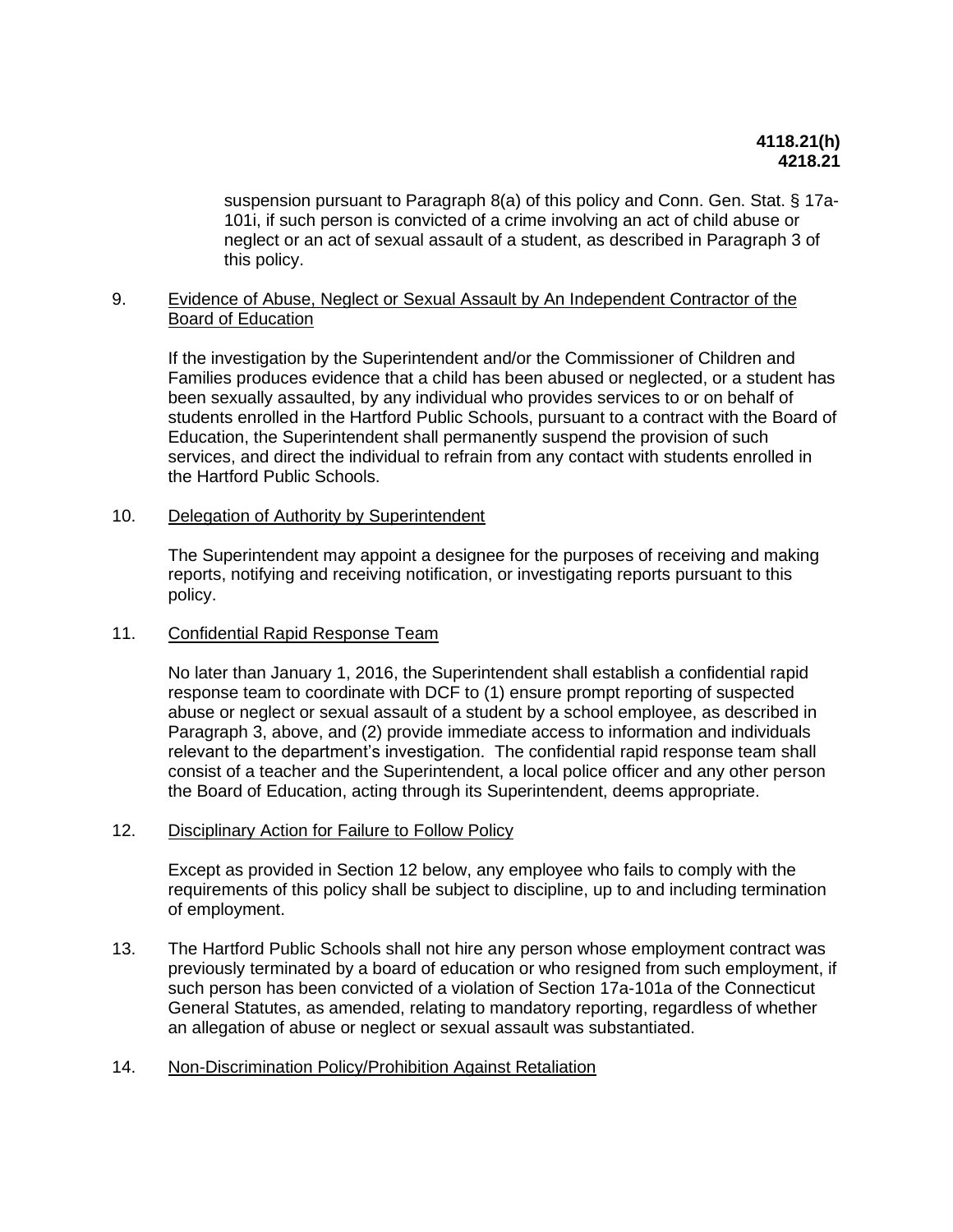The Board of Education expressly prohibits retaliation against individuals reporting child abuse or neglect or the sexual assault of a student by a school employee and shall not discharge or in any manner discriminate or retaliate against any employee who, in good faith makes, or in good faith does not make, a report pursuant to this policy, or testifies or is about to testify in any proceeding involving abuse or neglect or sexual assault by a school employee. The Board of Education also prohibits any employee from hindering or preventing or attempting to hinder or prevent any employee from making a report pursuant to this policy or state law concerning suspected child abuse or neglect or the sexual assault of a student by a school employee or testifying in any proceeding involving child abuse or neglect or the sexual assault of a student by a school employee.

# 15. Distribution of Policy

This policy shall be distributed annually to all school employees employed by the Board. The Board shall document that all such school employees have received this written policy and completed the training and refresher training programs required by in Section 14, below.

# 16. Training

- a) All new school employees, as defined above, shall be required to complete an educational training program for the accurate and prompt identification and reporting of child abuse and neglect. Such training program shall be developed and approved by the Commissioner of Children and Families.
- b) All school employees, as defined above, shall retake a refresher training course developed and approved by the Commissioner of Children and Families at least once every three years.
- c) The principal for each school shall annually certify to the Superintendent that each school employee, as defined above, working at such school, is in compliance with the training provisions in this policy and as required by state law. The Superintendent shall certify such compliance to the State Board of Education.

# 17. Records

a) The Board shall maintain in a central location all records of allegations, investigations and reports that a child has been abused or neglected by a school employee employed by the Board or that a student has been a victim of sexual assault by a school employee employed by the Board, as defined above, and conducted in accordance with this policy. Such records shall include any reports made to the Department of Children and Families. The State Department of Education shall have access to such records upon request.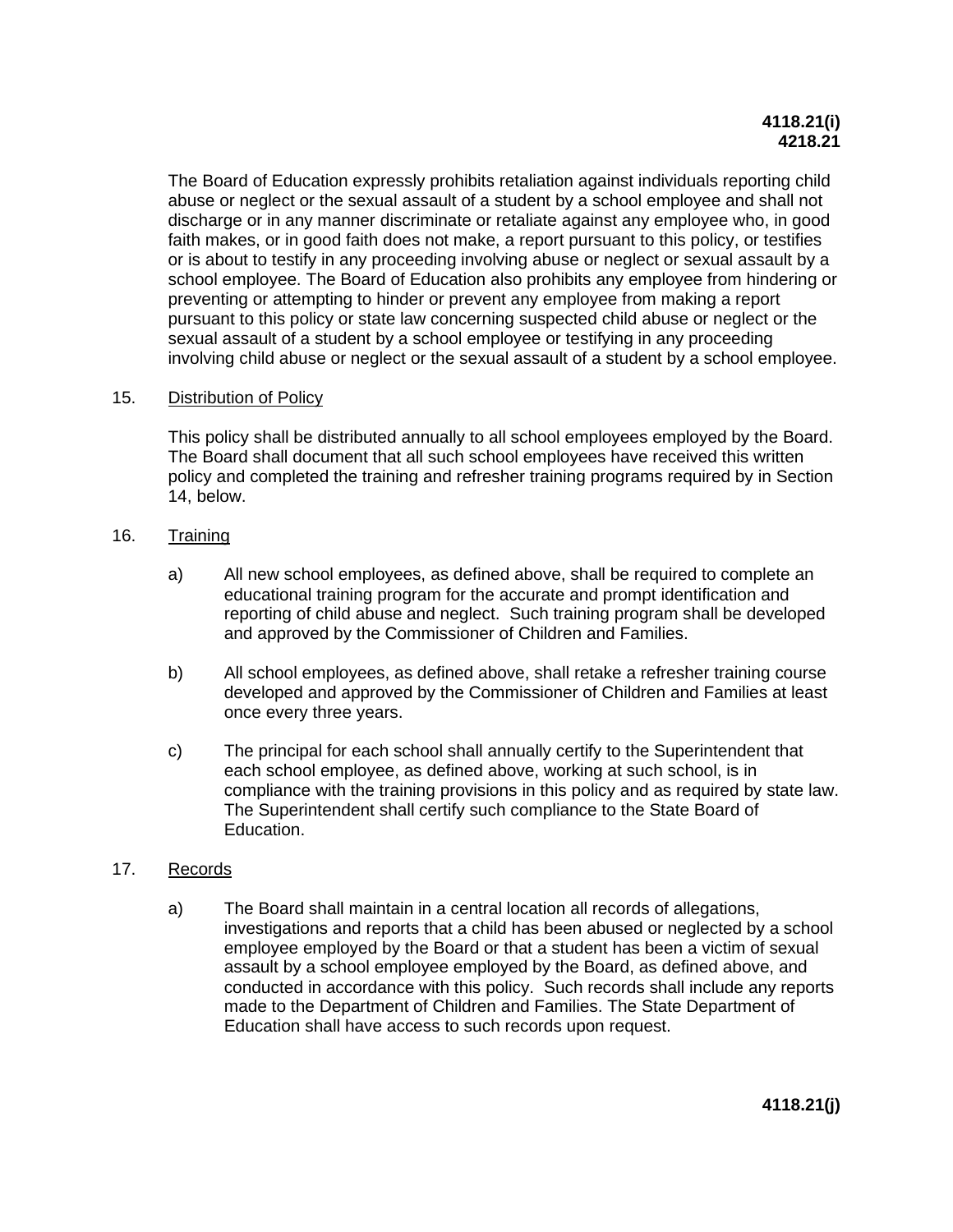b) Notwithstanding the provisions of Conn. Gen. Stat. §10-151c, the Board shall provide the Commissioner of Children and Families, upon request and for the purposes of an investigation by the Commissioner of Children and Families of suspected child abuse or neglect by a teacher employed by the Board, any records maintained or kept on file by the Board. Such records shall include, but not be limited to, supervisory records, reports of competence, personal character and efficiency maintained in such teacher's personnel file with reference to evaluation of performance as a professional employee of the Board, and records of the personal misconduct of such teacher. For purposes of this section, "teacher" includes each certified professional employee below the rank of superintendent employed by the Board in a position requiring a certificate issued by the State Board of Education.

### Legal References:

Connecticut General Statutes:

Section 10-151

Section 17a-101 et seq.

Section 17a-103

Section 53a-65

Public Act 15-205, "An Act Protecting School Children"

Policy updated: June 21, 2016 Policy updated: July 24, 2018 Hartford, Connecticut

Policy adopted: July 6, 1999 **HARTFORD PUBLIC SCHOOLS**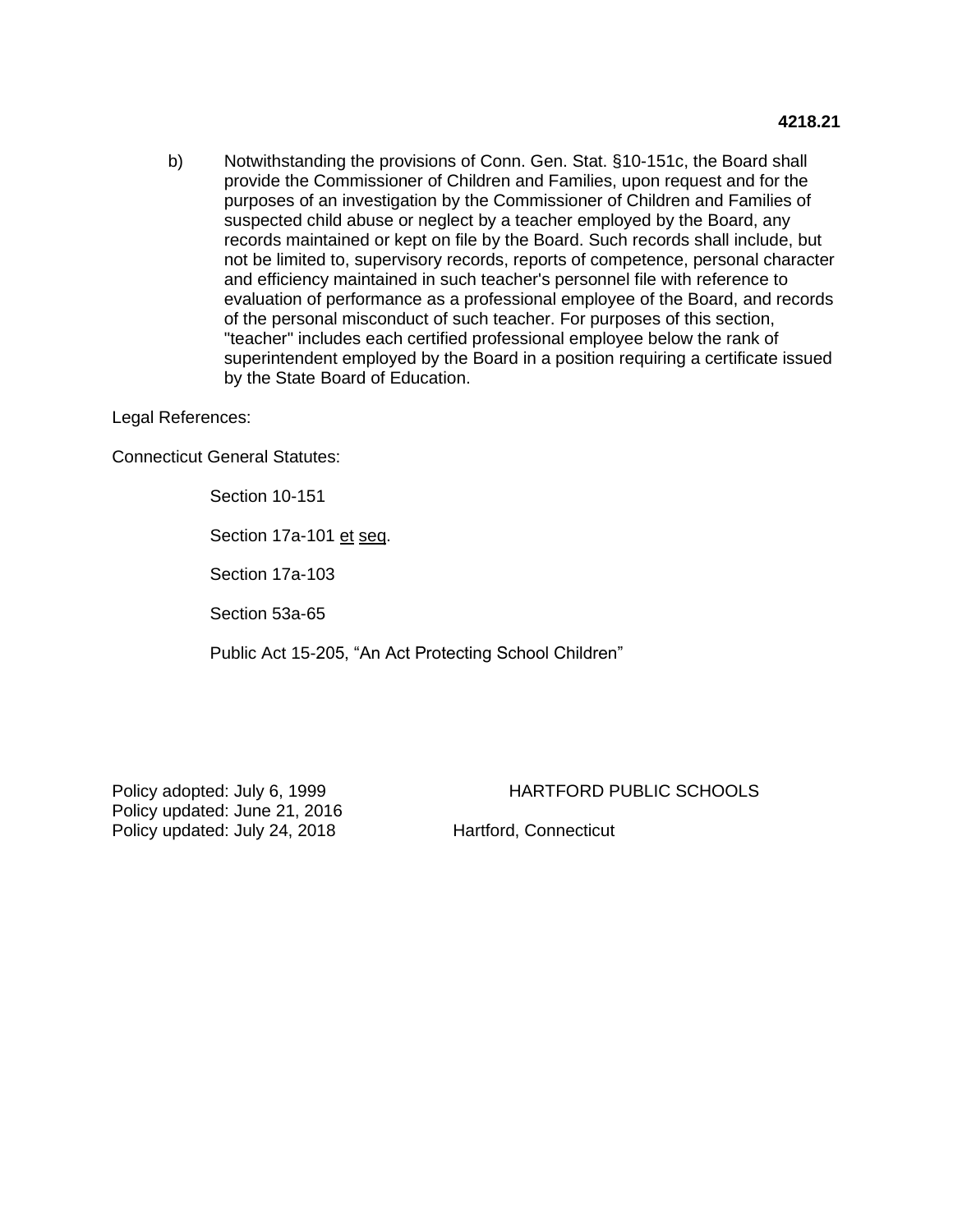# **Appendix A**

# **RELEVANT EXCERPTS OF STATUTORY DEFINITIONS OF SEXUAL ASSAULT AND RELATED TERMS COVERED BY MANDATATORY REPORTING LAWS AND THIS POLICY**

An employee of the Board of Education must make a report in accordance with this policy when the employee of the Board of Education in the ordinary course of such person's employment or profession has reasonable cause to suspect or believe that any person, regardless of age, who is being educated by the technical high school system or a local or regional board of education, other than as part of an adult education program, is a victim of the following sexual assault crimes, and the perpetrator is a school employee. The following are relevant excerpts of the sexual assault laws and related terms covered by mandatory reporting laws and this policy.

# **"Intimate Parts" (Conn. Gen. Stat. § 53a-65)**

"Intimate parts" means the genital area or any substance emitted therefrom, groin, anus or any substance emitted therefrom, inner thighs, buttocks or breasts.

# **"Sexual Intercourse" (Conn. Gen. Stat. § 53a-65)**

"Sexual intercourse" means vaginal intercourse, anal intercourse, fellatio or cunnilingus between persons regardless of sex. Its meaning is limited to persons not married to each other. Penetration, however slight, is sufficient to complete vaginal intercourse, anal intercourse or fellatio and does not require emission of semen. Penetration may be committed by an object manipulated by the actor into the genital or anal opening of the victim's body.

### **"Sexual Contact" (Conn. Gen. Stat. § 53a-65)**

"Sexual contact" means any contact with the intimate parts of a person not married to the actor for the purpose of sexual gratification of the actor or for the purpose of degrading or humiliating such person or any contact of the intimate parts of the actor with a person not married to the actor for the purpose of sexual gratification of the actor or for the purpose of degrading or humiliating such person.

# **Sexual Assault in First Degree (Conn. Gen. Stat. § 53a-70)**

A person is guilty of sexual assault in the first degree when such person (1) compels another person to engage in sexual intercourse by the use of force against such other person or a third person, or by the threat of use of force against such other person or against a third person which reasonably causes such person to fear physical injury to such person or a third person, or (2) engages in sexual intercourse with another person and such other person is under thirteen years of age and the actor is more than two years older than such person, or (3) commits sexual assault in the second degree as provided in section 53a-71 and in the commission of such offense is aided by two or more other persons actually present, or (4) engages in sexual intercourse with another person and such other person is mentally incapacitated to the extent that such other person is unable to consent to such sexual intercourse.

# **Aggravated Sexual Assault in the First Degree (Conn. Gen. Stat. § 53a-70a)**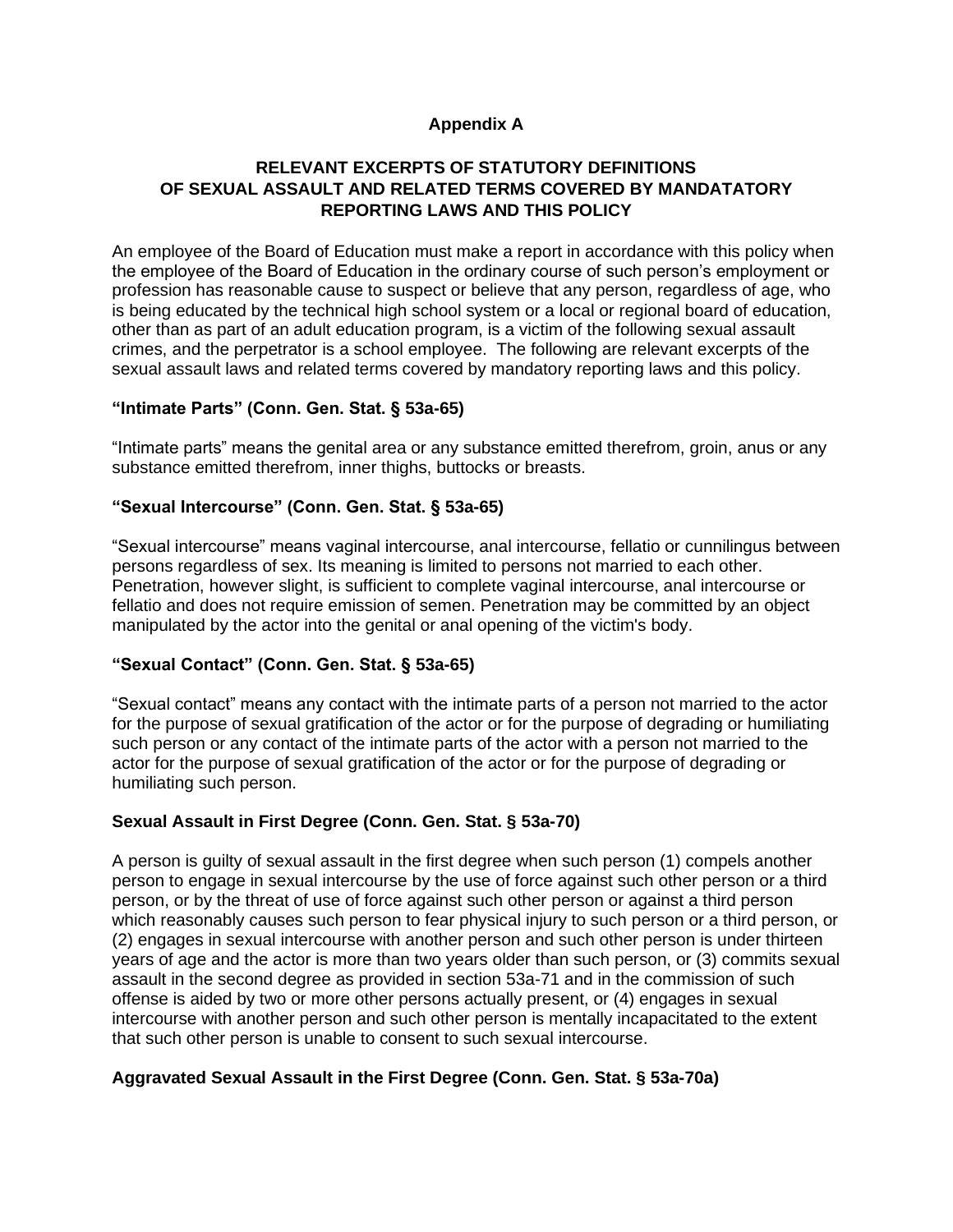A person is guilty of aggravated sexual assault in the first degree when such person commits sexual assault in the first degree as provided in section 53a-70 and in the commission of such offense (1) such person uses or is armed with and threatens the use of or displays or represents by such person's words or conduct that such person possesses a deadly weapon, (2) with intent to disfigure the victim seriously and permanently, or to destroy, amputate or disable permanently a member or organ of the victim's body, such person causes such injury to such victim, (3) under circumstances evincing an extreme indifference to human life such person recklessly engages in conduct which creates a risk of death to the victim, and thereby causes serious physical injury to such victim, or (4) such person is aided by two or more other persons actually present. No person shall be convicted of sexual assault in the first degree and aggravated sexual assault in the first degree upon the same transaction but such person may be charged and prosecuted for both such offenses upon the same information.

# **Sexual Assault in the Second Degree (Conn. Gen. Stat. § 53a-71)**

A person is guilty of sexual assault in the second degree when such person engages in sexual intercourse with another person and: (1) Such other person is thirteen years of age or older but under sixteen years of age and the actor is more than three years older than such other person; or (2) such other person is impaired because of mental disability or disease to the extent that such other person is unable to consent to such sexual intercourse; or (3) such other person is physically helpless; or (4) such other person is less than eighteen years old and the actor is such person's guardian or otherwise responsible for the general supervision of such person's welfare; or (5) such other person is in custody of law or detained in a hospital or other institution and the actor has supervisory or disciplinary authority over such other person; or (6) the actor is a psychotherapist and such other person is (A) a patient of the actor and the sexual intercourse occurs during the psychotherapy session, (B) a patient or former patient of the actor and such patient or former patient is emotionally dependent upon the actor, or (C) a patient or former patient of the actor and the sexual intercourse occurs by means of therapeutic deception; or (7) the actor accomplishes the sexual intercourse by means of false representation that the sexual intercourse is for a bona fide medical purpose by a health care professional; or (8) the actor is a school employee and such other person is a student enrolled in a school in which the actor works or a school under the jurisdiction of the local or regional board of education which employs the actor; or (9) the actor is a coach in an athletic activity or a person who provides intensive, ongoing instruction and such other person is a recipient of coaching or instruction from the actor and (A) is a secondary school student and receives such coaching or instruction in a secondary school setting, or (B) is under eighteen years of age; or (10) the actor is twenty years of age or older and stands in a position of power, authority or supervision over such other person by virtue of the actor's professional, legal, occupational or volunteer status and such other person's participation in a program or activity, and such other person is under eighteen years of age; or (11) such other person is placed or receiving services under the direction of the Commissioner of Developmental Services in any public or private facility or program and the actor has supervisory or disciplinary authority over such other person.

# **Sexual Assault in the Third Degree (Conn. Gen. Stat. § 53a-72a)**

A person is guilty of sexual assault in the third degree when such person (1) compels another person to submit to sexual contact (A) by the use of force against such other person or a third person, or (B) by the threat of use of force against such other person or against a third person, which reasonably causes such other person to fear physical injury to himself or herself or a third person, or (2) engages in sexual intercourse with another person whom the actor knows to be related to him or her within any of the degrees of kindred specified in section 46b-21.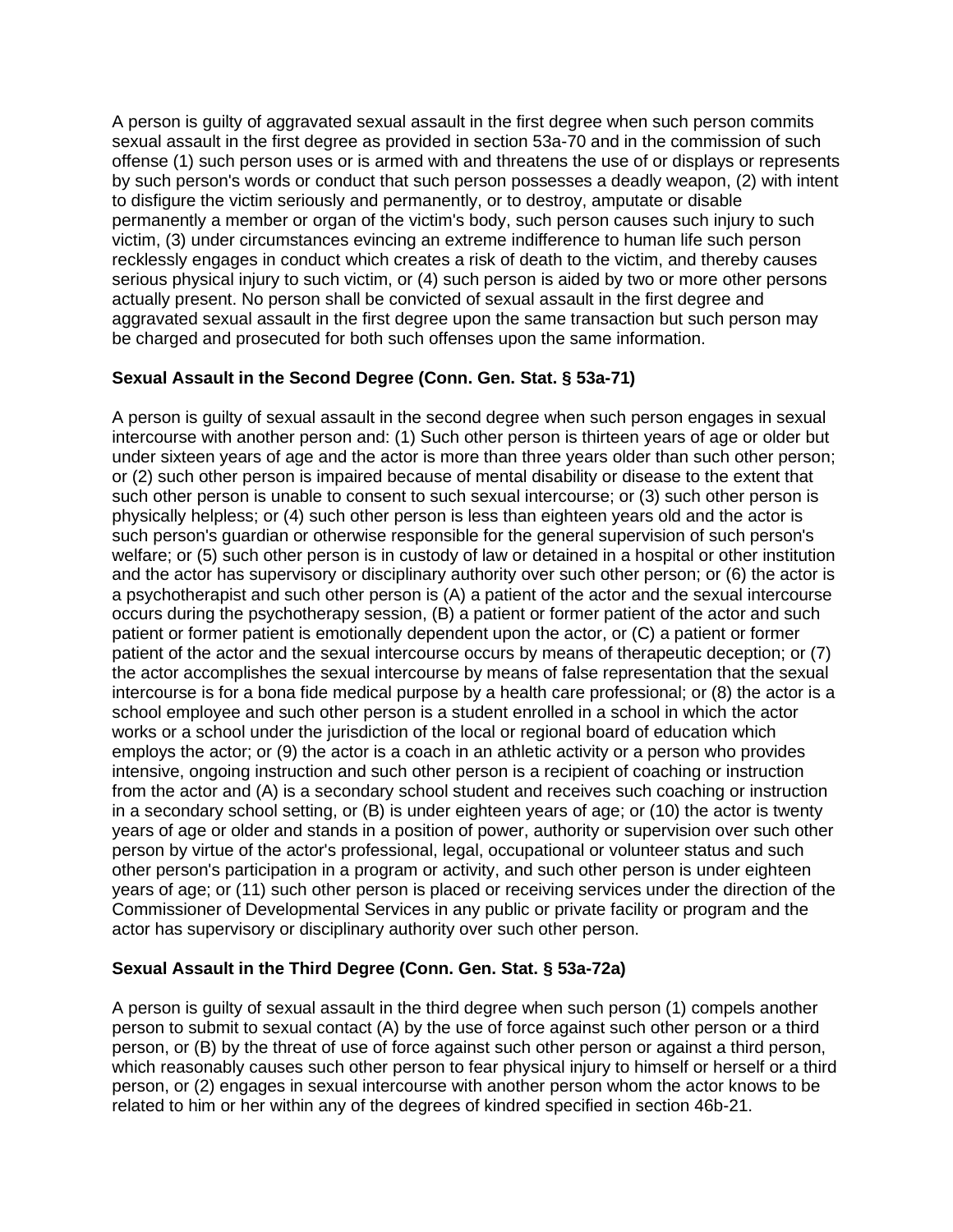# **Sexual Assault in the Third Degree with a Firearm (Conn. Gen. Stat. § 53a-72b)**

A person is guilty of sexual assault in the third degree with a firearm when such person commits sexual assault in the third degree as provided in section 53a-72a, and in the commission of such offense, such person uses or is armed with and threatens the use of or displays or represents by such person's words or conduct that such person possesses a pistol, revolver, machine gun, rifle, shotgun or other firearm. No person shall be convicted of sexual assault in the third degree and sexual assault in the third degree with a firearm upon the same transaction but such person may be charged and prosecuted for both such offenses upon the same information.

# **Sexual Assault in the Fourth Degree (Conn. Gen. Stat. § 53a-73a)**

A person is guilty of sexual assault in the fourth degree when: (1) Such person subjects another person to sexual contact who is (A) under thirteen years of age and the actor is more than two years older than such other person, or (B) thirteen years of age or older but under fifteen years of age and the actor is more than three years older than such other person, or (C) mentally incapacitated or impaired because of mental disability or disease to the extent that such other person is unable to consent to such sexual contact, or (D) physically helpless, or (E) less than eighteen years old and the actor is such other person's guardian or otherwise responsible for the general supervision of such other person's welfare, or (F) in custody of law or detained in a hospital or other institution and the actor has supervisory or disciplinary authority over such other person; or (2) such person subjects another person to sexual contact without such other person's consent; or (3) such person engages in sexual contact with an animal or dead body; or (4) such person is a psychotherapist and subjects another person to sexual contact who is (A) a patient of the actor and the sexual contact occurs during the psychotherapy session, or (B) a patient or former patient of the actor and such patient or former patient is emotionally dependent upon the actor, or (C) a patient or former patient of the actor and the sexual contact occurs by means of therapeutic deception; or (5) such person subjects another person to sexual contact and accomplishes the sexual contact by means of false representation that the sexual contact is for a bona fide medical purpose by a health care professional; or (6) such person is a school employee and subjects another person to sexual contact who is a student enrolled in a school in which the actor works or a school under the jurisdiction of the local or regional board of education which employs the actor; or (7) such person is a coach in an athletic activity or a person who provides intensive, ongoing instruction and subjects another person to sexual contact who is a recipient of coaching or instruction from the actor and (A) is a secondary school student and receives such coaching or instruction in a secondary school setting, or (B) is under eighteen years of age; or (8) such person subjects another person to sexual contact and (A) the actor is twenty years of age or older and stands in a position of power, authority or supervision over such other person by virtue of the actor's professional, legal, occupational or volunteer status and such other person's participation in a program or activity, and (B) such other person is under eighteen years of age; or (9) such person subjects another person to sexual contact who is placed or receiving services under the direction of the Commissioner of Developmental Services in any public or private facility or program and the actor has supervisory or disciplinary authority over such other person.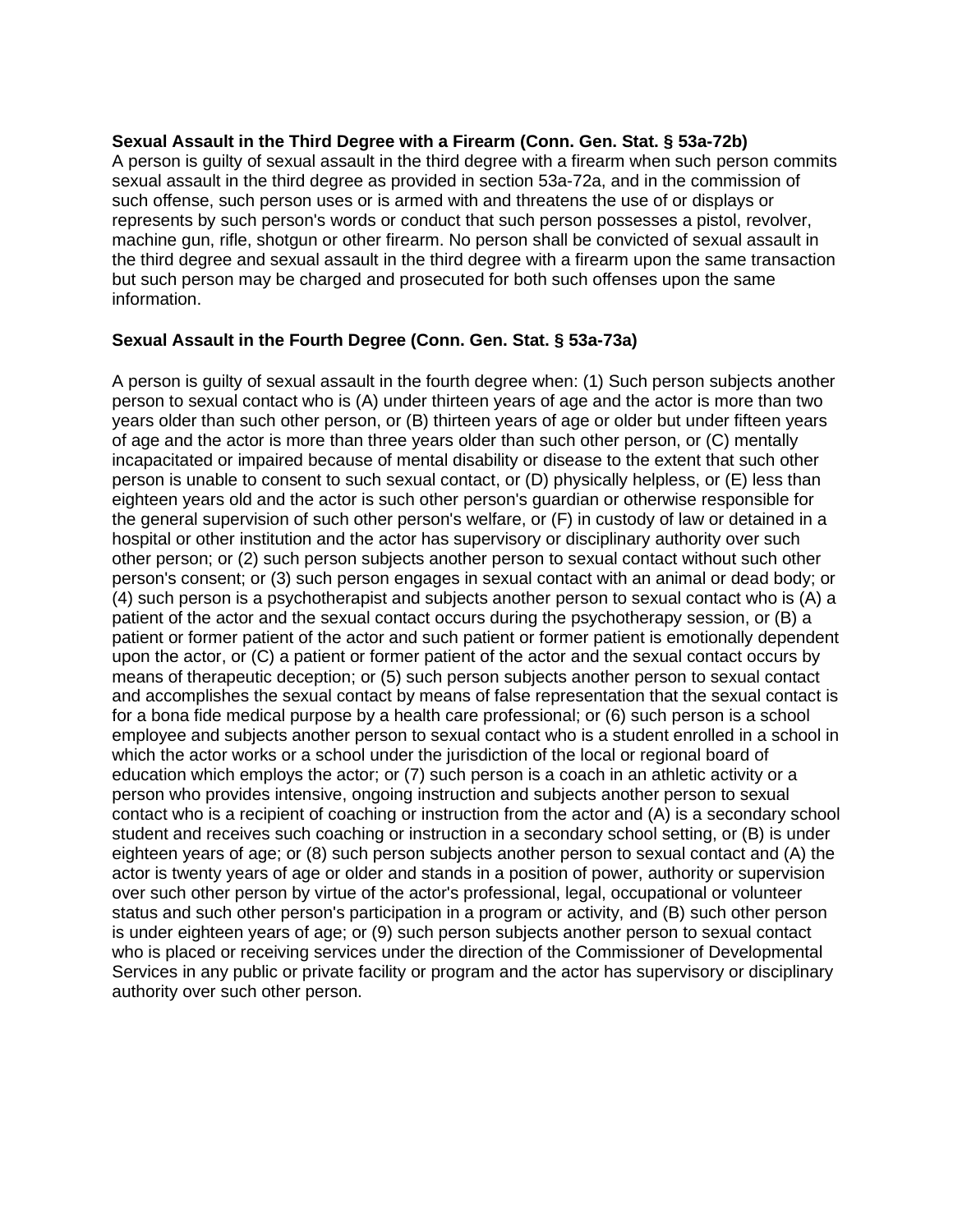# **APPENDIX B**

# **Operational Definitions of Child Abuse and Neglect**

The purpose of this policy is to provide consistency for staff in defining and identifying operational definitions, evidence of abuse and/or neglect and examples of adverse impact indicators.

The following operational definitions are working definitions and examples of child abuse and neglect as used by the Connecticut Department of Children and Families.

For the purposes of these operational definitions,

- a person responsible for a child's health, welfare or care means:
	- $\circ$  the child's parent, guardian, foster parent, an employee of a public or private residential home, agency or institution or other person legally responsible under State law for the child's welfare in a residential setting; or any staff person providing out-of-home care, including center-based child day care, family day care, or group day care.
- a person given access to a child is a person who is permitted to have personal interaction with a child by the person responsible for the child's health, welfare or care or by a person entrusted with the care of a child for the purpose of education, child care, counseling, spiritual guidance, coaching, training, instruction, tutoring or mentoring.
- **Note:** Only a "child" as defined above may be classified as a victim of child abuse and/or neglect; only a "person responsible", "person given access", or "person entrusted" as defined above may be classified as a perpetrator of child abuse and/or neglect.
	- $\circ$  While only a child under eighteen may be a victim of child abuse or neglect, a report under mandatory reporting laws and this policy is required if an employee of the Board of Education in the ordinary course of such person's employment or profession has reasonable cause to suspect or believe that any person, regardless of age, who is being educated by the technical high school system or a local or regional board of education, other than as part of an adult education program, is a victim of sexual assault, as set forth in this policy, and the perpetrator is a school employee.

# **Physical Abuse**

### **A child may be found to have been physically abused who:**

has been inflicted with physical injury or injuries other than by accidental means,

is in a condition which is the result of maltreatment such as, but not limited to, malnutrition, sexual molestation, deprivation of necessities, emotional maltreatment or cruel punishment, and/or

has injuries at variance with the history given of them.

# **Evidence of physical abuse includes:**

bruises, scratches, lacerations burns, and/or scalds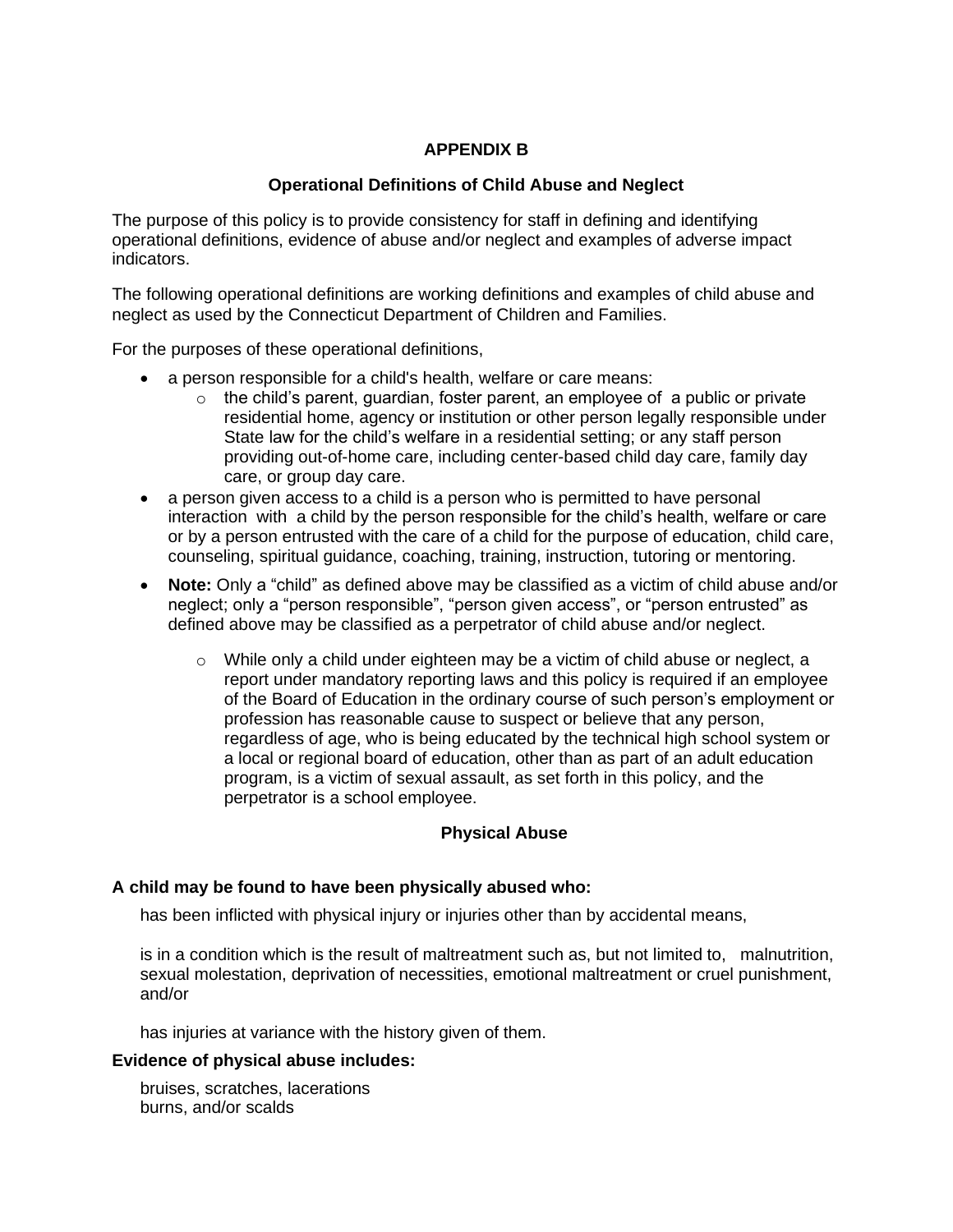reddening or blistering of the tissue through application of heat by fire, chemical substances, cigarettes, matches, electricity, scalding water, friction, etc. injuries to bone, muscle, cartilage, ligaments: fractures, dislocations, sprains, strains, displacements, hematomas, etc. head injuries internal injuries death misuse of medical treatments or therapies malnutrition related to acts of commission or omission by an established caregiver resulting in a child's malnourished state that can be supported by professional medical opinion deprivation of necessities acts of commission or omission by an established caregiver resulting in physical harm to child cruel punishment.

# **Sexual Abuse/Exploitation Sexual Abuse/Exploitation**

Sexual Abuse/Exploitation is any incident involving a child's non-accidental exposure to sexual behavior.

Evidence of sexual abuse includes, but is not limited to the following:

rape

penetration: digital, penile, or foreign objects

oral / genital contact

indecent exposure for the purpose of sexual gratification of the offender, or for purposes of shaming, humiliating, shocking or exerting control over the victim

incest

fondling, including kissing, for the purpose of sexual gratification of the offender, or for purposes of shaming, humiliating, shocking or exerting control over the victim

sexual exploitation, including possession, manufacture, or distribution of child pornography. online enticement of a child for sexual acts, child prostitution, child-sex tourism, unsolicited obscene material sent to a child, or misleading domain name likely to attract a child to an inappropriate website

coercing or forcing a child to participate in, or be negligently exposed to, pornography and/or sexual behavior

disease or condition that arises from sexual transmission

other verbal, written or physical behavior not overtly sexual but likely designed to "groom" a child for future sexual abuse.

Legal References: Federal Law 18 U.S.C. 2215 Sexual Exploitation of Children.

# **Emotional Maltreatment-Abuse**

# **Emotional Maltreatment-Abuse is:**

act(s), statement(s), or threat(s), which

has had, or is likely to have an adverse impact on the child; and/or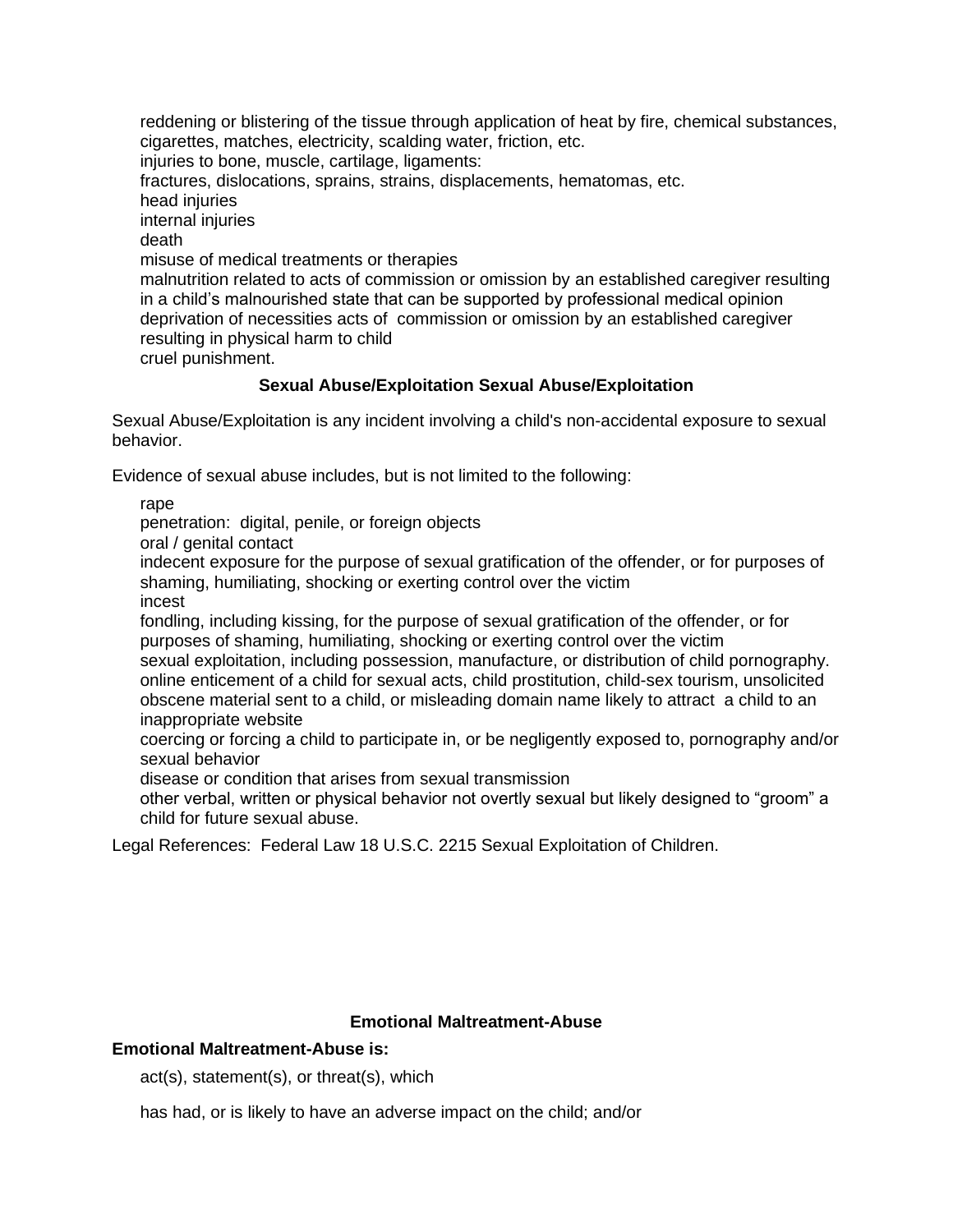interferes with a child's positive emotional development.

## **Evidence of emotional maltreatment-abuse includes, but is not limited to, the following:**

rejecting; degrading; isolating and/or victimizing a child by means of cruel, unusual, or excessive methods of discipline; and/or exposing the child to brutal or intimidating acts or statements.

### **Indicators of Adverse Impact of emotional maltreatment-abuse may include, but are not limited to, the following:**

depression; withdrawal; low self-esteem; anxiety; fear; aggression/ passivity; emotional instability; sleep disturbances; somatic complaints with no medical basis; inappropriate behavior for age or development; suicidal ideations or attempts; extreme dependence; academic regression; and/or trust issues.

## **Physical Neglect**

#### **A child may be found neglected who:**

has been abandoned;

is being denied proper care and attention physically, educationally, emotionally, or morally; is being permitted to live under conditions, circumstances or associations injurious to his well-being; and/or has been abused.

#### **Evidence of physical neglect includes, but is not limited to:**

inadequate food;

malnutrition;

inadequate clothing;

inadequate housing or shelter;

erratic, deviant, or impaired behavior by the person responsible for the child's health, welfare or care; by a person given access to the child; or by a person entrusted with the child's care which adversely impacts the child;

permitting the child to live under conditions, circumstances or associations injurious to his well-being including, but not limited to, the following:

substance abuse by caregiver, which adversely impacts the child physically substance abuse by the mother of a newborn child and the newborn has a positive urine or meconium toxicology for drugs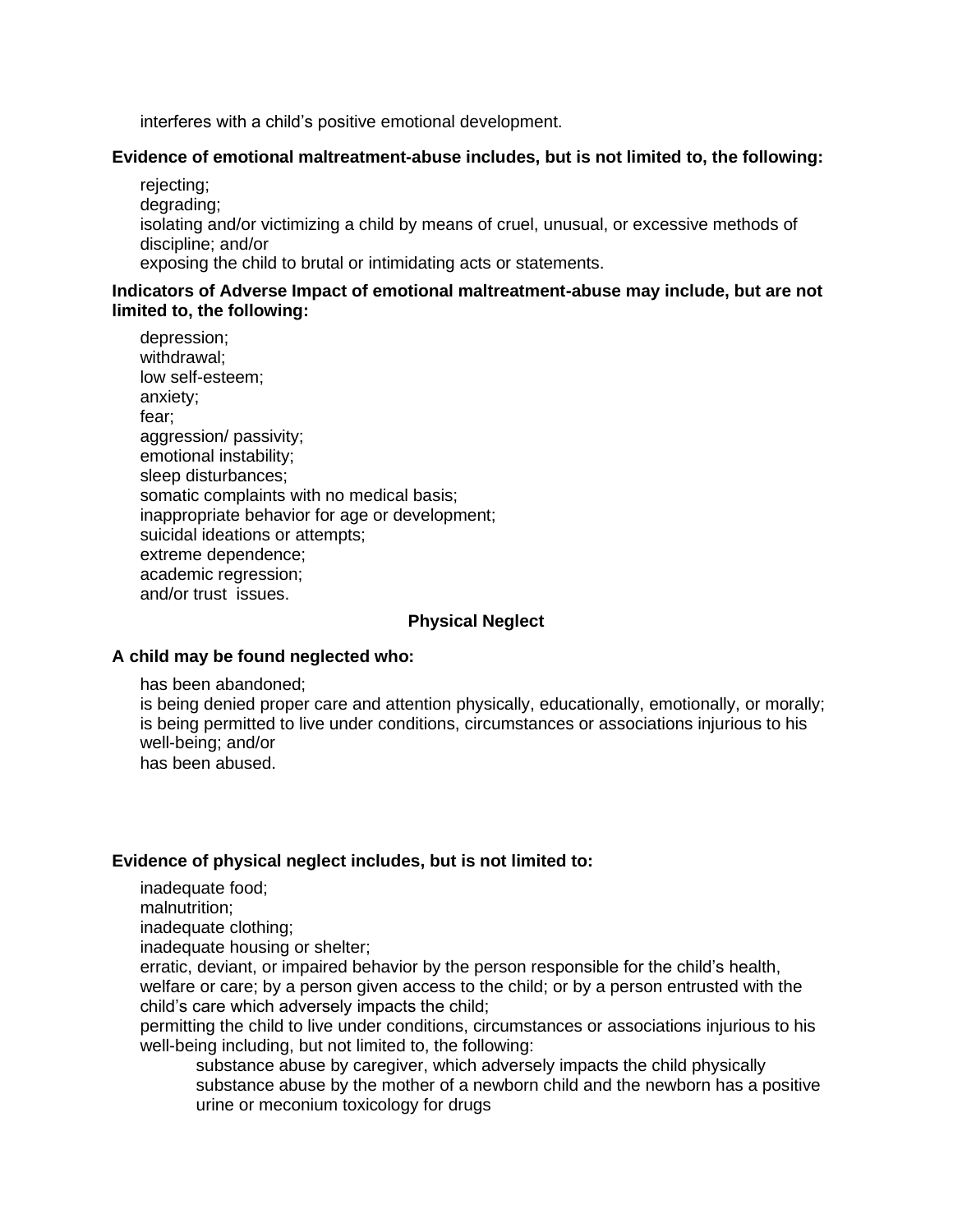psychiatric problem of the caregiver which adversely impacts the child physically exposure to family violence which adversely impacts the child physically exposure to violent events, situations, or persons that would be reasonably judged to compromise a child's physical safety non-accidental, negligent exposure to drug trafficking and/or individuals engaged in the active abuse of illegal substances voluntarily and knowingly entrusting the care of a child to individuals who may be disqualified to provide safe care, e.g. persons who are subject to active protective or restraining orders; persons with past history of violent/drug/sex crimes; persons appearing on the Central Registry non-accidental or negligent exposure to pornography or sexual acts inability to consistently provide the minimum of child-caring tasks inability to provide or maintain a safe living environment action/inaction resulting in death abandonment action/inaction resulting in the child's failure to thrive transience inadequate supervision: creating or allowing a circumstance in which a child is alone for an excessive period of time given the child's age and cognitive abilities holding the child responsible for the care of siblings or others beyond the child's ability failure to provide reasonable and proper supervision of a child given the child's age

and cognitive abilities.

**Note:** Inadequate food, clothing, or shelter or transience finding must be related to caregiver acts of omission or commission and not simply a function of poverty alone.

#### **Medical Neglect**

**Medical Neglect** is the unreasonable delay, refusal or failure on the part of the person responsible for the child's health, welfare or care or the person entrusted with the child's care to seek, obtain, and/or maintain those services for necessary medical, dental or mental health care when such person knows, or should reasonably be expected to know, that such actions may have an adverse impact on the child.

#### **Evidence of medical neglect includes, but is not limited to:**

frequently missed appointments, therapies or other necessary medical and/or mental health treatments;

withholding or failing to obtain or maintain medically necessary treatment from a child with life-threatening, acute or chronic medical or mental health conditions; and/or withholding medically indicated treatment from disabled infants with life threatening conditions.

**Note:** Failure to provide the child with immunizations or routine well child care in and of itself does not constitute medical neglect.

# **Educational Neglect**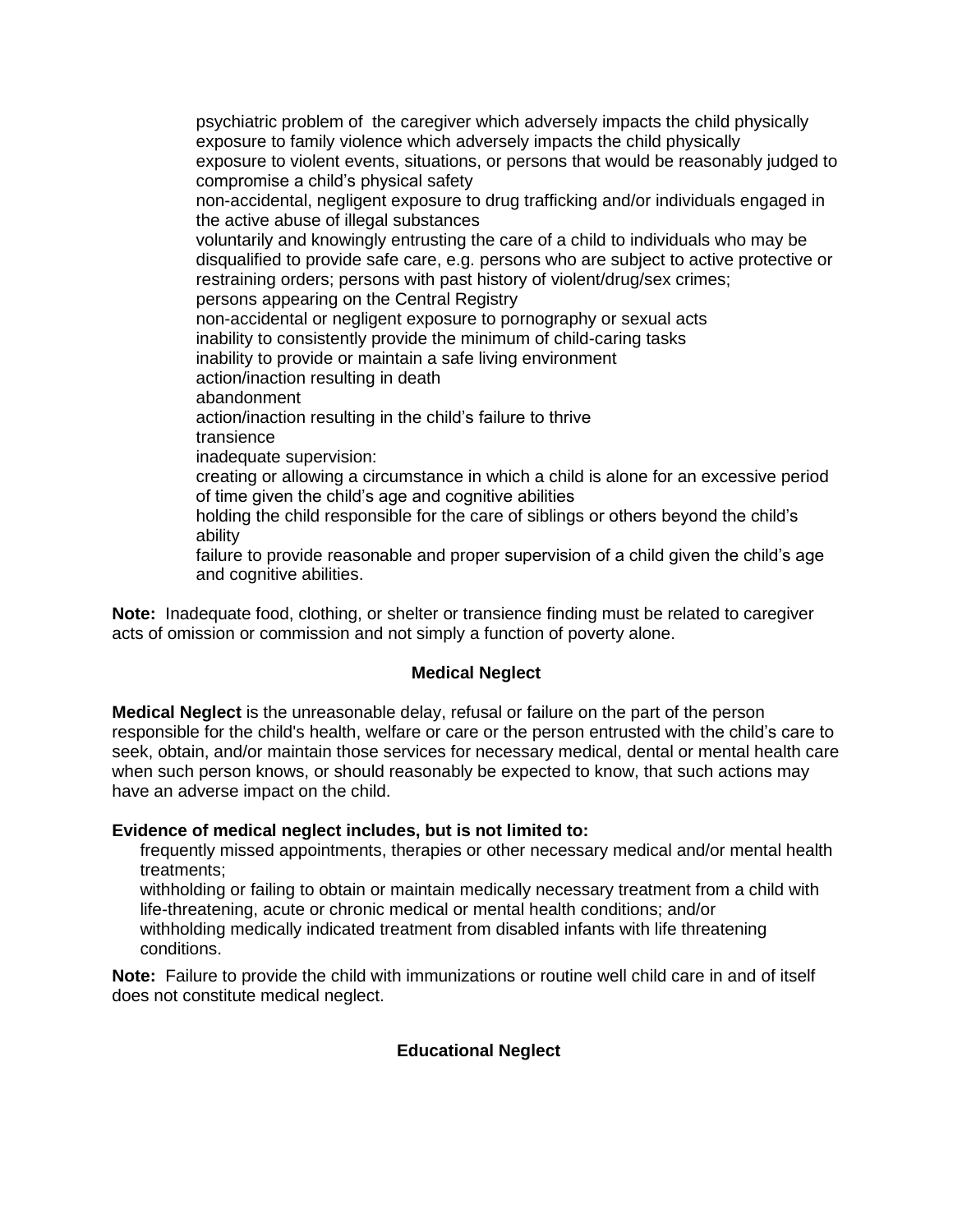Except as noted below, **Educational Neglect** occurs when, by action or inaction, the parent or person having control of a child five (5) years of age and older and under eighteen (18) years of age who is not a high school graduate

fails to register the child in school

fails to allow the child to attend school or receive home instruction in accordance with CONN. GEN. STAT. §10-184

failure to take appropriate steps to ensure regular attendance at school if the child is registered.

## **Exceptions (in accordance with Conn. Gen. Stat. § 10-184):**

A parent or person having control of a child may exercise the option of not sending the child to school at age five (5) or age six (6) years by personally appearing at the school district office and signing an option form. In these cases, educational neglect occurs if the parent or person having control of the child has registered the child at age five (5) or age (6) years and then does not allow the child to attend school or receive home instruction.

**Note:** Failure to sign a registration option form for such a child is not in and of itself educational neglect.

A parent or person having control of a child seventeen (17) years of age may consent to such child's withdrawal from school. Such parent or person shall personally appear at the school district office and sign a withdrawal form.

### **Emotional Neglect**

**Emotional Neglect** is the denial of proper care and attention, or failure to respond, to a child's affective needs by the person responsible for the child's health, welfare or care; by the person given access to the child; or by the person entrusted with the child's care which has an adverse impact on the child or seriously interferes with a child's positive emotional development.

#### **Evidence of emotional neglect includes, but is not limited to, the following:**

inappropriate expectations of the child given the child's developmental level; failure to provide the child with appropriate support, attention and affection; permitting the child to live under conditions, circumstances or associations; injurious to his well-being including, but not limited to, the following:

substance abuse by caregiver, which adversely impacts the child emotionally; psychiatric problem of the caregiver, which adversely impacts the child emotionally; and

exposure to family violence which adversely impacts the child emotionally.

# **Indicators may include, but are not limited to, the following:**

depression; withdrawal; low self-esteem; anxiety; fear; aggression/ passivity; emotional instability; sleep disturbances; somatic complaints with no medical basis; inappropriate behavior for age or development; suicidal ideations or attempts; extreme dependence;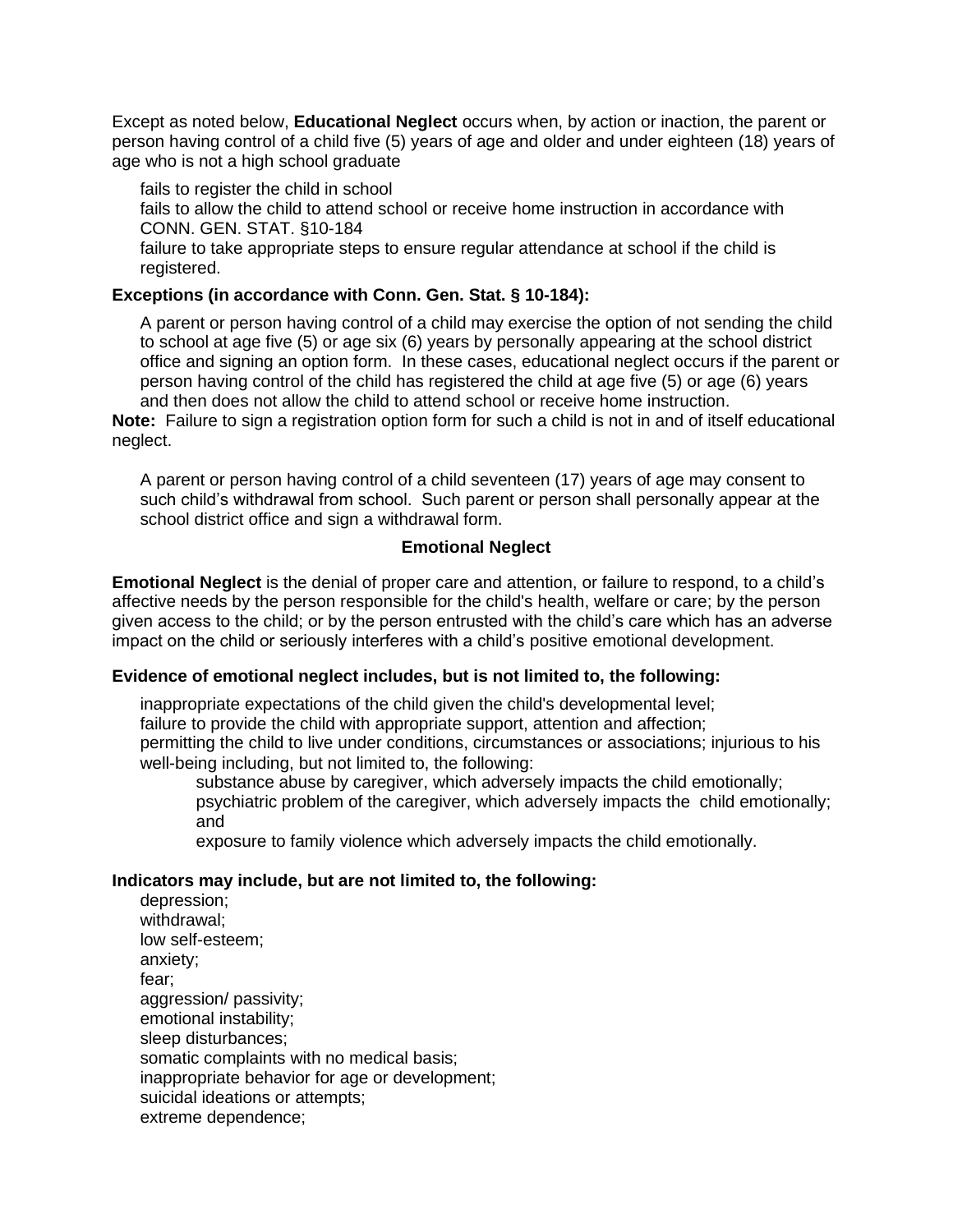academic regression; trust issues.

#### **Moral Neglect**

**Moral Neglect:** Exposing, allowing, or encouraging the child to engage in illegal or reprehensible activities by the person responsible for the child's health, welfare or care or person given access or person entrusted with the child's care.

# **Evidence of Moral Neglect includes but is not limited to:**

stealing;

using drugs and/or alcohol;

and involving a child in the commission of a crime, directly or by caregiver indifference.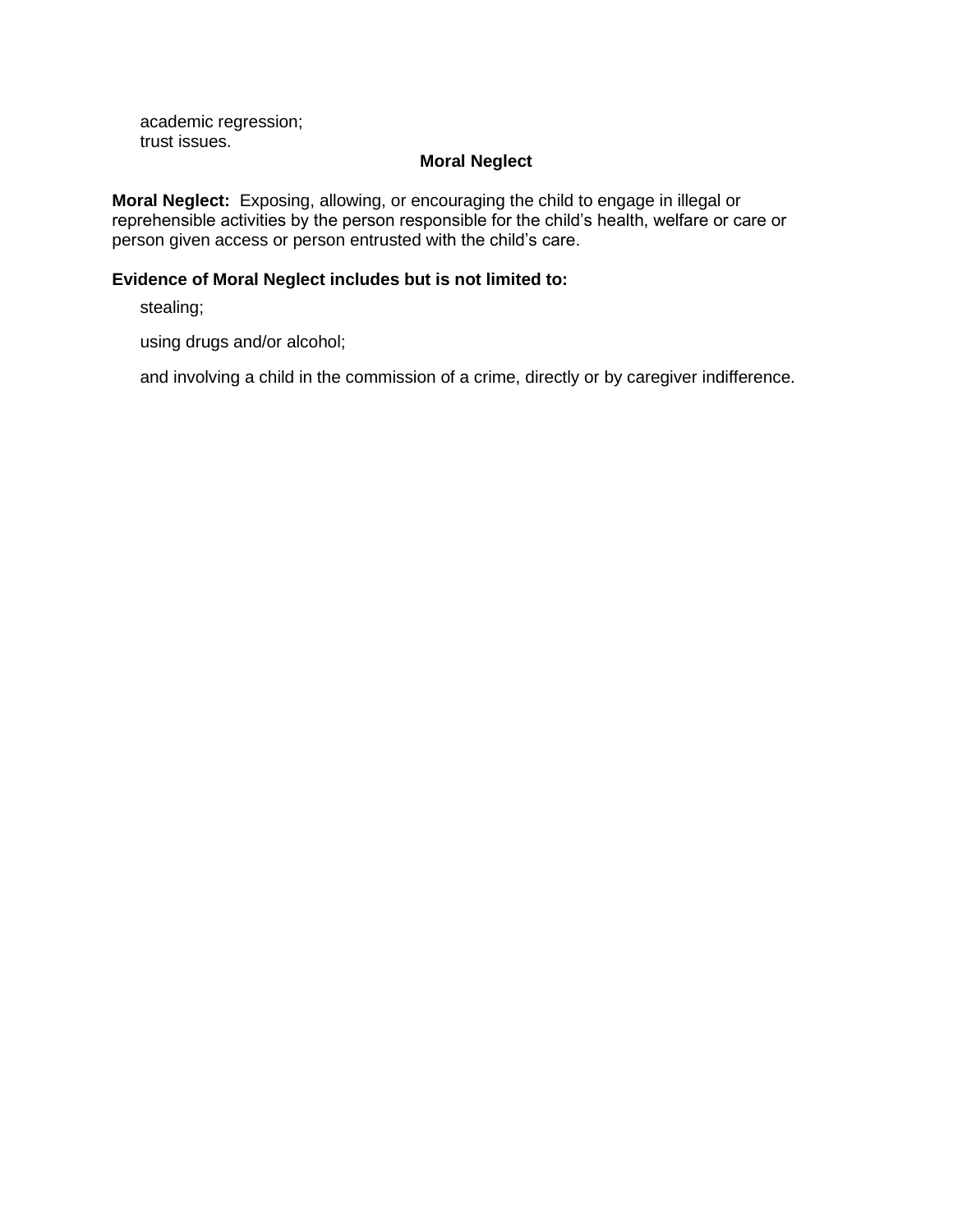# **Appendix C**

### **INDICATORS OF CHILD ABUSE AND NEGLECT**

### **Indicators of Physical Abuse HISTORICAL**

Delay in seeking appropriate care after injury.

No witnesses.

Inconsistent or changing descriptions of accident by child and/or parent.

Child's developmental level inconsistent with history.

History of prior "accidents".

Absence of parental concern.

Child is handicapped (physically, mentally, developmentally) or otherwise perceived as "different" by parent.

Unexplained school absenteeism.

History of precipitating crisis

#### **PHYSICAL**

Soft tissue injuries on face, lips, mouth, back, buttocks, thighs or large areas of the torso;

Clusters of skin lesions; regular patterns consistent with an implement;

Shape of lesions inconsistent with accidental bruise;

Bruises/welts in various stages of healing;

Burn pattern consistent with an implement on soles, palms, back, buttocks and genitalia; symmetrical and/or sharply demarcated edges;

Fractures/dislocations inconsistent with history;

Laceration of mouth, lips, gums or eyes;

Bald patches on scalp;

Abdominal swelling or vomiting;

Adult-size human bite mark(s);

Fading cutaneous lesions noted after weekends or absences;

Rope marks.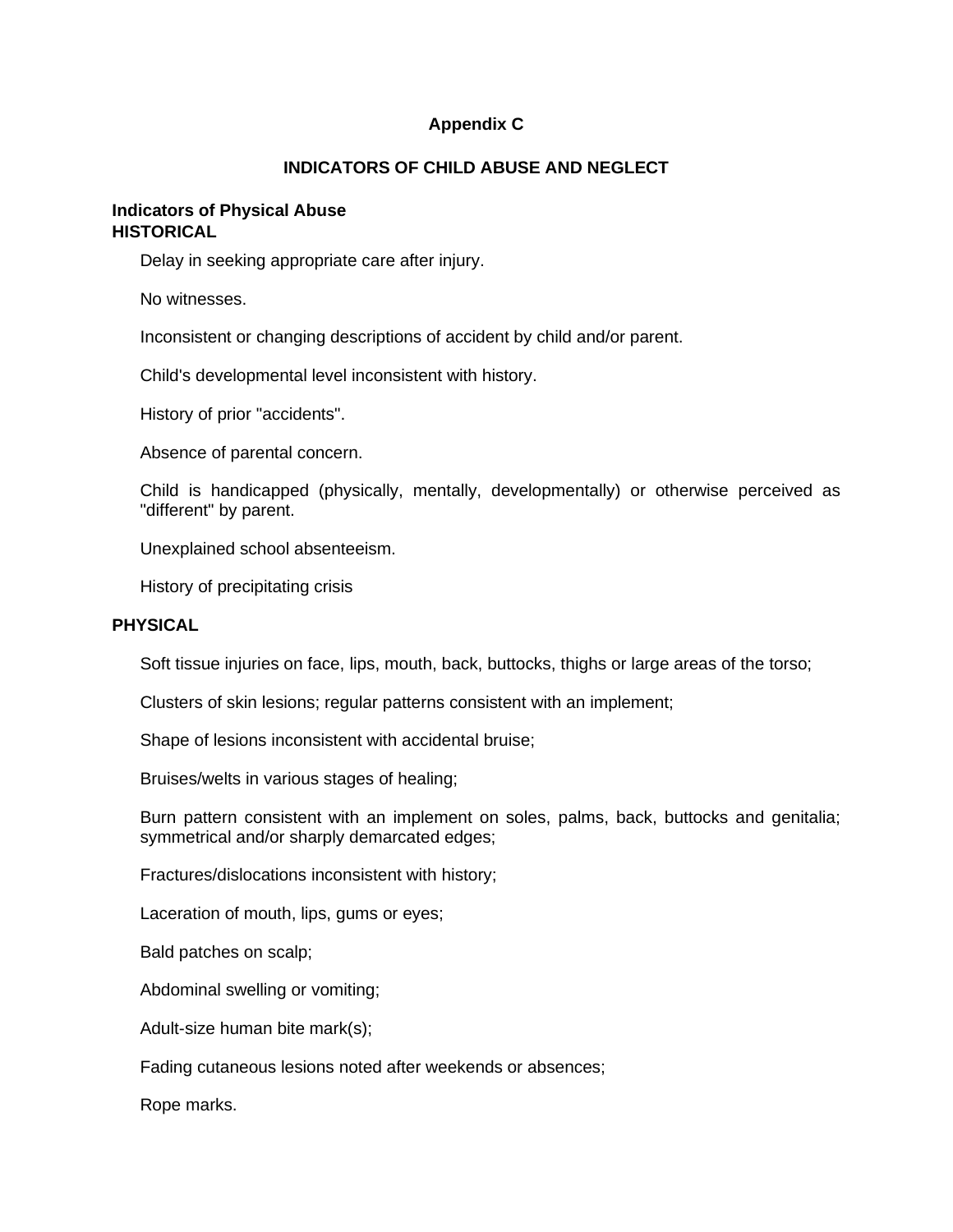## **BEHAVIORAL**

Wary of physical contact with adults;

Affection inappropriate for age Extremes in behavior, aggressiveness/withdrawal;

Expresses fear of parents;

Reports injury by parent;

Reluctance to go home;

Feels responsible (punishment "deserved");

Poor self-esteem;

Clothing covers arms and legs even in hot weather.

# **Indicators of Sexual Abuse**

# **HISTORICAL**

Vague somatic complaint;

Excessive school absences;

Inadequate supervision at home;

History of urinary tract infection or vaginitis;

Complaint of pain; genital, anal or lower back/abdominal;

Complaint of genital itching;

Any disclosure of sexual activity, even if contradictory.

## **PHYSICAL**

Discomfort in walking, sitting;

Evidence of trauma or lesions in and around mouth;

Vaginal discharge/vaginitis;

Vaginal or rectal bleeding;

Bruises, swelling or lacerations around genitalia, inner thighs;

Dysuria;

Vulvitis;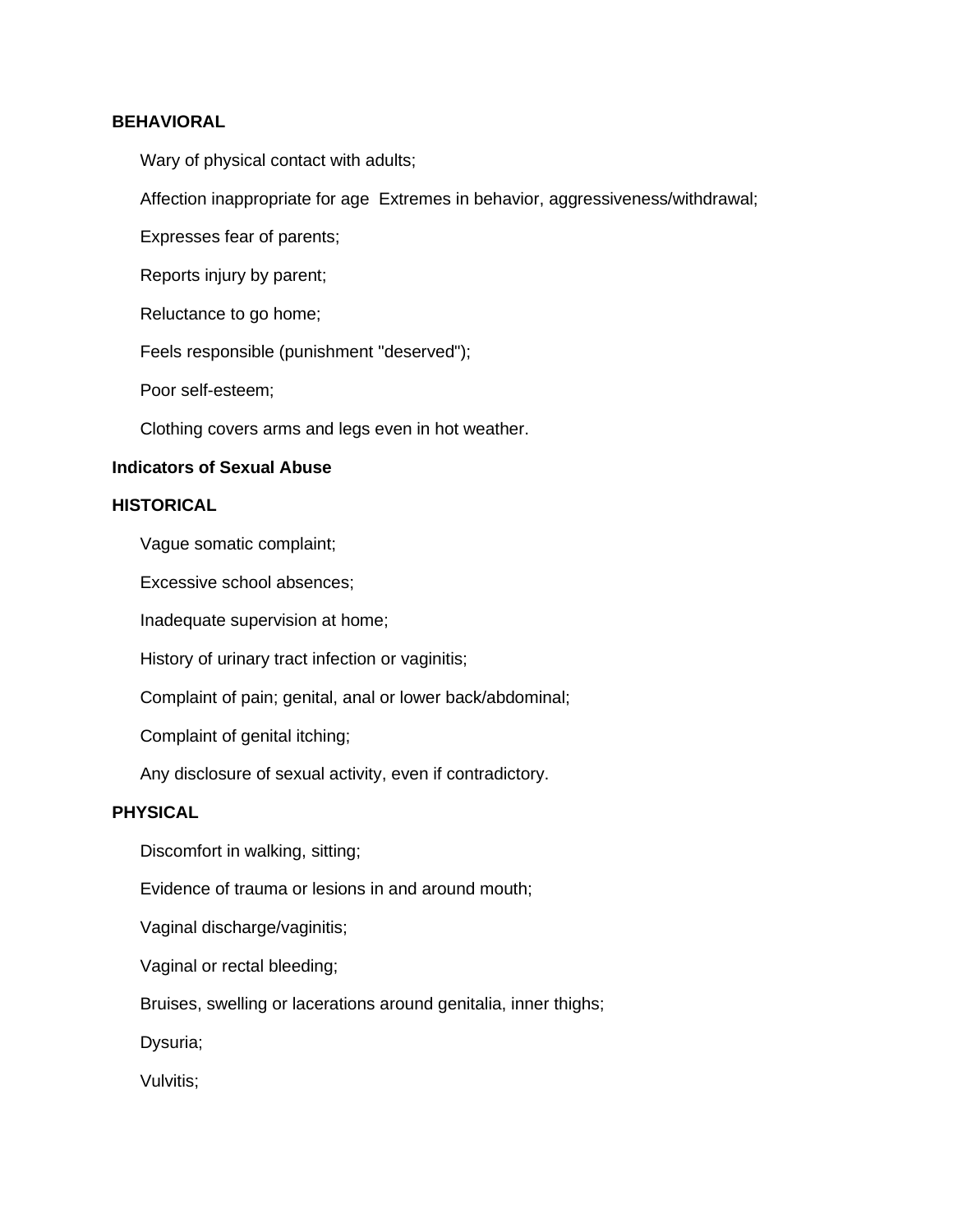Any other signs or symptoms of sexually transmitted disease;

Pregnancy.

# **BEHAVIORAL**

Low self-esteem;

Change in eating pattern;

Unusual new fears;

Regressive behaviors;

Personality changes (hostile/aggressive or extreme compliance);

Depression;

Decline in school achievement;

Social withdrawal; poor peer relationship;

Indicates sophisticated or unusual sexual knowledge for age;

Seductive behavior, promiscuity or prostitution;

Substance abuse;

Suicide ideation or attempt;

Runaway.

# **Indicators of Emotional Abuse**

# **HISTORICAL**

Parent ignores/isolates/belittles/rejects/scapegoats child

Parent's expectations inappropriate to child's development

Prior episode(s) of physical abuse

Parent perceives child as "different"

### **PHYSICAL**

(Frequently none);

Failure to thrive;

Speech disorder;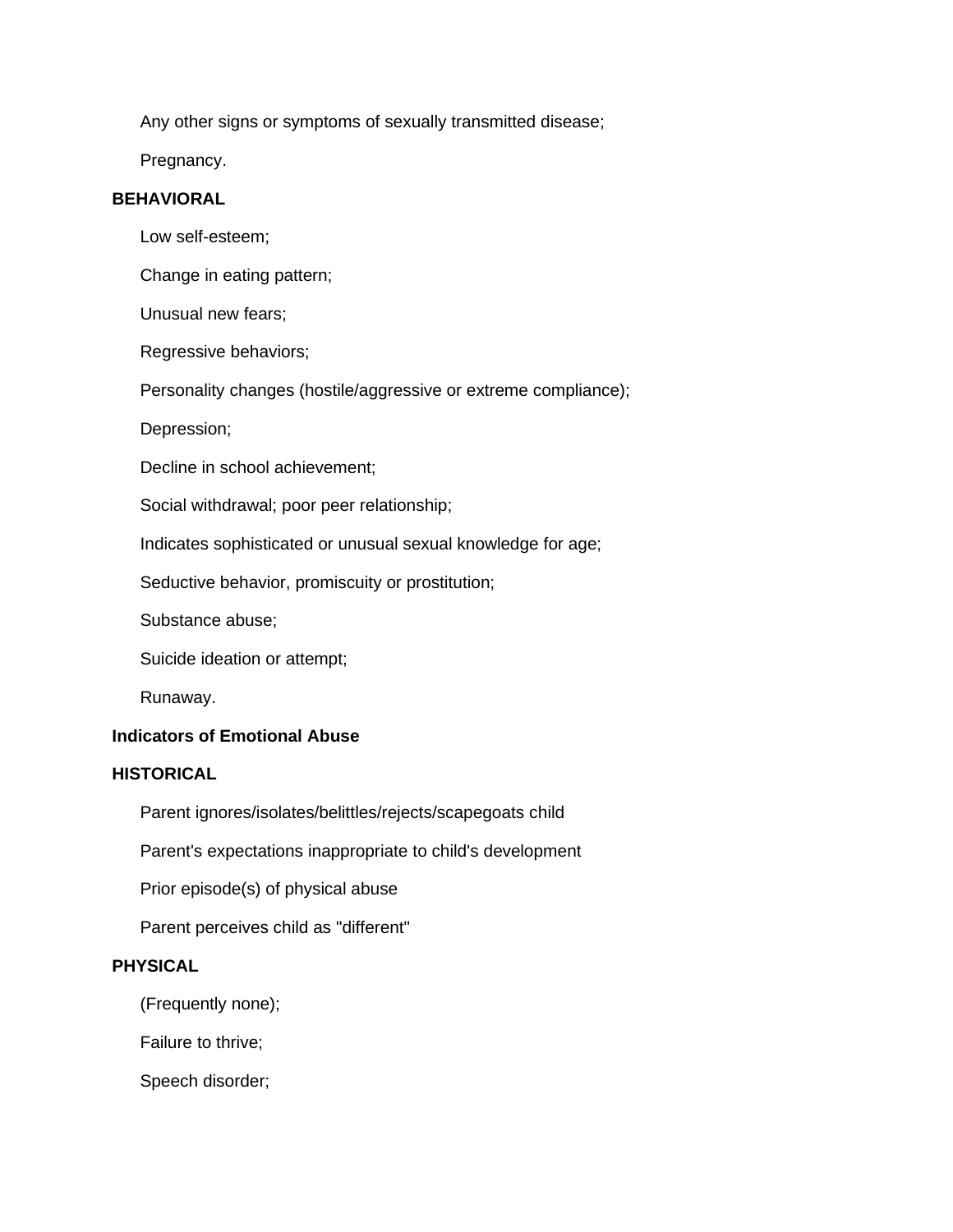Lag in physical development;

Signs/symptoms of physical abuse.

# **BEHAVIORAL**

Poor self-esteem Regressive behavior (sucking, rocking, enuresis) Sleep disorders Adult behaviors (parenting sibling) Antisocial behavior; Emotional or cognitive developmental delay; Extremes in behavior - overly aggressive/compliant; Depression;

Suicide ideation/attempt.

## **Indicators of Physical Neglect**

#### **HISTORICAL**

High rate of school absenteeism;

Frequent visits to school nurse with nonspecific complaints;

Inadequate supervision, especially for long periods and for dangerous activities;

Child frequently unattended; locked out of house;

Parental inattention to recommended medical care

No food intake for 24 hours;

Home substandard (no windows, doors, heat), dirty, infested, obvious hazards;

Family member addicted to drugs/alcohol.

### **PHYSICAL**

Hunger, dehydration;

Poor personal hygiene, unkempt, dirty;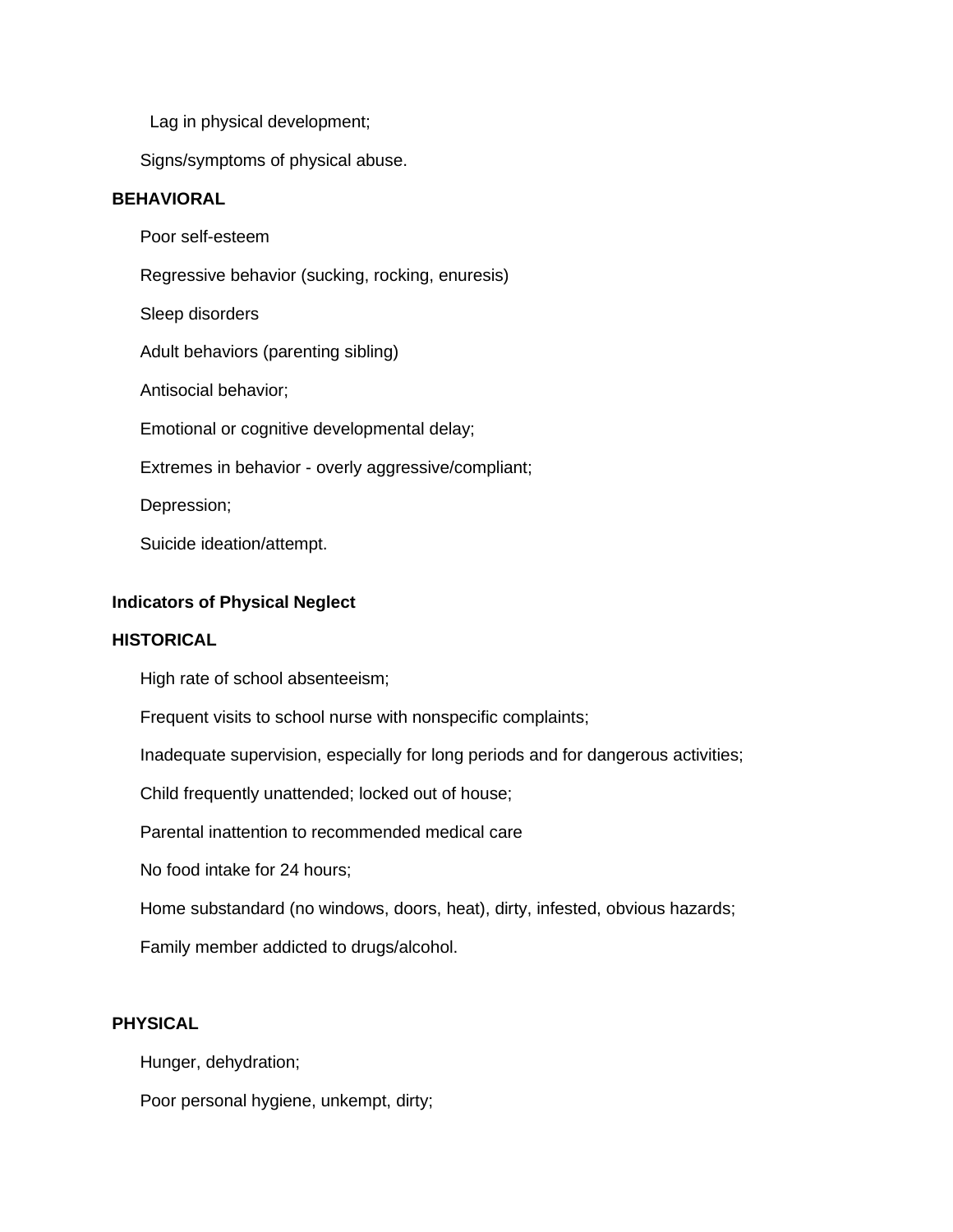Dental cavities/poor oral hygiene;

Inappropriate clothing for weather/size of child, clothing dirty; wears same clothes day after day;

Constant fatigue or listlessness;

Unattended physical or health care needs;

Infestations;

Multiple skin lesions/sores from infection.

## **BEHAVIORAL**

Comes to school early, leaves late;

Frequent sleeping in class;

Begging for/stealing food;

Adult behavior/maturity (parenting siblings);

Delinquent behaviors;

Drug/alcohol use/abuse.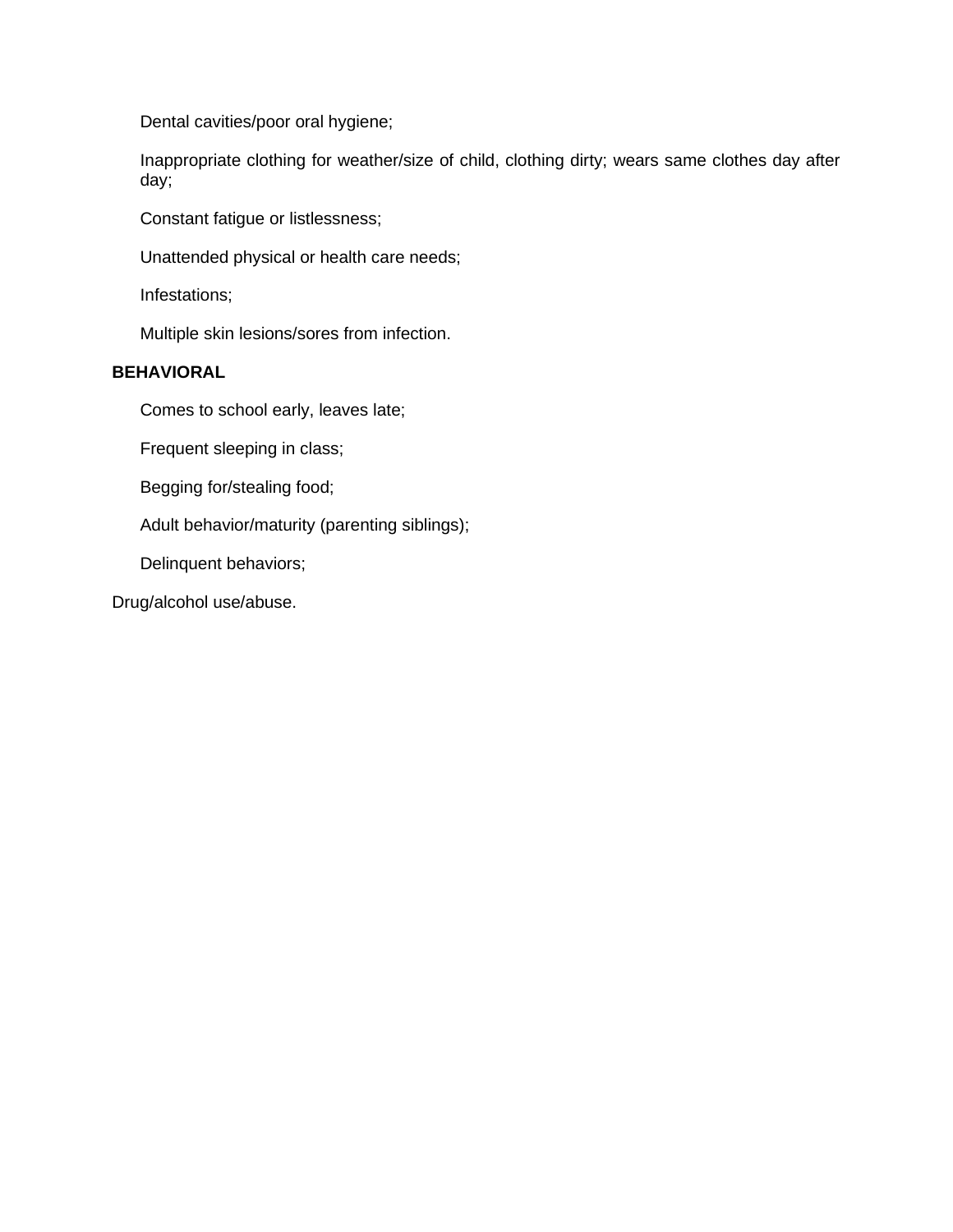# **Personnel - Certified and Non Certified 4118.237/4218.237(a) Face Masks/Coverings**

The Board of Education (Board) is implementing this masking requirement to promote the safest possible learning, teaching and work environment for students, faculty, staff and visitors during the COVID-19 pandemic. The first priority of the Board is the health and well-being of students and staff. The Connecticut Department of Public Health (DPH) and the Connecticut State Department of Education (SDE), as outlined in *Adapt, Advance, Achieve: Connecticut's Plan to Learn and Grow Together,* and the Governor's Executive Orders have required the wearing of face coverings inside all school buildings. 

All Hartford Public Schools students, staff, parents, and visitors will be required to wear a face mask while inside any Hartford Public Schools school building. Face masks are being required based upon guidance from the CDC, State of Connecticut public health and education officials, local health authorities, and stakeholders including administrators, teachers and parents.

According to the CDC, face masks are an effective tool in stopping the spread of COVID‐19. It is important to remember that while effective, face coverings are just one of many mitigation strategies in place to safeguard the health and safety of students, teachers, and staff during the COVID-19 pandemic. Other strategies include physical distancing, good ventilation, enhanced cleaning and disinfection, frequent hand washing, cohorting where possible, and efficient identification, isolation and exclusion of sick students and staff.

The CDC recommends cloth masks with multiple layers. Face masks must comply with the dress code found in the Code of Student Conduct so that they do not disrupt school activities, are not obscene or otherwise inflammatory, and do not endanger anyone's health or safety. Masks with valves are not permitted.

# **Definitions**

**Face covering/mask** - a cloth, paper, or disposable face covering that completely covers the nose and mouth. It may or may not be medical grade. (Evidence shows that the proper wearing of facial masks or coverings helps stop the spread of the virus, which is currently by droplets when an individual coughs, sneezes or talks.)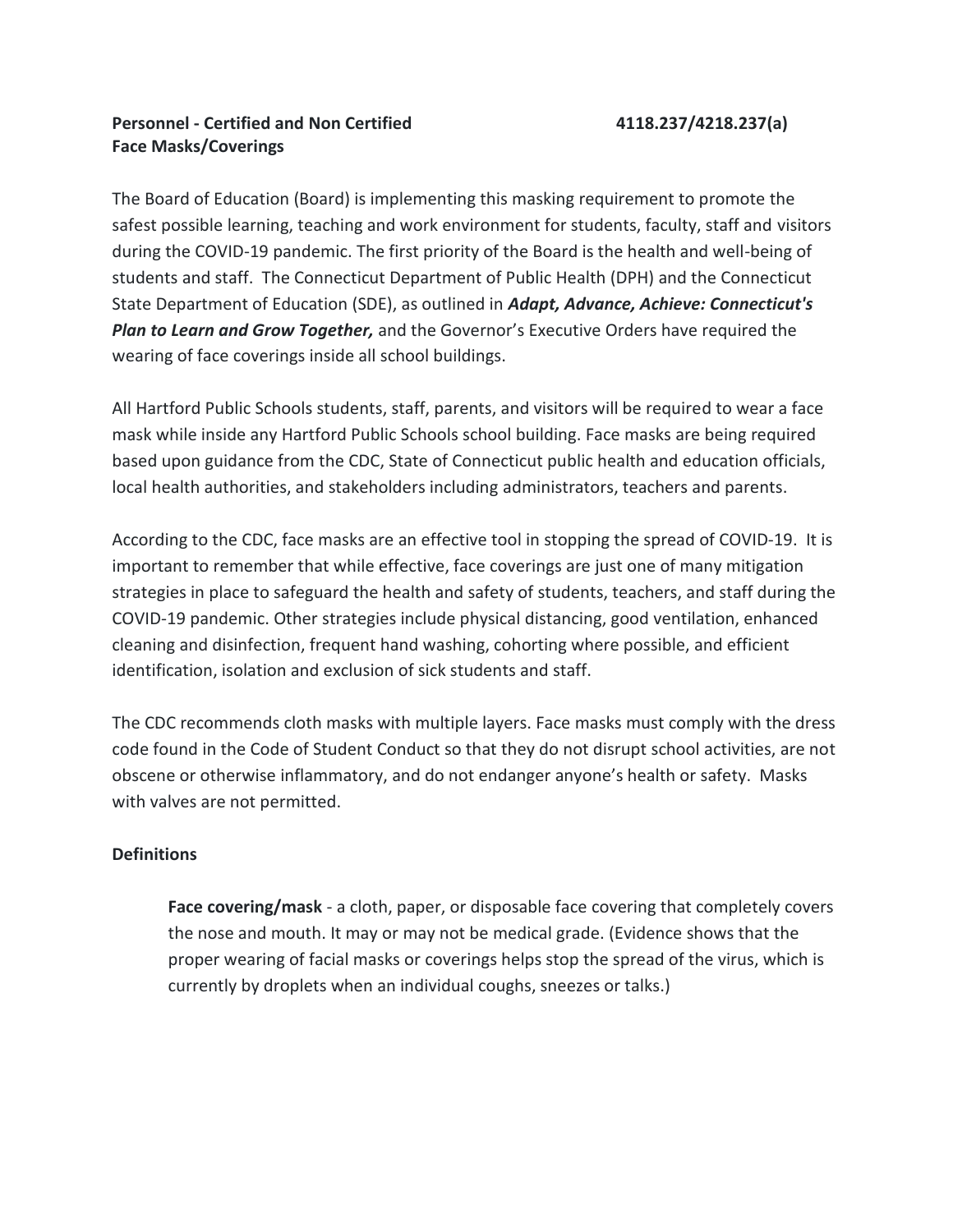**Face shield -** a clear, plastic shield that covers the forehead, extends below the chin and wraps around the sides of the face, protecting the eyes, nose and mouth from contamination from respiratory droplets, along with masks or respirators.

**Clear plastic barrier** - a clear plastic or solid surface that can be cleaned and sanitized often.

# **Transportation**

Student passengers are required to wear a face covering/mask covering that completely covers the nose and mouth during transit. The student's face covering must be in place prior to boarding the bus, van or other vehicles and must be kept in place until they are completely off the bus or van. The Board shall provide back-up masks if students do not have face coverings when boarding a school bus or van. The face covering/mask is also applicable to the drivers of the vehicle. The Board may consider the option of assigning a temporary monitor on student transportation to facilitate compliance with this face mask protocol.

# **Face Coverings in/on School Buildings and Grounds**

All students, staff, and visitors are required to use a face coverings/mask when inside a school building or on school grounds, even when social distancing is maintained. An individual shall be excused from this requirement for the following listed reasons, per CDC guidance:

- 1. Fully vaccinated teachers may remove cloth/disposable masks while wearing a face shield when they are engaged in active instruction at the front of the classroom in which students are seated and masked. This should not occur in cases where a fully vaccinated teacher is a close contact of a known case and, in lieu of quarantine, is instructed to wear a mask until they receive a negative test.
- 2. Teachers and students may remove masks and face shields while eating, drinking, or when outside provided they are able to physically distance.
- 3. Staff members who need to communicate with someone who is hearing impaired, or in instances where a teacher's mouth must be visible during speech therapy, the staff may remove the face covering/mask provided that physical distance is maintained and the teacher is wearing a face shield.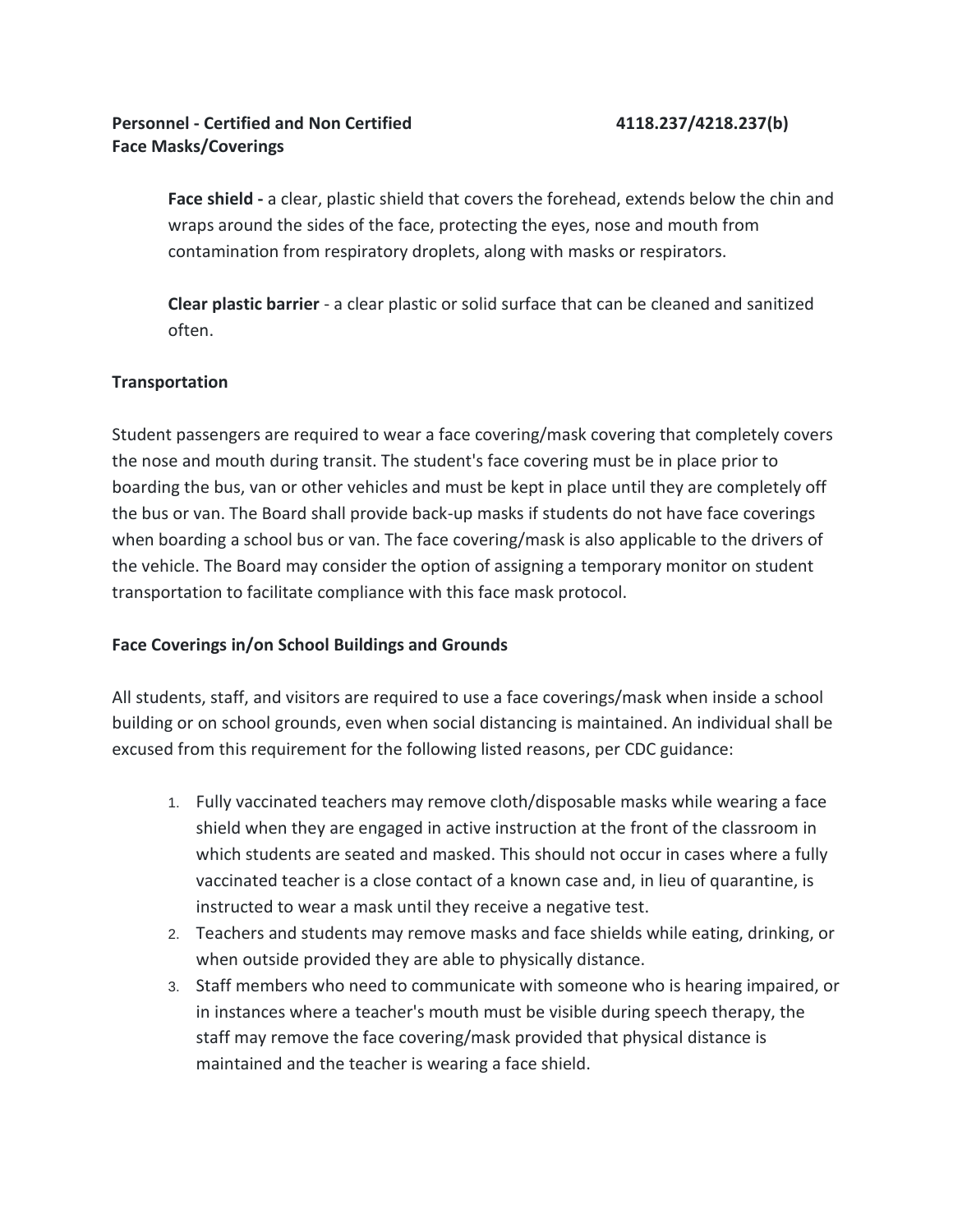# **Personnel - Certified and Non Certified 4118.237/4218.237(c) Face Masks/Coverings**

# **Exemptions**

Exemptions may apply for persons for whom a face mask would cause an impairment due to an existing health condition (medical documentation required, please inform the Office of Talent Management and the District Health and Safety Team if a staff member is in this category as an Americans with Disabilities Act (ADA) meeting may be required). Parents of students seeking an exemption based on an existing medical condition shall inform their school administrator and/or school nurse.

Additionally, face coverings/masks shall not be required for anyone who has a medical reason making it unsafe to wear a face covering/mask, subject to the restrictions pertaining to exemptions listed in this policy. A written notification from a licensed medical provider, the Department of Developmental Services or other state agency that provides or supports services for people with emotional, intellectual or physical disabilities, or a person authorized by any such agency is required in order for the Board to permit a medical exemption. Schools shall also consider if supporting documentation exists in a student's existing school medical record, where the medical condition and/or need for an exemption is obvious, thereby eliminating the need for additional documentation previously described.

The SDE cautions that an exemption "has possible serious consequences for the health of other students and their families, and for the school's ability to stay open in the face of community spread, medical professionals should give serious consideration to the risk-benefit of giving medical notes for mask exemptions and discuss these considerations with the requesting families…"

The State Department of Education (SDE) has proclaimed that the need for a medical exemption for the wearing of masks "is rare." The SDE has stated that "medical contraindications" to the wearing of masks "are generally limited to individuals suffering from severe chronic obstructive pulmonary disease (COPD) such as might be seen with cystic fibrosis, severe emphysema, heart failure or significant facial burns that would cause extreme pain or interfere with the healing of a skin graft." The SDE has indicated that these "severe medical conditions will be rare in students or staff capable of presenting to the school for work or instruction", as these "individuals would not be able to move about freely without significant assistance." The Board recognizes that apart from the medical contraindications other situations may exist where exemptions to mask wearing shall be considered. Some students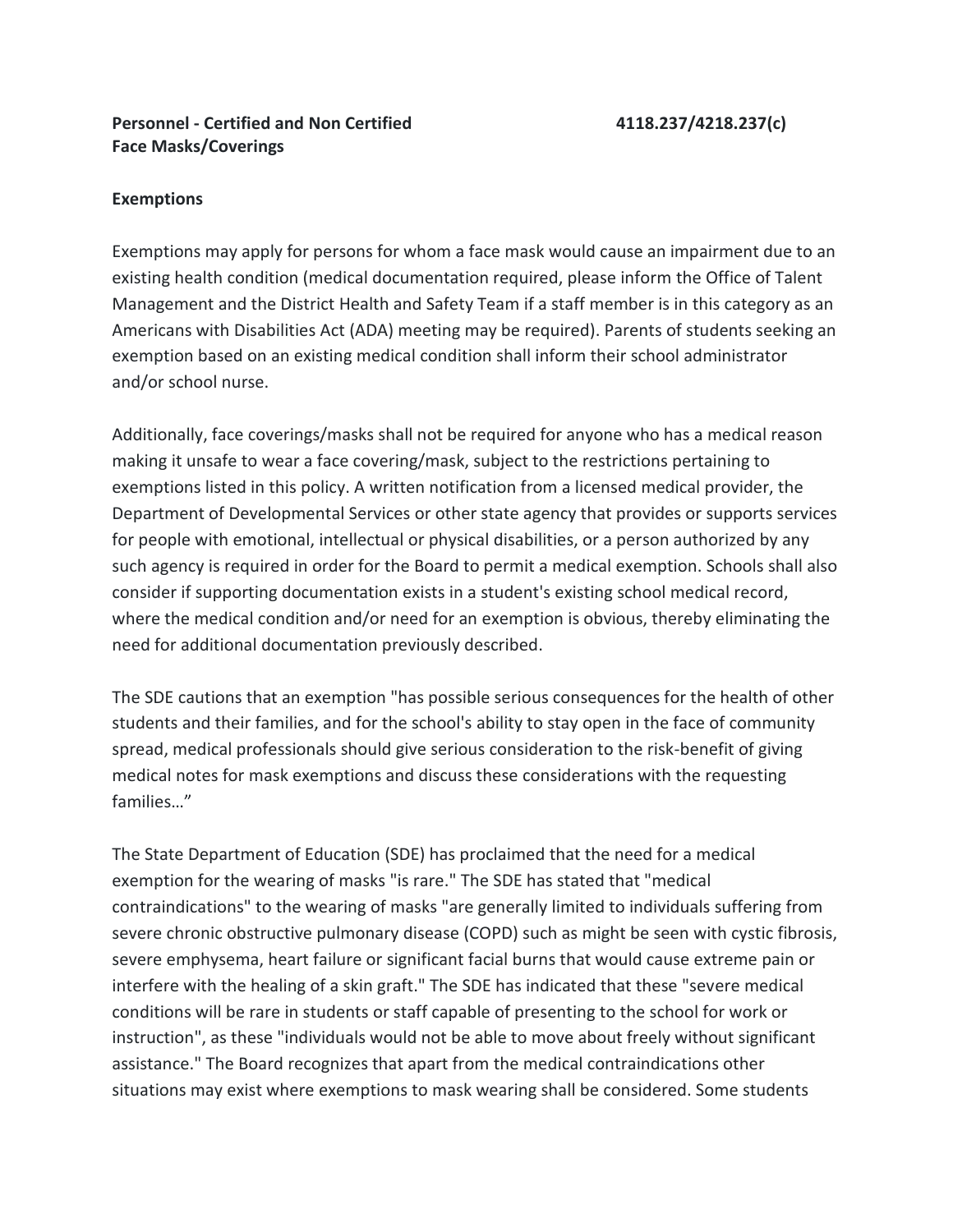# **Personnel - Certified and Non Certified 4118.237/4218.237(d) Face Masks/Coverings**

with developmental disabilities may not tolerate or be able to comply well with mask wearing. The District shall assess, on an individualized basis, the appropriate accommodations for students with disabilities who are unable to wear a face mask. An exemption to mask wearing may be appropriate for children with special needs, such as hearing or language challenges, autism, or developmental disabilities if they have issues tolerating a face covering.

In addition, there may be cases where an individual temporarily may not be required to wear a mask. The Board recognizes that some students and staff involved with certain special education activities, such as, but not limited to, speech therapy or where lip reading is required, may need to be exempted from wearing a mask intermittently. In such situations in which an exception is requested based upon a disability, a Planning and Placement Team (PPT) or Section 504 meeting, "as appropriate, shall be held in order to consider programming revisions or appropriate accommodations. In those situations where masks will not be in use, other key mitigation strategies shall be used, including maximizing distancing, holding activities outdoors or to a well-ventilated space, and the use of face shields or other physical barriers. Parents/guardians may not excuse their child from this face mask requirement, by signing a waiver, because such wearing is a mandated requirement of the state of Connecticut, to comply with in order to open schools from the COVID-19 caused closure.

The Board shall provide to any student, staff member or visitor a face mask if such individual does not have one. Information shall be provided to staff, students and students' families regarding the proper use, removal and washing of cloth face coverings.

In addition to the wearing of face masks, the District will maximize to the extent possible social distancing between student's workstations and desks, achieving three feet when feasible. Space between the teacher and students is to be maximized to reduce the risk of increased droplets from teachers during instruction. Transparent (clear) masks should be considered as an option for teachers and students in classes for deaf and hard of hearing students. Pre-K and special education teachers should consider wearing clear masks.

Face shields may be an option for those students with medical, behavioral or other challenges who are unable to wear face masks or coverings. The Board recognizes that face shields are not as effective for source control and should be used only when other methods are not available or appropriate. Therefore, the use of face shields for those with medical conditions is done with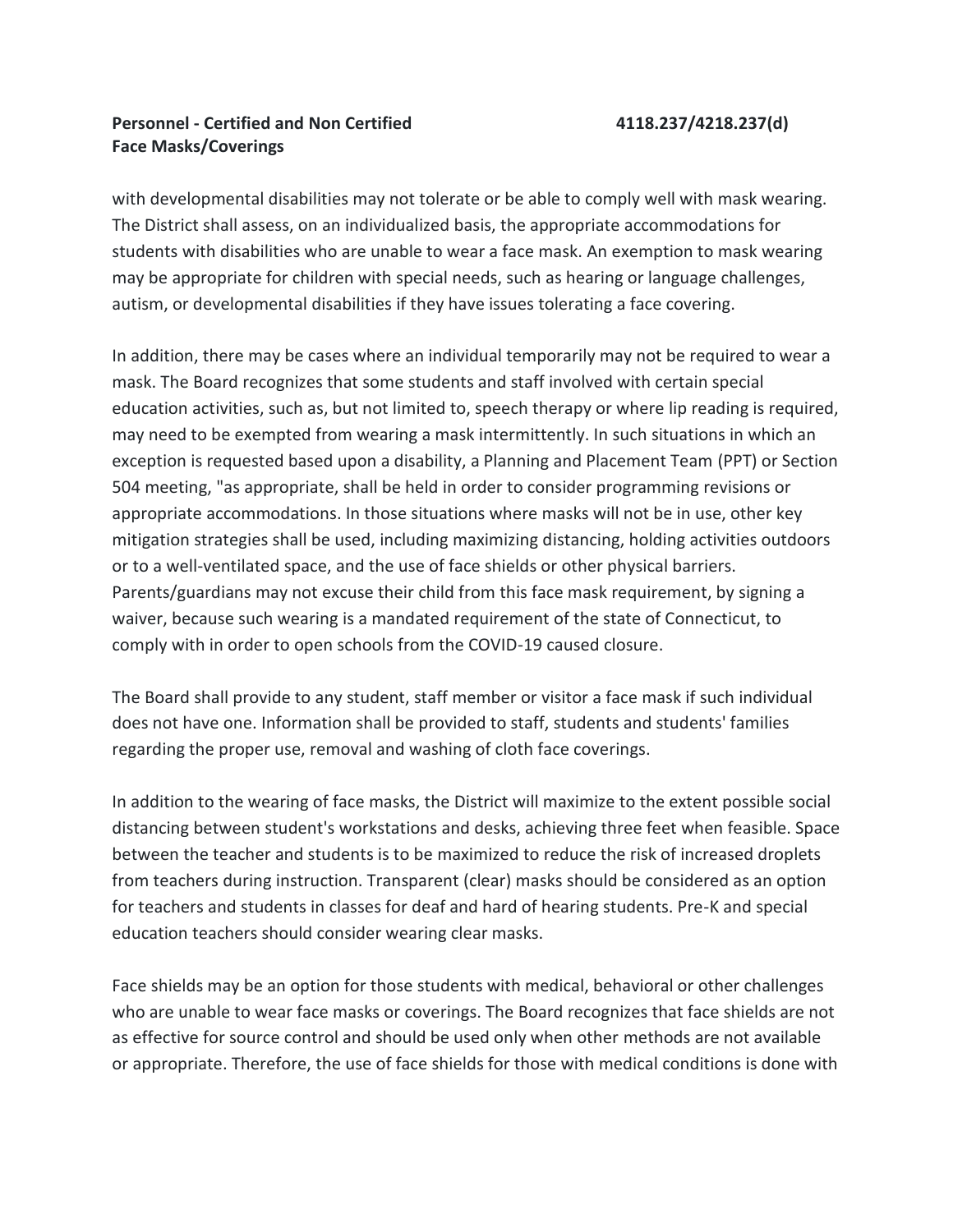# **Personnel - Certified and Non Certified 4118.237/4218.237(e) Face Masks/Coverings**

the understanding of their limitations and a heightened need for strict adherence to social distancing.

The district Health and Safety Committee will evaluate mask and face shield accommodations on a case-by-case basis. The form to request an accommodate can be found [here](https://www.hartfordschools.org/returntolearn-2/).

# **Mask Breaks**

Across all grades and age groups, teachers shall utilize a minimum of a five-minute mask break every hour. The five minutes do not have to be done all at once and the teacher can utilize more than five minutes to the extent circumstances require or dictate the need for more time. If appropriate physical distancing can be maintained during a mask break while in the classroom, instruction can continue.

Prior to the mask break, the teacher should ensure all students are appropriately physically distanced (6 feet). While this can be done in the classroom if class size and spacing permit the maintaining of the required distance, we encourage the use of larger spaces in the buildings such as the gym or outside areas when and where appropriate. Regardless of where it takes place, 6 feet of physical distancing is strongly recommended during mask breaks.

# **Violations of this Policy**

Violations of this policy, whether by students or staff, shall be handled in the same manner as other violations of applicable Board policy.

Prior to the imposition of disciplinary measures, staff is encouraged to remind students of the significant health implications of this decision and work with the student to correct and encourage cooperation. Staff is encouraged to pursue a broad spectrum of non-exclusionary options to support students prior to pursuing discipline. If a student refuses to wear a face covering/mask and does not fulfill any of the exemptions allowed by this policy, such student shall be sent to a room or space designated by the school. The parent/guardian shall be contacted to rectify the situation and school personnel shall explain the options available regarding schooling and for the possible removal of the child from the school setting.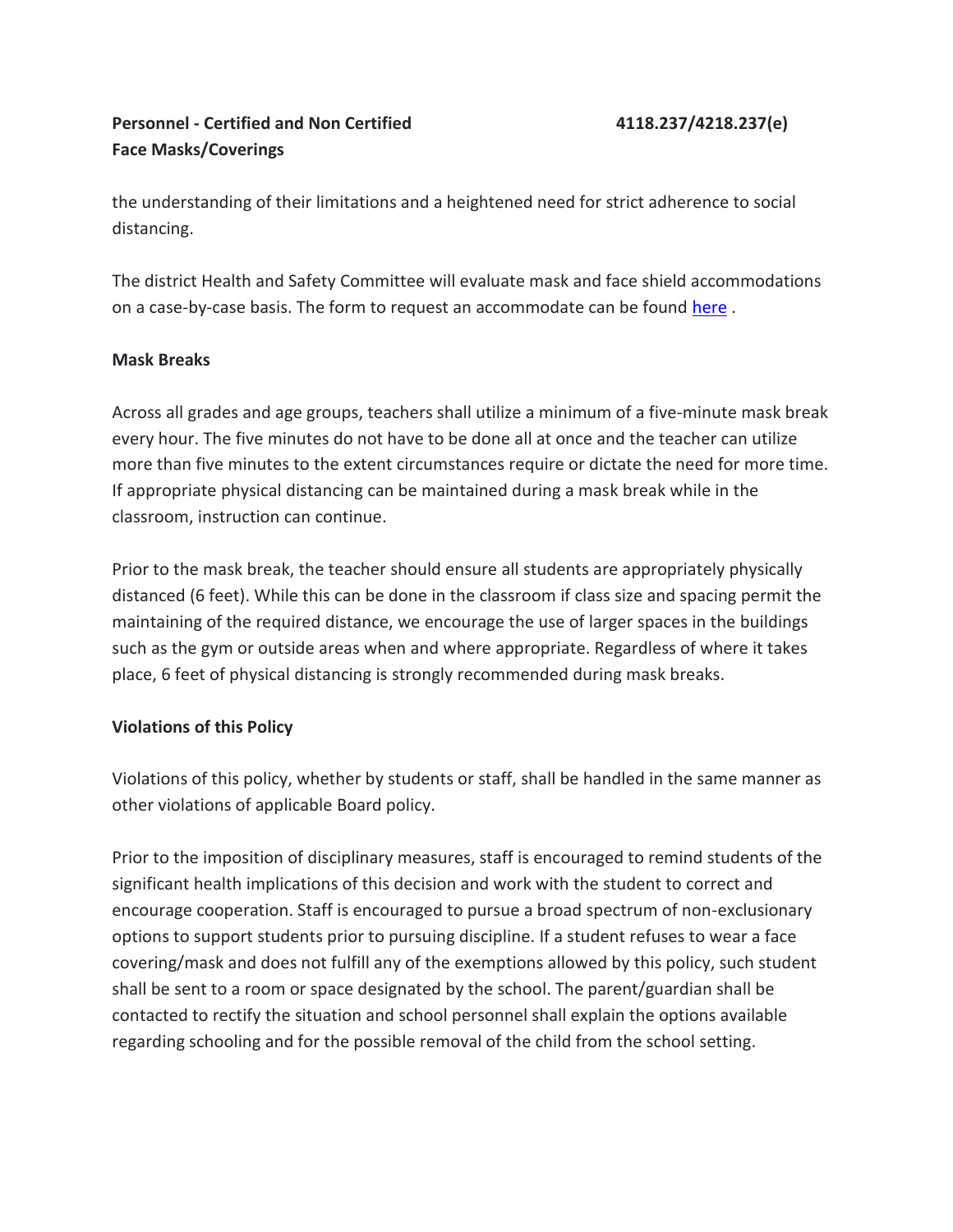# **Personnel - Certified and Non Certified 4118.237/4218.237(f) Face Masks/Coverings**

The District will provide a suitable face covering for a visitor who presents to school without a face covering.

# **Community Outreach**

The District shall engage in community education programs including signage, mass and targeted communication, and positive reinforcement that will actively promote mask use consistent with Centers for Disease Control(CDC), Department of Public HealthDPH, Connecticut State Department of Education(CSDE) and Occupational Safety and Health Administration (OSHA) guidance. Community members will be reminded that mask use does not replace the need for social distancing, washing of hands and other preventative practices recommended by all appropriate authorities.

Teachers or schools may provide incentives for student compliance with the face mask requirement.

# **Other Considerations**

- •  The District shall maintain in each school a supply of disposable face coverings in the event that a staff member, student or visitor does not have one for use.
- •  Special attention must be given to putting on and removing face coverings for purposes such as eating. After use, the front of the face covering is considered contaminated and should not be touched during removal or replacement. Hand hygiene should be performed immediately after removing and after replacing the face covering.

•  Face shields with face masks may be used by staff who support students with special healthcare needs such as those who are unable to wear masks and who may need assistance with activities of daily living, such as toileting and eating.

•  Mask use will not be required by employees when they are alone in private offices. However, they are required to mask when anyone enters a private office space and required to wear a mask if their office space is physically shared with others and does not allow for 6 feet of physical distancing or if the work area is frequented by others (such as a reception area).

•  Until further notice, Hartford Public Schools will require the wearing of masks as prescribed in this policy.  The Superintendent reserves the right to interpret the provisions of this policy . If there are changes in guidance or law, the Board of Education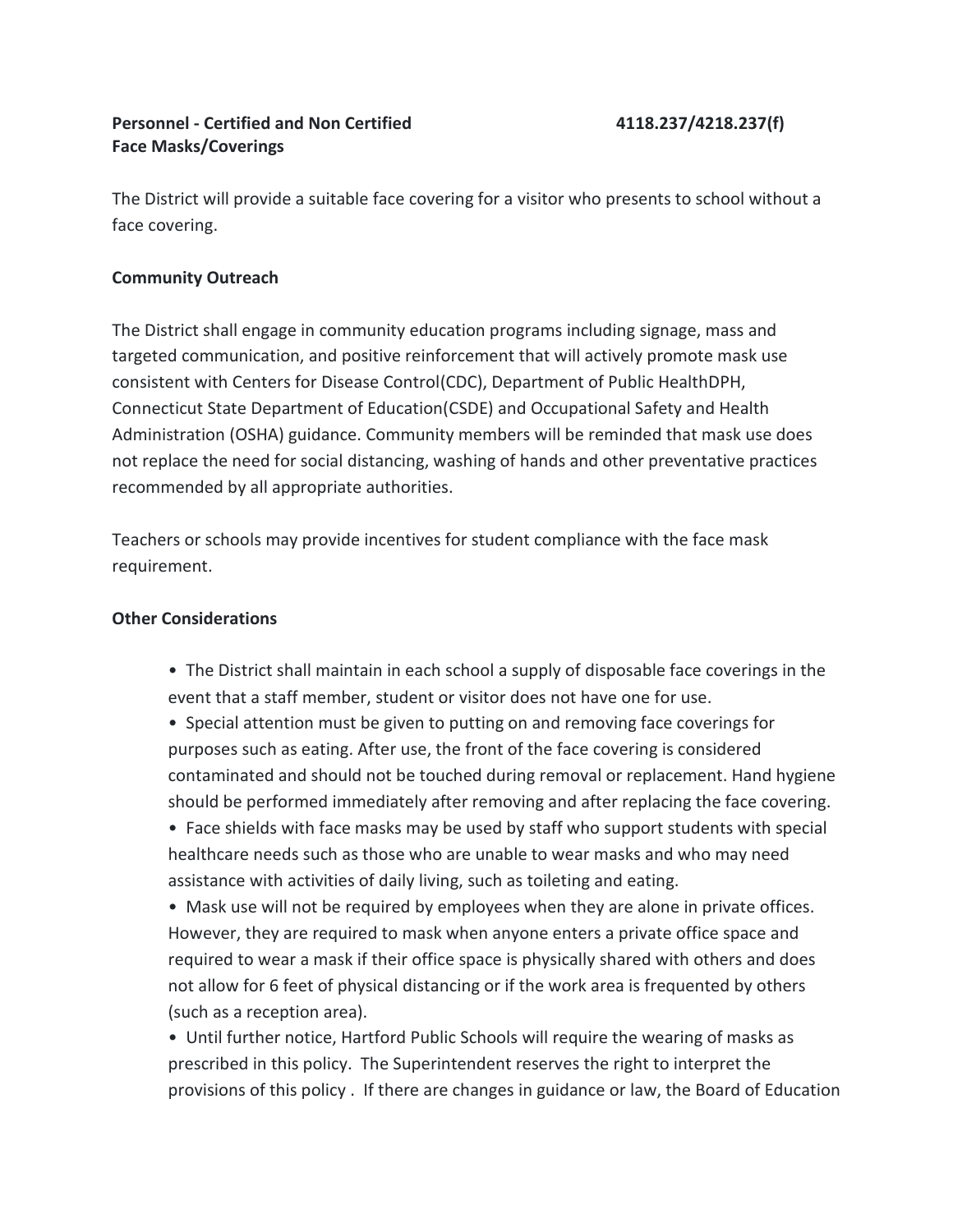authorizes the Superintendent to implement said changes and notify the Board of Education within 48 hours.

- (cf. [5141.22](https://z2policy.cabe.org/cabe/) Communicable/Infectious Diseases)
- (cf. [5141.6](https://z2policy.cabe.org/cabe/) Crisis Management Plan)
- (cf. [6114](https://z2policy.cabe.org/cabe/) Emergencies and Disaster Preparedness)
- (cf. 6114.6 Emergency Closings)
- (cf. [6114.8](https://z2policy.cabe.org/cabe/) Pandemic/Epidemic Emergencies)
- (cf. [6114.81](https://z2policy.cabe.org/cabe/) Emergency Suspension of Policy During Pandemic)

Legal Reference:  Connecticut General Statutes

[10-](https://www.cga.ct.gov/current/pub/Title_10.htm)154a Professional communications between teacher or nurse and student.

[10-](https://www.cga.ct.gov/current/pub/Title_10.htm)207 Duties of medical advisors.

[10-](https://www.cga.ct.gov/current/pub/Title_10.htm)221 Boards of education to prescribe rules.

[19a-](https://www.cga.ct.gov/current/pub/Title_19a.htm)221 Quarantine of certain persons.

[52-](https://www.cga.ct.gov/current/pub/Title_52.htm)557b Immunity from liability for emergency medical assistance, first aid or medication by injection.  School personnel not required to administer or render.

CT. Executive Order 7NNN, August 14, 2020

Governor's Executive Order No. 14, September 28, 2021

Governor's Executive Order No. 14a, September 30, 2021

The Family Educational Rights and Privacy Act of 1974, (FERPA), 20 U.S.C. 1232g, 45 C.F.R. 99.

Adapt, Advance, Achieve: Connecticut's Plan to Learn and Grow Together Connecticut LEA School Reopening Template

Addendum 11-Interim Guidance for the Use of Face coverings in

Schools during COVID-19, August 31, 2020, SDE.

"Frequently Asked Questions Regarding   Reopening K-12 Public Schools" series, Vol. 3, September 2, 2020, SDE.

CDC Considerations for Schools , CDC Symptoms of Coronavirus 

CDC Quarantine & Isolation

CDC Use of Cloth Face Coverings to Help Slow the Spread of COVID-19

CDC Interim Guidance for Administrators of US K-12 Schools and Child Care

Programs - CDC Schools Decision Tree for Schools Reopening

**Policy adopted:** January 18, 2022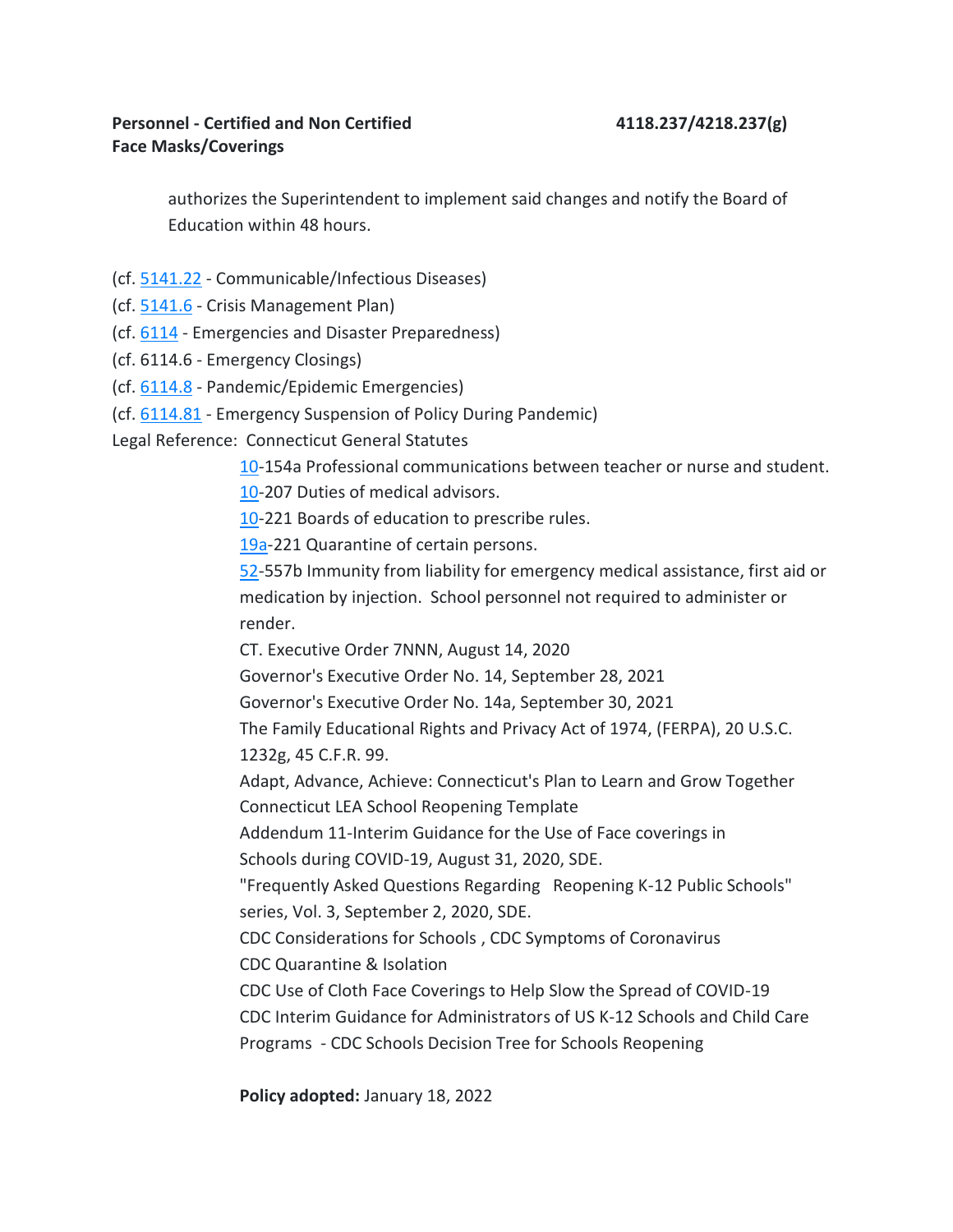### **4118.3**

## **Personnel -- Certified/Non-Certified**

### **Harassment**

It is the policy of the Hartford Board of Education that all faculty, staff and students, parents and all other members of the school community treat each other with dignity and respect. No form of harassment will be tolerated.

# **Definitions**

For purposes of this policy harassment is defined as verbal, written, graphic or physical conduct toward an individual or individuals relating to the race, religion, color, national origin, sex, sexual orientation, marital status, age, disability, pregnancy, veteran status, gender identity or expression, or genetic information of the individual(s) where:

- Such conduct is sufficiently severe, persistent or pervasive that it affects an individual's ability to participate in or benefit from an educational program or activity;
- Submission to such conduct is made either explicitly or implicitly a term or condition of employment, education or participation in District programs or activities;
- Submission to or rejection of such conduct is used as a basis for employment decisions affecting the individual; and/or,
- Such conduct has the purpose or effect of unreasonably interfering with an individual's work performance or creating an intimidating, hostile, or offensive work environment.

Forms of harassment may include but are not limited to: verbal, physical or written intimidation or abuse, spoken and/or written remarks, symbols, caricatures, physical contact, gestures and innuendo, the display of posters, book covers, T-shirts or other items that contain images or words that can be interpreted as harassing, using computer systems, email, instant messaging, text messaging, blogging or the use of social networking websites, or other forms of electronic communications, to engage in any conduct prohibited by this policy.

All reported incidents of harassment will be promptly and thoroughly investigated. Any person engaged in harassment will be subject to appropriate disciplinary action, up to and including termination of employment. The Hartford Public School System will also discipline any individual who retaliates against any person who testifies, assists, or participates in an investigation, proceeding, or hearing relating to a harassment complaint. Other members of the school community are within the jurisdiction of this policy and are subject to its terms.

| Legal Reference | Title VII of the Civil Rights Act of 1964(42 U.S.C. 2000(e) et seq.)   |
|-----------------|------------------------------------------------------------------------|
|                 | Title IX of the Education Amendments of 1972 (42 U.S.C. 1134n et seq.) |
|                 | Section 504, U.S. Rehabilitation Act. 1973, 29 U.S.C. § 794            |
|                 | 29 CFR, s1004.11 (EEOC Guidelines on Sexual Harassment)                |
|                 | Connecticut General Statutes 46a-60 (8)                                |
|                 | PA 11-55, Discrimination on Account of gender identity or expression   |

Policy updated: November 1, 2005 Hartford, Connecticut Policy revised: May 21, 2013 Policy revised June 17, 2014 Policy revised July 24, 2018

Policy adopted: July 6, 1999 **HARTFORD PUBLIC SCHOOLS**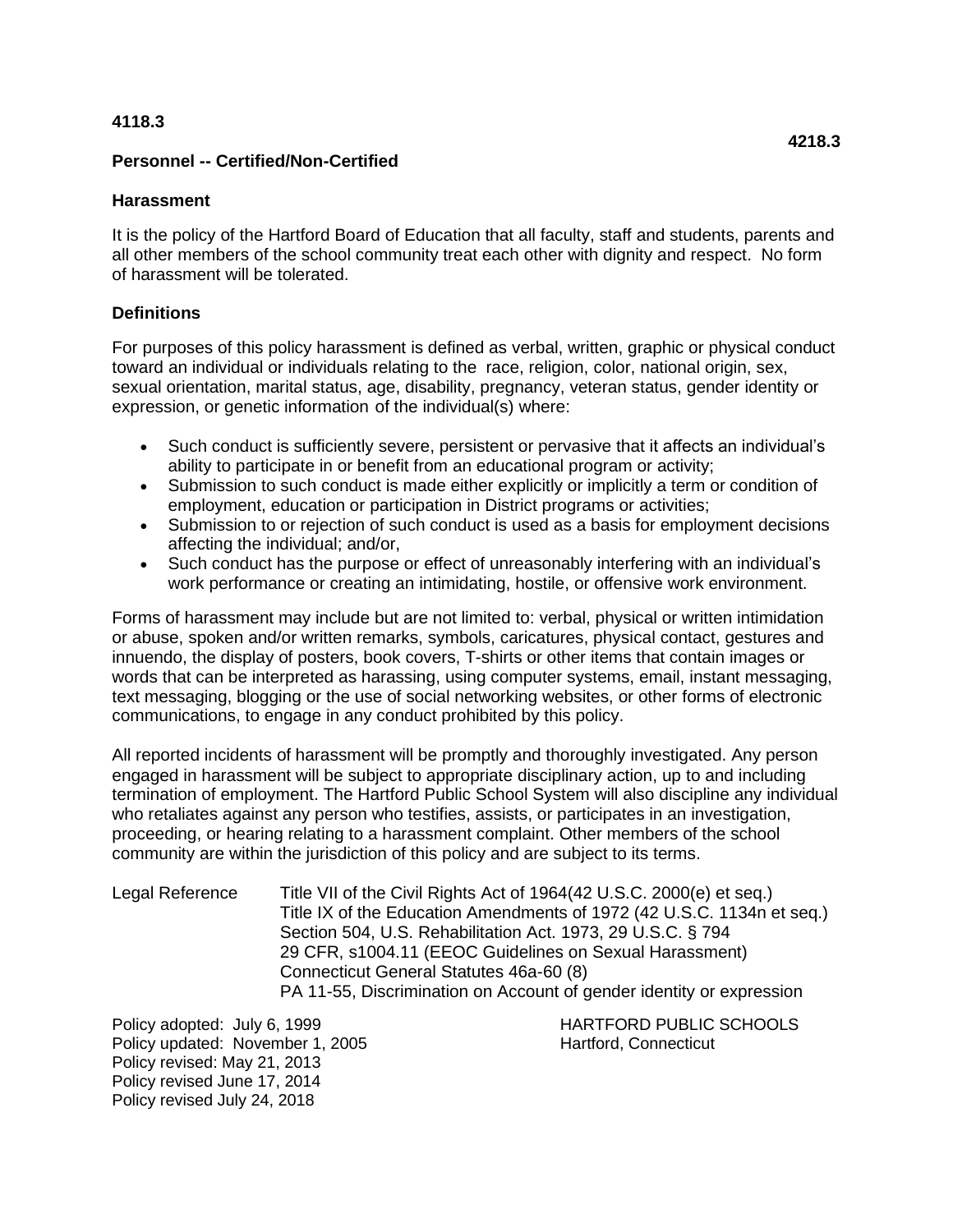#### **Harassment**

### **Central Harassment Prevention Team**

The superintendent shall appoint a Central Harassment Prevention Team to assume primary responsibility for addressing and investigating reports of harassment in violation of this policy and making recommendations to the appropriate school principal for remedial action in the case of student violators, or to the superintendent in the case of staff and other non-student violators, including vendors and visitors. The Central Harassment Prevention Team shall also be responsible for making suggestions and/or recommendations regarding policy implementation at each school site as needed

The Central Harassment Prevention Team shall consist of at least the following:

- Executive Director of Human Resources or his/her designee
- Title IX Coordinator
- Assistant Superintendent for Talent Management or his/her designee
- At least one school principal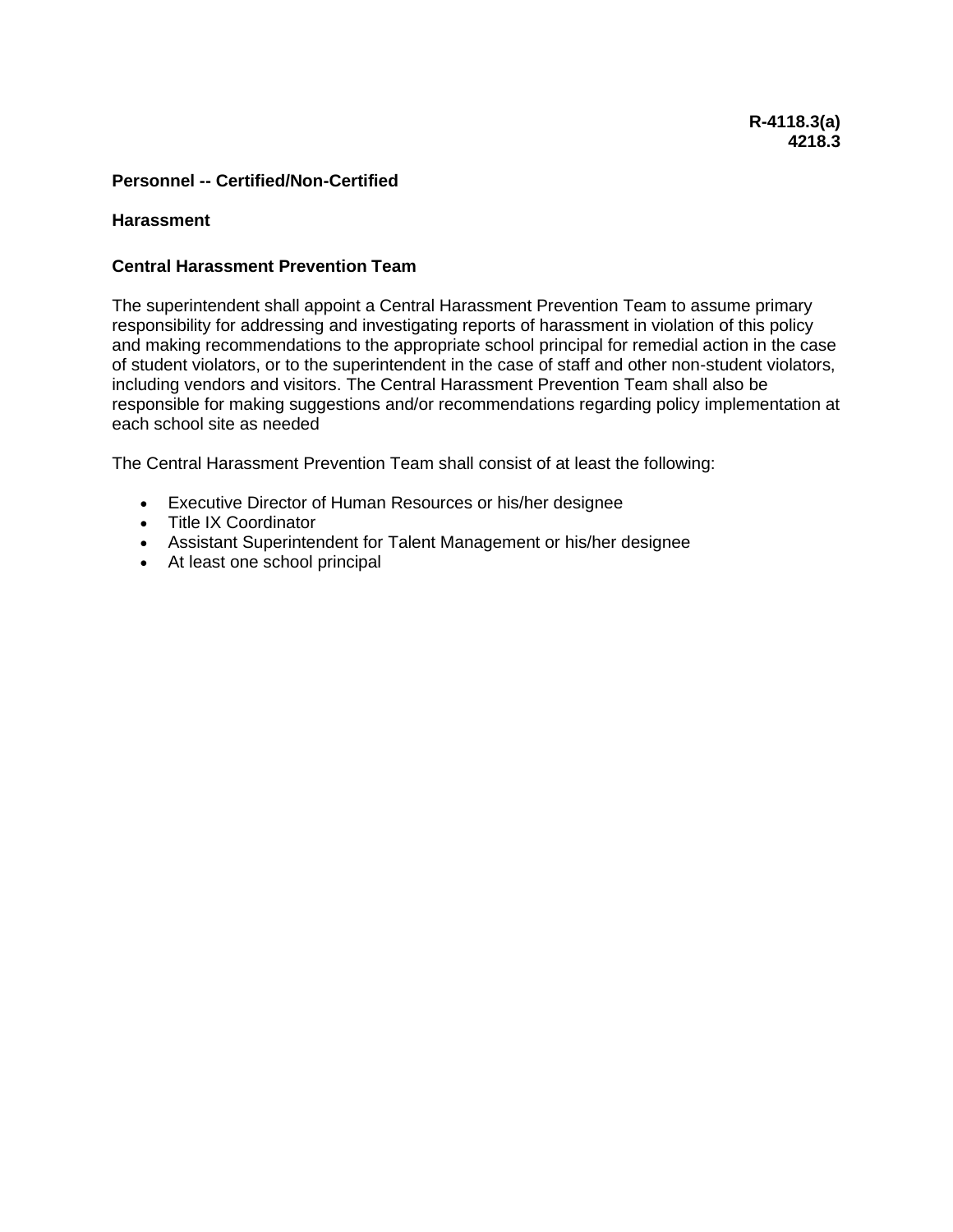#### **Harassment**

### **School Site Harassment Prevention Team**

Each site will have a Harassment Prevention Team consisting of the principal or his/her designee and any other members that he/she sees fit**.**

#### **Enforcement – Student/Student and Student/Staff Complaints**

All non-school staff is responsible for reporting information concerning potential violations of this policy involving staff and other non-student violators directly to the Central Team. All school staff and students are responsible for reporting potential violations of this policy to the Site Team, which will immediately notify the Central Team of potential violations of this policy.

Reports made by staff or students relating to student/student harassment may be made to any Team as appropriate. Such reports may be made verbal or in writing, and may be made anonymously.

Upon receipt of any report or other information concerning a potential violation of this policy by any person, the Central Team shall convene to evaluate the information received. If any member of the Central Team is a potential witness or violator, that person shall be removed from all proceedings with respect to the report. The Central Team shall determine whether the information is sufficiently substantive to warrant further action, and shall determine what further action, if any, shall be taken.

Such further action may include investigation, counseling, referral to other persons of agencies, notification of other agencies or other appropriate action. All incidents involving significant physical contact shall be referred for further investigation. In the case of student offenders, such investigation shall be conducted by individuals deemed appropriate by the Central Team. In the case of non-student offenders, including visitors and vendors, such investigation will be conducted by the Director of Human Resources or his/her designee. It is the responsibility of the Central Team and the superintendent to appoint proper investigators in each instance and to assure that the investigation is completed in a timely manner.

The Central Team and the Site Teams shall maintain a log. If further investigation is required, the Central Team shall refer the report to the Director of Human Resources in the case of complaints involving staff, or the superintendent or his/her designee in the case of complaints involving students.

#### **Enforcement – Staff/Student and Staff/Staff**

The Director of Human Resources or his/her designee (investigator) shall meet with both the complainant and the alleged offender (in cases involving staff and other non-students) and all appropriate witnesses in order to give all parties involved the opportunity to provide information concerning the incident in as non-threatening and environment as possible.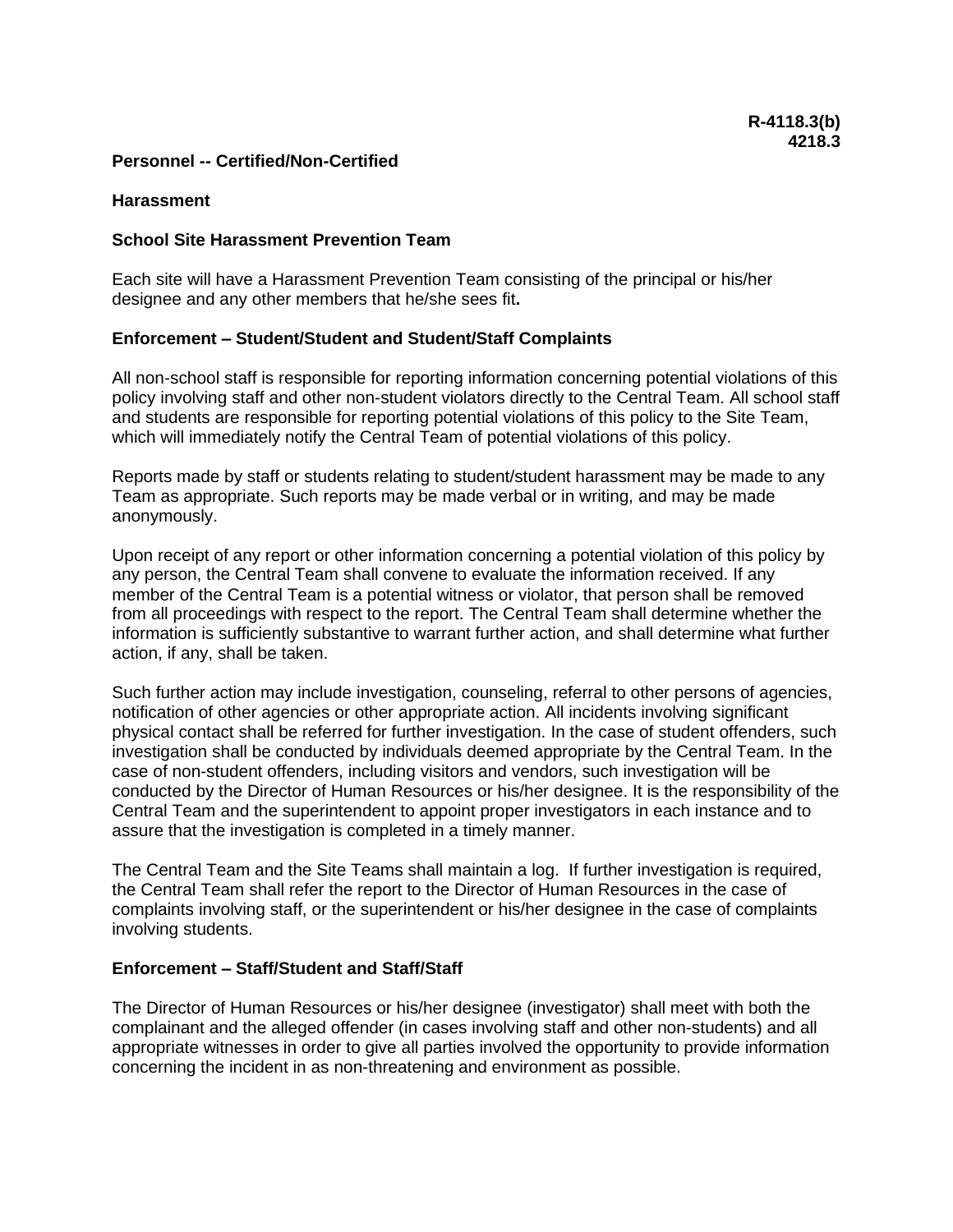#### **Harassment**

#### **Enforcement – Staff/Student and Staff/Staff** (continued)

The investigator will maintain a record of his/her investigation, with reference to the log of reports and information received.

The investigator will encourage all complaints to keep a record of all objectionable incidents and the steps taken to resolve the problem. The investigation will be completed as promptly as possible and within fifteen (15) school days after the formal complaint is filed unless the time for completion is extended by the Central Team. Based on the investigation, the Director of Human Resources will file a report with the Central Team on the factual findings of the investigation. The Central Team will convene as soon as possible to review the report and consider whether to make any recommendations concerning remedial action to the superintendent. The superintendent or school principal shall review the report and recommendation of the Central Team as soon thereafter as possible, and take appropriate remedial action.

Staff members and students and their parents who are subject to remedial action shall have the right to review the decision otherwise available to them. Student complainants who are dissatisfied with the school principal's action with respect to an incident may appeal to the superintendent.

#### **Vendors and Other Visitors**

All persons engaged in business with and/or visiting the Hartford Public School System must abide by this policy. Any reported incident involving vendors or visitors must be immediately reported to the Central Team for investigation pursuant to this regulation.

#### **Training**

The anti-harassment policy shall be part of the ongoing education and training of students and staff as determined by the superintendent. Such education and training shall address not only the provisions of this policy and regulation, but also stereotyping, cultural sensitivity, diversity, and mutual respect. The training shall include the following objectives for the participants.

In addition, all managers of employees shall receive this and other training and education in accordance with the requirements of C.G.S Sec. 46a-54-204, as it may be amended from time to time.

Training will be provided for members of the board of education, central and school administrators and staff, and every member of the central and site teams.

#### **Training – Student/Student Harassment**

The training of administrators, teachers, support staff, students and parents is critical. to facilitate staff training, a team of site-based personnel (site team) will be identified for each school. This team should consist of at least one administrator who will serve as team leader,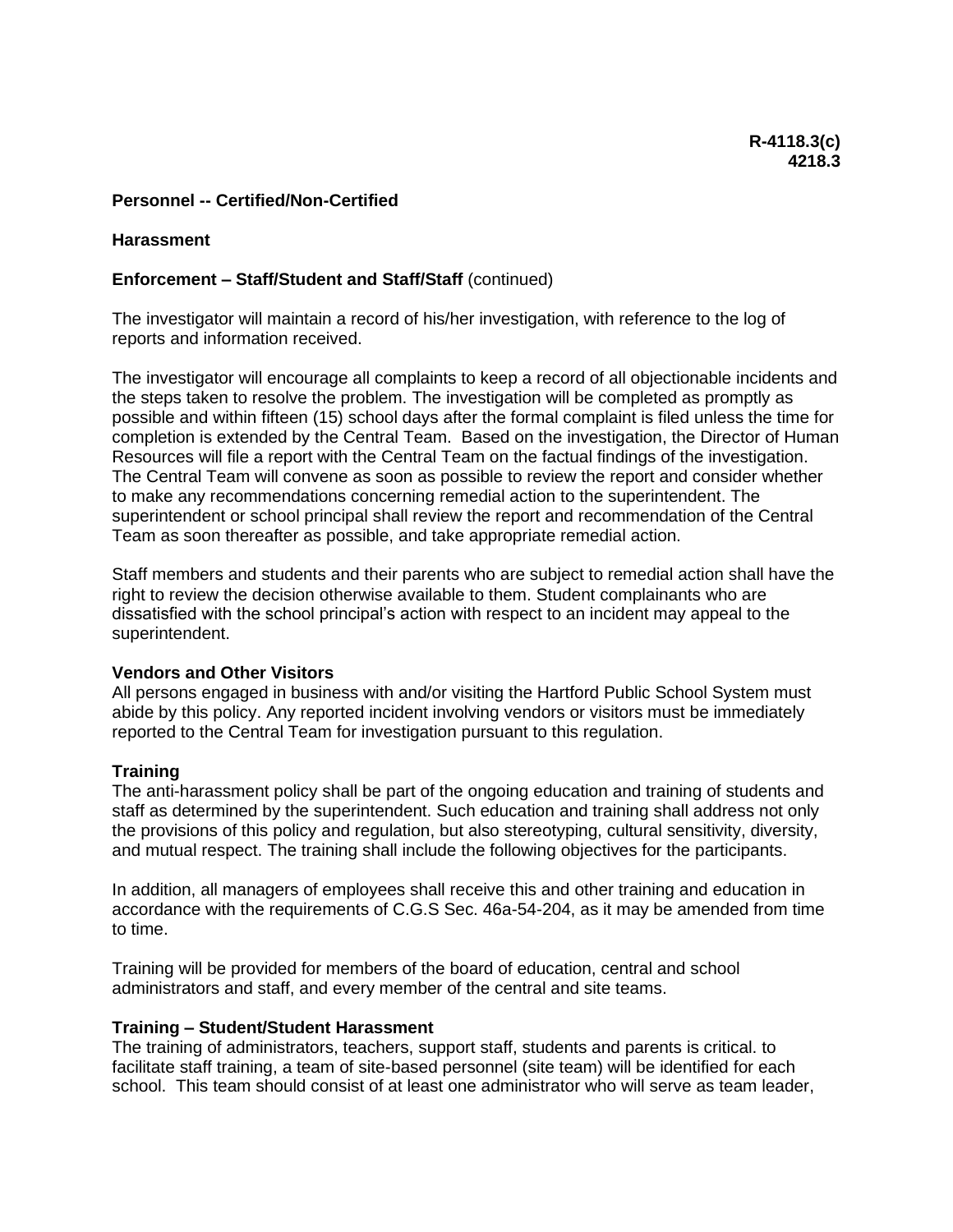#### **Harassment**

one teacher or counselor, one member of the support staff (nurse, social worker, etc.), and one parent. Schools are encouraged to have students participate where appropriate. Site teams may consist of a team specifically selected to focus on harassment issues or may consist of members of an already establish team (crisis intervention, governance, etc.). It is strongly recommended that the teams be composed of diverse members to the greatest extent possible.

After the school staff has been trained by the site team or outside agency, all teachers in all subject areas will be required to incorporate anti-harassment topics into their teaching and subject areas, in a manner deemed appropriate by the teachers and the site administrator.

#### **Student Training**

The Hartford Public School Health Services/Education Department has developed a K-12 Curriculum that will become the basis for initial anti-harassment training for students. The curriculum will be periodically reviewed and updated, with supplemental materials added as needed. Students will receive initial information through the classes offered by the Health Services/Education Department, along with supplemental training provided by various agencies.

"Students Training Other Students" has proven effective. Site teams at each school will identify students willing to be trained as presenters to other students within the schools and, if appropriate, for lower grades.

Enhancement training provided by other groups and individuals will be incorporated to the greatest extent possible when deemed appropriate.

#### **Publication**

All staff is responsible for ensuring compliance with this policy and regulation and procedures at their school site, and ensuring an atmosphere free of harassment for all individuals, staff, and students alike.

#### **Parent Rights and Responsibilities**

The Hartford Public School System shall make every effort as required by this document to inform parents of this policy

Regulation: July 6, 1999 **HARTFORD PUBLIC SCHOOLS** Regulation updated: November 1, 2005 Regulation updated: July 24, 2018 Hartford, Connecticut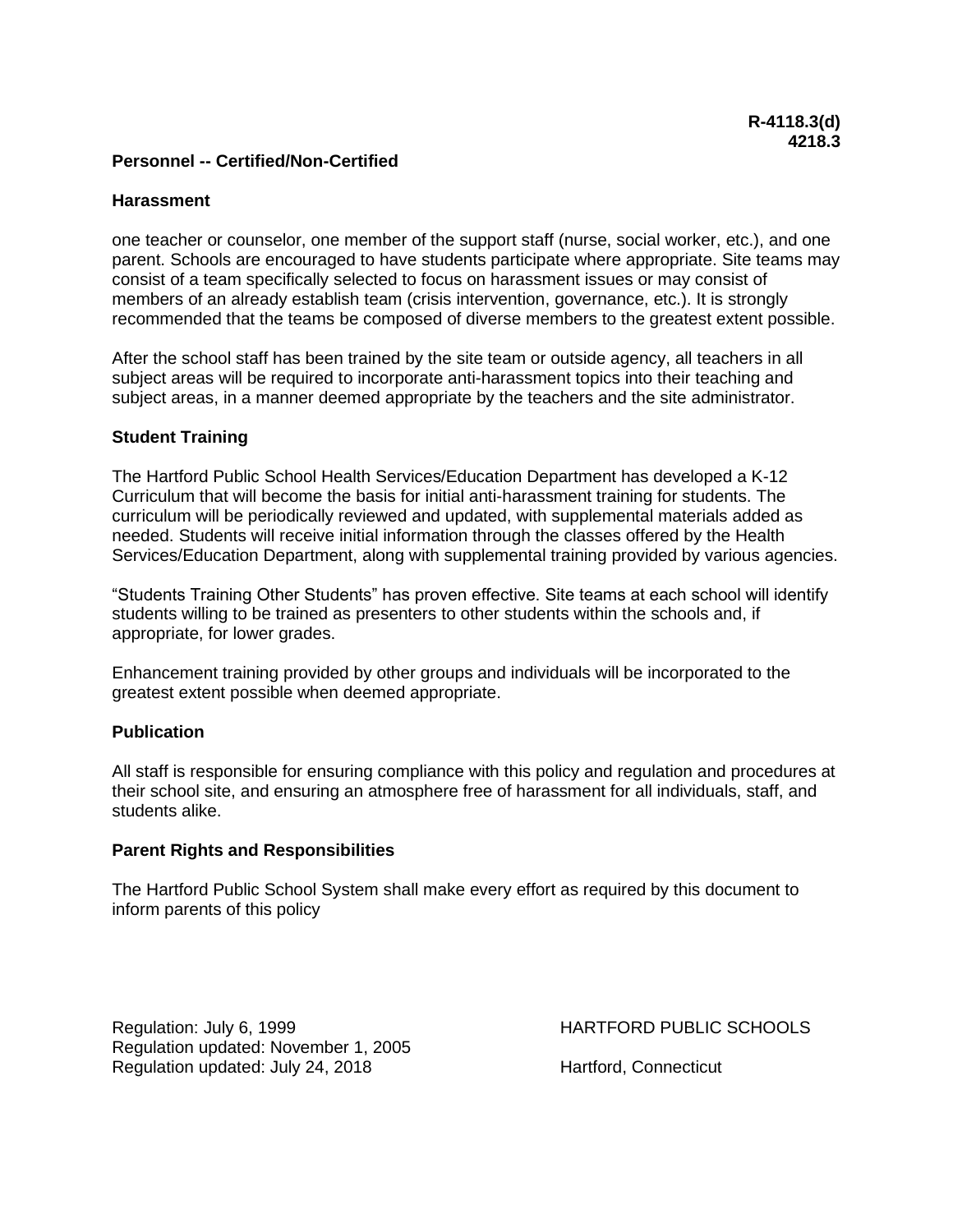**Appendix A**

HARTFORD PUBLIC SCHOOLS Hartford, Connecticut

# **HARASSMENT FORMAL COMPLAINT FORM**

| ,我们也不会有什么。""我们的人,我们也不会有什么?""我们的人,我们也不会有什么?""我们的人,我们也不会有什么?""我们的人,我们也不会有什么?""我们的人 |
|----------------------------------------------------------------------------------|
|                                                                                  |
|                                                                                  |
|                                                                                  |
|                                                                                  |
|                                                                                  |
|                                                                                  |
| ,我们也不会有什么。""我们的人,我们也不会有什么?""我们的人,我们也不会有什么?""我们的人,我们也不会有什么?""我们的人,我们也不会有什么?""我们的人 |
|                                                                                  |
|                                                                                  |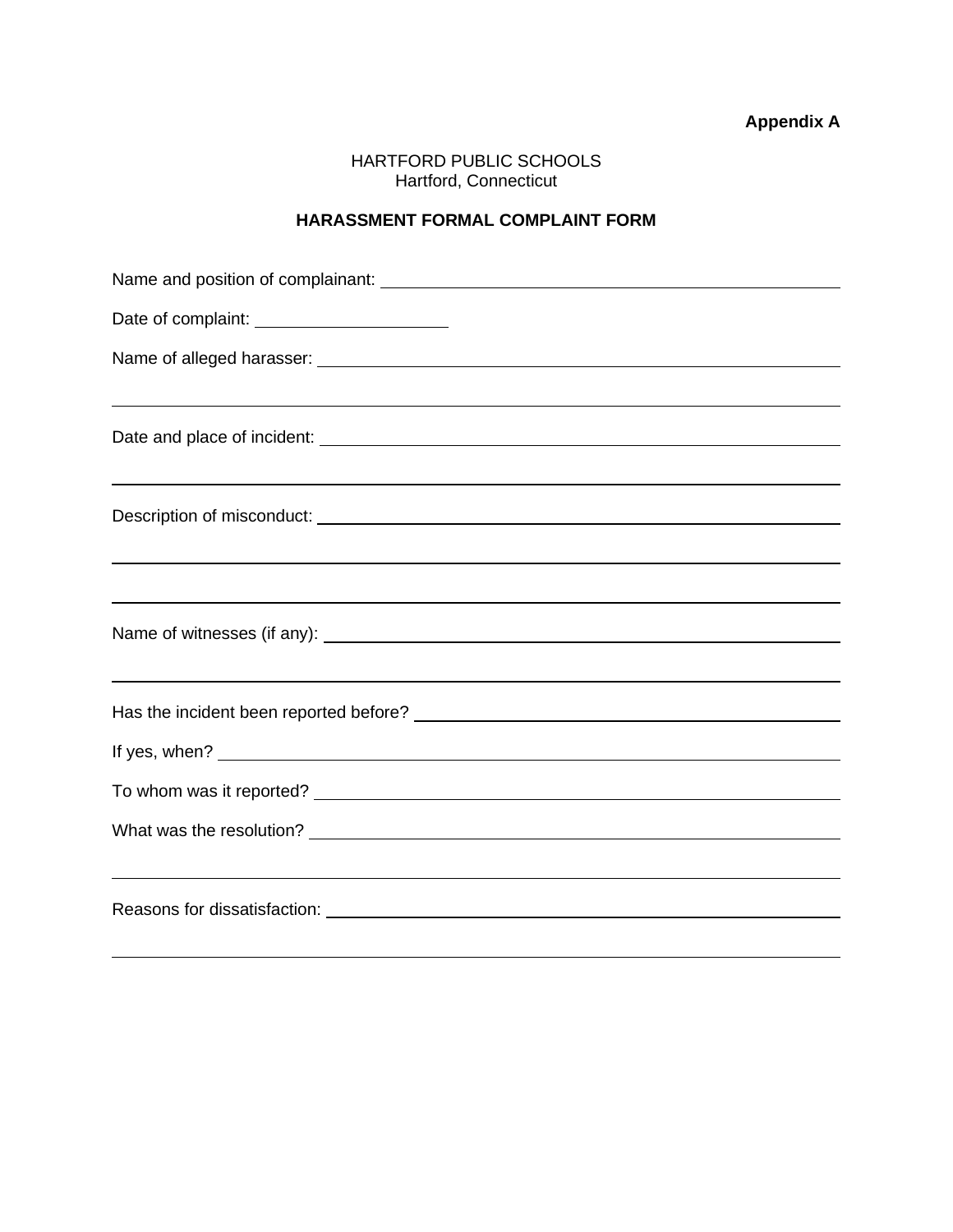**4118.3 4218.3 Appendix B**

# HARTFORD PUBLIC SCHOOLS Hartford, Connecticut

# **HARASSMENT COMPLAINT - APPEAL FORM**

| ,我们也不会有什么。""我们的人,我们也不会有什么?""我们的人,我们也不会有什么?""我们的人,我们也不会有什么?""我们的人,我们也不会有什么?""我们的人 |  |  |
|----------------------------------------------------------------------------------|--|--|
|                                                                                  |  |  |
| <u> 1989 - Jan Samuel Barbara, margaret eta biztanleria (h. 1989).</u>           |  |  |
|                                                                                  |  |  |
|                                                                                  |  |  |
|                                                                                  |  |  |
|                                                                                  |  |  |
|                                                                                  |  |  |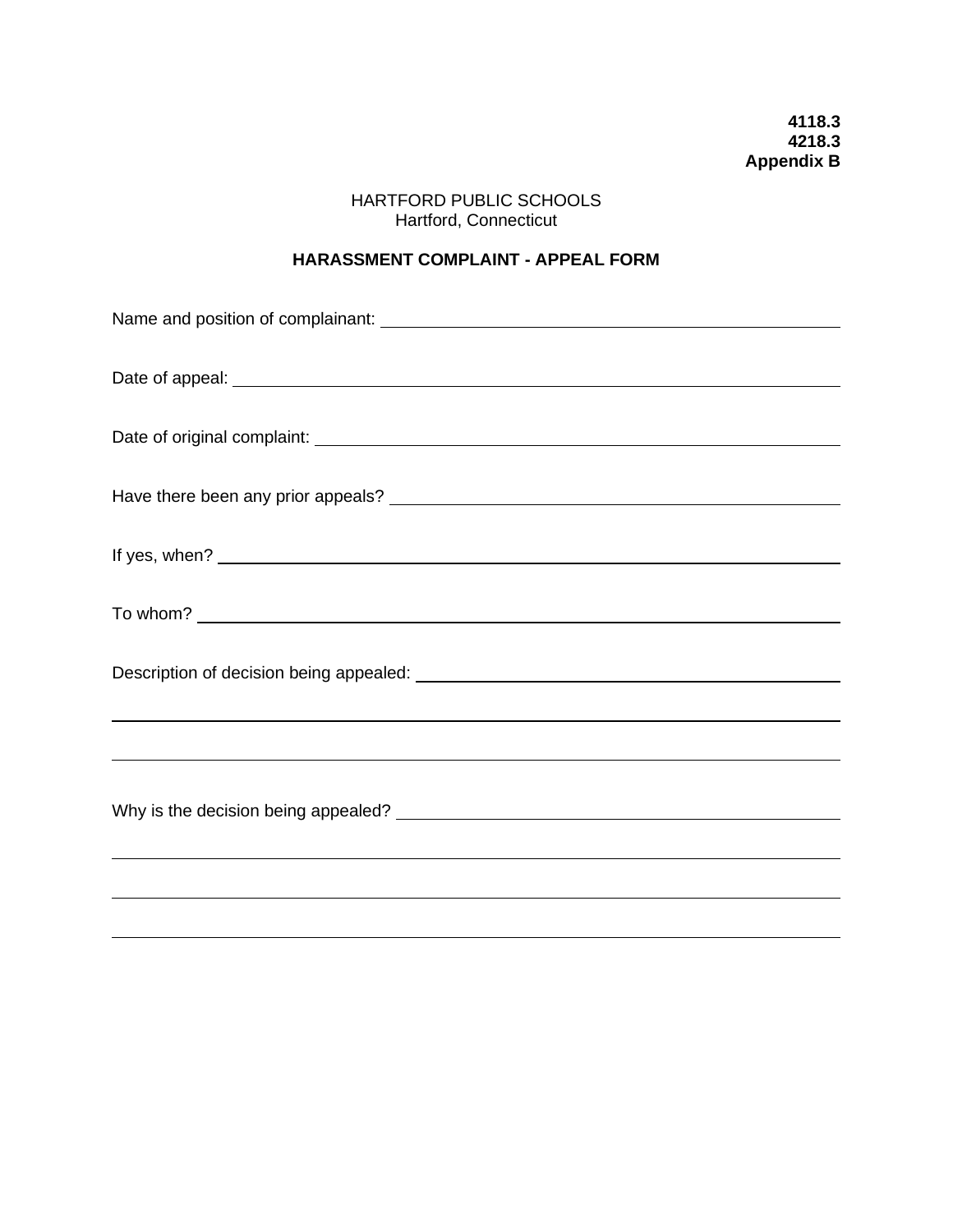#### **Sexual Harassment**

Harassment of an employee by a supervisor or co-worker on the basis of sex creates a harmful working environment and is illegal under state and federal law. It is the policy of the Board to maintain a working environment free from harassment, insults or intimidation on the basis of an employee's sex. Verbal or physical conduct by a supervisor or co-worker relating to an employee's sex which has the effect of creating an intimidating, hostile or offensive work environment, unreasonably interfering with the employee's work performance, or adversely affecting the employee's employment opportunities is prohibited.

While it is difficult to define sexual harassment precisely, it does include any unwelcome sexual advances, requests for sexual favors, and other verbal or physical conduct of a sexual nature when:

- 1. Submission to such conduct is made either explicitly or implicitly a term or condition of an individual's employment;
- 2. Submission to or rejection of such conduct by an individual is used as the basis for employment decisions affecting such individual; or
- 3. Such conduct has the purpose or effect of unreasonably interfering with an individual's work performance or creating an intimidating, hostile or offensive work environment.

Although not an exhaustive list, the following are examples of the type of conduct prohibited by the policy against sexual harassment:

- 1. Unwelcome sexual advances from a co-worker or supervisor, such as unwanted hugs, touches, or kisses;
- 2. Unwelcome attention of a sexual nature, such as degrading, suggestive or lewd remarks or noises;
- 3. Dirty jokes, derogatory or pornographic posters, cartoons or drawings; and
- 4. The threat or suggestion that continued employment advancement, assignment of earnings depend on whether or not the employee will submit to or tolerate harassment.

Any infraction of this policy by supervisors or co-workers should be reported immediately to the Superintendent or his/her designee. Retaliation against any employee for complaining about sexual harassment is prohibited under this policy and illegal under state and federal law. Violations of this policy will not be permitted and may result in discipline up to and including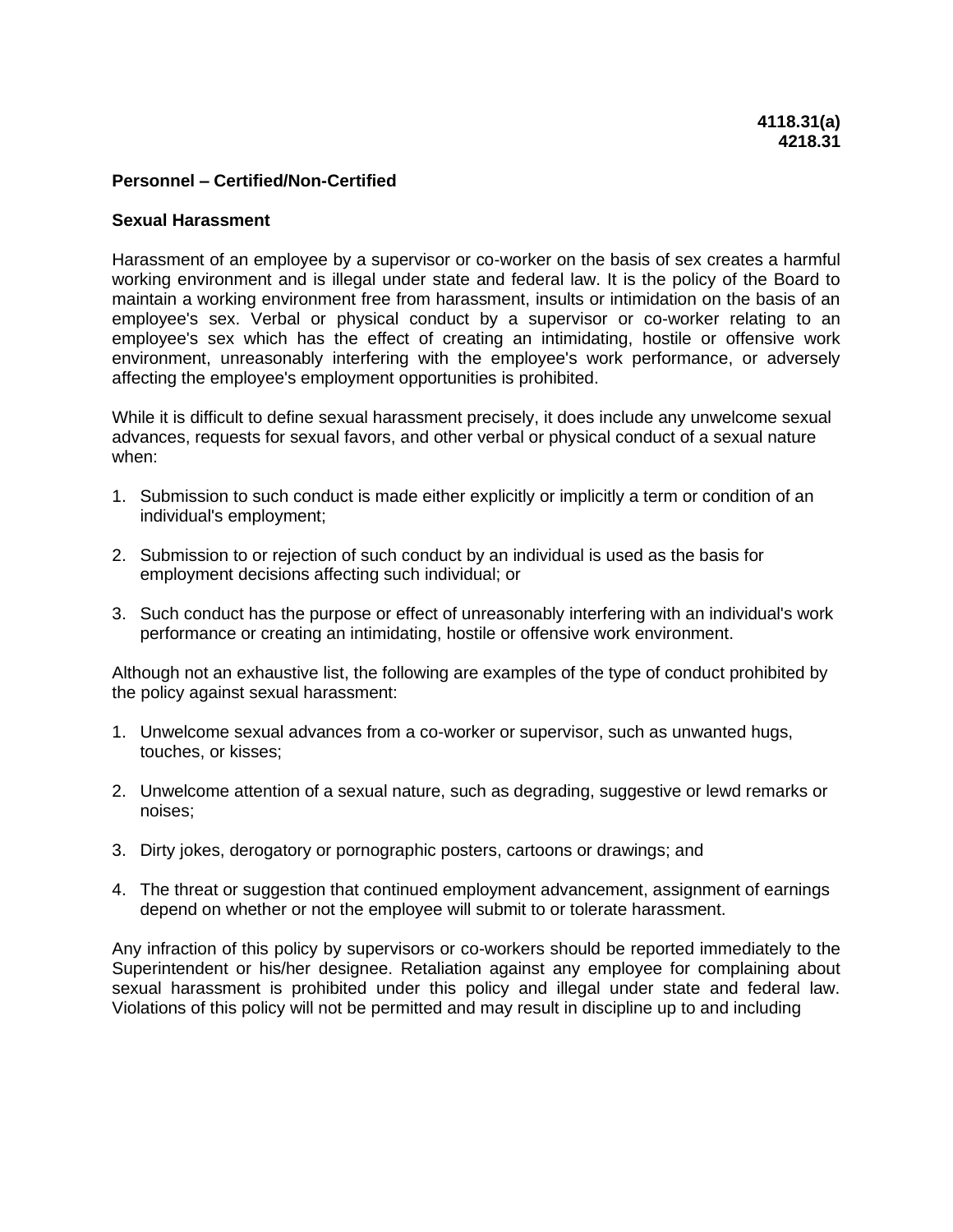#### **Sexual Harassment** (continued)

discharge from employment. Individuals who engage in acts of sexual harassment may also be subject to civil and criminal penalties.

Any employee who believes that he or she has been harassed in the workplace in violation of this policy may also file a complaint with the Connecticut Commission on Human Rights and Opportunities, 1229 Albany Avenue, Hartford, CT (860) 556-7710 and/or the Equal Employment Opportunity Commission, Boston Area Office, John F. Kennedy Center, Boston MA (617-565-3200). Connecticut law requires that a formal written complaint be filed with the Commission on Human Rights and Opportunities within 180 days of the date when the alleged harassment occurred. Remedies for sexual harassment include cease and desist orders, back pay, compensatory damages, hiring, promotion or reinstatement.

Note: This policy is limited to addressing sexual harassment. Other types of harassment also are prohibited by law, such as harassment on the basis of sexual orientation, race, color, religious creed. marital status, national origin, ancestry, physical of mental disability, or age.

Legal References: Connecticut General Statutes Section 46a-60(8)

Policy updated: November 1, 2005 Hartford, Connecticut

Policy adopted: July 6, 1999 HARTFORD PUBLIC SCHOOLS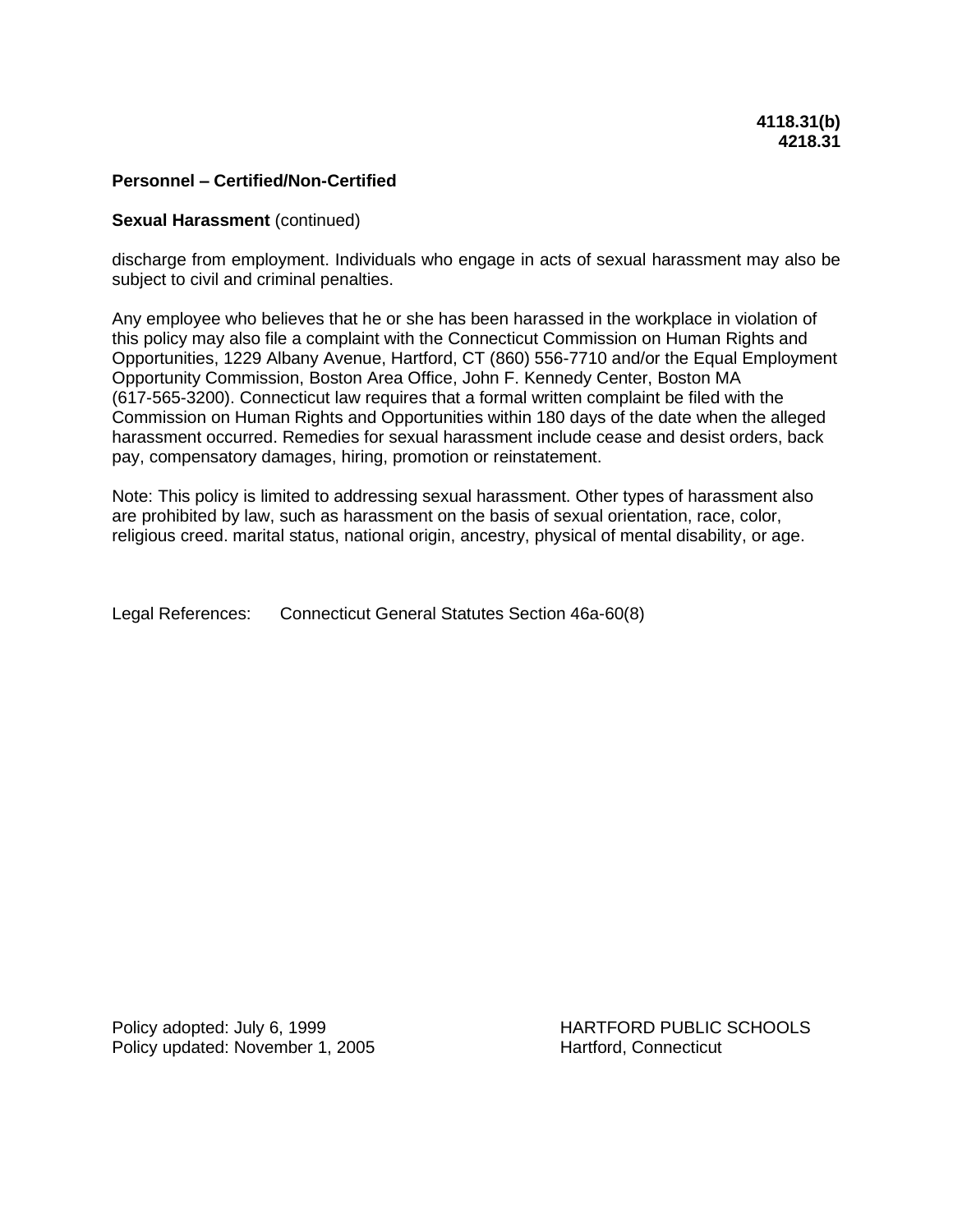# **Title IX Sexual Harassment (Personnel)**

The District does not discriminate on the basis of sex in the education programs and activities that it operates. This requirement not to discriminate in the District's education programs and activities extends to admission (as applicable) and employment. Sexual harassment is a form of sex discrimination and will not be tolerated. It is the policy of the Board of Education that any form of sexual harassment is forbidden whether by students, supervisory or non-supervisory personnel, individuals under contract, or volunteers subject to the control of the Board. Employees are expected to adhere to a standard of conduct that is respectful and courteous to employees, to students, and to the public. An employee found to be a responsible party for sexual harassment in violation of Title IX may be subject to discipline up to and including termination of employment. A finding that an employee is not a responsible party for conduct that violates Title IX does not prevent discipline of the employee if the conduct violates another Board policy, personnel rule or code of conduct. Employee conduct that is not sexual harassment as defined under the Title IX regulations may still be found to be sexual harassment under Connecticut state law and/or Title VII of the Civil Rights Act as set forth in Board Policy 4118.31 (Sexual Harassment – Personnel) and Board Policy 5163.1 (Sexual Harassment – Students).

# **Definitions**

Sexual Harassment under Title IX: conduct on the basis of sex that occurred in an Education Program or Activity of the Board in which the Complainant is participating in and/or attempting to particiate in and satisfies one or more of the following:

- 1. An employee of the Board conditioning the provision of an aid, benefit, or service of the Board on an individual's participation in unwelcome sexual conduct;
- 2. Unwelcome conduct determined by a reasonable person to be so severe, pervasive, and objectively offensive that it effectively denies a person equal access to the Board's education program or activity, or
- 3. Sexual assault, dating violence, domestic violence or stalking.

Actual Knowledge: notice of sexual harassment or allegations of sexual harassment to the District's Title IX coordinator or any employee of an elementary and/or secondary school. This standard is not met where the only District employee with actual knowledge is the respondent.

Complainant: an individual who is alleged to be the victim of conduct that could constitute sexual harassment.

Education Program or Activity: includes locations, events, or circumstances over which the District exercises substantial control over both the respondent and the context in which the sexual harassment is alleged to have occurred.

Formal Complaint: a document filed by a complainant or signed by the District Title IX Coordinator alleging sexual harassment against a respondent and requesting that the District investigate the allegation of sexual harassment.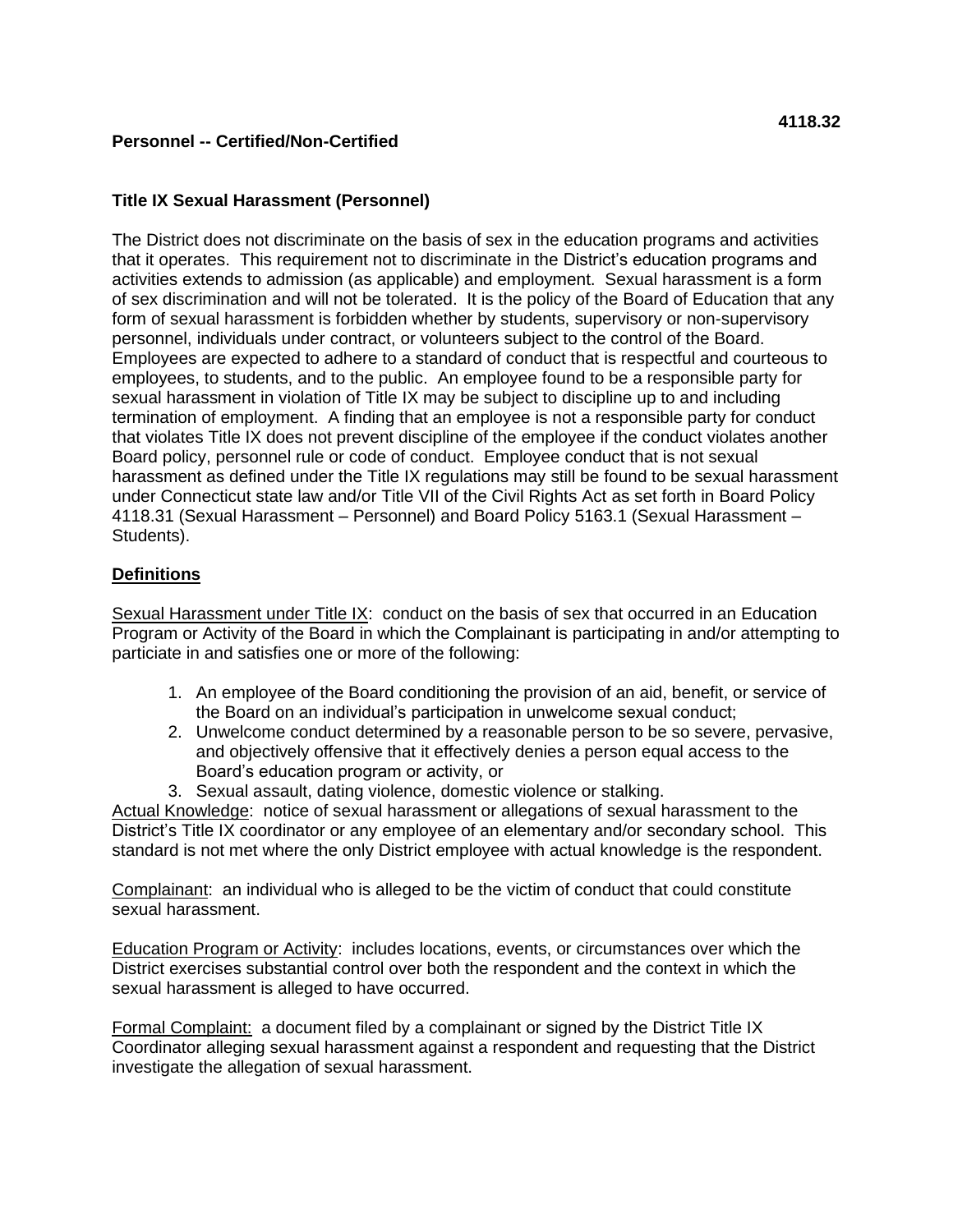Respondent: an individual who has been reported to be the perpetrator of conduct that could constitute sexual harassment.

Sexual Assault: an offense classified as a forcible or nonforcible sex offense under the uniform crime reporting system of the Federal Bureau of Investigation as set forth in 20 USC  $$1092(f)(6)(A)(v).$ 

Dating Violence: means violence committed by a person (a) who has been in a social relationship of a romantic or intimate nature with the victim, and (b) where the existence of such relationship shall be determined based on consideration of the following factors (i) the length of the relationship, (ii) the type of relationship, and (iii) the frequency of interaction between the persons involved in the relationship as set forth in 34 U.S.C. §12291(a)(10).

Domestic Violence: includes felony or misdemeanor crimes of violence committed by a current or former spouse or intimate partner of the victim, by a person with whom the victim shares a child in common, by a person who is cohabitating with or has cohabitated with the victim as a spouse or intimate partner, by a person similarly situated to a spouse of the victim under the domestic or family violence laws of Connecticut, or by any other person against an adult or youth victim who is protected from that person's acts under the domestic or family laws of the jurisdiction as set forth in 34 U.S.C. §12291(a)(8).

Stalking: means engaging in a course of conduct directed at a specific person that would cause a reasonable person to (a) fear for his or her safety or the safety of others, or (b) suffer substantial emotional distress as set forth in 34 U.S.C. §12291(a)(30).

Supportive Measures: non-disciplinary, non-punitive individualized services offered, as appropriate, as reasonably available, and without fee or charge to the complainant or the respondent before or after the filing of a formal complaint or where no formal complaint has been filed. Such measures are designed to restore or preserve equal access to the education program or activity without unreasonably burdening the other party, including measures designed to protect the safety of all parties or the District's educational environment, or deter sexual harassment.

#### **Procedure**

It is the express policy of the Board of Education to encourage victims of sexual harassment or those who have knowledge of sexual harassment to report such claims. Employees are encouraged to promptly report sexual harassment to the school-based Title IX coordinator, the district-wide Title IX coordinator, or the principal or his/her designee. Victims of sexual harassment may file a report of sexual harassment and receive supportive measures. Victims of sexual harassment who want a formal investigation into the sexual harassment must file a written complaint of sexual harassment and request a formal investigation. Formal complaints will be investigated promptly and corrective action will be taken when the respondent is found, after an investigation, to be the responsible party. Retaliation against any individual because the individual has made a report or complaint, testified, assisted, or participated or refused to participate in any manner in an investigation, proceeding, or hearing regarding a claimed Title IX violation is prohibited and may result in disciplinary action against the retaliator, up to and including termination as appropriate.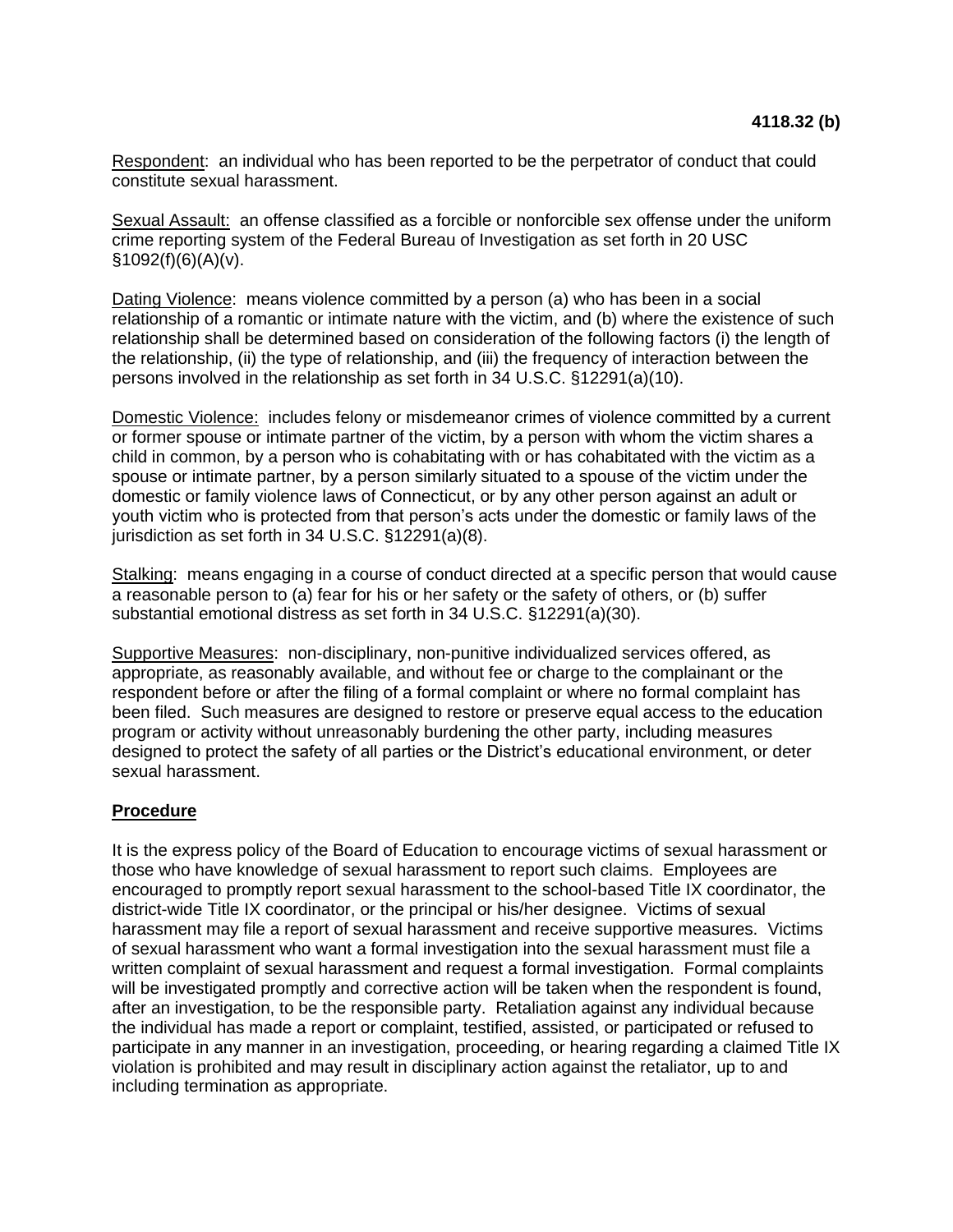Any Board of Education employee with knowledge of sexual harassment shall immediately report the same to the school-based or district-wide Title IX coordinator with a copy of the school principal.

Any individual may make a report of sex discrimination and/or sexual harassment directly to the Title IX Coordinator.

The Title IX Coordinator for the Hartford Board of Education is the:

Position: Director of Student Support Services Address: Bulkeley High School, 300 Wethersfield Ave, Hartford, CT 06114 Phone number: 860- 695-8000 Email address: [Title\\_X@hartfordschools.org](mailto:Title_x@hartfordschools.org)

Reports of sex discrimination and/or sexual harassment may also be madae to the United States Department of Education, Office for Civil Rights, Boston Office, U.S. Department of Education, 8th Floor, 5 Post Office Square, Boston, MA 02109-3921. Telephone (617) 289- 0111.

### Legal Reference: 20 U.S.C. § 1681 Title IX of the Education Amendments of 1972 34 CFR Section 106 Regulations implementing Title IX Meritor Savings Bank, FSB v. Vinson, 477 U.S. 57 (1986)

Policy adopted: September 15, 2020

HARTFORD BOARD OF EDUCATION HARTFORD BOARD OF EDUCATION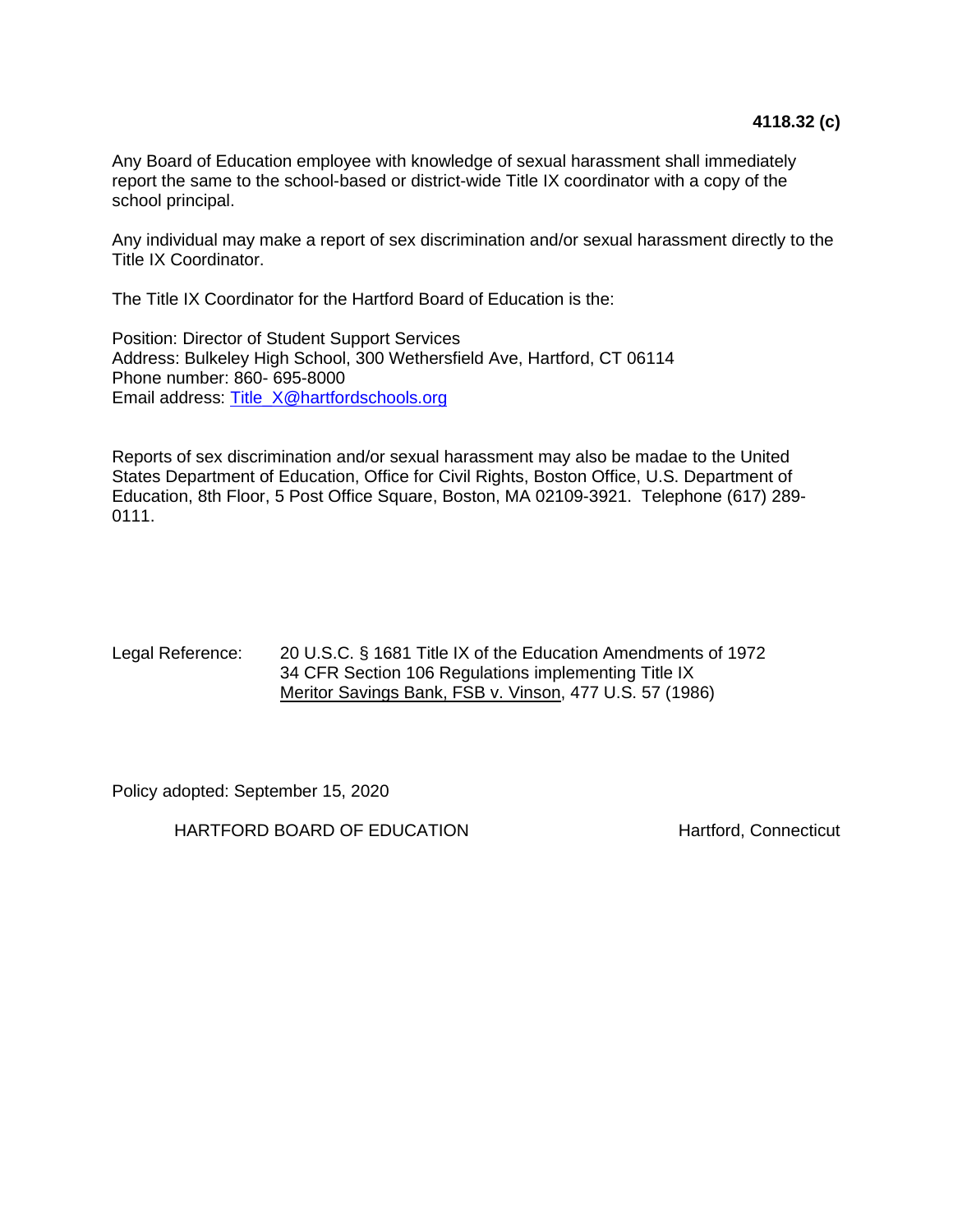## **Personnel**

Sexual harassment is prohibited within the Hartford Public Schools. Examples of conduct that may be sexual harassment include, but are not limited to, the following:

- 1. Where submission to, or rejection of, the conduct by the individual is used as the basis of academic decisions affecting the individual.
- 2. Where a person is subjected to unwelcome conduct determined by a reasonable person to be so severe, pervasive, and objectively offensive that it effectively denies a person equal access to a District education program or activity.
- 3. Where submission to, or rejection of, the conduct by the individual is used as the basis for any decision affecting the individual regarding services, honors, programs, or activities available at or through the District.
- 4. Suggestive or obscene letters, notes, invitations, slurs, jokes, epithets, or gestures, derogatory comments, assault, touching, impeding or blocking movement, leering, display of sexually suggestive objects, pictures or cartoons.
- 5. Continuing to express sexual interest after being informed that the interest is unwelcome.
- 6. Coercive sexual behavior used to control, influence, or affect the educational opportunities, grades, and/or learning environment of students, including promises or threats regarding grades, course admission, performance evaluations, or recommendations; enhancement or limitation of student benefits or services (e.g. scholarships, financial aid, work study job).
- 7. Inappropriate attention of a sexual nature from peer(s), i.e. student to student, employee to employee.
- 8. Sexual assault, dating violence, domestic violence or stalking.

# **How to Report Sexual Harassment**

Any person may report sexual harassment, whether or not the person reporting is a person who is alleged to be the victim of conduct that could constitute sexual harassment. Such report may be made in person, by mail, by telephone or by electronic mail to a school-based or the districtwide Title IX coordinator, the school principal or their designee. Such reports may be made anonymously. Individuals who believe that they have been sexually harassed at a District education program or activity, or those who have knowledge of sexual harassment occurring at or during a District education program or activity should report the same to the school-based Title IX coordinator for the school at which the harassment is alleged to have occurred, the District-wide Title IX coordinator, the school

principal or their designee. School employees who receive reports of sexual harassment should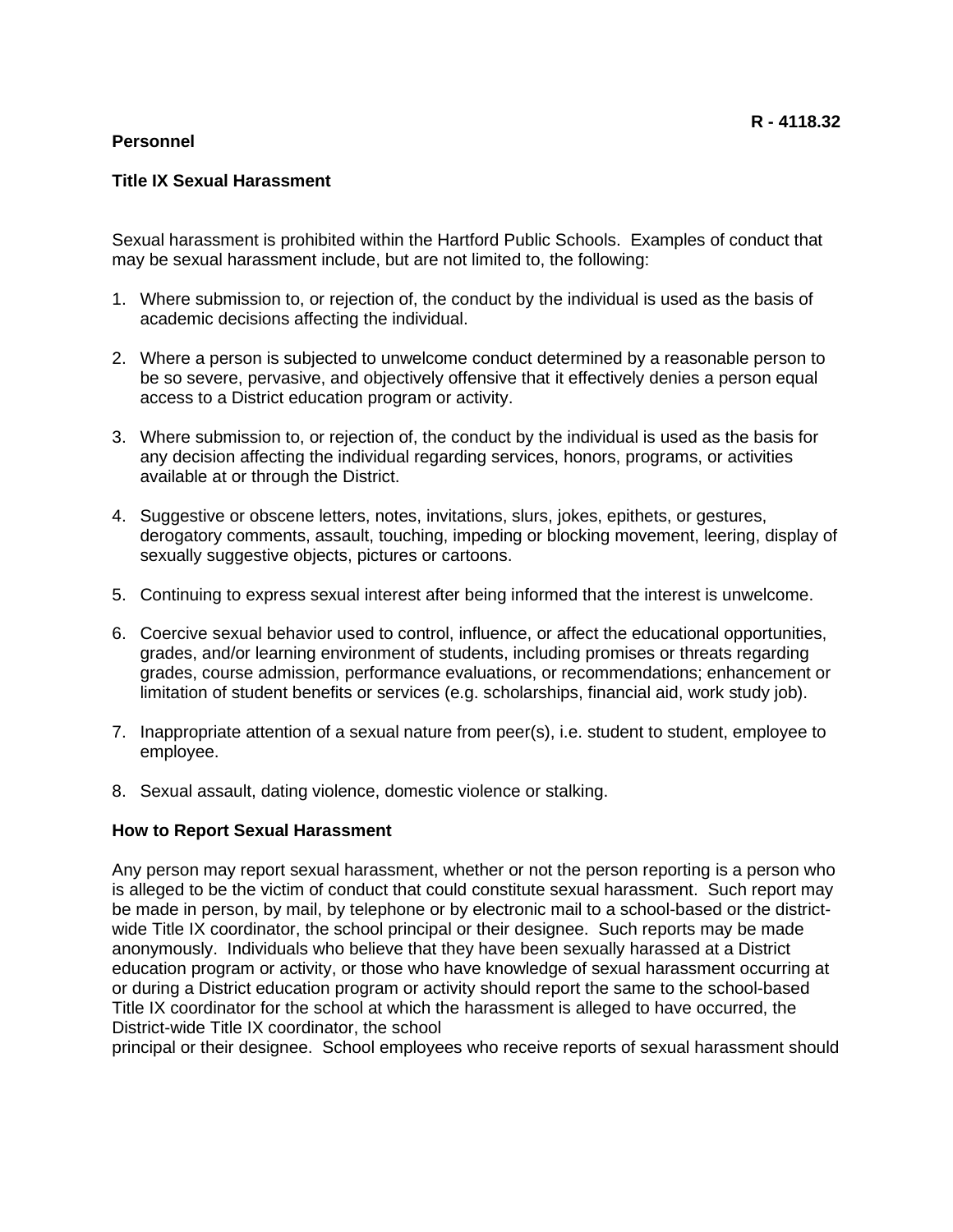immediately send the report to the school-based or district-wide Title IX coordinator with a copy to the school principal.

Upon receipt of a report of sexual harassment, the Title IX Coordinator will promptly contact the complainant to discuss the availability of supportive measures, consider the wishes of the complainant with regard to supportive measures, inform the complainant of the availability of supportive measures whether or not the complainant files a formal complaint, and explain to the complainant the process for filing a formal complaint.

Supportive measures may include, but are not limited to:

- 1. Separating the parties as much as possible during the school day;
- 2. Provision of support through the District's Employee Assistance Program;
- 3. Increased monitoring, supervision or security in locations or activities where the alleged misconduct occurred; and
- 4. Other similar measures.

Supportive measures provided must be kept confidential unless disclosure is necessary for the supportive measure's effectiveness.

The Title IX Coordinator must document that they have taken measures designed to restore or preserve equal access to the District's education program or activity and such documentation should address why the response was not deliberately indifferent. The Title IX Coordinator must document all supportive measures offered to and/or provided to the complainant. If the Title IX Coordinator does not provide supportive measures to a complainant, the Title IX Coordinator must document why such a response was not clearly unreasonable in light of the known circumstances.

A report of sexual harassment or sex discrimination is not a request for a formal Title IX complaint investigation. A complainant who wants a formal complaint investigation must file a formal written complaint with the District-wide Title IX Coordinator as outlined in the formal grievance procedure below.

### Formal Grievance Procedure

The formal grievance procedure is designed to provide for the prompt and equitable resolution of complaints alleging any action that would be prohibited by Title IX and its implementing regulations. The grievance procedure applies only to claims of sex discrimination occurring in the District's education programs or activities. The formal grievance procedure is only initiated if the complainant or the complainant's parent/guardian signs a formal complaint or the Districtwide Title IX Coordinator signs a formal complaint alleging sexual harassment against a respondent and requesting that the District investigate the allegation of sexual harassment.

The Title IX Coordinator, investigator, decision-maker and any person designated to facilitate an informal resolution process will recuse themselves if they have a conflict of interest or a bias for or against complainants or respondents generally or to an individual complainant or respondent.

There is a presumption that the respondent is not responsible for the alleged conduct until a determination regarding responsibility is made at the conclusion of the grievance process. "Responsible for the alleged conduct" is determined by the preponderance of the evidence standard whereby the respondent is responsible for the conduct if there is more than a 50% chance that they engaged in the alleged conduct.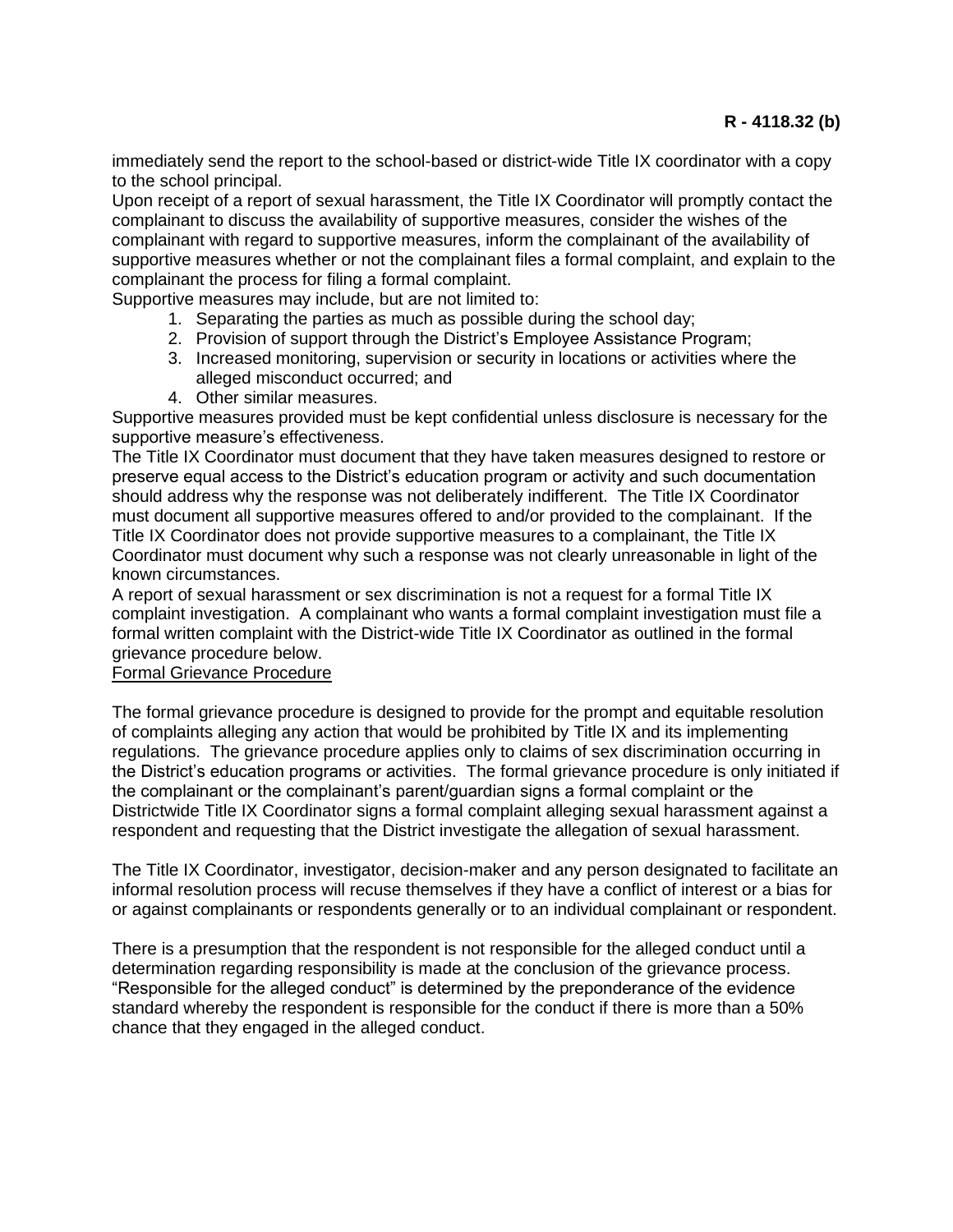The grievance process will be completed within a reasonable time frame. Although each complaint is different, a reasonable time frame generally means that the grievance process will be completed within sixty (60) days of when the formal complaint is filed. Time frames may be extended for good cause. Both the complainant and respondent should be informed in writing of any extension of the time frame and the reason for the extension. Good cause may include, but is not limited to, the absence of a party, a party's advisor, or a witness; concurrent law enforcement activity or Department of Child and Family investigation; or the need for language assistance or accommodation of disabilities.

If a respondent is found to be responsible for the alleged conduct and the alleged conduct is found to be a violation to Title IX, the respondent may be subject to discipline up to and including termination of employment. If the respondent is found to be responsible for the alleged conduct and it is determined that the conduct does not violate Title IX as set forth in the regulations implementing Title IX but the conduct violates another Board policy, rule or code of conduct, and/or federal, state or local law, the respondent also may be subject to discipline up to and including termination from employment.

- 1. A written formal complaint should include:
- a. The name of the complainant,
- b. The date of the complaint,
- c. The date of the alleged harassment,
- d. The name or names of the harasser or harassers (if known),
- e. Identification of the location where such harassment occurred,
- f. A detailed statement of the circumstances constituting the alleged harassment.

2. Upon receipt of a formal complaint, the Title IX Coordinator must provide the following written notice to the parties who are known:

a. Notice of the District's grievance process including any informal resolution processes that are available.

b. Notice of the allegations of sexual harassment including sufficient details known at the time including the identifies of the parties involved in the incident (if known), the conduct allegedly constituting sexual harassment in violation of Title IX, and the date and location of the alleged incident (if known).

c. A statement that the respondent is presumed not responsible for the alleged conduct and that a determination regarding responsibility will be made at the conclusion of the grievance process.

d. A statement that the parties may have an advisor of their choice, who may be, but is not required to be, an attorney.

e. A statement that each party will have the opportunity to inspect and review evidence provided.

f. A statement that parties who knowingly make false statements or knowingly submit false information during the grievance process may be disciplined.

3. If, during the course of the investigation, the investigator decides to investigate allegations not included in the original notice, the investigator will provide notice of the additional allegations to the parties whose identities are known.

4. Risk Assessment: Upon receipt of a formal Title IX written complaint, the Districtwide Title IX Coordinator and/or designee will undertake an individualized safety and risk analysis. If the Districtwide Title IX Coordinator and/or their designee determines that there is an immediate threat to the physical health or safety of any student or other individual arising from the allegations of sexual harassment that justifies removal of the respondent from the school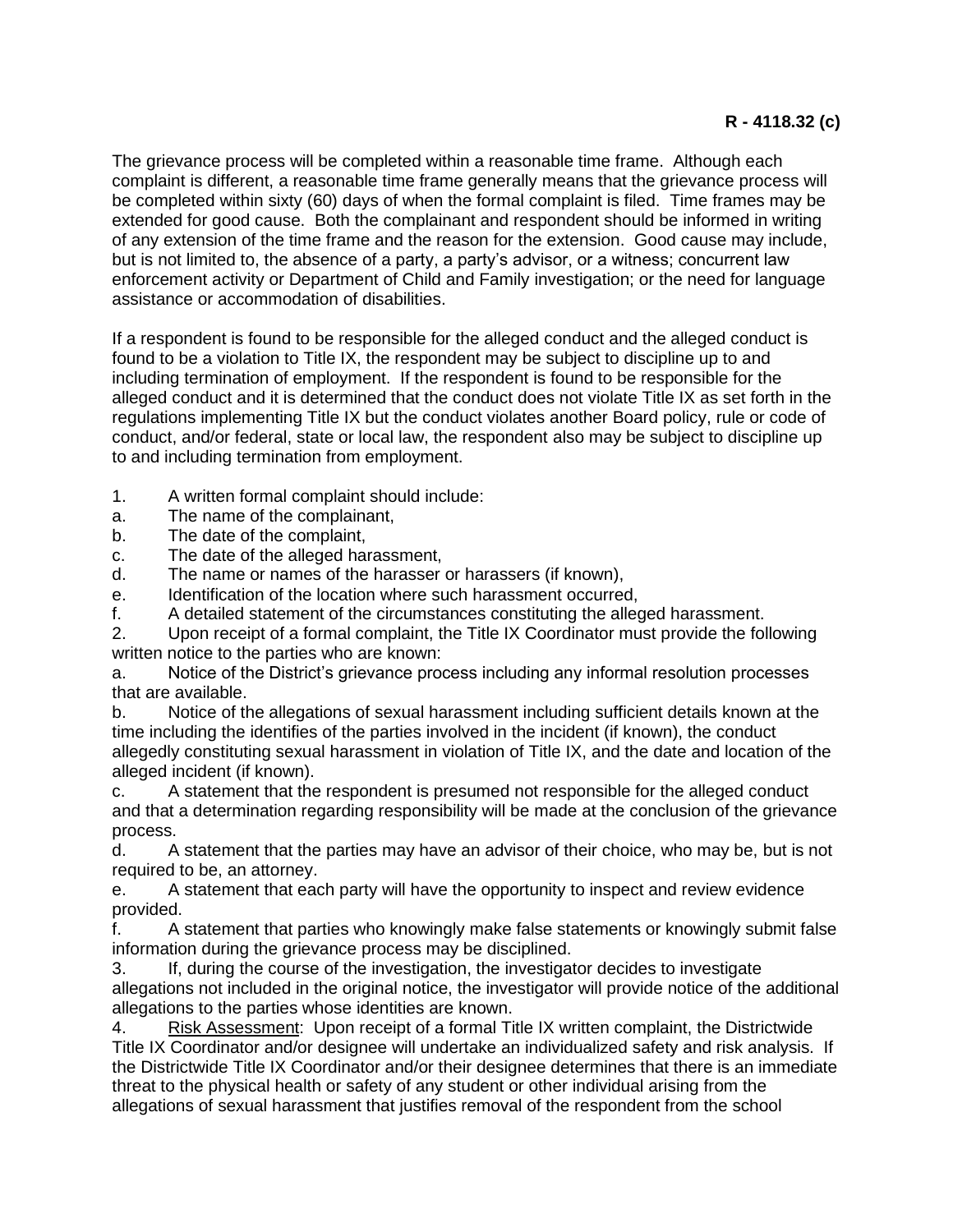setting, the Title IX Coordinator and/or their designee, in conjunction with the Executive Director of Human Resources or the Executive Director of Internal Investigations, will immediately remove the respondent from the school setting. If the respondent is a student, any decision to suspend or expel the student will follow the District's normal suspension/expulsion process. If the respondent is an employee, the District will follow its normal exclusionary proceedings for employees, including but not limited to placement on administrative leave.

5. The Title IX Coordinator will evaluate whether a report must be made to the Connecticut Department of Children and Families.

6. The District may consolidate two or more formal complaints where the allegations of sexual harassment arise out of the same facts or circumstances.

7. Mandatory Dismissal of Formal Complaint: If, during the course of the investigation, it is determined that the respondent's conduct, even if proved, did not occur in the District's education program or activity, or did not occur against a person in the United States, pursuant to the Title IX Regulations, the District is required to dismiss the formal complaint with regard to that conduct. Such dismissal must be approved by the Superintendent and/or designee or the Executive Director of Human Resources and/or Executive Director of Internal Investigations. Such a dismissal does not preclude discipline under another provision of the District's Code of Conduct or another District policy including but not limited to Board Policy 4118.31 (Sexual Harassment – Personnel) and Board Policy 5163.1 (Sexual Harassment – Students).

8. Permissive Dismissal of Formal Complaint: The District may dismiss the formal complaint or specific allegations therein, if (a) any time during the investigation or decisionmaking process, the complainant notifies the Districtwide Title IX Coordinator in writing that the complainant would like to withdraw the formal complaint or any allegations therein, (b) the respondent is no longer enrolled or employed by the District, or (c) specific circumstances prevent the District from gathering evidence sufficient to reach a determination as to the formal complaint or allegations therein. Such dismissal must be approved by the Superintendent and/or designee or the Executive Director of Human Resources and/or the Executive Director of Internal Investigations. Such a dismissal does not preclude discipline under another provision of the District's Code of Conduct or another District policy including but not limited to Board Policy 4118.31 (Sexual Harassment – Personnel) and Board Policy 5163.1 (Sexual Harassment – Students).

9. Upon mandatory or permissive dismissal, the District must promptly send simultaneous written notice of the dismissal to all parties.

10. The exercise of rights protected under the First Amendment does not constitute sexual harassment under Title IX.

Formal Investigation Process:

- 1. The investigator must be free from bias and conflicts of interest and trained to serve impartially.
- 2. The investigator must ensure that the burden of proof and the burden of gathering evidence sufficient to reach a determination regarding responsibility rests on the District, not the parties.
- 3. The investigator and decision makers cannot access, consider, disclose or otherwise use a party's records that are made or maintained by a physician, psychiatrist, psychologist, or other recognized professional or paraprofessional acting in the professional's or paraprofessional's capacity, or assisting in that capacity, and which are made and maintained in connection with the provision of treatment of the party, unless the investigator or decision maker obtains that party's parent's/guardian's voluntary, written consent to do so (or the written consent of the party if the party is over the age of eighteen).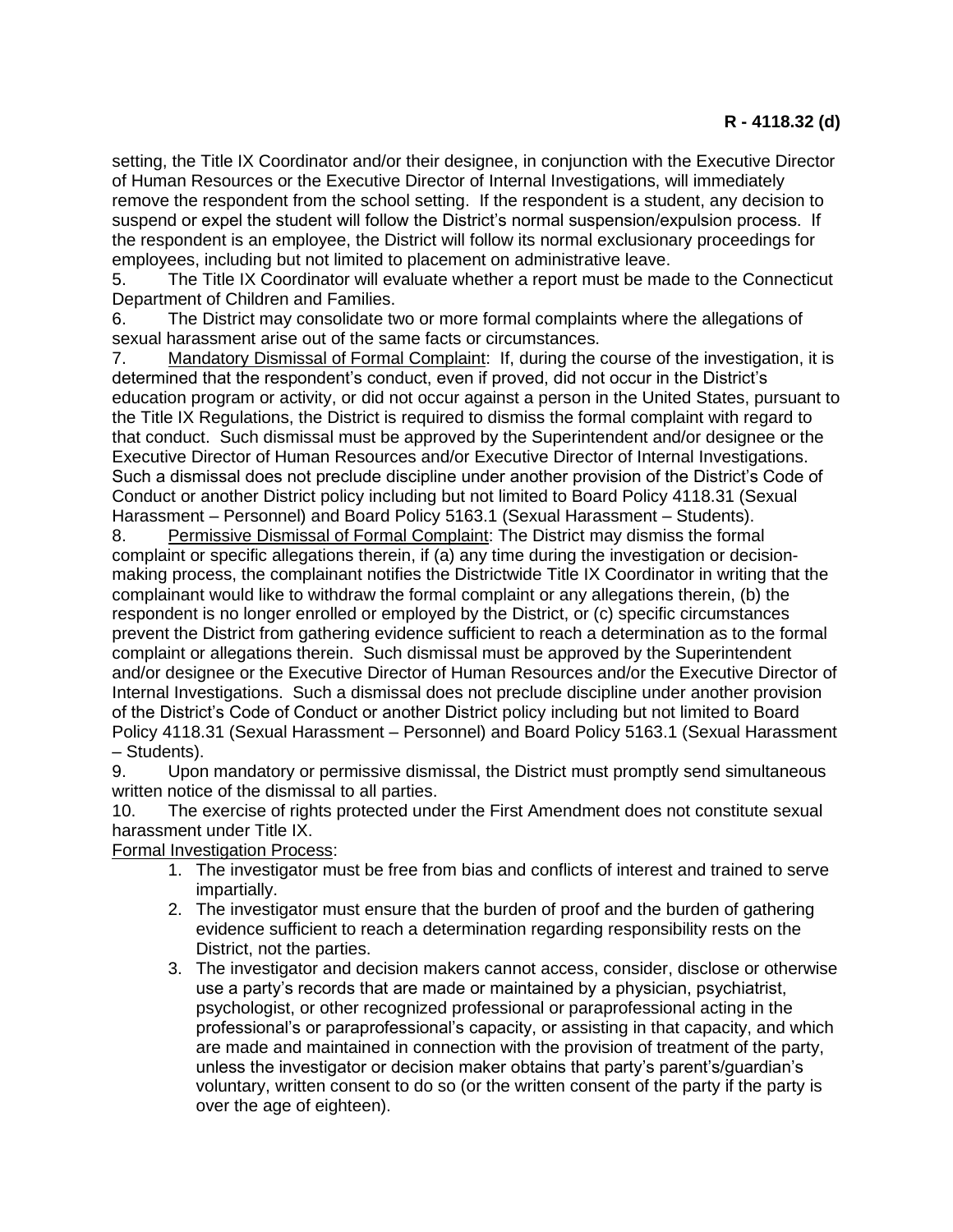- 4. The investigator will provide an equal opportunity for all parties to present witnesses, including fact and expert witnesses, and other evidence.
- 5. No party will be prohibited from discussing the allegations under investigation or gathering and presenting relevant evidence.
- 6. Each party may be accompanied to any meeting or proceeding by an advisor of their choosing. The advisor, however, is merely there to provide advice to the party and may not actively participate in the meeting or proceeding. The advisor will not be allowed to ask or answer questions during the meeting or proceeding.
- 7. Each party will be given written notice of the date, time, location, participants and purpose of all hearings, investigative interview or other meetings to which the party is invited, at least three days in advance in order to provide the party sufficient time to prepare to participate.
- 8. To the extent the documents and information are not protected from disclosure by the Family Educational Rights and Privacy Act (FERPA), the Americans with Disabilities Act, the Individuals with Disabilities in Education Act or any other federal law, both parties will be given an equal opportunity to inspect and review any evidence obtained as part of the investigation that is directly related to the allegations raised in the formal complaint, including evidence upon which the District does not intend to rely in reaching a determination regarding responsibility, so that each party can meaningfully respond to the evidence prior to the conclusion of the investigation.
- 9. Prior to completing the investigative report, the investigator must send to each party and the party's advisor, if any, the evidence subject to inspection and review in an electronic formal or a hard copy, and the parties will be given a minimum of ten (10) calendar days to submit a written response to that information. The investigator must consider any written response prior to completing the investigative report.
- 10. After completing the investigation, the investigator must create an investigative report that fairly summarizes the relevant evidence and, at least ten (10) days before the decision maker makes a determination of responsibility, send a copy of the investigation report to each party and the party's advisor, if any, in an electronic format or hard copy, for their review and written response.
- 11. Credibility determinations may not be based on a person's status as a complainant, respondent or witness.
- 12. The investigative report must include the following:
	- a. The identity of the parties;
	- b. The conduct potentially constituting sexual harassment;
	- c. A list of the evidence reviewed; and
	- d. Findings of fact.

The Formal Decision-Making Process

The decision maker for personnel issues will be the Executive Director of Human Resources and/or the Executive Director of Internal Investigations or their designee.

- 1. The Decision-maker cannot be the same person as the Title IX Coordinator or the investigator.
- 2. Before making a decision, the decision-maker must give each party the opportunity to submit written, relevant questions that a party wants asked of any party or witness. After posing the relevant questions to the party or witness, the decision-maker must provide each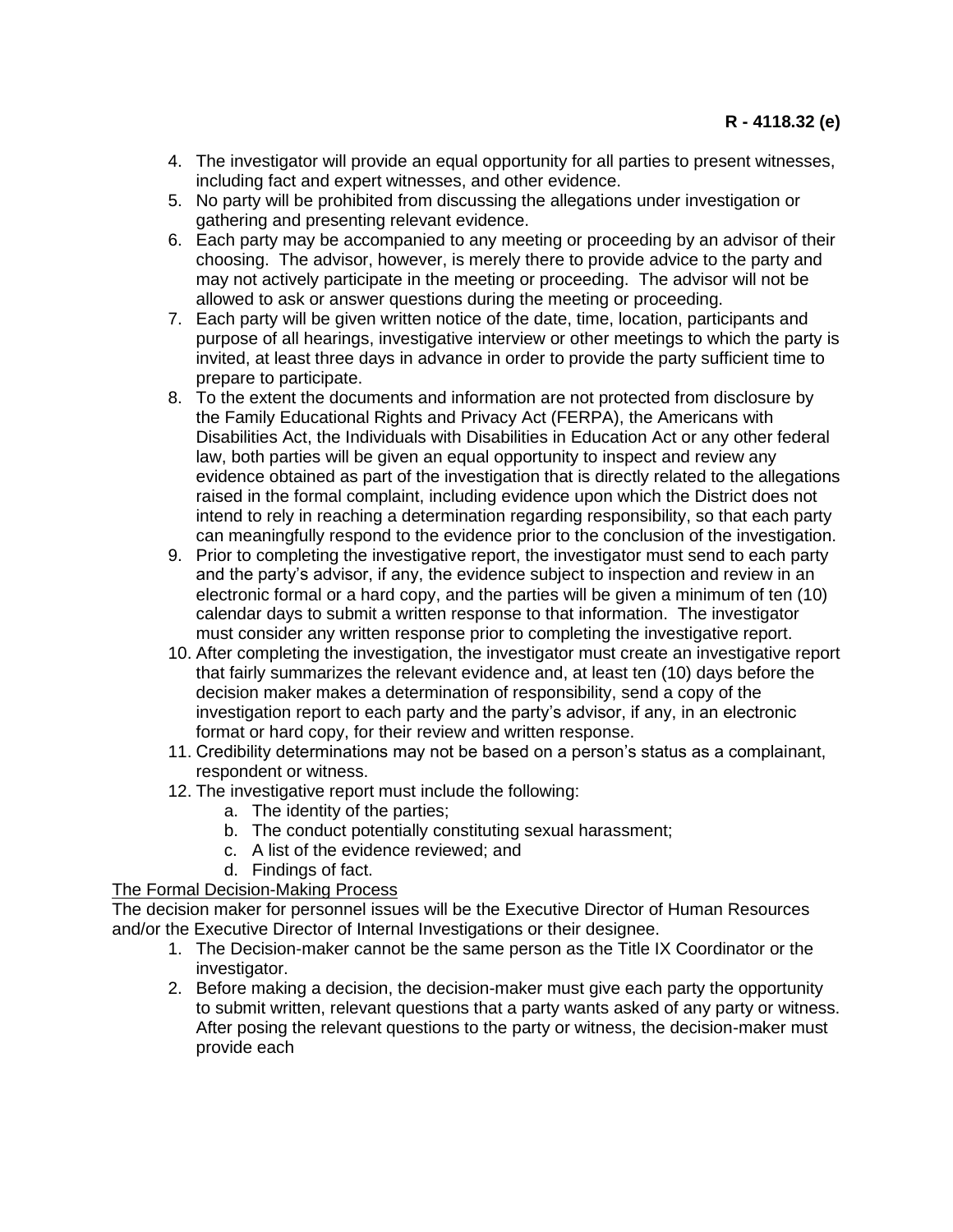party with the answers and allow for additional, limited follow-up questions from each party.

- 3. Questions and evidence about the complainant's sexual predisposition or prior sexual behavior are not relevant unless offered to prove that someone other than the respondent committed the conduct alleged by the complainant, or if the questions and evidence concern specific incidents of the complainant's sexual behavior with respect to the respondent and are offered to prove consent.
- 4. The Decision-maker may not require, allow, rely upon or otherwise use questions or evidence that constitute, or seek disclosure of, information protected under a legally recognized privilege, unless the person holding such privileged has waived the privilege.
- 5. If the Decision-maker choses to exclude any requested questions, the decisionmaker should explain to the party proposing the questions the decision to exclude a question as not relevant. To the extent that explanation is given verbally, the Decision-maker should document the decision in writing.
- 6. The Decision-maker must make a determination regarding whether the respondent is responsible for sexual harassment in violation of Title IX. To reach the determination, the Decision-maker must use the preponderance of the evidence standard. This standard is met if there is more than a fifty percent (50%) chance that the respondent is responsible for sexual harassment in violation of Title IX.
- 7. Credibility determinations may not be based on a person's status as a complainant, respondent, or witness.
- 8. The Decision-maker must issue a written determination that includes:
	- a. Identification of the allegations potentially constituting sexual harassment;
	- b. A description of the procedural steps taken from the receipt of the formal complaint through the determination, including any notifications to the parties, interviews with parties and witnesses, site visits, methods used to gather other evidence and hearings held;
	- c. Findings of fact supporting the determination;
	- d. Conclusions regarding the application of the District's code of conduct to the facts;
	- e. A statement of, and rationale for, the result as to each allegation, including a determination regarding responsibility. The formal report also must include any disciplinary sanctions the District imposes on the respondent, and whether remedies designed to restore or preserve equal access to the District's education program or activity will be provided by the District to the complainant. To the extent that the District does not have permission from the relevant party to reveal the discipline, remedies provided, or other information protected by FERPA, the IDEA, the ADA or other federal law, such portion of the report must be redacted before providing it to the other party.
	- f. The District's appeal procedures and permissible bases for the complainant and respondent to appeal the decision.
- 9. The written decision must be provided to both parties simultaneously.
- 10. The decision is not considered final until after the date the District provides a written determination of any appeal or the deadline for appeal passes.
- 11. To the extent that the Decision-maker determines that the conduct in question meets the District's criteria for expulsion, the provisions of C.G.S. §10-233d and Board policy must be followed prior to the institution of an expulsion.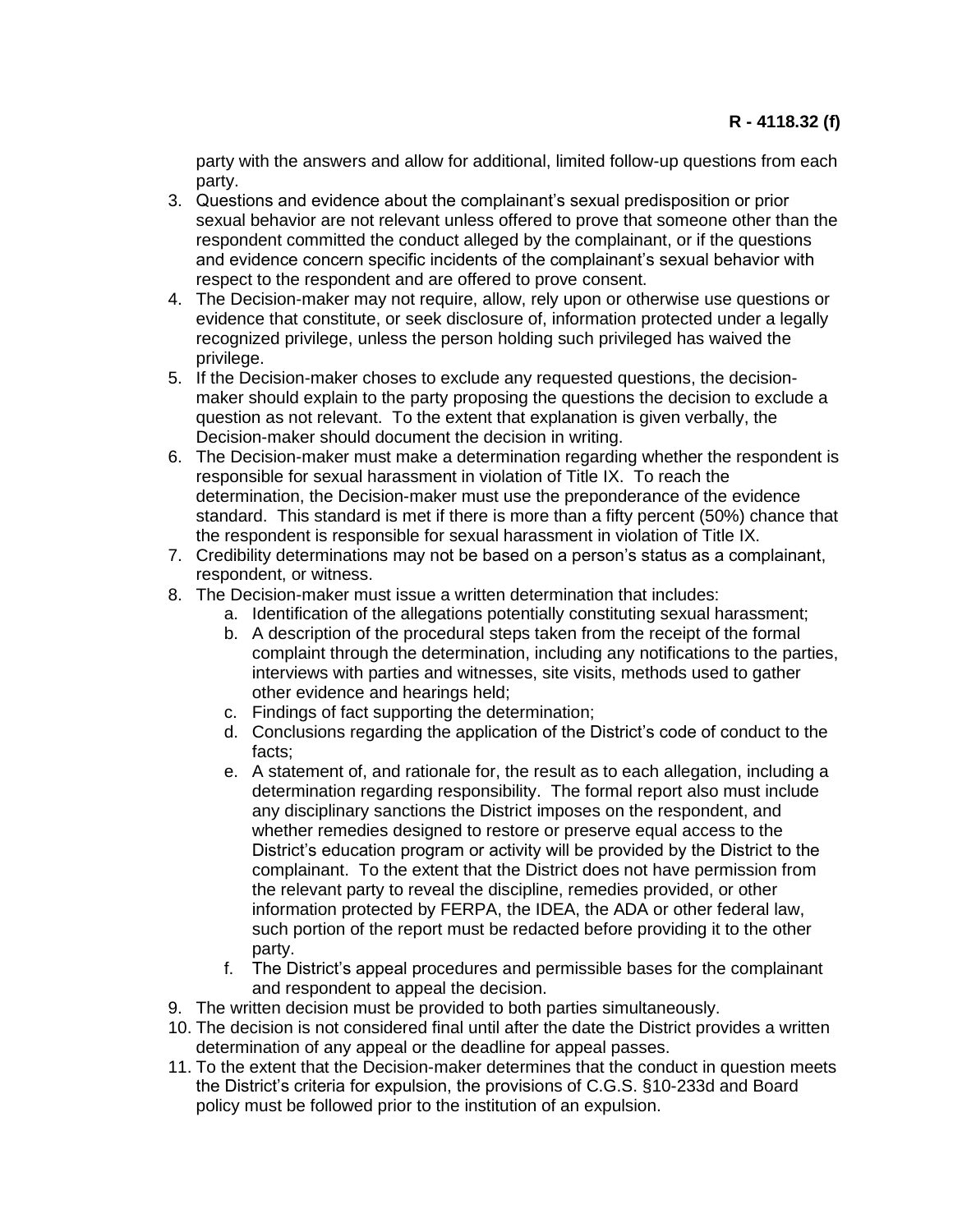- 12. The Title IX coordinator is responsible for effective implementation of any remedies.
- 13. Conduct that is not found to rise to the level of a Title IX violation may still constitute prohibited discrimination on the basis of sex or another protected category as defined in federal, state or local law, Board policy or the school's code of conduct. A finding of no responsibility under Title IX does not prohibit the District from investigating and determining that the respondent's conduct violated another provision of Board policy and/or code of conduct including but not limited to Board Policy 4118.31 (Sexual Harassment – Personnel) and Board Policy 5163.1 (Sexual Harassment – Students).

# The Formal Appeal Process

Appeals shall be heard by the District Central Harrassment Team or the Superintendent/designee. Both parties have a right to appeal the determination of responsibility and/or the District's decision to dismiss the formal complaint or any allegations thereon. Appeals are only available on the following bases:

- 1. Procedural irregularities that affected the outcome of the matter;
- 2. New evidence that was not reasonably available at the time the determination regarding responsibility or dismissal was made, and that could affect the outcome of the matter; and/or
- 3. The Title IX Coordinator, investigator(s), or decision-maker(s) had a conflict of interest or bias for or against complainants or respondents generally or the individual complainant or respondent that affected the outcome of the matter.

The appeal Decision-maker will not be the same individual as the original Decision-maker, the investigator and/or the Title IX Coordinator.

If an appeal is received, the appeal Decision-maker will notify the other party in writing. Before issuing his/her decision, the Decision-maker must give both parties a reasonable, equal opportunity to submit a written statement in support of, or challenging, the outcome.

The Decision-maker must provide his/her/their written decision simultaneously to both parties. The written decision must describe the results of the appeal and the rationale for the result.

# **Informal Resolution Process**

After a formal complaint has been filed, the parties may voluntarily agree to participate in the District's informal resolution process. The parties may not be required to participate in the informal resolution process as a condition of continued enrollment or employment or the enjoyment of any right to an investigation and/or adjudication of the formal complaint of sexual harassment.

Prior to participating in any informal resolution process, the parties will be provided with written notice disclosing the following:

- 1. The allegations;
- 2. The circumstances under which the informal resolution process would preclude the parties from resuming a formal complaint arising from the same allegations;
- 3. The right of any party to withdraw from the informal resolution process at any time prior to the parties agreeing to a resolution and to require the resumption of the formal complaint process after such withdrawal; and
- 4. The consequences resulting from participating in the informal resolution process, including whether records will be maintained or could be shared.

Each party must give written consent to engage in the informal resolution process. Such consent may be withdrawn at any time.

The informal resolution process may not be used to resolve allegations that an employee sexually harassed a student.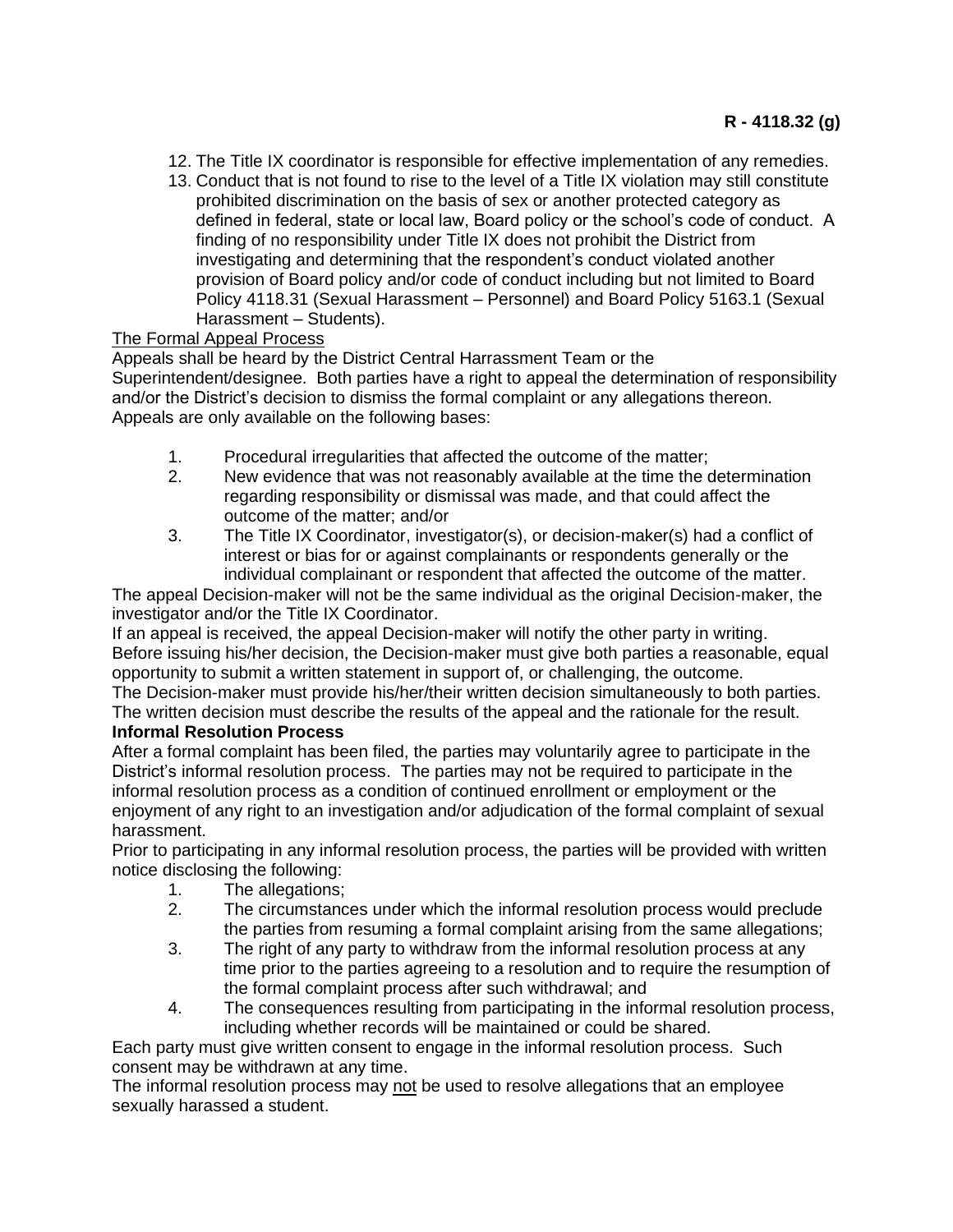The District provides the following types of informal resolution processes:

- 1. Mediation,
- 2. An agreement to truncate the steps of the grievance procedure where the parties agree to some or all of the facts,

## **Recordkeeping**

The District must maintain the following records for a minimum of seven years from the end of the grievance process:

- 1. The records of each sexual harassment investigation including any determination regarding responsibility and any audio or audiovisual recording or transcript, any disciplinary sanctions imposed on the respondent, and any remedies provided to the complainant designed to restore or preserve equal access to the District's education program or activity;
- 2. Any appeal and the result therefrom;
- 3. Any informal resolution and the result therefrom; and
- 4. Records of any actions, including any supportive measures, taken in response to a report or formal complaint of sexual harassment.

The District must maintain for a minimum of seven years all materials used to train Title IX coordinators, investigators, decision-makers, and any person who facilities an informal resolution process. The District will make such training materials publicly available on its website.

### **Prohibition on Retaliation**

Retaliation against any individual because the individual has made a report or complaint, testified, assisted, or participated or refused to participate in any manner in an investigation, proceeding, or hearing regarding a claimed Title IX violation is prohibited. Retaliation shall include intimidation, threats, coercion or discrimination, including charges against an individual for code of conduct violations that do not involve sex discrimination or sexual harassment, but arise out of the same facts or circumstances as a report or complaint of sex discrimination, or a report or formal complaint of sexual harassment if the purpose is to interfere with any right or privilege secured by Title IX.

Complaints of retaliation must be filed through the formal complaint process.

The exercise of rights protected under the First Amendment does not constitute prohibited retaliation.

## **Confidentiality**

The District will keep confidential the identity of any individual who has made a report or complaint of sex discrimination, including any individual who has made a report or filed a formal complaint of sexual harassment, any complainant, any individual who has been reported to be the perpetrator of sex discrimination, any respondent, and any witness, except as may be permitted by FERPA or as required by law, or to carry out the purposes of 34 C.F.R. part 106, including the conduct of any investigation, hearing or other proceedings arising thereunder.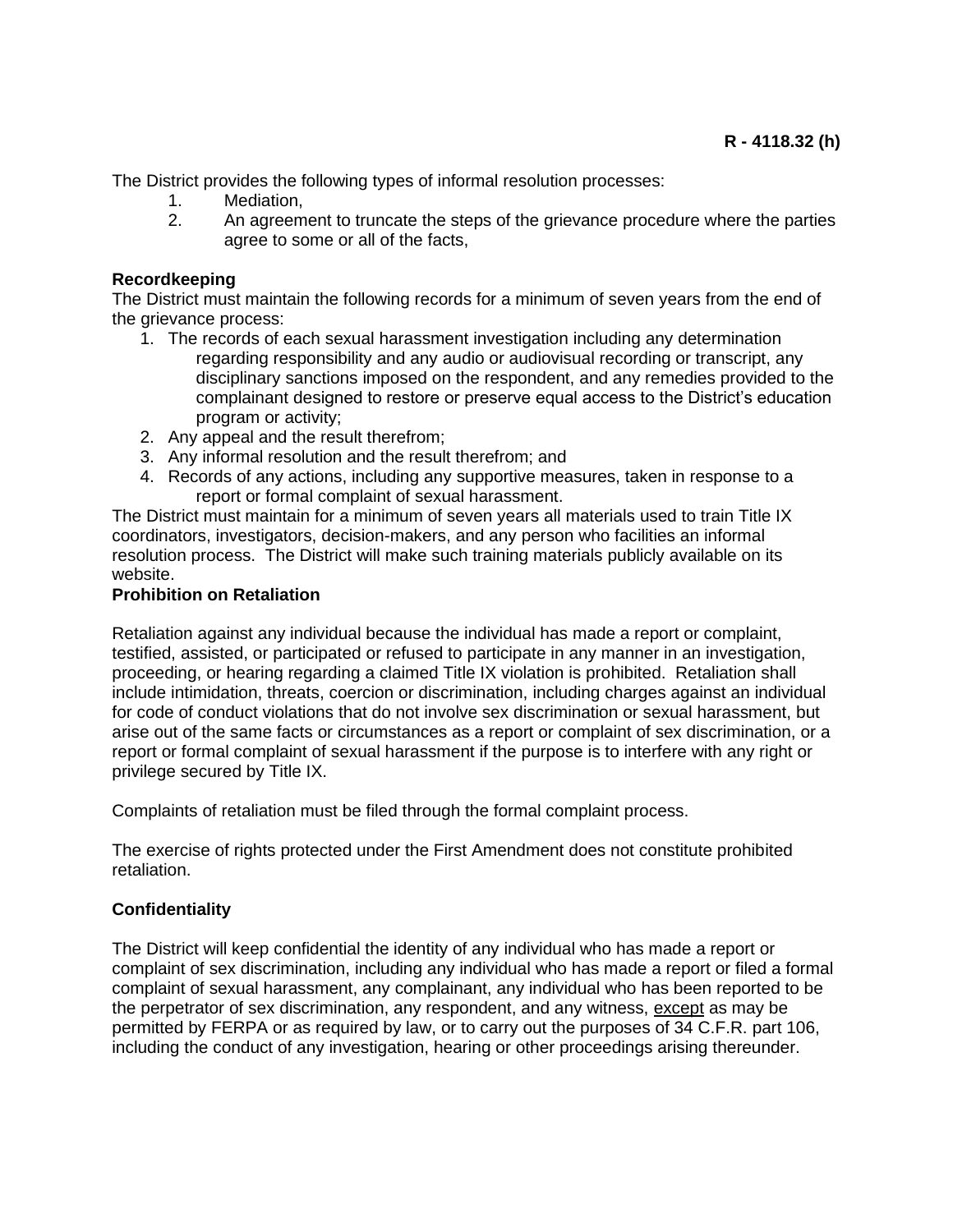## **Materially False Statements**

A complainant, respondent or witness who is found to have made a materially false statement in bad faith during the grievance process shall be subject to discipline up to and including expulsion from school. Charging an individual with a code of conduct violation for making a materially false statement in bad faith in the course of a grievance proceeding does not constitute retaliation. A determination regarding responsibility, alone, is not sufficient to conclude that any party made a materially false statement in bad faith.

### **Publication**

A copy of this regulation must be provided to all students, parents or legal guardians of elementary and secondary school students, employees, and all unions holding collective bargaining agreements with the District and shall be made available on the District's website.

### **Training**

All Title IX coordinators, investigators, decision-makers and any person who facilitates an informal resolution process, will receive training on the definition of sexual harassment in 34 C.F.R. §106.30, the scope of the District's education program or activity, how to conduct an investigation and grievance process including hearings, appeals and informal resolution processes, as applicable, and how to serve impartially, including by avoiding prejudgment of the facts at issue, conflicts of interest, and bias. Decision-makers will receive training on issues of relevance of questions and evidence, including when questions and evidence about a complainant's sexual predisposition or prior sexual behaviors are not relevant. Investigators will receive training on issues of relevance to create an investigation report that fairly summarizes relevant evidence.

Legal Reference: 20 U.S.C. § 1681 Title IX of the Education Amendments of 1972 34 CFR Section 106 Regulations implementing Title IX Meritor Savings Bank, FSB v. Vinson, 477 U.S. 57 (1986)

Regulation adopted: September 15, 2020

HARTFORD BOARD OF EDUCATION **HARTFORD** BOARD OF EDUCATION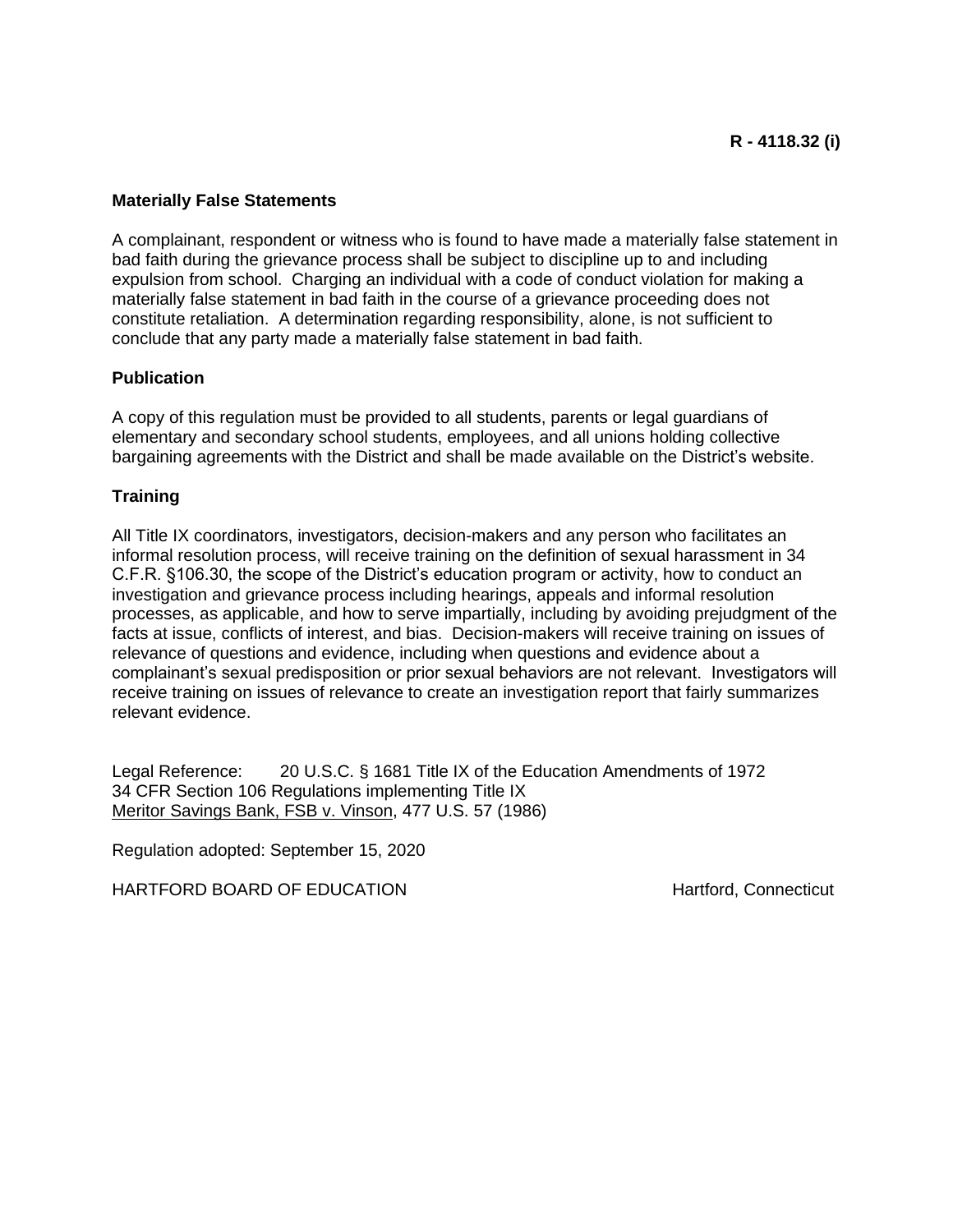### **Alcohol and Drugs**

It is the goal of the Hartford Public Schools to provide a learning environment for students and a working environment for employees that is free from the negative effects of drug abuse.

In order to comply with the Drug Free Schools and Communities Act and the Drug Free Workplaces Act, the Hartford Board of Education notifies all employees of the Hartford Public Schools that the unlawful manufacture, distribution, dispensing, possession or use of illicit drugs and alcohol is prohibited on district premises and during any district sponsored activities. Further, being under the influence of alcohol or drugs on district grounds or during district sponsored events is strictly prohibited.

Employees experiencing problems related to drug use, including the misuse of alcohol, should ask for confidential rehabilitation assistance before the problem leads to either misconduct or a lack of productivity. Each employee of the Hartford Public Schools should be aware of the fact that each year a small number of staff members seek and obtain rehabilitation through this process with the help of our board provided health insurance policies. No disciplinary sanctions are taken against employees who seek assistance before the problem negatively affects their productivity.

Employees of a school system are held to higher standards of conduct due to their contact with students. Therefore, drug-related activities, including the misuse of alcohol, during the hours away from school may be considered serious misconduct and may lead to termination.

Employees who violate these standards of conduct listed in paragraph one will be subject to disciplinary action, consistent with applicable State and Federal laws, board policy, and contractual obligations. Disciplinary action may include suspension and/or termination.

Each employee of the Hartford Public Schools should also be aware of the fact that unfortunately, each year, a small number of employees wait too long and suffer disciplinary action including termination, as a result of their unwillingness to seek assistance in a timely fashion.

Each employee of the Hartford Public Schools is reminded that confidential assistance can be obtained by contacting Employer Assistance Program Services**.**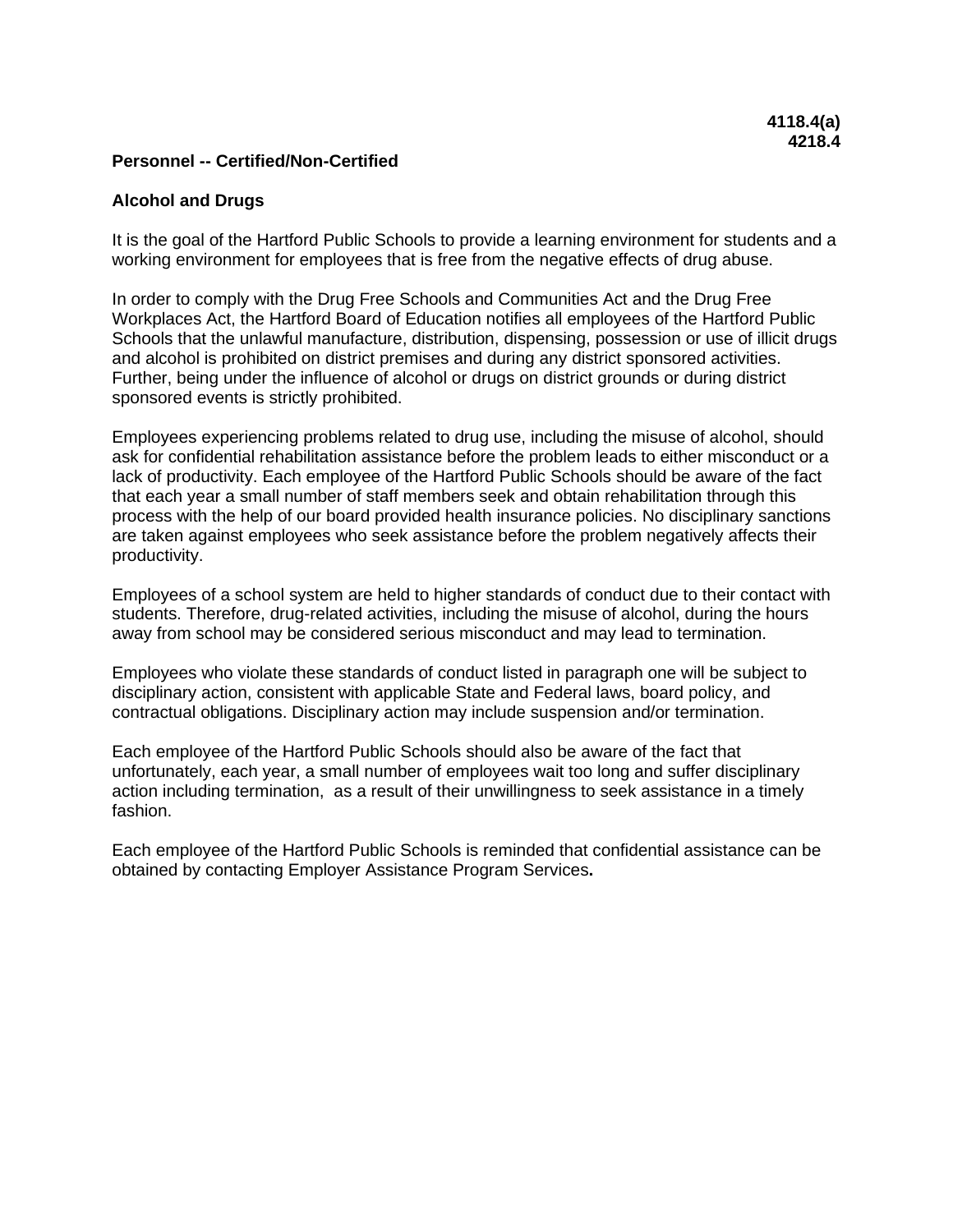#### **Alcohol and Drugs**

### **Terms**

- Drug: Any medications and other substances, e.g. alcohol, legal or illegal, which could impair-the employee's ability to perform his / her job safely and effectively.
- Drug paraphernalia: Any object or device used, intended for use, designed for use in ingesting, inhaling, injecting or otherwise introducing controlled substances into the human body (e.g. razor blades, bongs, pipes, roach clips, tobacco rolling papers or any object or container used, intended for use, or designed for use in storing, concealing or distributing controlled substances.
- Possession: Any possession which is unlawful under connecticut state law.
- Distribution: To give possession of a drug to another person, whether or not for compensation.
- Legal Reference: Drug-Free Workplace Act. 102 Stat. 4305-4308. Drug-Free Schools and Community Act, P.L. 99-570, as amended by P.L. 101-226 (199) 21 U.S.C. 812, Controlled Substances Act, I through V, 202. 21 C.F.R. 1300.11 through 1300.15 regulation. 54 Fed. Reg. 4946 (1989) Connecticut General Statutes 1-21b Smoking prohibited in certain places.

Policy adopted: July 6, 1999 HARTFORD PUBLIC SCHOOLS Policy updated: November 1, 2005 Hartford, Connecticut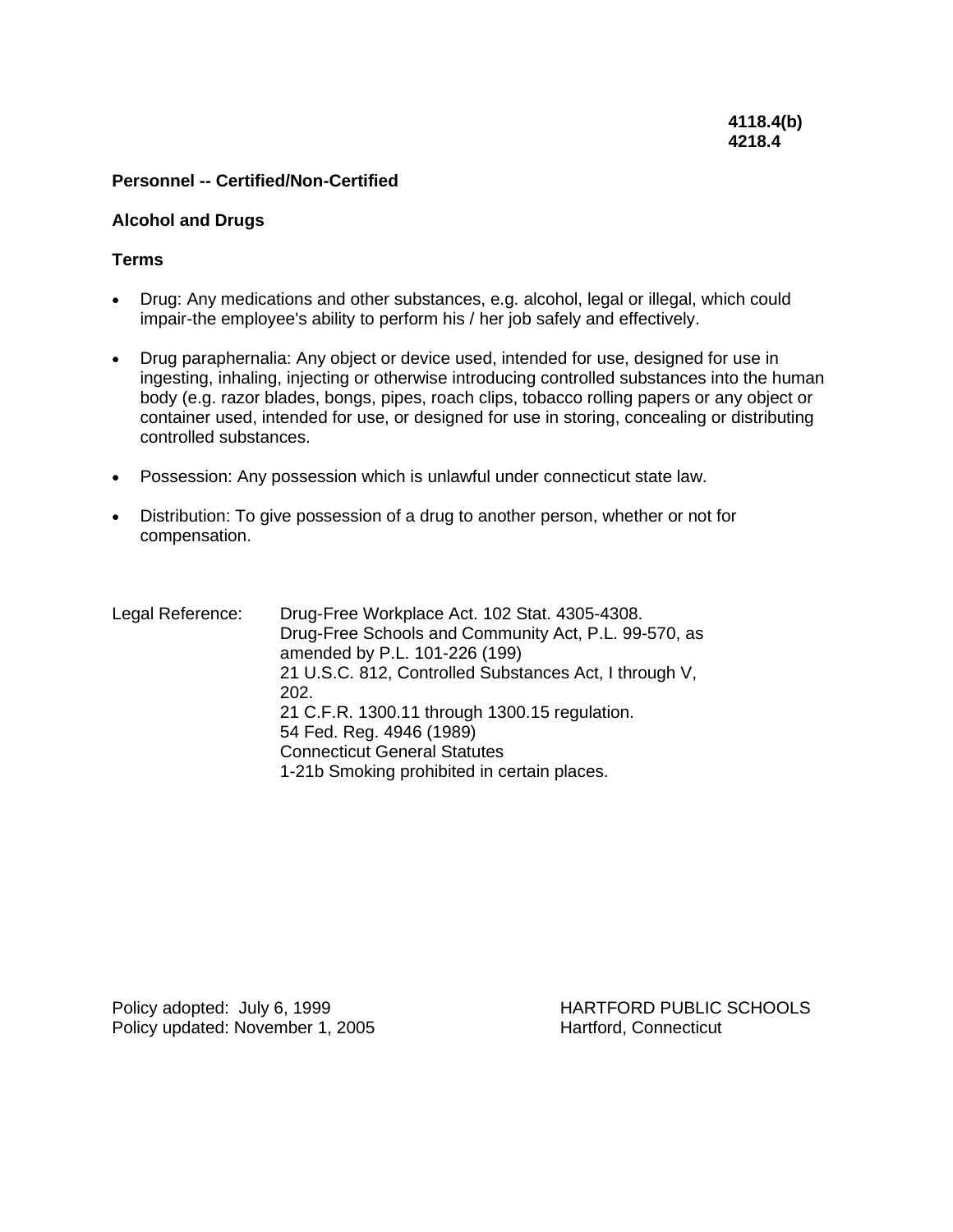#### **Smoking and Tobacco Use**

The board of education is committed to maintaining and improving the health and well-being of students and employees. Medical research has shown that smoking poses a significant risk to the health of the smoker and non-smoker alike. In the face of such overwhelming evidence about smoking as a health hazard, and in keeping with the board's commitment to the well-being of its students and employees, the board adopts the following:

Consistent with state law, smoking is prohibited at all times in all buildings and on the property under the jurisdiction of the board of education and in all facilities where board of education activities transpire.

| Legal Reference: | Drug-Free Workplace Act 102 Stat. 4305-4308.<br>Drug-Free Schools and Community Act, P.L. 99-570, as<br>amended by P.L. 101-226 (199) |
|------------------|---------------------------------------------------------------------------------------------------------------------------------------|
|                  | 21 U.S.C. 812, Controlled Substances Act I through V,<br>202.                                                                         |
|                  | 21 C.F.R. 1300.11 through 1300.15 regulation.                                                                                         |
|                  | 54 Fed. Reg. 4946 (1989)                                                                                                              |
|                  | <b>Connecticut General Statutes</b>                                                                                                   |
|                  | 1-21b Smoking prohibited in certain places.                                                                                           |

Policy adopted: July 6, 1999 HARTFORD PUBLIC SCHOOLS Policy updated: November 1, 2005 Hartford, Connecticut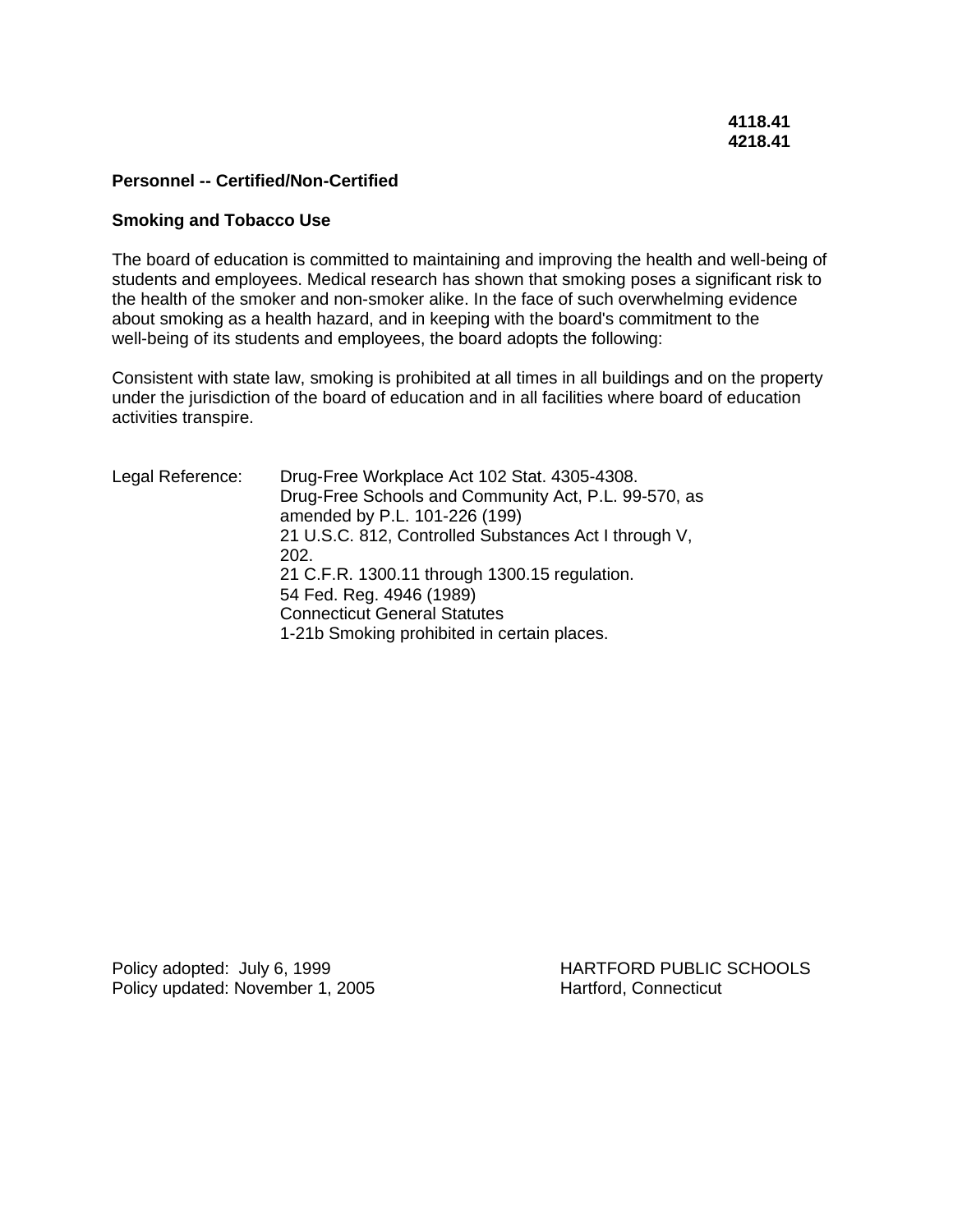### **Weapons and Dangerous Instruments**

All dangerous instruments and illegal weapons (guns, knives, etc.) are prohibited on school property, student transportation and at school-sponsored activities. Such instruments and weapons shall be confiscated. Any violation will be reported to the police. Appropriate disciplinary or legal action shall be pursued by school officials.

(cf. 5131 – Suspension/Expulsion; Due Process) (cf. 5133 - Weapons and Dangerous Instruments)

Legal Reference: Connecticut General Statutes 10-221 Board of Education to prescribe rules.

Policy adopted: July 6, 1999 HARTFORD PUBLIC SCHOOLS Policy updated: November 1, 2005 Hartford, Connecticut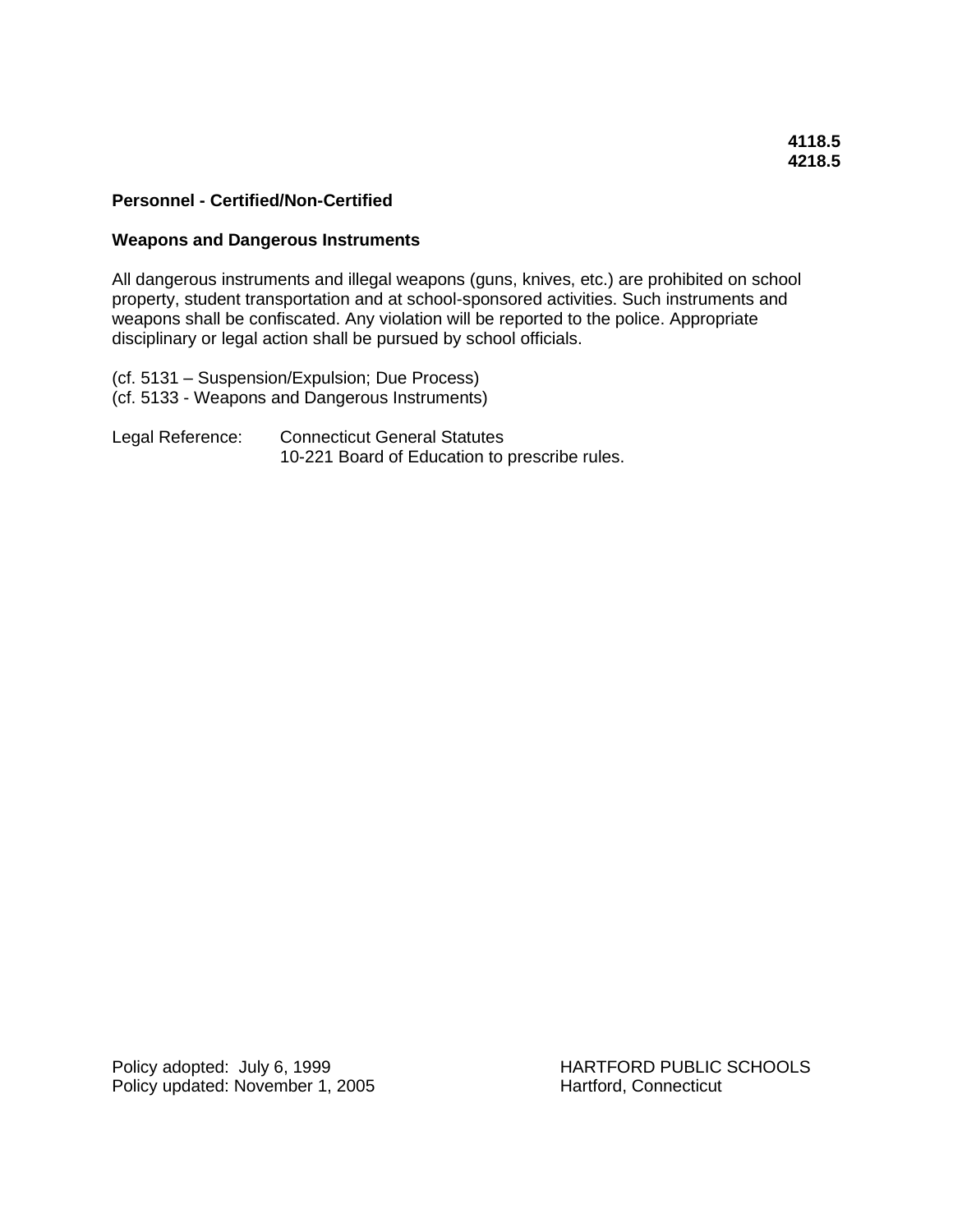### **Acceptable Computer Network Use**

### **Purpose**

Computers, computer networks, Internet access, and e-mail are effective and important technological resources in today's work environment. The Board of Education has provided computers, local area (wired), and wireless networks and peripheral equipment that allow for Internet access, files and storage and an e-mail system (referred to collectively as "HPS Network"), in order to enhance both the educational opportunities for our students and the business operations of the district. These computer systems are business tools. As such, their use is encouraged to communicate with others, share information, and conduct educational research.

The Hartford Public Schools has and will continue to comply with the requirements of the Children's Internet Protection Act, as codified at 47 U.S.C. § 254(h) and (l), "CIPA". The district is committed to assuring the safe conduct of all students while online and has a comprehensive policy about the proper use of our technological resources. At the beginning of each school year, students and staff are made aware of the district's Acceptable Use and Internet Safety Policy. Staff members are expected to understand and enforce the Student Acceptable Use and Internet Safety Policy in their area. All state, federal and local laws and district policies and guidelines should be followed. It is the district's intent to preserve network bandwidth and improve network response times by prioritizing Internet access to education and work-related sites. The district's technology will support innovative teaching and learning. We will provide appropriate staff development opportunities and will develop procedures to support this policy.

#### **Scope**

The Board expects that employees learn to use the available technological resources that will assist them in the performance of their job responsibilities. As needed, employees shall receive professional development in the appropriate use of these resources.

Employees shall be responsible for the appropriate use of technology and shall use the District's technological resources primarily for purposes related to their employment. Employees shall be notified that computer files and electronic communications, including email and voice mail, are not private. Technological resources shall not be used to transmit confidential information about students, employees, or District operations without authority according to Family Educational Rights and Privacy Act (FERPA) guidelines. Parents and students put their trust in the stewards of education data to ensure students' personal information is properly safeguarded and is used only for legitimate purposes and only when absolutely necessary.

All visitors who choose to use the HPS network must abide by the terms of this policy in the same way that staff does.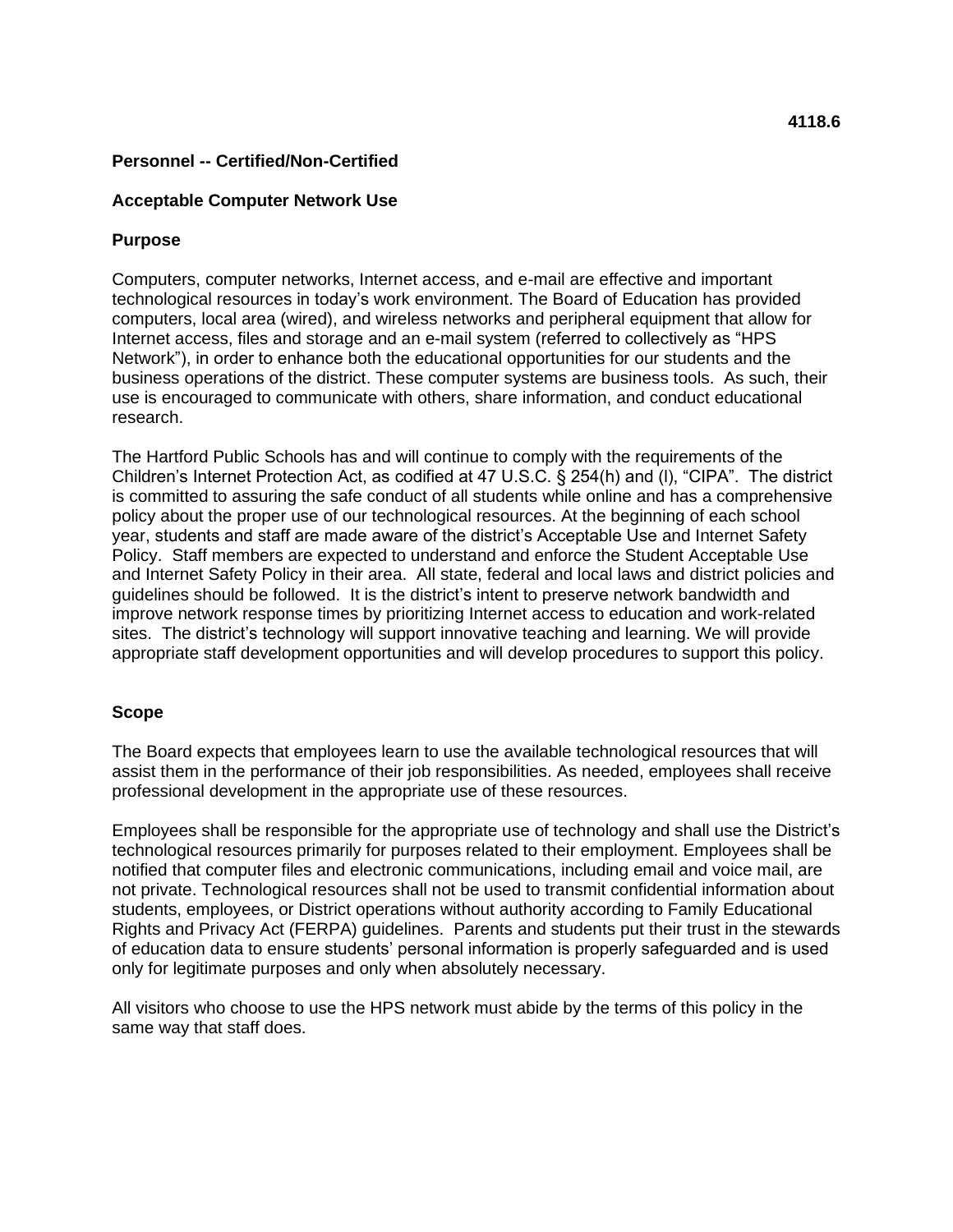#### **HPS Network**

The HPS Network includes wired and wireless computers and peripheral equipment, files and storage, e-mail and Internet. The district reserves the right to prioritize the use of, and access to, the network.

All use of the HPS Network must support education, research, or business operations and be consistent with the mission of the district.

Unacceptable network use by district staff includes but is not limited to:

- Accessing, uploading, downloading, storage and distribution of any personal files, including offensive, obscene, pornographic or sexually explicit material;
- Downloading, installation and use of games, audio files, video files or other applications (including shareware or freeware) without permission or approval from Metro Hartford Information Services;
- Personal gain, commercial solicitation and compensation of any kind;
- Support or opposition for ballot measures, candidates and any other political activity;
- Hacking, cracking, vandalizing, the introduction of viruses, worms, Trojan horses, time bombs and changes to hardware, software, and monitoring tools;
- Using another person's account password, folder, work, or files;
- The use of profanity, abusive, impolite, or inappropriate language;
- Harassing phone calls, voice mails, e-mails, and use of social media in violation of the Safe Workplace policy;
- Use of social media that interferes with the work of the school district, creates a hostile work environment, harms the goodwill and reputation of the school district, or violates the law, Board policy, and/or school rules;
- E-mail messages addressed to all employees or large groups of employees without the prior approval of the sender's Department Head.

The District reserves the right to implement "quality of service" rules (QOS) to prioritize Internet bandwidth for uses deemed educationally appropriate. The District may slow, or entirely delimit uses of the Internet deemed not educationally appropriate.

## **Digital Citizenship Education**

All users acknowledge that the district provides education regarding appropriate interaction with others via email, on social networking and messaging sites/apps, as well as cyberbullying awareness and responses to cyberbullying, and they agree to conduct themselves appropriately when using district technology.

All stakeholders subject to this policy will receive Digital Citizenship education providing guidance on appropriate behaviors, expectations, and protocols when using technology and online resources.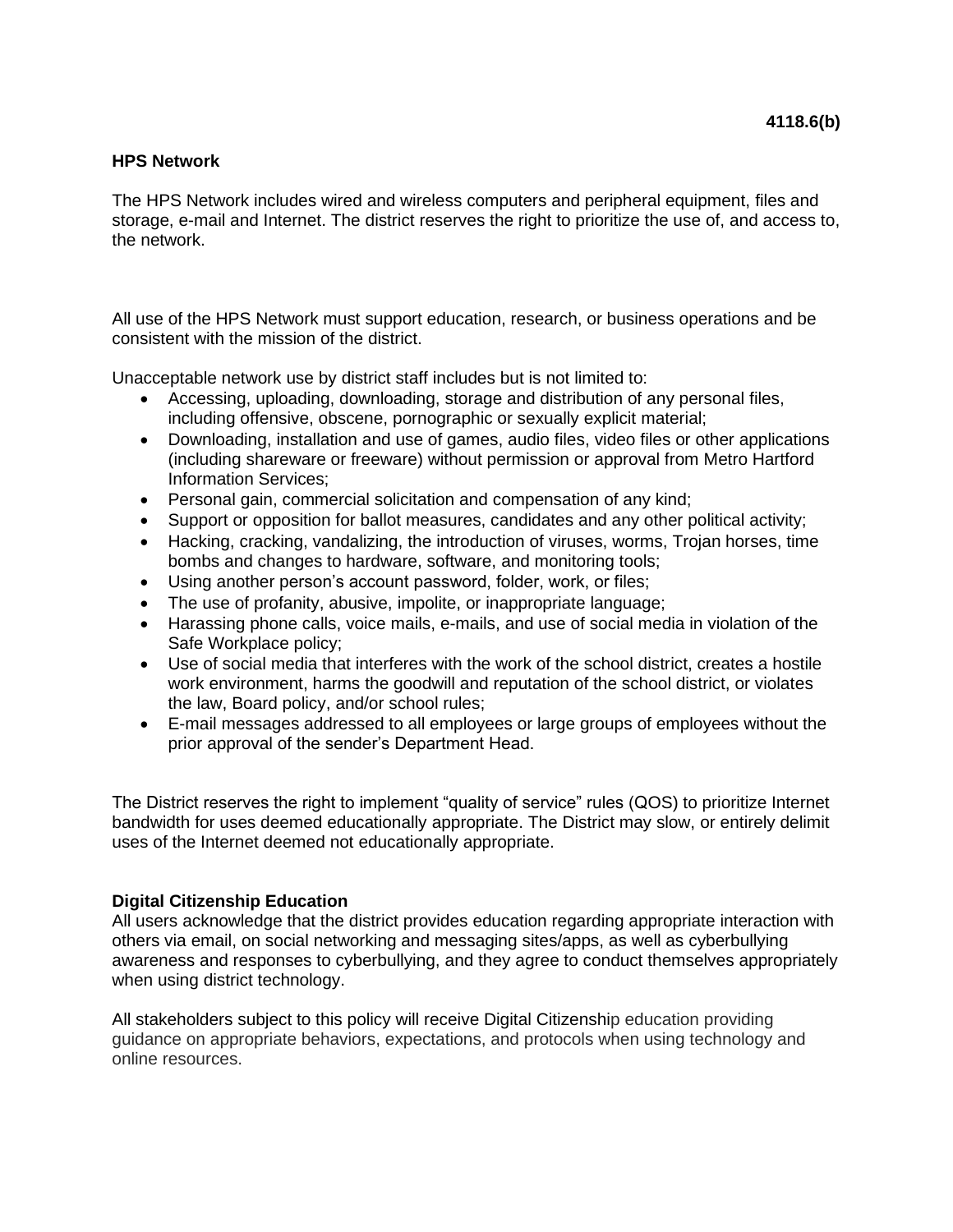## **No Expectation of Privacy**

The district provides the network system, e-mail and Internet access as a tool for education, research, and business in support of the district's mission. The district reserves the right to monitor, inspect, copy, review and store, without prior notice, information about the content and usage of:

- The HPS Network;
- User files and disk space utilization;
- User applications and bandwidth utilization;
- User document files, folders and electronic communications;
- E-mail;
- Internet access: and
- Any and all information transmitted or received in connection with network and e-mail use.

No staff user should have any expectation of privacy when using the district's network. The district reserves the right to disclose any electronic message to law enforcement officials or third parties as appropriate. As part of monitoring and reviewing, the district will retain the capacity to bypass any individual password of a staff member or other user. The system's security aspects, such as personal passwords and the message delete function for e-mail, may be bypassed for these purposes. Users acknowledge that the District has in place Internet filters/protection measures which prohibit access of certain sites and/or inappropriate content. The District reserves the right to monitor and review all on-premises internet traffic in compliance with applicable laws, as well as all internet traffic transferred using District-issued devices and connectivity (e.g., hot spots). Users may not disable, alter settings of, or intentionally circumvent these filters/protection measures using technology like VPNs, or extensions. Users also acknowledge that no protection measure can guarantee that inappropriate content will never be accessible and that the District cannot and will not be liable should that happen.

## **Disciplinary Action**

Misuse of the computer systems, or violation of these policies, may result in revocation of privileges, disciplinary action, and/or involvement of law enforcement agencies, depending on specific violation.

## **Oversight**

The Administration shall develop regulations setting forth procedures to be used in an effort to ensure that such computer systems are used by staff solely for education and business-related purposes.

As the owner of the computer systems, the Board reserves the right to monitor the use of the district's computers and computer systems.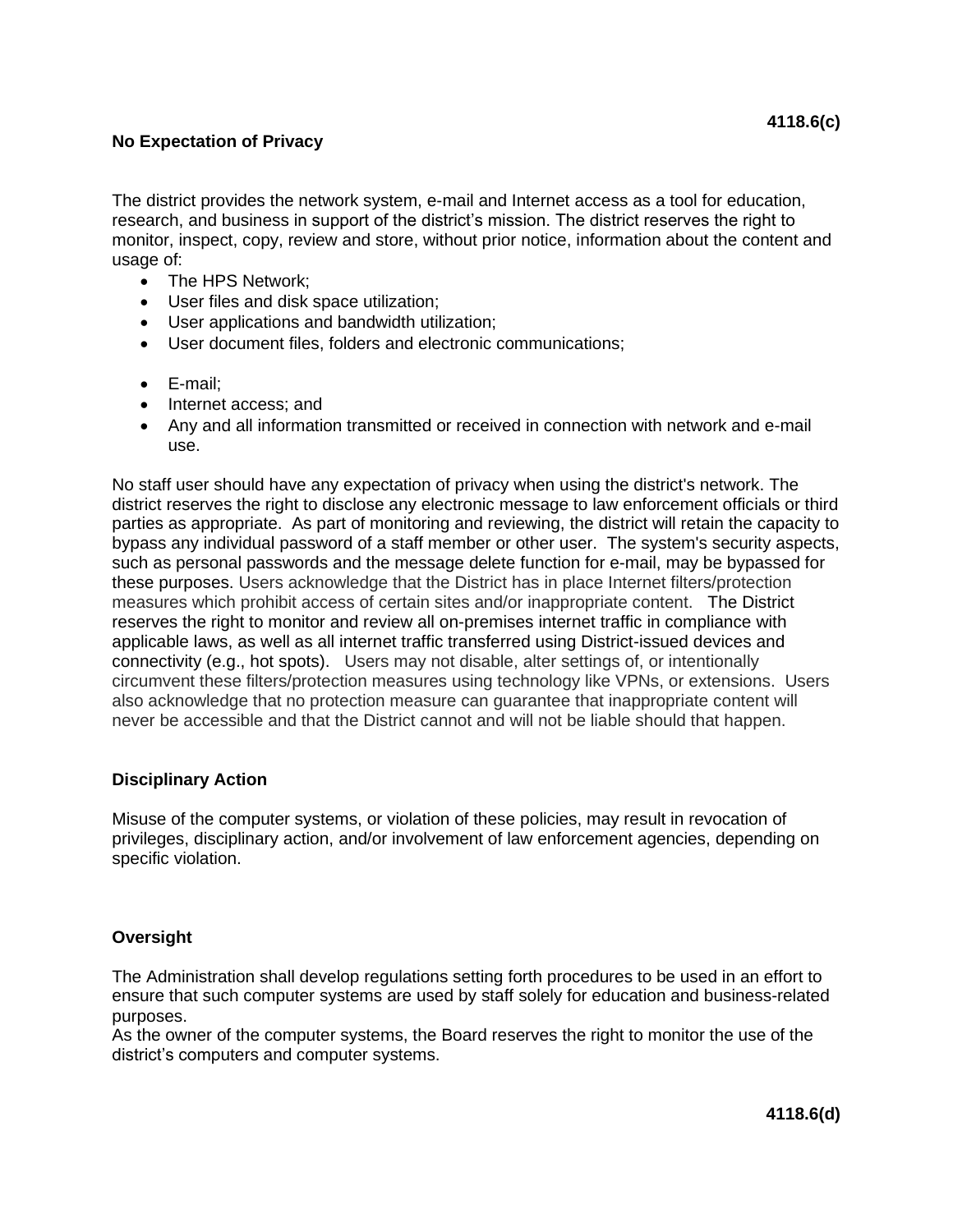**Acceptable Computer Network Use (cont'd.)**

#### **Legal References:**

Children's Internet Protection Act, Pub. L. 106-554, codified at 47 U.S.C. 254(h) Conn. Gen. Stat. 53a-182b; 53a-183; 53a-250 Electronic Communications Privacy Act, 18 U.S.C. 2510 through 2520 No Child Left Behind Act of 2001, Pub. L. 107-110, codified at 20 U.S.C. 6777 Protecting Children in the 21 st Century Act, Pub. Law 110-385, codified at 47 U.S.C. 254(h)(5)(B)(iii).

Policy adopted: September 14, 1999 HARTFORD PUBLIC SCHOOLS Policy updated: November 1, 2005 Hartford, Connecticut Policy revised: May 19, 2009 Policy revised: September 18, 2012 Policy revised: December 15, 2020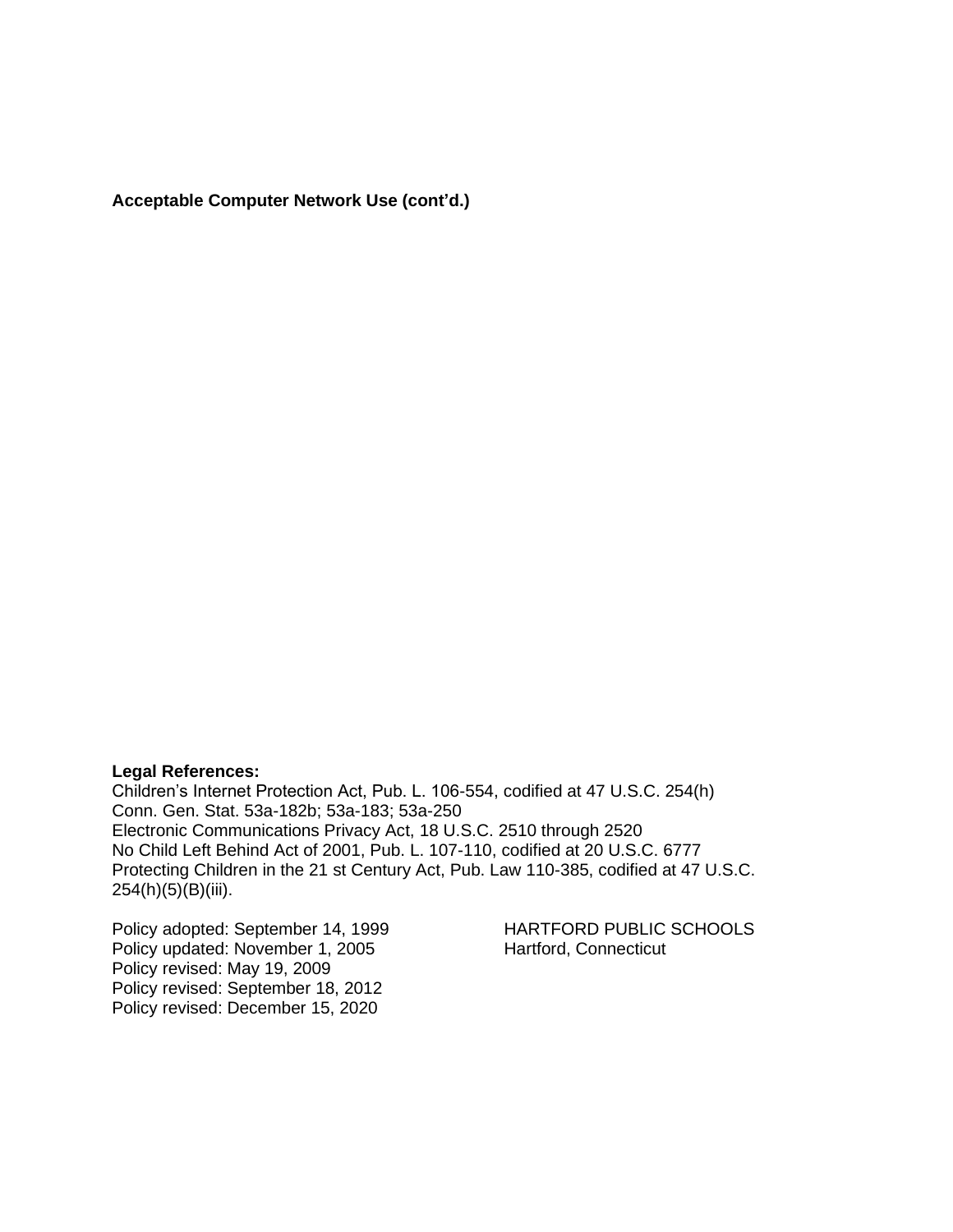#### **SOCIAL MEDIA**

The Board of Education recognizes the importance and utility of social media and networks for its employees. The laws regarding social media continue to evolve and change. Nothing in this policy is intended to limit an employee's right to use social media under applicable law, as it may evolve. The Board acknowledges, for example, that its employees have the right under the First Amendment, in certain circumstances, to speak out on matters of public concern. The Board will resolve any conflict between this policy and applicable law in favor of the law.

Ordinarily, the use of social media by employees, including employees' personal use of social media, will not be a legal or policy issue. While a policy cannot address every instance of inappropriate social media use, employees must refrain from social media use that:

- 1) interferes, disrupts or undermines the effective operation of the school district;
- 2) is used to engage in harassing, defamatory, obscene, abusive, discriminatory or threatening or similarly inappropriate communications;
- 3) creates a hostile work environment;
- 4) breaches confidentiality obligations of school district employees; or
- 5) violates the law, board policies and/or other school rules and regulations.

The Board of Education, through its Superintendent, will adopt and maintain administrative regulations to implement this policy.

Legal References:

U.S. Constitution, Amend. I

Conn. Constitution, Article I, Sections 3, 4, 14

Conn. Gen. Stat. § 31-48d Conn. Gen. Stat. § 31-51q Conn. Gen. Stat. §§ 53a-182; 53a-183; 53a-250 Electronic Communication Privacy Act, 28 U.S.C. §§ 2510 through 2520

ADOPTED: June 21, 2016 REVISED: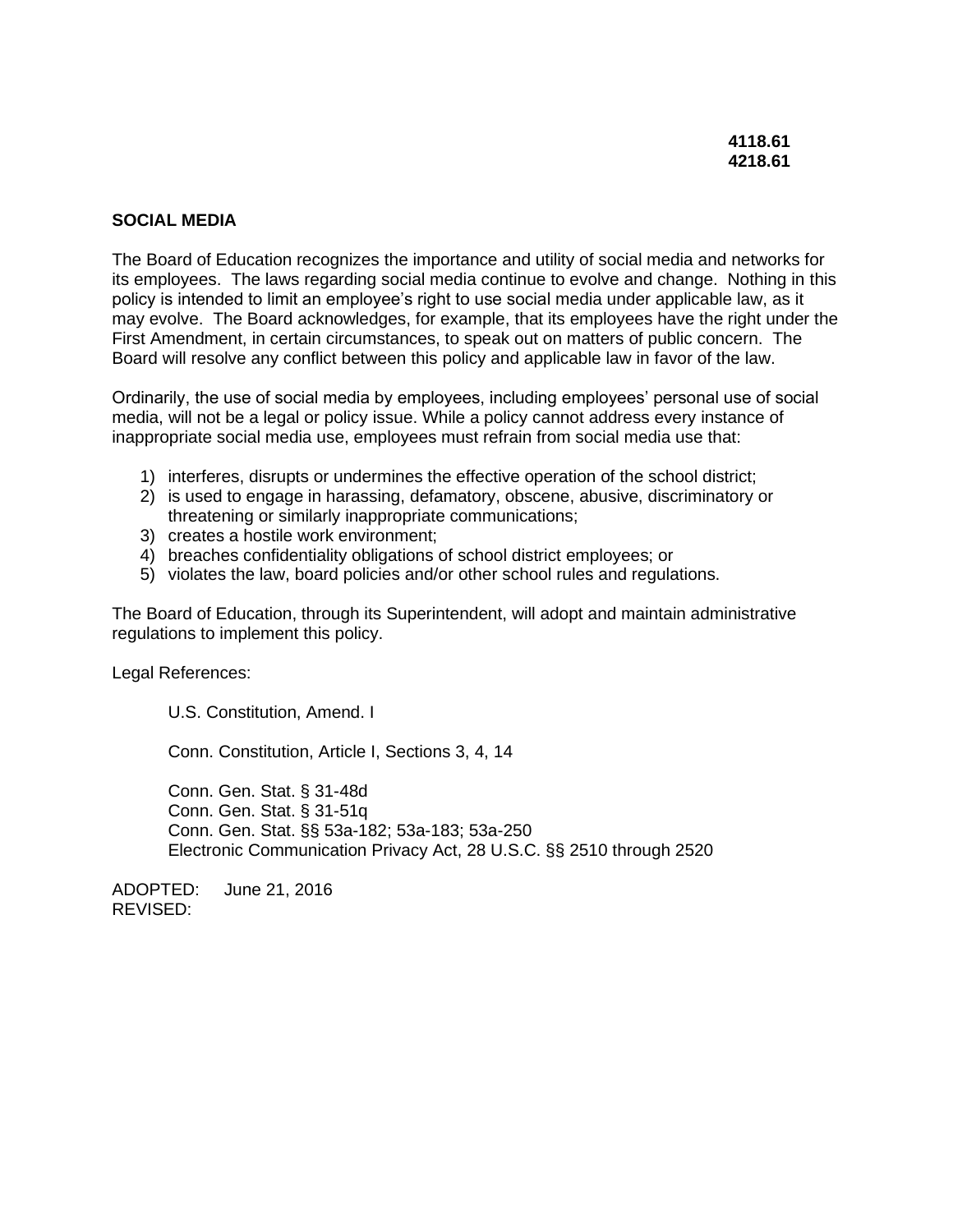## **SOCIAL MEDIA**

# **ADMINISTRATIVE REGULATIONS REGARDING USE OF SOCIAL MEDIA**

The Board of Education recognizes the importance and utility of social media and networks for its employees. The laws regarding social media continue to evolve and change. Nothing in the Board's policy or these administrative regulations is intended to limit an employee's right to use social media or personal online accounts under applicable law, as it may evolve. The Board acknowledges, for example, that its employees have the right under the First Amendment, in certain circumstances, to speak out on matters of public concern. The Board will resolve any conflict between the Board's policy or these regulations and applicable law in favor of the law.

Ordinarily, the use of social media by employees, including employees' personal online accounts, will not be a legal or policy issue. While a policy or regulation cannot address every instance of inappropriate social media use, employees must refrain from social media use that:

- 1) interferes, disrupts or undermines the effective operation of the school district;
- 2) is used to engage in harassing, defamatory, obscene, abusive, discriminatory or threatening or similarly inappropriate communications;
- 3) creates a hostile work environment;
- 4) breaches confidentiality obligations of school district employees; or
- 5) violates the law, board policies and/or other school rules and regulations.

## **Definitions**:

The rapid speed at which technology continuously evolves makes it difficult, if not impossible, to identify all types of social media.

Thus, the term Social Media includes a variety of online tools and services that allow users to publish content and interact with their audiences. By way of example, social media includes the following websites or applications, including an employee's personal online account using such social media:

(1) social-networking (e.g. Facebook, LinkedIn, Google+, Classmates.com);

- (2) blogs and micro-blogs (e.g. Twitter, Tumblr, Medium);
- (3) content-sharing (e.g. Scribd, SlideShare, DropBox);

(4) imagesharing, videosharing or livestreaming (e.g. Snapchat, Periscope, Flickr, YouTube, Instagram, Vine, Pinterest);

(5) other sharing sites or apps such as by sound, location, news, or messaging, etc. (e.g. Reddit, Kik, Yik Yak, SoundCloud, WhatsApp).

Board of Education includes all names, logos, buildings, images and entities under the authority of the Board of Educ ation.

Electronic communications device includes any electronic device that is capable of transmitting, accepting or processing data, including, but not limited to, a computer, computer network and computer system, and a cellular or wireless telephone.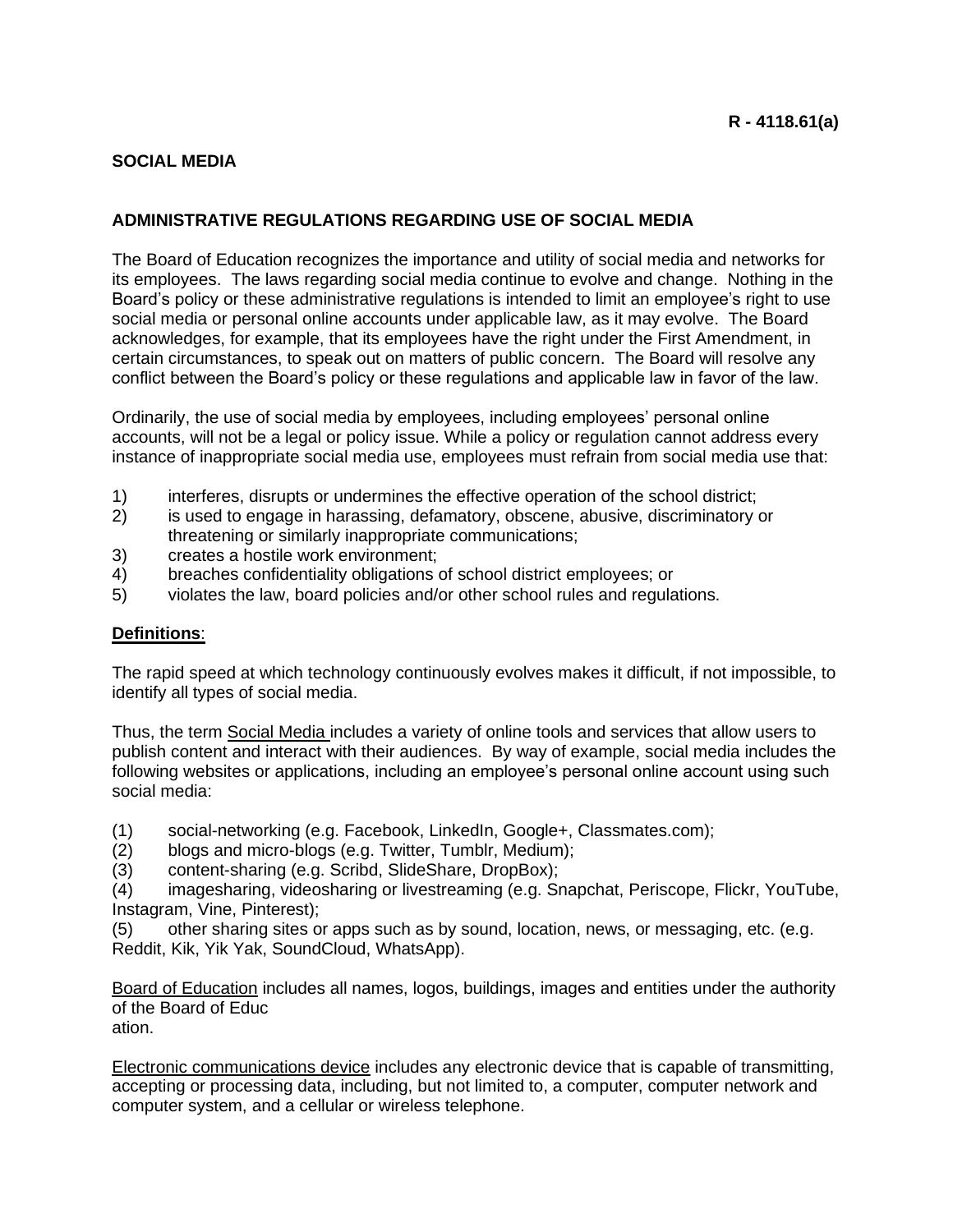Personal online account includes any online account that is used by an employee exclusively for personal purposes and unrelated to any business purpose of the Board, including, but not limited to electronic mail, social media and retail-based Internet websites. Personal Online Account does not include any account created, maintained, used or accessed by an employee for a business, educational or instructional purpose of the Board.

# **Rules Concerning District-Sponsored Social Media Activity**

1. In order for an employee to use social media sites as an educational tool or in relation to extracurricular activities or programs of the school district, the employee must seek and obtain the prior permission of his/her supervisor.

2. Employees may not use personal online accounts to access social media for classroom activities without express permission of the employee's supervisor. Where appropriate and with permission, district-sponsored social media accounts should be used for such purposes.

3. If an employee wishes to use social media sites to communicate meetings, activities, games, responsibilities, announcements etc., for a school-based club or a school-based activity or an official school-based organization, or an official sports team, the employee must also comply with the following rules:

- $\circ$  The employee must receive the permission of his/her immediate supervisor.
- o The employee must not use his/her personal online account for such purpose, but shall use his/her Board-issued account.
- $\circ$  The employee must ensure that such social media use is compliant with all Board of Education policies, regulations, and applicable state and federal law, including the provision of required legal notices and permission slips to parents.
- o The employee must set up the club, etc. as a group list which will be "closed" (e.g. membership in the group is limited to students, parents and appropriate school personnel), and "monitored" (e.g. the employee had the ability to access and supervise communications on the social media site).
- $\circ$  Parents shall be permitted to access any page that their child has been invited to join.
- o Access to the page may only be permitted for educational purposes related to the club, activity, organization or team.
- o The employee responsible for the page will monitor it regularly.
- o The employee's supervisor shall be permitted access to any page established by the employee for a school-related purpose.
- $\circ$  Employees are required to maintain appropriate professional boundaries in the establishment and maintenance of all such district-sponsored social media activity.

4. Employees are prohibited from making harassing, defamatory, obscene, abusive, discriminatory or threatening or similarly inappropriate statements in their social media communications using district-sponsored sites or accounts or through Board-issued electronic accounts.

5. Employees are required to comply with all Board of Education policies and procedures and all applicable laws with respect to the use of electronic communications devices, networks,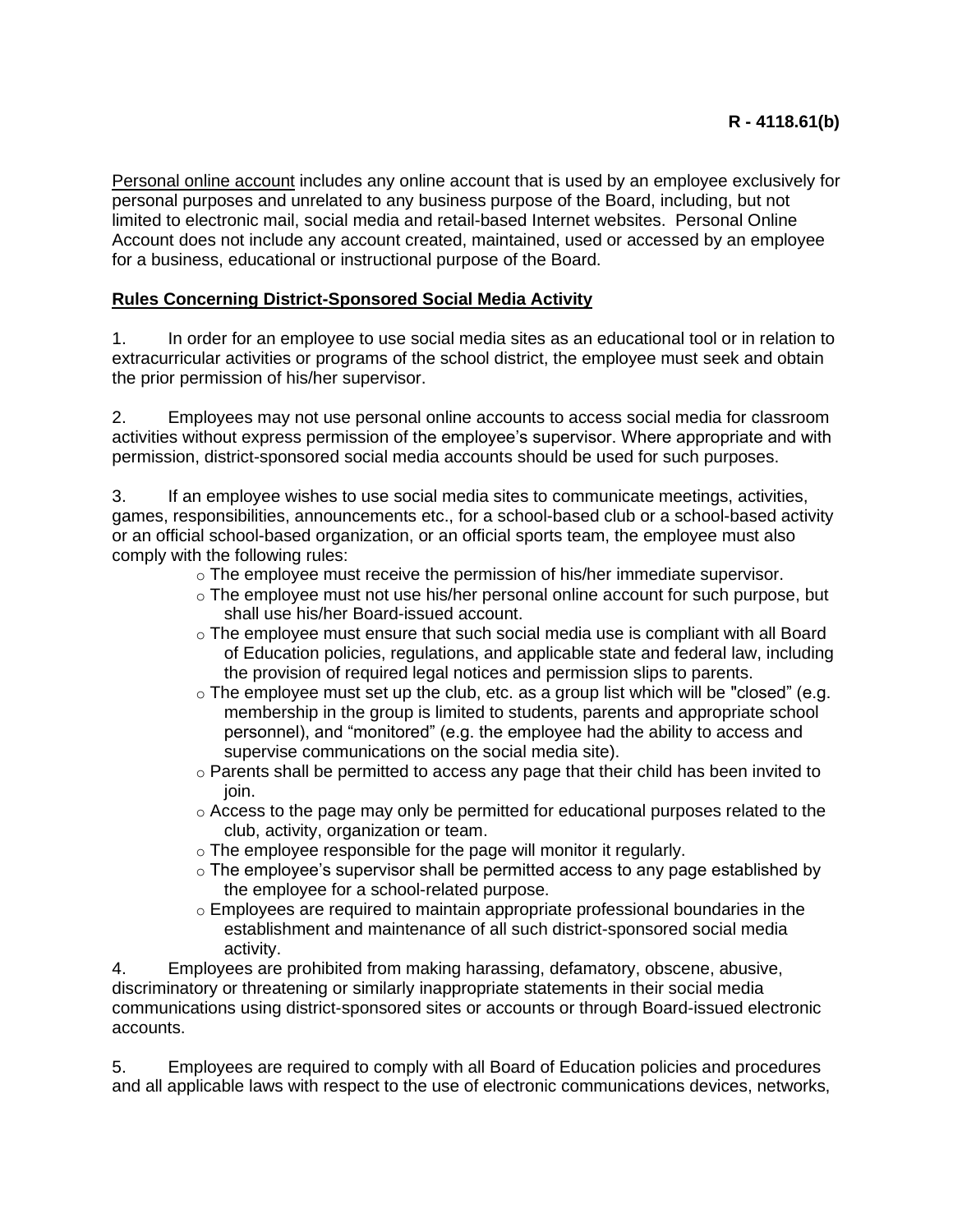Board-issued accounts, or when accessing district-sponsored social media sites or while using personal devices on the district's wireless network or while accessing district servers.

6. The Board of Education reserves the right to monitor all employee use of district computers and other electronic devices, including employee blogging and social networking activity. An employee should have no expectation of personal privacy in any communication made through social media, including personal online accounts, while using district electronic communications devices.

7. All communications through district-sponsored social media or Board-issued electronic accounts must comply with the Board of Education's policies concerning confidentiality, including the confidentiality of student information. If an employee is considering sharing information and is unsure about the confidential nature of the information, the employee shall consult with his/her supervisor prior to communicating such information.

8. An employee may not link a district-sponsored social media page to any personal online account or sites not sponsored by the school district.

9. An employee may not use district-sponsored social media or Board-issued electronic accounts for communications for private financial gain, political, commercial, advertisement, proselytizing or solicitation purposes.

10. An employee may not use district-sponsored social media or Board-issued electronic accounts in a manner that misrepresents personal views as those of the Board of Education, individual school or school district, or in a manner that could be construed as such.

## **Rules Concerning Personal Online Accounts**

1. The Board understands that employees utilize social media and the web for personal matters in the workplace. The Board of Education reserves the right to monitor all employee use of district electronic communications devices, including a review of online and personal social media activities. An employee should have no expectation of personal privacy in any personal communication made through social media while using district computers, district-issued cellular telephones or other electronic communications devices. While the Board reserves the right to monitor use of its electronic communications devices, employees may engage in incidental personal use of social media in the workplace so long as such use does not interfere with operations and productivity, and does not violate other Board policies.

2. An employee may not mention, discuss, reference or link to the Board of Education, the school district or its individual schools, programs or teams using personal online accounts or other sites or applications in a manner that could reasonably be construed as an official school district communication, unless the employee also states within the communication that such communication is the personal view of the employee of the school district and that the views expressed are the employee's alone and do not represent the views of the school district or the Board of Education. An example of such a disclaimer is: "the opinions and views expressed are those of the author and do not necessarily represent the position or opinion of the school district or Board of Education." For example, except as may be permitted by Board policy, employees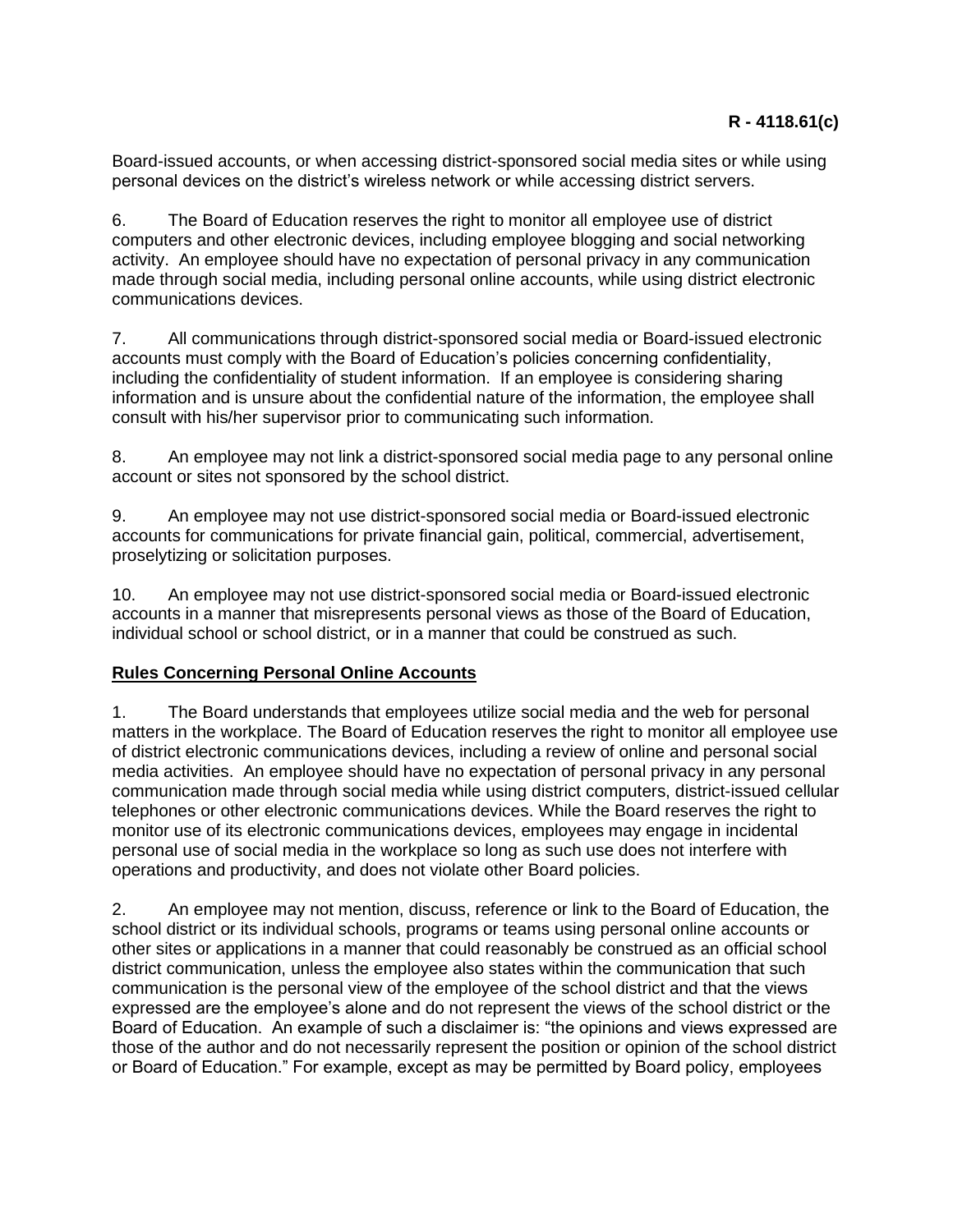may not provide job references for other individuals on social media that indicate that such references are made in an official capacity on behalf of the Board of Education.

3. Employees are required to maintain appropriate professional boundaries with students, parents, and colleagues. For example, absent an unrelated online relationship (e.g., relative, family friend, or personal friendship unrelated to school), it is not appropriate for a teacher or administrator to "friend" a student or his/her parent or guardian or otherwise establish special relationships with selected students through personal online accounts, and it is not appropriate for an employee to give students or parents access to personal postings unrelated to school.

4. In accordance with the public trust doctrine, employees are advised to refrain from engaging in harassing, defamatory, obscene, abusive, discriminatory or threatening or similarly inappropriate communications through personal online accounts. Such communications reflect poorly on the school district's reputation, can affect the educational process and may substantially and materially interfere with an employee's ability to fulfill his/her professional responsibilities.

5. Employees are individually responsible for their personal communications through social media and personal online accounts. Employees may be sued by other employees, parents or others, and any individual that views an employee's communication through social media and personal online accounts as defamatory, pornographic, proprietary, harassing, libelous or creating a hostile work environment. In addition, employees should consider refraining from posting anything that belongs to another person or entity, such as copyrighted publications or trademarked images. As all of these activities are outside the scope of employment, employees may be personally liable for such claims.

6. Employees are required to comply with all Board of Education policies and procedures with respect to the use of electronic communications devices when accessing personal online accounts and/or social media through district computer systems. Any access to personal online accounts and/or personal social media activities while on school property or using school district equipment must comply with those policies, and may not interfere with an employee's duties at work.

7. All communications through personal online accounts and/or social media must comply with the Board of Education's policies concerning confidentiality, including the confidentiality of student information. If an employee is considering sharing information and is unsure about the confidential nature of the information, the employee shall consult with his/her supervisor prior to communicating such information.

8. An employee may not post official Board of Education material using a personal online account without written permission of his/her supervisor.

9. All of the Board of Education's policies and administrative regulations apply to employee use of personal online accounts in the same way that they apply to conduct that occurs in the workplace and off duty conduct.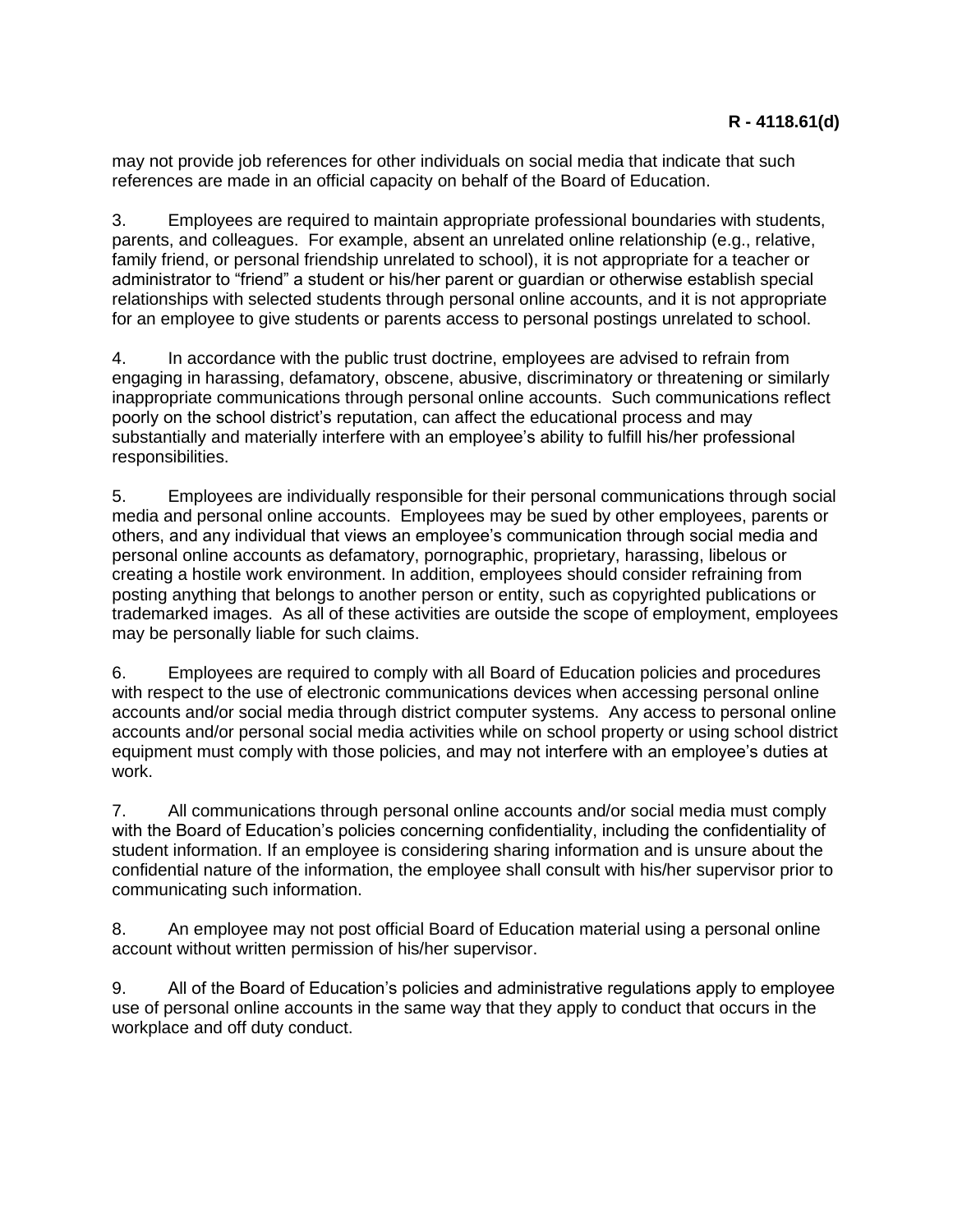## **Access to Personal Online Accounts**

1. An employee may not be required by his/her supervisor to provide his/her username, password, or other means of authentication of a personal online account.

2. An employee may not be required to authenticate or access a personal online account in the presence of his/her supervisor.

3. An employee may not be required to invite or accept an invitation from his/her supervisor or required to join a group with the employee's personal online account.

### *Use of Crowdfunding Activities*

Prior to engaging in any crowdfunding activities (e.g. DonorsChoose, Kickstarter, GoFundMe, etc) for the Board of Education, its schools, classes, or extracurricular teams or clubs, an employee must first apply in writing to the building principal and receive approval for the crowdfunding activity. Such written application must include the name of the website or application to be utilized, a full description of the reason for the crowdfunding activity, a copy of the proposed personal profile to be listed on the site/application, and the proposed content to be uploaded to the crowdfunding website or application, including images. Any money received from crowdfunding activities must be deposited directly into a school activity fund and may not first be received by the employee. Crowdfunding activities must comply with all Board of Education policies, regulations and procedures, and shall not include photos of students or the sharing of any confidential student information.

#### **Disciplinary Consequences**

Violation of the Board's policy concerning the use of social media or these administrative regulations may lead to discipline up to and including the termination of employment consistent with state and federal law.

An employee may face disciplinary action up to and including termination of employment if an employee transmits, without the Board's permission, confidential information to or from the employee's personal online account.

An employee may not be disciplined for failing to provide his/her username, password, or other authentication means for accessing a personal online account, failing to authenticate or access a personal online account in the presence of his/her supervisor or failing to invite his/her supervisor or refusing to accept an invitation sent by his/her supervisor to join a group affiliated with a personal online account, except as provided herein.

Notwithstanding, the Board may require that an employee provide his/her username, password or other means of accessing or authenticating a personal online account for purposes of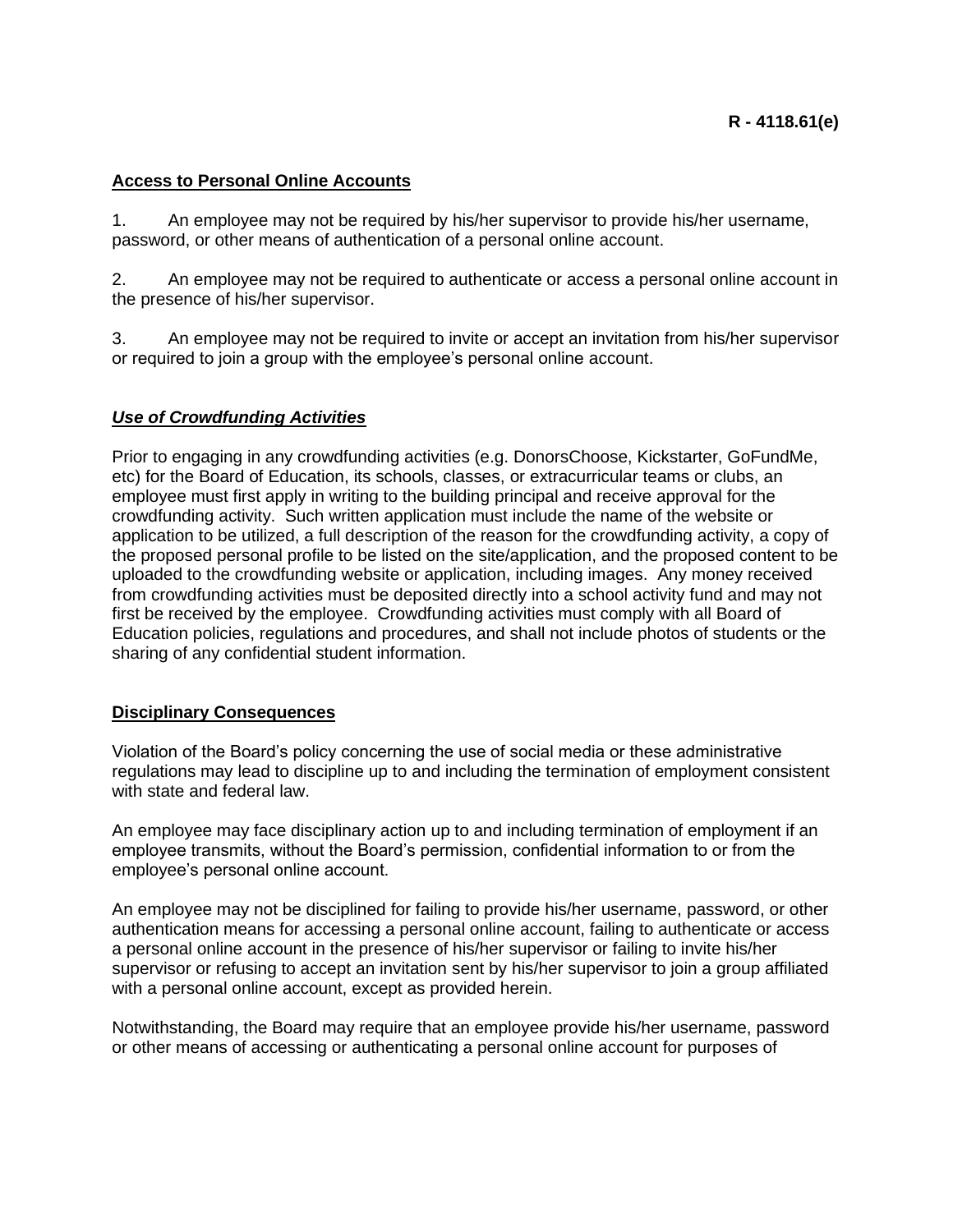accessing any account or service provided by the Board for business purposes or any electronic communications device supplied by or paid for, in whole or in part, by the Board.

Nothing in this policy or regulations shall prevent the district from conducting an investigation for the purpose of ensuring compliance with applicable state or federal laws, regulatory requirements or prohibitions against work-related employee misconduct based on the receipt of specific information about an activity on an employee's personal online account or based on specific information about the transfer of confidential information to or from an employee's personal online account. During the course of such investigation, the district may require an employee to allow the district to access his or her personal online account for the purpose of conducting such investigation. However, the employee will not be required to provide his/her username and/or password or other authentication means in order for the district to access the personal online account.

Legal References:

U.S. Constitution, Amend. I

Conn. Constitution, Article I, Sections 3, 4, 14

Conn. Gen. Stat. § 31-40x

Conn. Gen. Stat. § 31-48d

Conn. Gen. Stat. § 31-51q

Conn. Gen. Stat. §§ 53a-182; 53a-183; 53a-250 Electronic Communication Privacy Act, 28 U.S.C. §§ 2510 through 2520

ADOPTED: October 8, 2019 REVISED: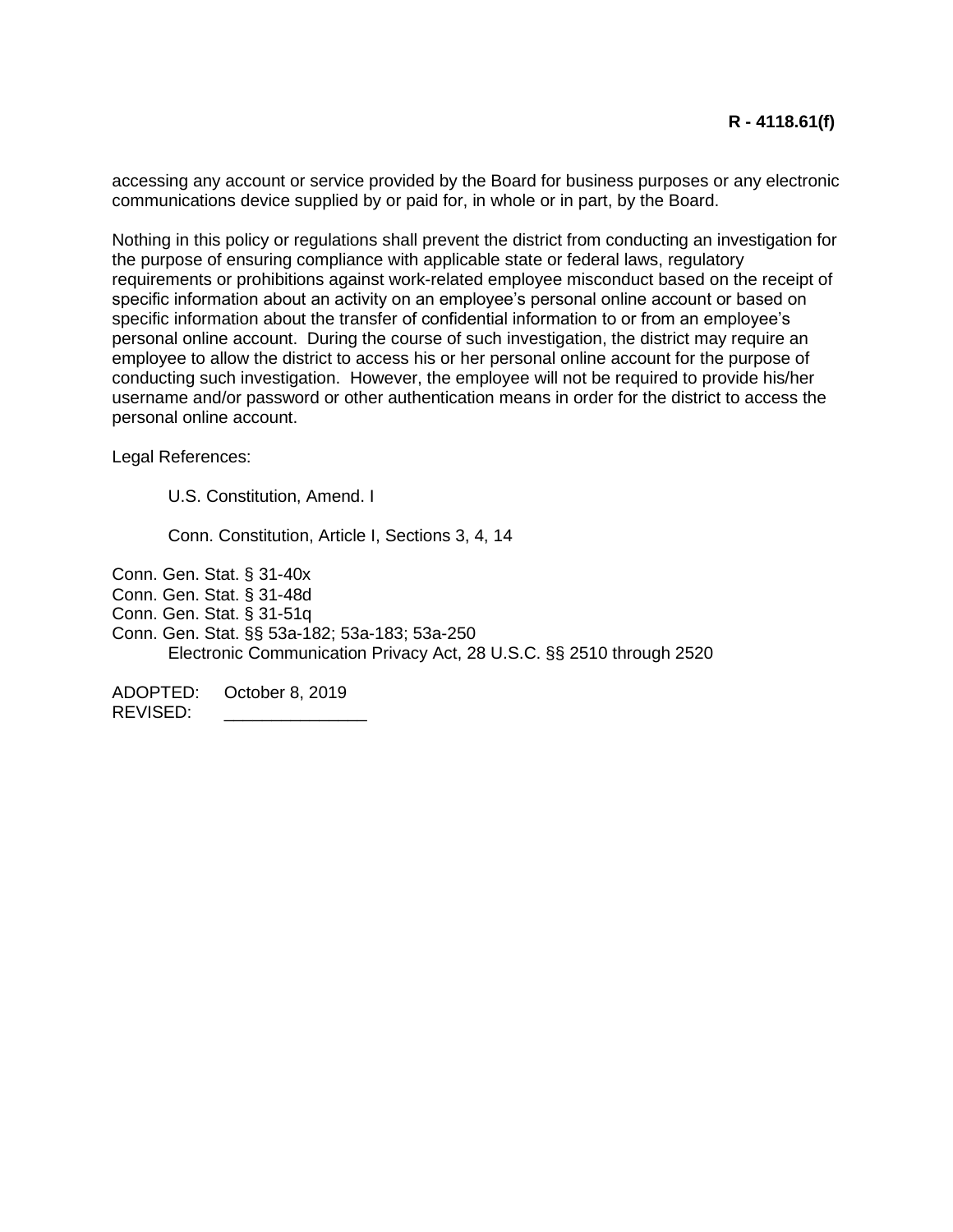### **Personnel**

#### **4118.62**

### **Bring Your Own Device ("BYOD") Policy**

Hartford Public Schools believes that technology should play a vital role in meeting the needs of the broad range of abilities, disabilities, cultural backgrounds and ethnic populations presented in District schools. To assure that technology shall play a predominant role, this policy provides guidance for appropriate personal technology utilization and integration into the curriculum, as well as infusion into School/District administration and management.

Students and staff, with authorization, will be permitted to access the District's wireless network with their personal devices. Students, staff, and visitors may use their own devices to access the Internet, collaborate with other students and engage in appropriate educational activities. Although students are permitted to use their own devices, they are not required to do so.

#### **Purpose**

Hartford Public Schools shall permit the use of personally-owned, internet-connected technology (known as Bring Your Own Device, or "BYOD") for the following purposes:

a. To enhance student engagement and support staff and student success.

b. To foster and support innovation and experimentation in the transformation from a traditional approach to teaching, learning, and education management to a technology-infused model meeting the needs of the broad range of abilities, disabilities, cultural backgrounds, and ethnic populations represented in Hartford Public Schools.

c. To establish and maintain guidelines and procedures for appropriate technology utilization and infusion in the classroom, in the schools, in school and district administration and management, and in planning and evaluation to more effectively prepare students for the transition from school to work for success in the workplace.

#### **Definition of "Device"**

For purposes of BYOD, a "device" means privately owned wireless and/or portable electronic hand-held equipment that includes, but is not limited to, existing and emerging mobile communication systems and smart phones, tablets, laptops, wearable technologies, portable internet devices, Personal Digital Assistants (PDAs), hand-held entertainment systems, or portable information technology systems that can be used for word processing, wireless internet access, image capture/recording, sound recording and information transmitting/receiving/storing.

#### **Internet**

The only internet gateway that may be accessed while in Hartford Public Schools is the one provided by the District. Any device brought to the District will not be permitted to use outside internet sources.

Personal internet connective gateways, such as, but not limited to, cell phones/cell network adapters, are not permitted to be used to access outside internet sources at any time.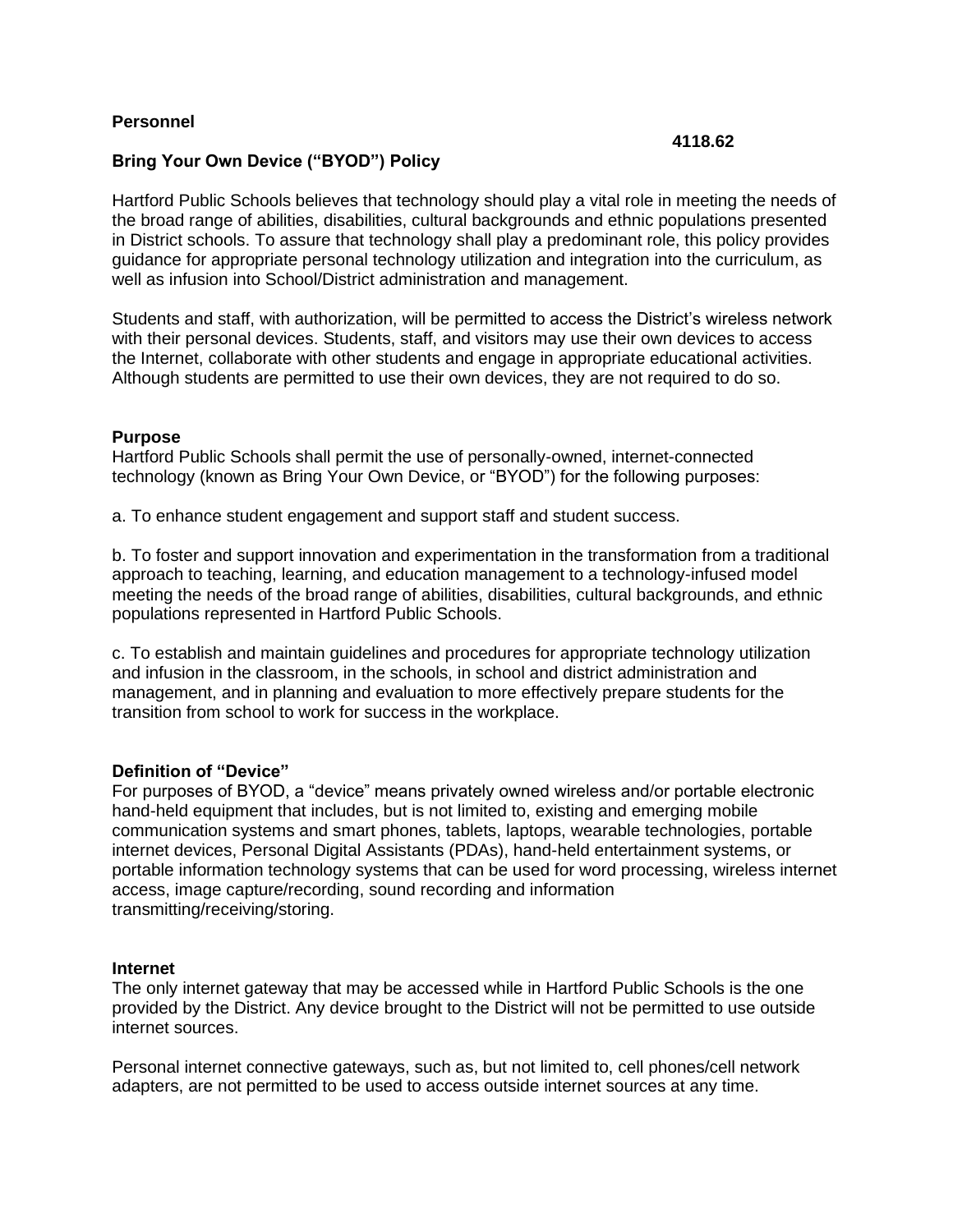Virtual Private Networks (VPNs) shall not be used unless provided by the District, and recommended for the specific purpose they are used for (e.g., accessing on-premises District systems with authorization).

#### **Bring Your Own Device/Technology Student and Parent Agreement**

The use of technology to provide educational material is not a necessity, but a privilege. A student does not have the right to use his/her electronic device while at school. When abused, privileges will be taken away. When respected, they will benefit the learning environment as a whole.

Students and parents/guardians should be aware that if the student brings her or her own device, he/she must adhere to the Student Code of Conduct, as well as all applicable Hartford Public Schools policies, particularly the Acceptable Use policies linked below.

Student AUP - 5171.1 https://www.hartfordschools.org/wpcontent/uploads/2019/10/5000\_Series\_Students\_Updated\_04162019B.pdf

Staff AUP - 4118.6 https://www.hartfordschools.org/wpcontent/uploads/2018/09/4000\_Series\_Personnel\_Updated\_07242018.pdf

Staff will be responsible for educating, supervising, and monitoring the appropriate usage of personal devices used to access the District's online computer and telecommunications network(s) and will ensure that the Internet is accessed in accordance with this policy, the Children's Internet Protection Act (CIPA), the Family Educational Rights and Privacy Act (FERPA), and the Children's Online Privacy Protection Act (COPPA), and CT General Statute PA-16-189.

In schools, the use of personal devices is strictly at the discretion of the teachers and building administrators.

#### **Security, Support and Damages**

The responsibility to keep personal BYOD devices secure rests with the individual owner. Hartford Public Schools is not liable for any personal device stolen or damaged, either on or off campus. If a device is stolen or damaged, it will be handled through the administrative office in accordance with procedures for other personal items that are stolen or damaged. It is recommended that skins, etching, decals, and other custom touches be used to physically identify a student's device from others. Additionally, protective cases for technology are encouraged.

Hartford Public Schools may, but is not required, to provide limited support for personal BYOD devices. The scope of this support is restricted to ensuring connectivity to the Hartford Public Schools network, used as a gateway for Internet access. Support is limited to devices that meet the supported minimum hardware and software specifications found at this link: [ADDENDUM -](#page-93-0) [Minimum Supported Specifications.](#page-93-0)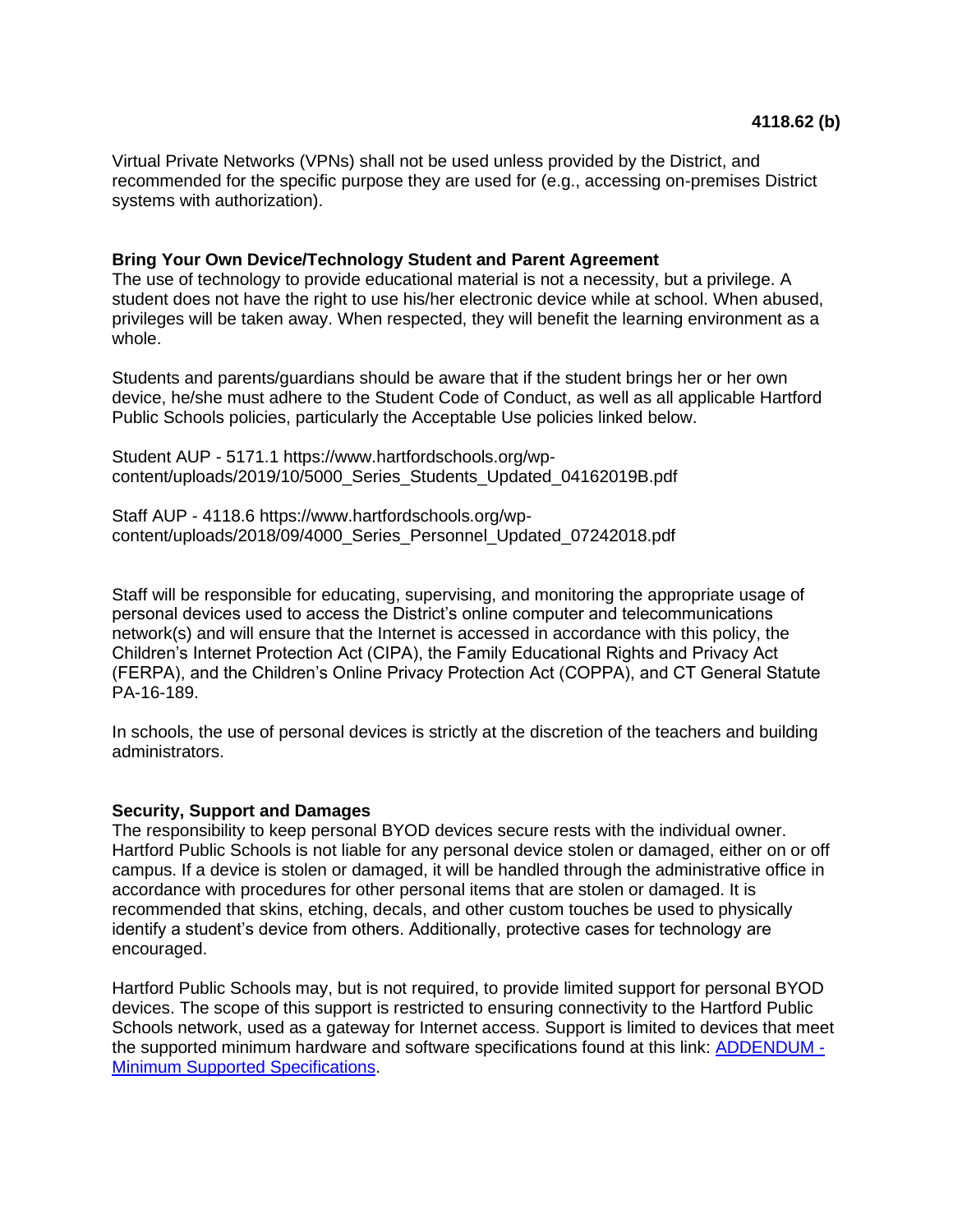### **Acceptable use of Computer Network and Online Telecommunications**

Individuals who use District-owned or leased technology, applications, networks, or telecommunications infrastructure and systems agree to abide by the terms and tenets of this policy. The Hartford Public Schools does not warrant network or telecommunications functionality nor the accuracy of information, nor does it warrant the effectiveness of Internet filtering. No expectation of privacy is created or intended to be created by this Policy. Users of systems, networks, and telecommunications systems must recognize that all content created or stored utilizing District technology may be subject to monitoring for compliance with School Board policies and applicable laws.

## **Goals for Technology use and Internet Safety**

1. Prevent user access over its computer and telecommunications network(s) to, or the transmission of, inappropriate material via Internet, electronic mail, instant messaging systems, social networks, or other forms of direct electronic communications;

2. Prevent unauthorized access or other unlawful online activity including, but not limited to, the "hacking" of systems within and outside of the District's enterprise;

3. Prevent unauthorized online disclosure, use, alteration, or dissemination of personally identifiable information of students or confidential information of staff;

4. Comply with the Children's Internet Protection Act (CIPA), the Family Educational Rights and Privacy Act (FERPA), the Children's Online Privacy Protection Act (COPPA) and all applicable laws;

5. Prevent the use of its computer and telecommunications network(s) for the purpose of harassment, unlawful discrimination, cyberbullying, cyberstalking and other unlawful activities; and

6. Protect students and staff from inappropriate, unlawful or unauthorized communications from individuals, including School Board employees.

#### **4118.62 (d)**

7. Anyone using personally owned technology devices and/or telecommunications services on property owned by Hartford Public Schools must do so in accordance with the terms and tenets of this policy and the published "Personally Owned Device Guidelines". The latest version of the "Personally Owned Device Guidelines" will be posted on ADDENDUM - [Minimum Supported](#page-93-0)  [Specifications.](#page-93-0)

8. Ensure that all users abide by all terms of the Student Code of Conduct.

## **Compliance**

Students, employees, and community members/visitors using School Board equipment, networks, or telecommunications infrastructure or systems, on-site or off-site, must conform to the requirements of this policy.

Failure to adhere to, and conform online activities with, any provisions of this policy may subject users to some or all of the following: warnings, usage restrictions, disciplinary actions, or legal proceedings. Disciplinary actions will be taken consistent with the [Student Code of Conduct.](https://www.hartfordschools.org/wp-content/uploads/2020/01/CODE_OF_CONDUCT_012920-3.pdf)

#### **Expectation of Privacy**

No expectation of privacy is created or intended to be created for any users or participants of the Hartford Public Schools network or other virtual platforms used for any purpose, including, but not limited to public, online, virtual classrooms. All users and participants shall recognize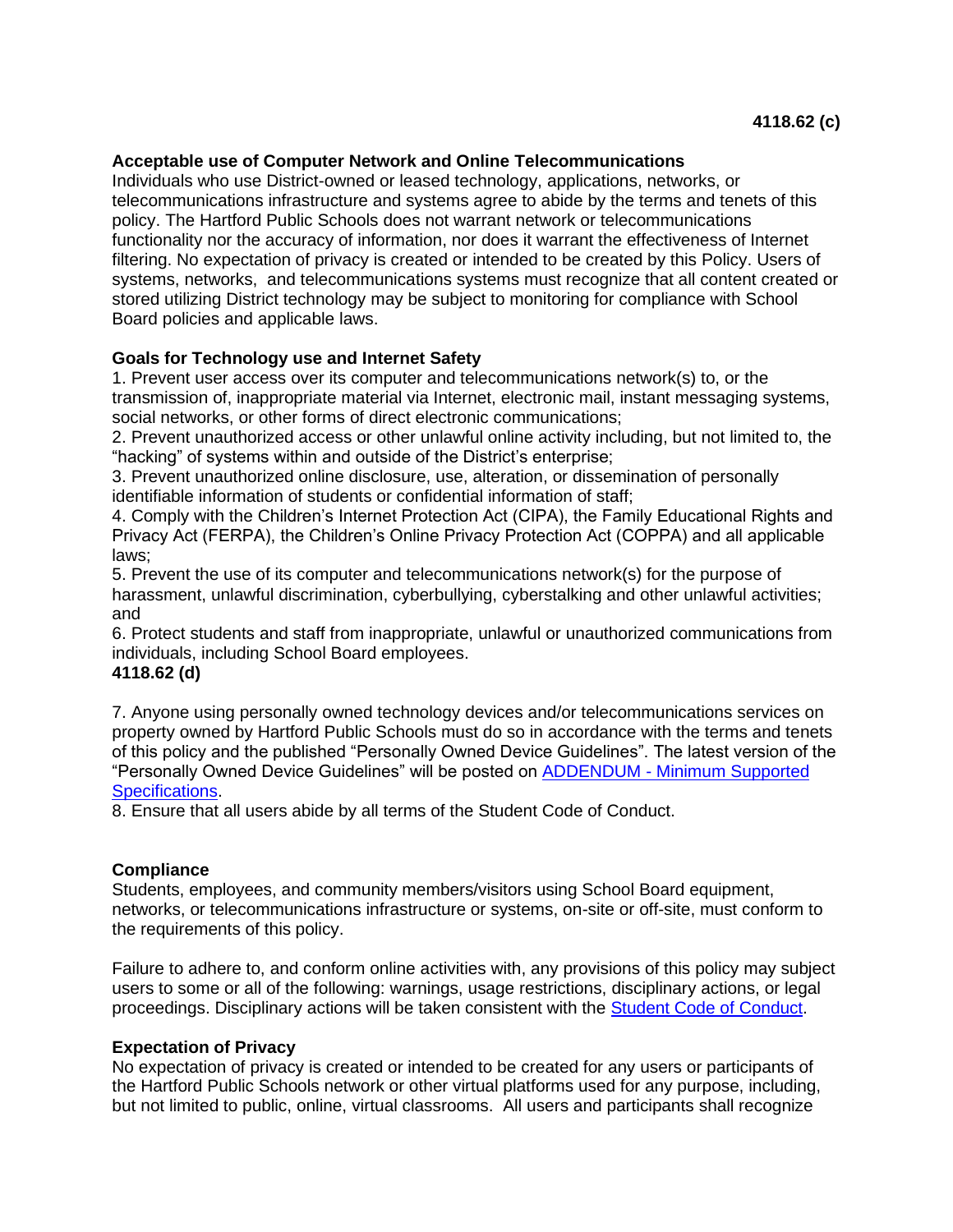and are hereby noticed that any and all content created or stored utilizing the Hartford Public Schools network or platform, or any other network or platform, may be subject to monitoring and recording for compliance with District policies and applicable laws.

Legal Reference: Connecticut General Statutes 10-221 Boards of education to prescribe rules

Policy adopted: December 15, 2020 HARTFORD PUBLIC SCHOOLS

Hartford, Connecticut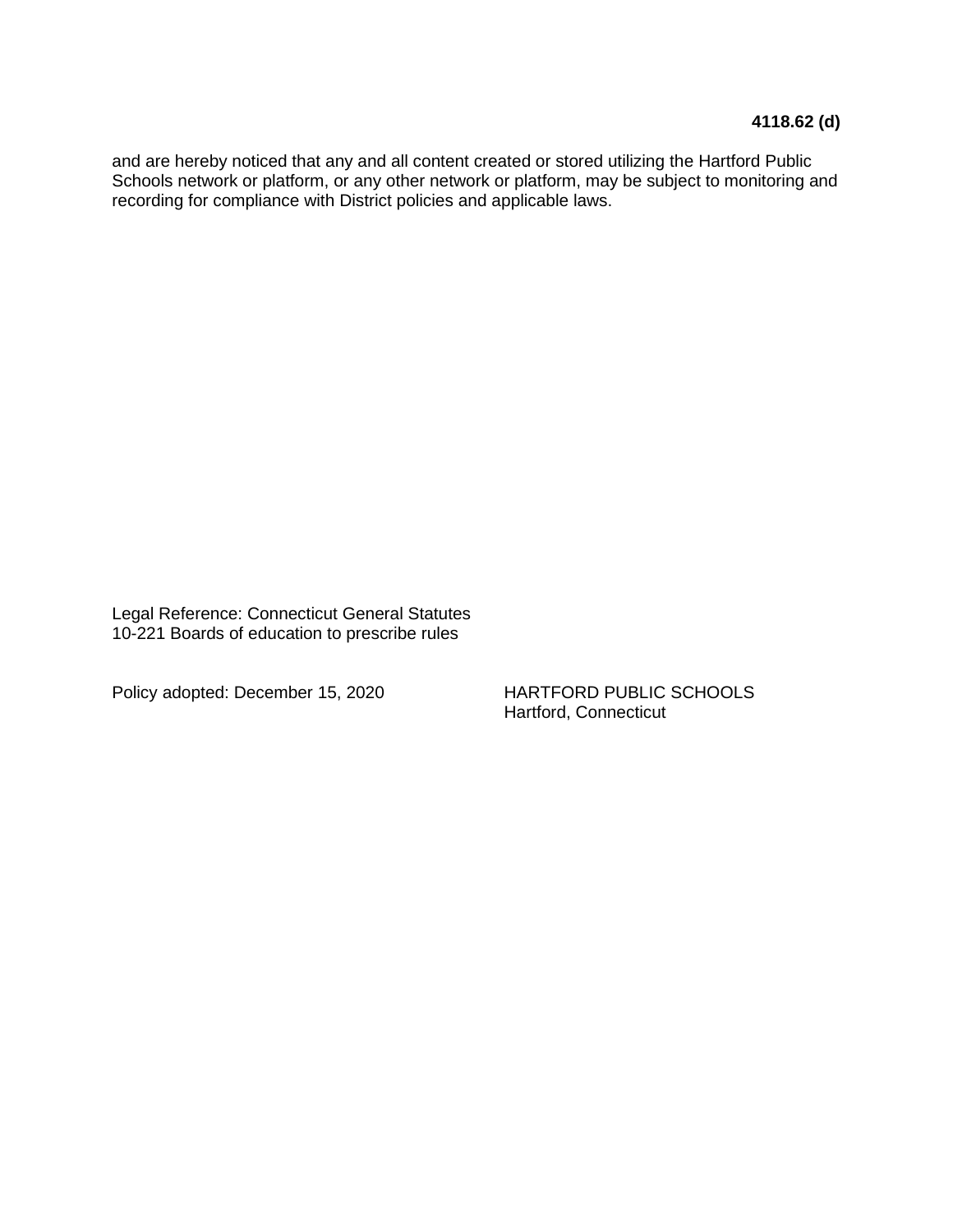| <b>SPECIFICATION</b>             | <b>MINIMUM SUPPORTED</b>                                                                                      |
|----------------------------------|---------------------------------------------------------------------------------------------------------------|
| <b>Operating System</b>          | Windows 10<br>Mac OS 10.13 (High Sierra)<br>Android 9.x<br><b>iOS 12.x</b><br>Chrome 83 OS                    |
| <b>Browsers</b>                  | Microsoft Edge<br>$\bullet$<br>Safari<br>Firefox<br>Chrome                                                    |
| <b>Antivirus Protection</b>      | Devices connecting to the District network should have<br>antivirus protection software loaded on the device. |
| <b>RAM</b>                       | • 2 GB or greater                                                                                             |
| Hard Disk Drive (HDD)<br>Storage | 32 GB or greater<br>$\bullet$                                                                                 |
| Processor                        | Celeron or higher (x86/Win)<br>1 Ghz or higher<br>64-bit chip architecture                                    |
| Wifi                             | 802.11a/b/g/n compatible or greater                                                                           |

## <span id="page-93-0"></span>**ADDENDUM - Minimum Supported Specifications**

Please note that the District expects personal devices to be properly disinfected daily according to manufacturer, CDC, American Academy of Pediatrics, and other applicable guidelines.

Links:

<https://support.apple.com/en-us/HT204172>

<https://www.cdc.gov/flu/school/cleaning.htm>

<https://www.cdc.gov/coronavirus/2019-ncov/community/reopen-guidance.html>

[https://downloads.aap.org/AAP/PDF/COVID-19%20School%20Re](https://downloads.aap.org/AAP/PDF/COVID-19%20School%20Re-entry%20Interim%20Guidance%20FINAL%20062520.pdf)[entry%20Interim%20Guidance%20FINAL%20062520.pdf](https://downloads.aap.org/AAP/PDF/COVID-19%20School%20Re-entry%20Interim%20Guidance%20FINAL%20062520.pdf)

<https://www.ncbi.nlm.nih.gov/pmc/articles/PMC2532878/>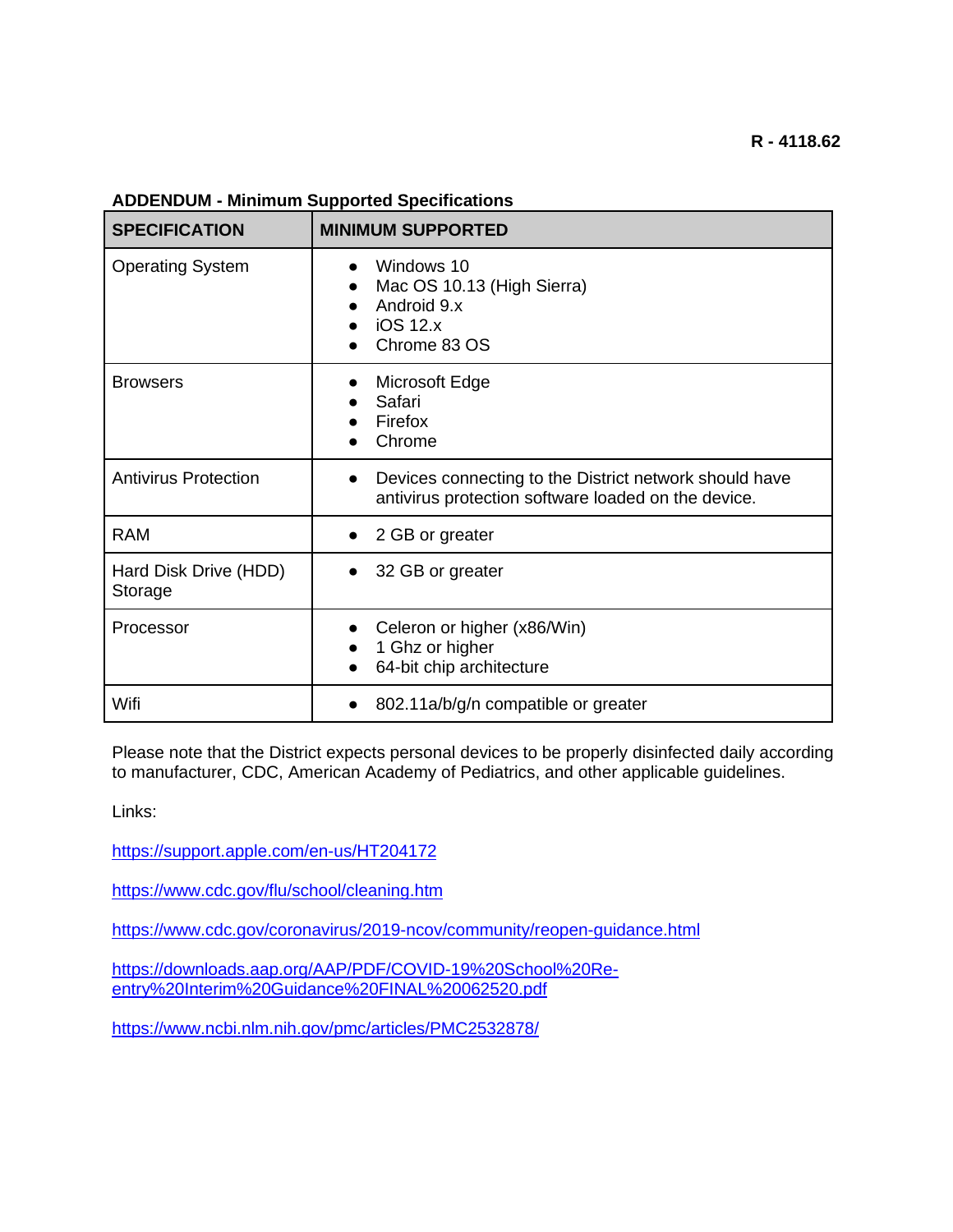## **Personnel**

### **Prohibition on Recommendations for Psychotropic Drugs**

In accordance with Conn. Gen. Stat. § 10-212b, the Board of Education prohibits school personnel from recommending the use of psychotropic drugs for any child. Moreover, personnel may not require that a child obtain a prescription for a controlled substance (as defined in the Controlled Substances Act, 21 USC 801 et seq.) in order for the child to: 1) attend school; 2) receive an initial evaluation or reevaluation to determine a child's eligibility for special education; or 3) receive special education and related services. Notwithstanding the foregoing, school health or mental health personnel may recommend that a child be evaluated by an appropriate medical practitioner and school personnel may consult with such practitioner with the consent of the parents or guardian of such child, in accordance with the procedures outlined below.

- I. Definitions
	- A. Psychotropic drugs means prescription medications for behavioral or socialemotional concerns, such as attentional deficits, impulsivity, anxiety, depression and thought disorders, and includes, but is not limited to, stimulant medication, and anti-depressants.
	- B. Recommend means to directly or indirectly suggest that a child should use psychotropic drugs.
	- C. School health or mental health personnel means:
		- 1. school nurses or nurse practitioners appointed pursuant to Conn. Gen. Stat. § 10-212;
		- 2. the HPS Medical Advisor/Director;
		- 3. school psychologists;
		- 4. school social workers;
		- 5. school counselors;
		- 6. school administrators;
		- 7. other school personnel (such as a teacher designated as a child's Case Manager) who have been identified by a Planning and Placement Team, Section 504 team, Student Assistance Team or similar group of district professionals as the person responsible for communication with a parent or guardian about a child's need for medical evaluation;
		- 8. a school professional staff member designated by the Superintendent to communicate with a child's parent or guardian about a child's need for medical evaluation.
- II. Procedures
	- A. School health or mental health personnel, as defined above, may communicate with other school personnel about a child who may require a recommendation for a medical evaluation, provided that 1) there is a legitimate educational interest in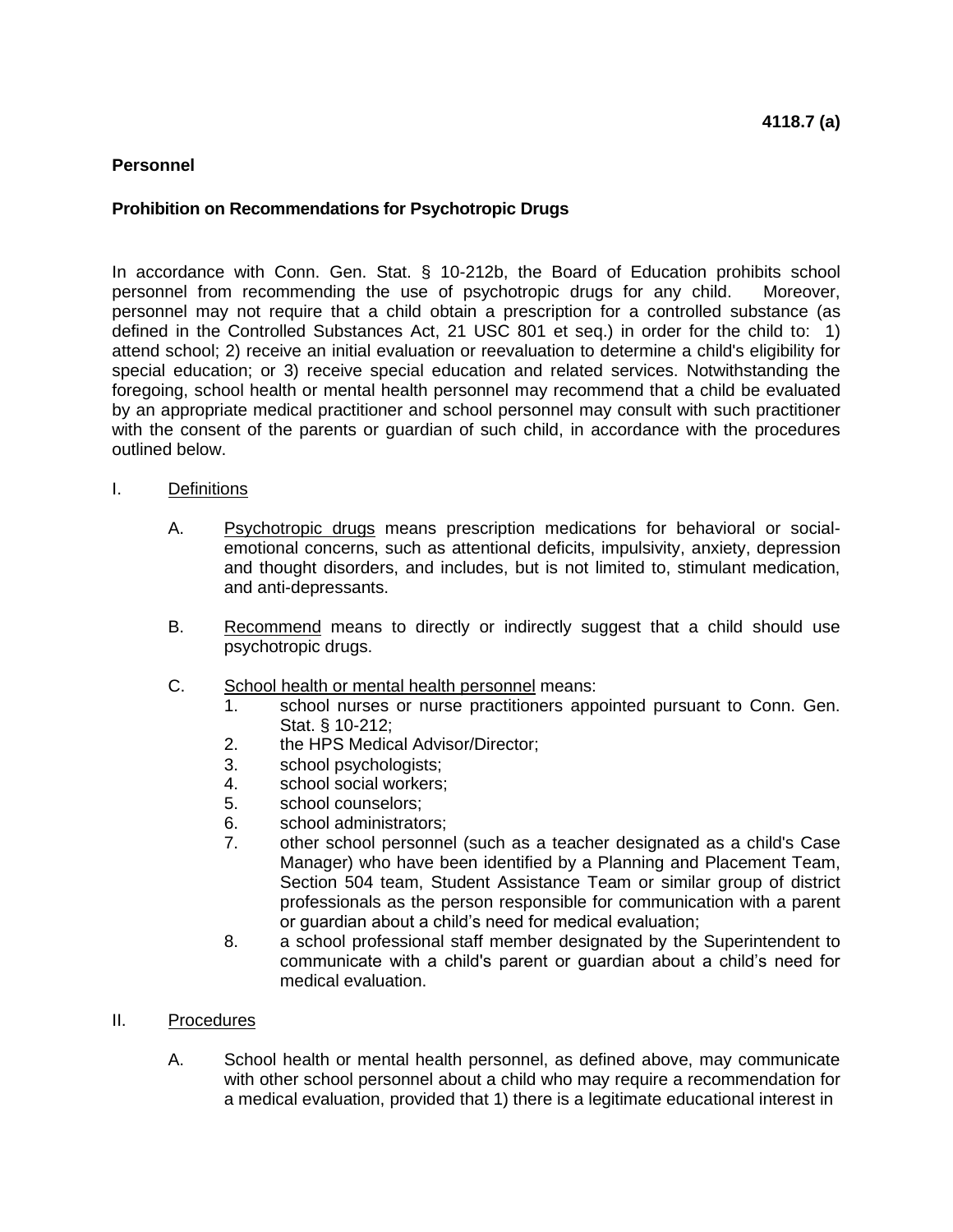sharing such information; and 2) such communication shall remain confidential, to the extent required by law.

- B. School health or mental health personnel, as defined above, may communicate a recommendation to a parent or guardian that a child be evaluated by a medical practitioner provided that 1) based on such person's professional experience, objective factors indicate that a medical evaluation may be necessary to address concerns relating to the child's education and overall mental health; and 2) any communication includes the basis for the recommendation.
- C. If a parent or guardian determines that it is necessary to share medical information, including results of any medical evaluation, with school personnel, he or she may do so at any time. School personnel who receive such information directly from a parent must maintain the confidentiality of such information, to the extent required by law.
- D. Any school personnel with a legitimate educational interest in obtaining information from a child's medical practitioner outside the school who is not a school employee must obtain prior, written consent from the child's parent or guardian to communicate with such outside medical practitioners. Any school health or mental health personnel, as defined above, may request written consent from the parent or guardian. To be valid, the written consent must: 1) be signed by the child's parent or guardian; 2) be dated; 3) provide the child's name; 4) provide the name of the medical practitioner and relevant contact information, to the extent known; and 5) indicate the scope of the consent.

Nothing in this policy shall be construed to prevent school personnel from consulting with a medical practitioner who has information concerning a child, as long as the school district has obtained consent from the parent(s) or guardian(s) of the child, in accordance with the Section II.D., above. Nothing in this policy shall prevent a planning and placement team from recommending a medical evaluation as part of an initial evaluation or reevaluation, as needed to determine a child's (i) eligibility for special education and related services, or (ii) educational needs for an individualized education program.

Legal References:

Conn. Gen. Stat. § 10-212b Public Act 06-18, An Act Concerning Special Education

34 C.F.R. § 300.174 Prohibition on mandatory medication.

Policy adopted: November 1, 2005 HARTFORD PUBLIC SCHOOLS Revised: June 21, 2016 **Hartford, Connecticut**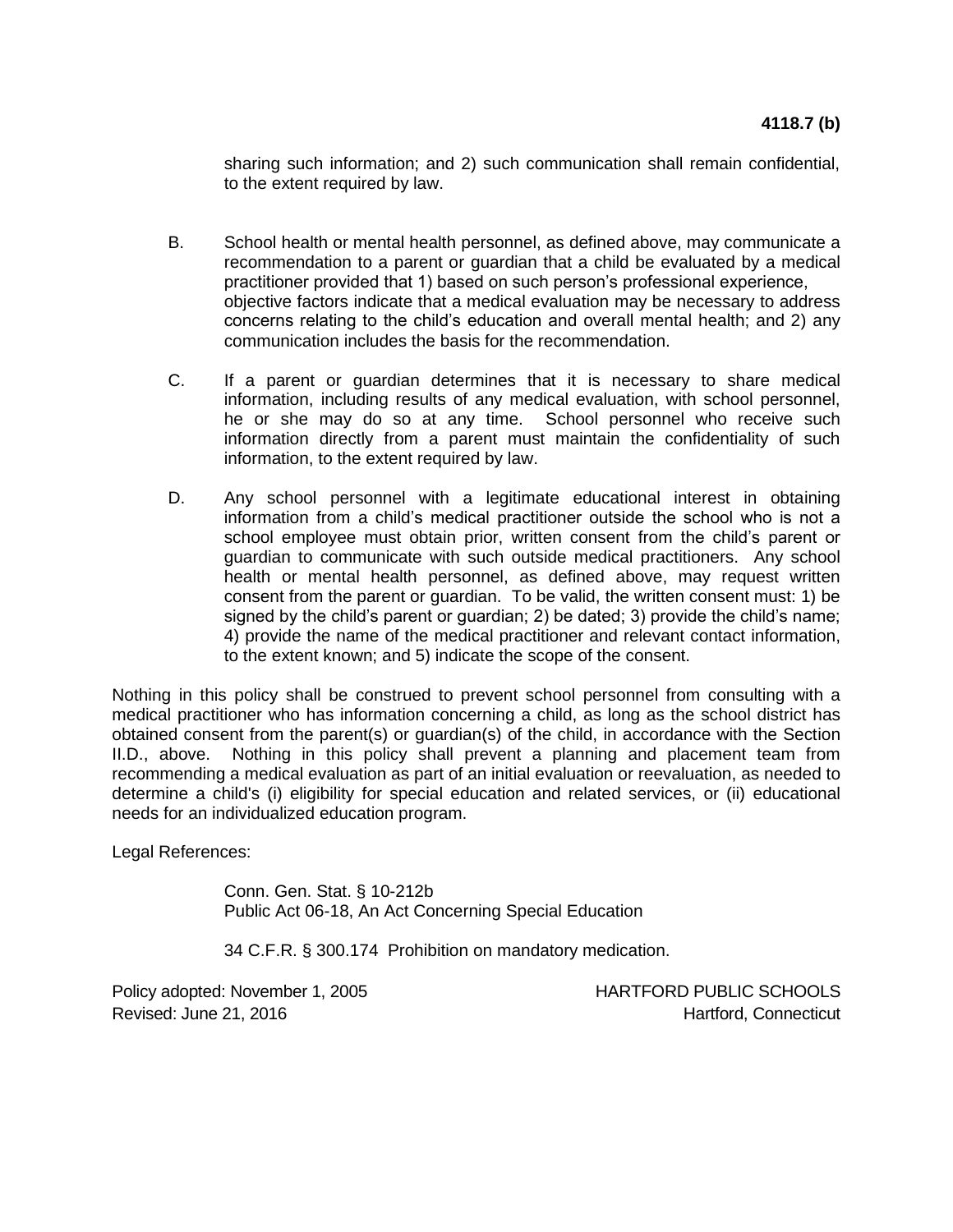### **Bullying**

The Hartford Public Schools has the responsibility to maintain a safe school environment for everyone. To ensure that no person ever feels threatened or intimidated by others, the school district expressly forbids any form of bullying behavior.

### **Definitions:**

Bullying means any **overt acts over time with the intent to ridicule, humiliate, or intimidate another person.** Bullying could include such behaviors as physical intimidation or assault; extortion; oral or written threats; teasing; putdowns; name-calling; threatening looks, gestures, actions, cruel rumors; false accusations; and social isolation.

**School-sponsored activity means any activity that the Board of Education sponsors,** recognizes or authorizes on or off school property, including travel between home and school.

Students who engage in bullying behavior shall be subject to school discipline that may include expulsion in accordance with the Board's policy on student discipline. **Personnel policies and practices will guide any disciplinary action against an employee.**

To implement this policy, the Board of Education directs the Superintendent to develop and adopt regulations no later than February 1, 2003 to address the existence of bullying in the schools. As provided by statute, these regulations will:

- Enable students to anonymously report acts of bullying to teachers and school administrators;
- enable the parents or guardians to file written reports of suspected bullying with the principal;
- require teachers and other school personnel who witness acts of bullying or receive student written reports of bullying to notify school administrators;
- require school administrators to investigate any reports, including any that are anonymous;
- include an intervention strategy for school staff;
- require school administrators to provide in writing to the parents of both the aggressor and the victim, a description of the school's staff and administration response to the bullying behavior and the consequences that may result from the commission of any further acts of bullying;
- maintain a list that is available to the public of all verified acts of bullying.

#### **1. Intervention by a staff member**

School district employees who become aware of an act of bullying will take immediate and appropriate steps to intervene. If the intervention threatens their personal safety, they should immediately report the incident to a school administrator. If the intervention has not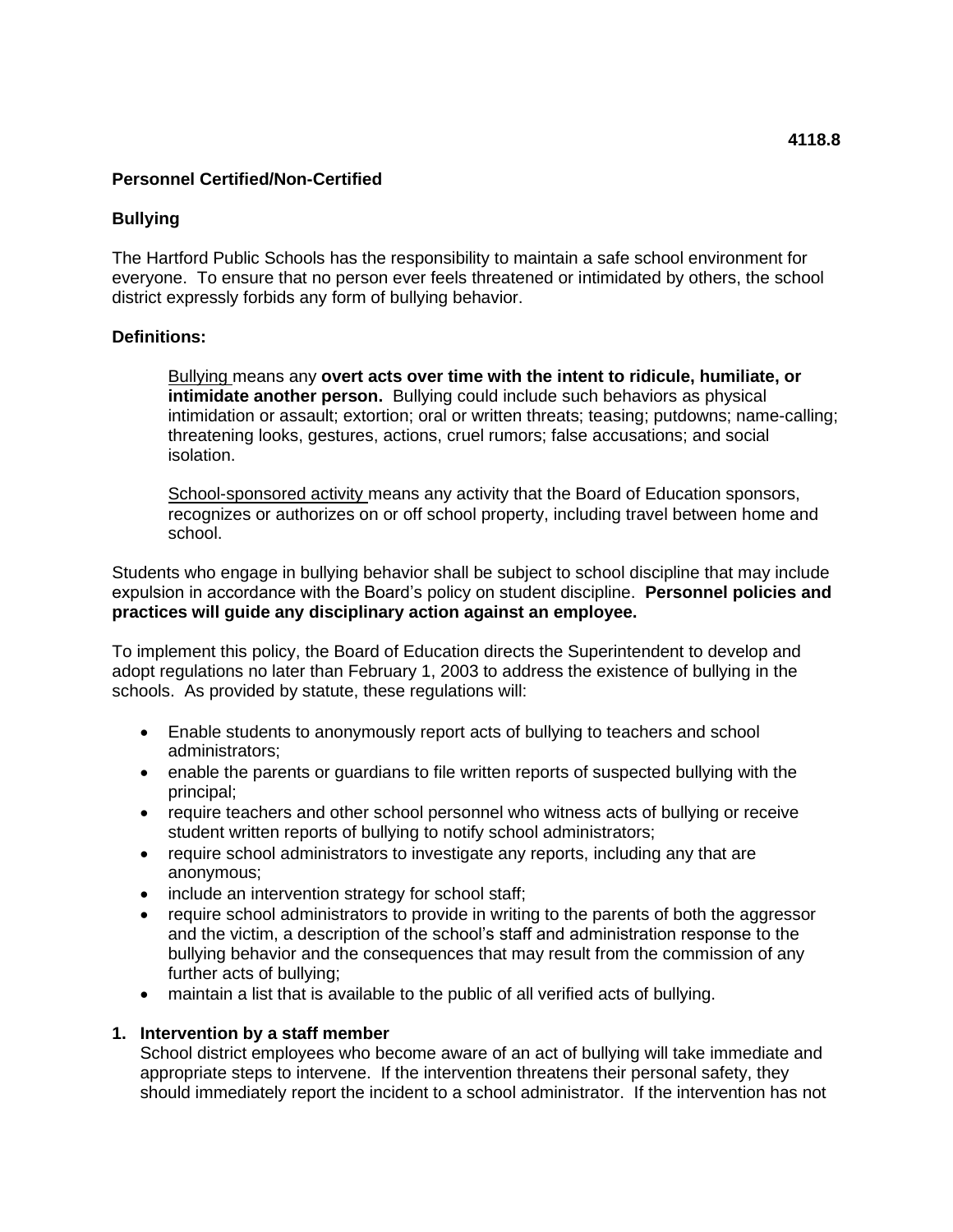## **Bullying (cont)**

resolved the matter and the bullying persists, the staff member will report the bullying to the school administration for further investigation.

## **2. Reporting**

The district expects parents, students, and others who become aware of an act of bullying in school, on school buses, or at school-related activities would report in writing the bullying behavior to the principal. Teachers and administrators will accept anonymously written reported acts of bullying from students.

### **3. Investigation Procedures**

If the school administrator determines that the reported incident of student bullying warrants investigation, the administrator will contact the parents of both the aggressor and the victim, interview both or more students, and thoroughly investigate the report. This investigation may also include interviews with the students, parents, and school personnel; review of school records; and whatever other information may be necessary to determine an appropriate response. The school administrator will investigate any incident of bullying behavior by an adult.

### **4. Consequences and Administrative Intervention**

Consequences for students who bully others will depend on the results of the investigation and may include an administrative discipline conference with the student; a parent conference; detention; suspension and/or expulsion; or any other appropriate consequence. Depending on the severity of the incident, the principal may also take appropriate steps to ensure student safety. These may include implementing a safety plan; separating and supervising students involved; providing support for students as necessary; reporting incidents to law enforcement; and developing a supervision plan with the parents. Care must be taken to decipher between an act of bullying that involves power imbalance versus conflict among individuals or groups, which may be resolved through a peer mediation process.

Any student who retaliates against another for reporting bullying may be subject to appropriate disciplinary consequences.

Consequences for employees who bully others will depend upon the results of the administrative investigation and be consistent with appropriate personnel policies and practices. Such consequences could range from a verbal warning up to and including termination of employment.

## **5. Notification**

The school administration will notify both the parents or guardians of student(s) who committed any verified act of bullying and the parents or guardians of students against whom such acts were directed. This notification will include the school's response to such act and any consequences that may result from the commission of such further acts.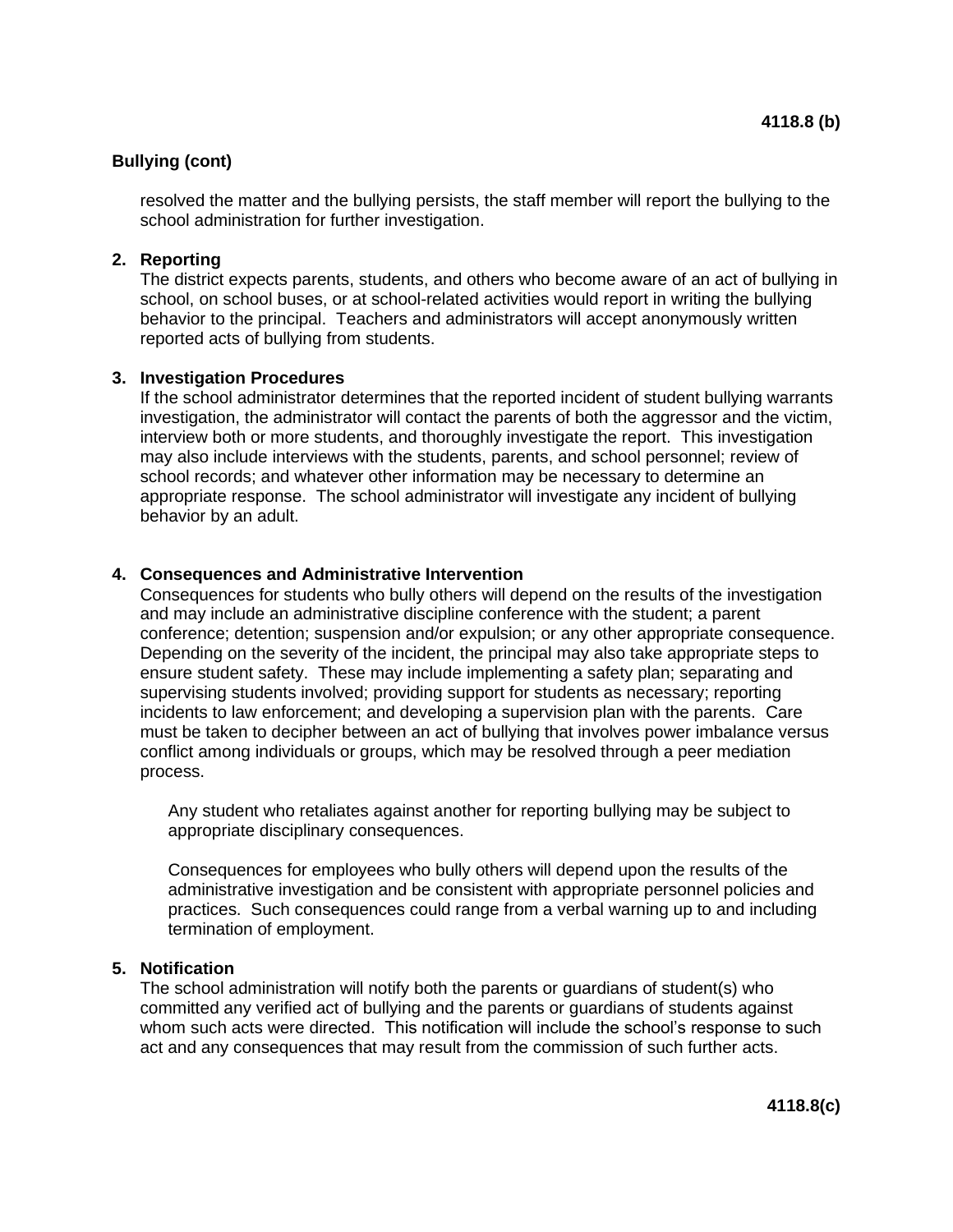# **Bullying (cont)**

### **6. Record Keeping**

The school administration will maintain a list of verified acts of bullying and make such list available to the public for inspection. The list of incidents will not include the names of the aggressor or victim.

## **7. Publication**

The Board of Education policy statement will be published in all student-parent school handbooks and distributed to all school district employees.

### **8. Education and Prevention**

The school administration will ensure that all persons are aware of the Board's prohibition of bullying, reporting procedures, and consequences of such acts.

School principals will establish a climate in the school in which all employees work together to reduce bullying behavior, model non -physical and consistently enforced measures of discipline as opposed to ridicule, sarcasm, yelling at students, or ignoring bullying behavior. All employees need to model and encourage praise and kindness to one another. Students need to learn the social skills necessary to make friends and become confident and resourceful. Students also need to learn how to resolve arguments other than using violent words and actions.

Legal Reference: Public Act No. 02-119

Regulation adopted: February 4, 2003 HARTFORD PUBLIC SCHOOLS Regulation updated: November 1, 2005 Hartford, Connecticut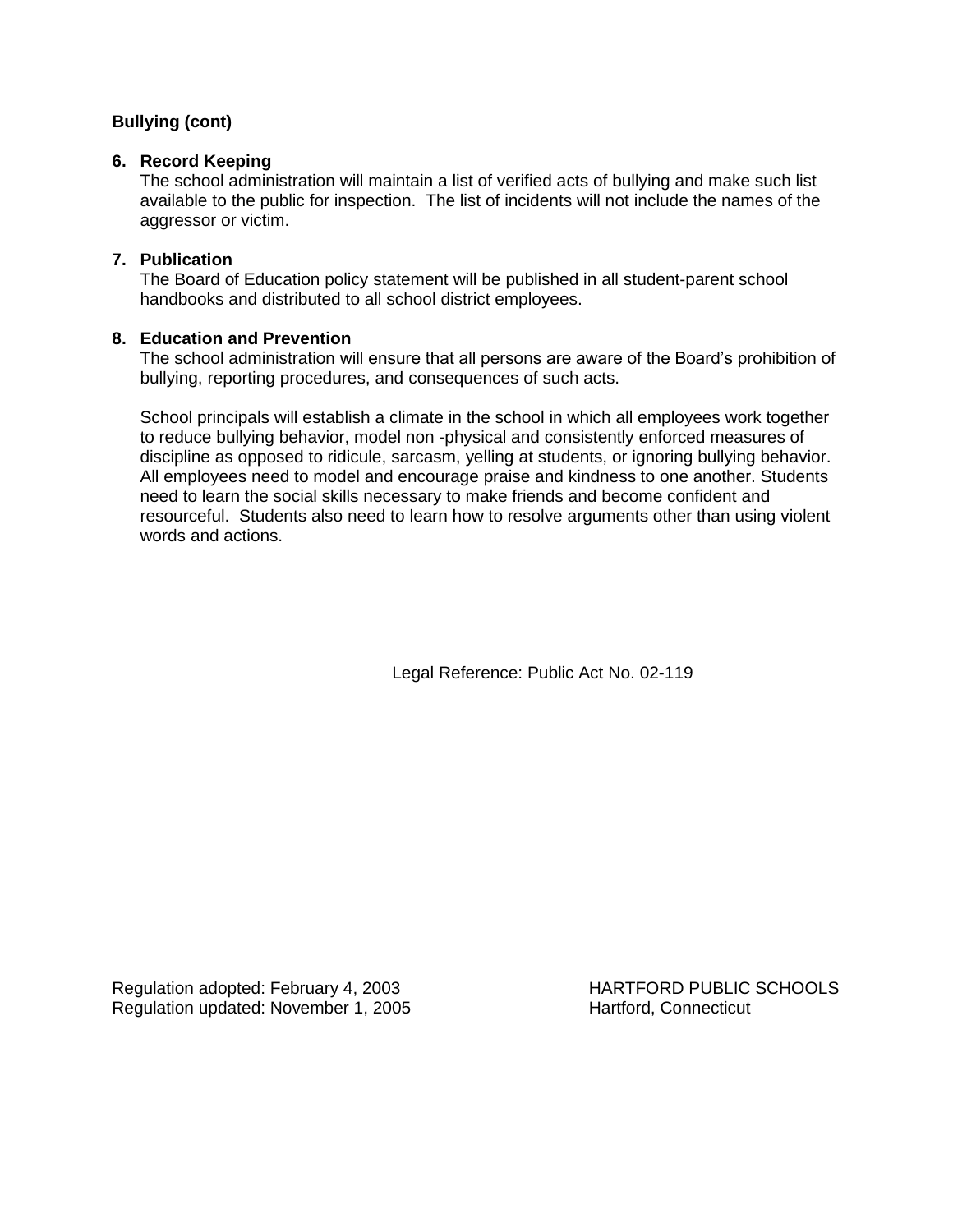**Personnel – Certified**

## **Student Teachers/Interns**

### **Student Teachers**

The board of education will accept student teachers to teach in Hartford classrooms. The superintendent or his/her designee will create appropriate procedures for the supervision of these teachers.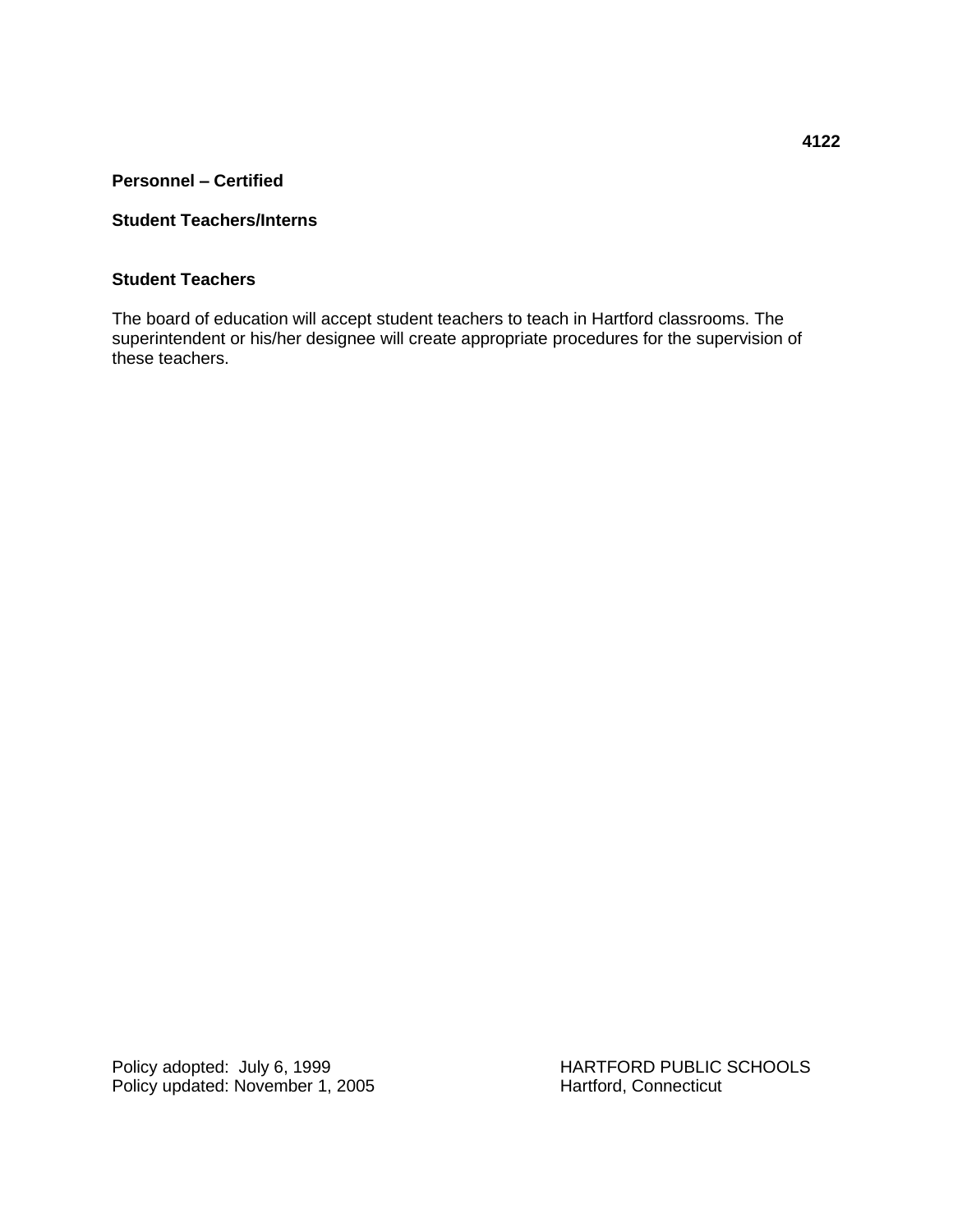## **Personnel -- Certified**

### **Student Teachers/Interns**

Placement of student teachers with cooperating teachers is arranged in consultation with the University supervisor, the building administrator, and the teacher. Placements are made according to the subject area and grade level of the student teacher.

Under the guidance of the facilitator, a district selection committee comprised of a majority of classroom teachers, recommend qualified teachers to serve as potential cooperating teachers.

Teachers recommended to serve as cooperating teachers must meet the following prerequisites:

- 1. Possession of a professional educator certificate;
- 2. Employment as a full-time classroom teacher by the Hartford Public Schools during at least one school year within the last two years;
- 3. Ability to work cooperatively as team members to aid the professional growth of student and beginning teachers;
- 4. Professional commitment to improving the induction of student and beginning teachers into the teaching profession;
- 5. Ability to relate effectively to adult learners;
- 6. Ability to be reflective and articulate about the craft of teaching; and

Regulation: July 6, 1999 **https://www.franchilder.org/manufation: July 6, 1999 HARTFORD PUBLIC SCHOOLS** Regulation updated: November 1, 2005 Hartford, Connecticut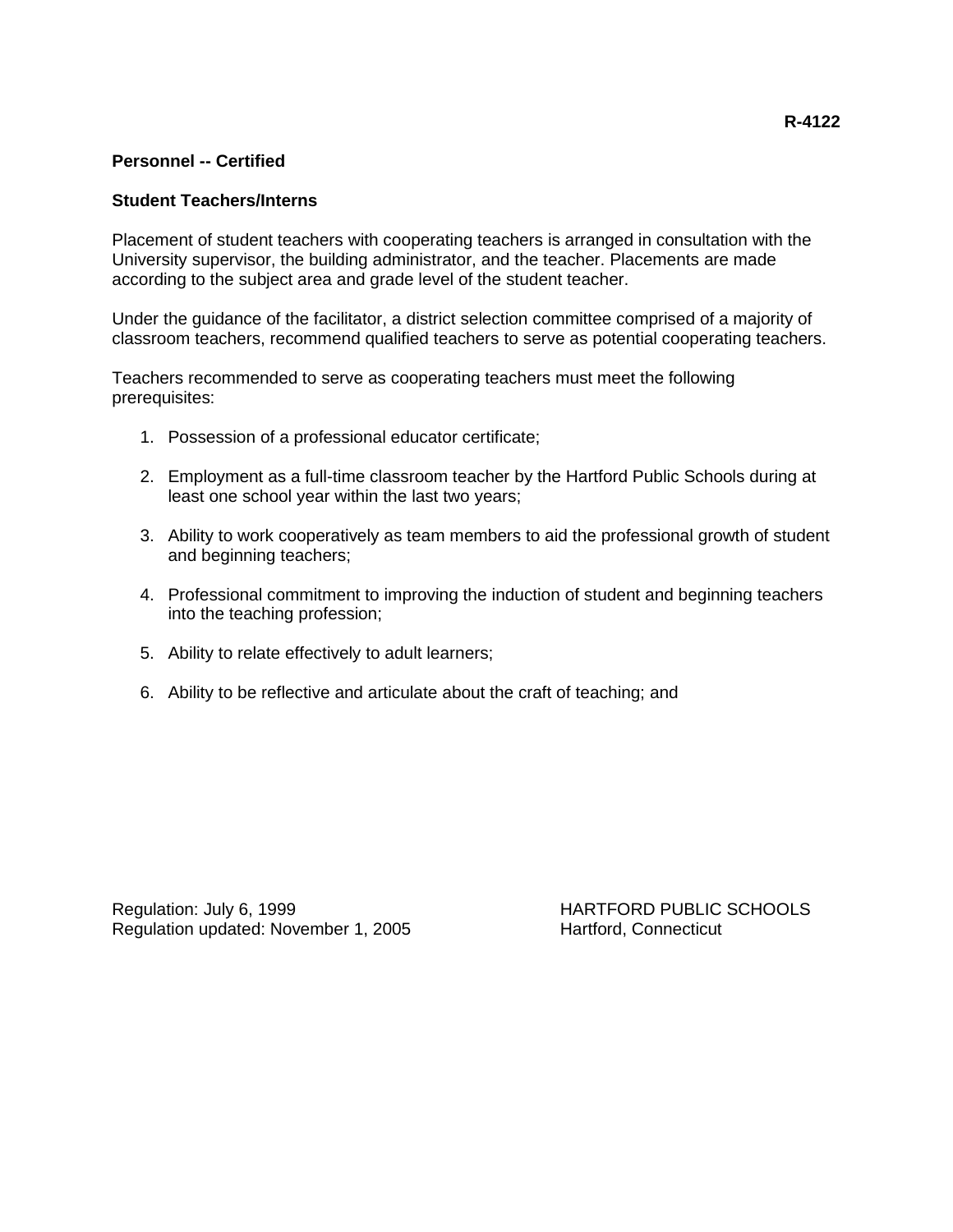### **Personnel -- Certified**

# **Professional Staff Development**

The board of education believes that professional development is essential to ensure the highest quality education for the children enrolled in the Hartford Public Schools.

Regulation: July 6, 1999<br>
Regulation updated: November 1, 2005<br>
Hartford, Connecticut<br>
Hartford, Connecticut Regulation updated: November 1, 2005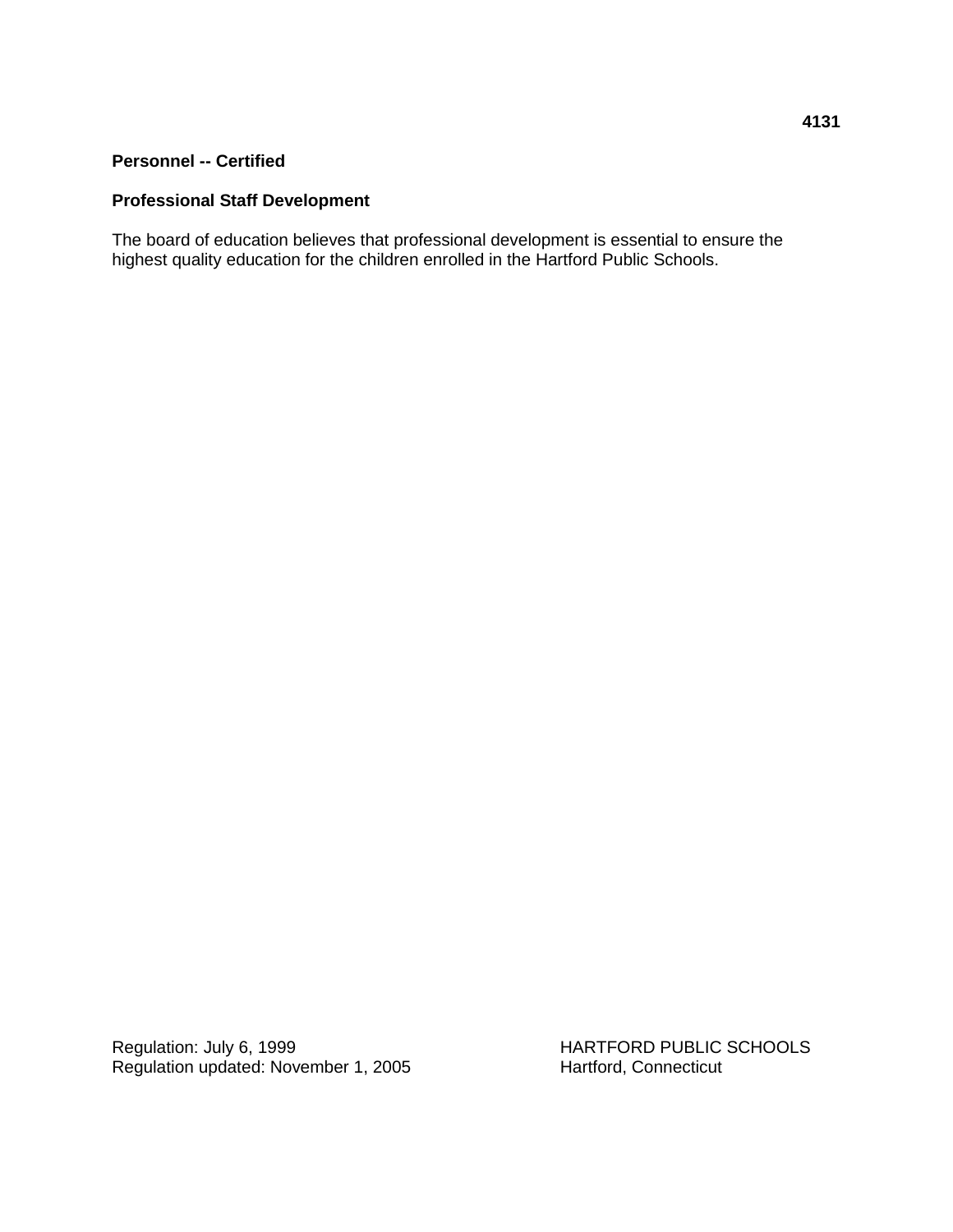## **Personnel -- Certified**

### **Publication or Creation of Materials**

Professional staff members shall be encouraged to write and publish educational materials whether it be for local use, periodicals or books.

Staff members are encouraged to contribute professional articles and news items to local, State and national agencies. As a matter of professional ethics, all professional articles should be cleared through the office of the superintendent of schools in the event that the school system or any of its separate departments is mentioned.

### **Copyrights and Patents**

Materials created by staff at the instigation and/or direction of superiors and/or during work-time shall be considered "work made for hire" under Sections 201(b) and 101 of the Copyright Act and shall be solely the property of the school district.

It is also understood that educational materials created by an employee during the employee's leisure hours when the employee is not fulfilling his/her contractual duties to the school district are the property of the employee.

Regulation: July 6, 1999 **HARTFORD PUBLIC SCHOOLS** Regulation updated: November 1, 2005 Hartford, Connecticut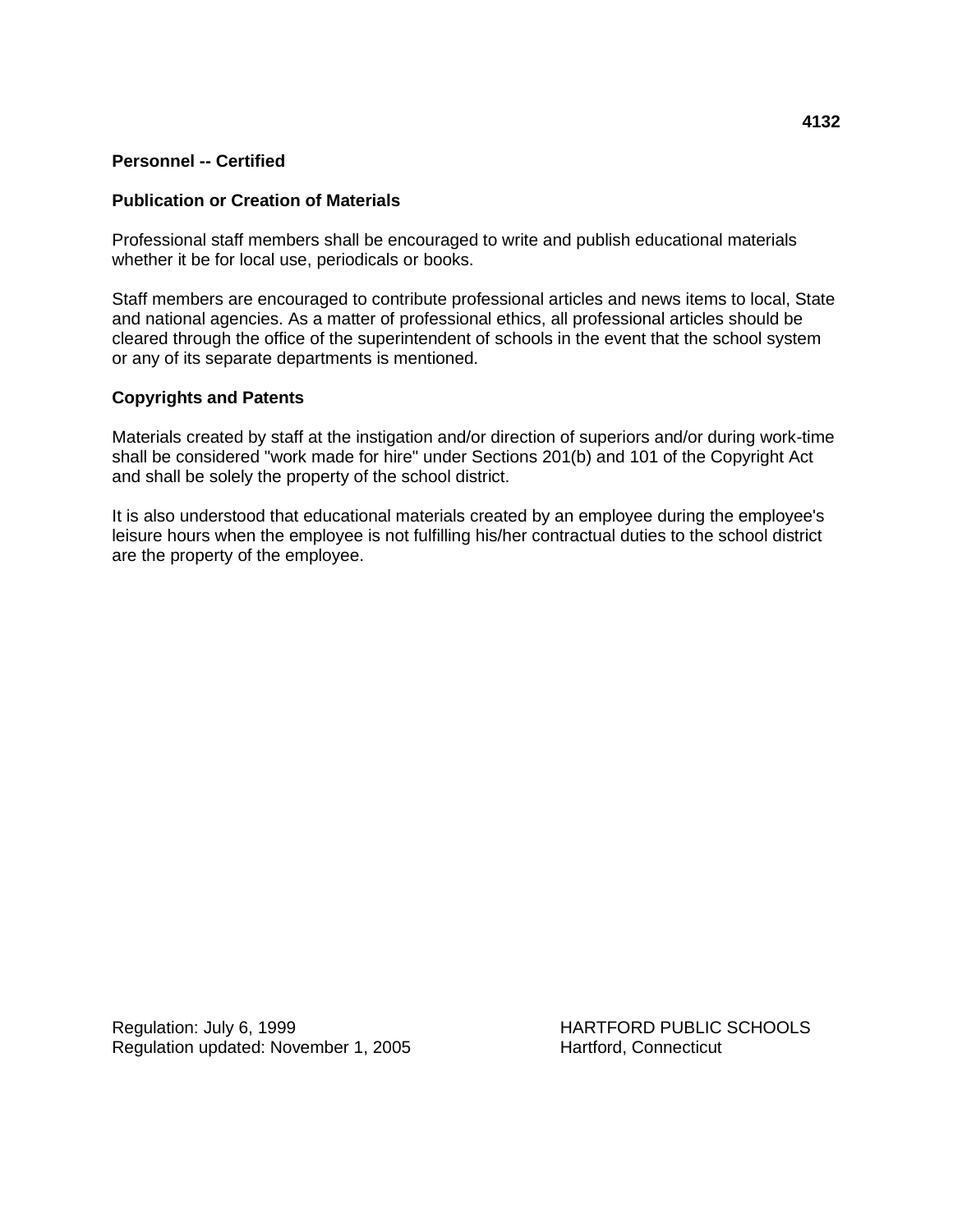#### **Soliciting and Selling**

No board of education funds, including school activity funds, shall be used to support charity contributions or personal gifts or any non-school activities.

#### **Collections, Contests, and Drives**

Approval by the superintendent shall be required for participation by schools in collections, contests, and drives. Every effort shall be made to keep collections, contests, and drives at a minimum to avoid interference with the regular school program.

Regulation: July 6, 1999 **HARTFORD PUBLIC SCHOOLS** Regulation updated: November 1, 2005 Hartford, Connecticut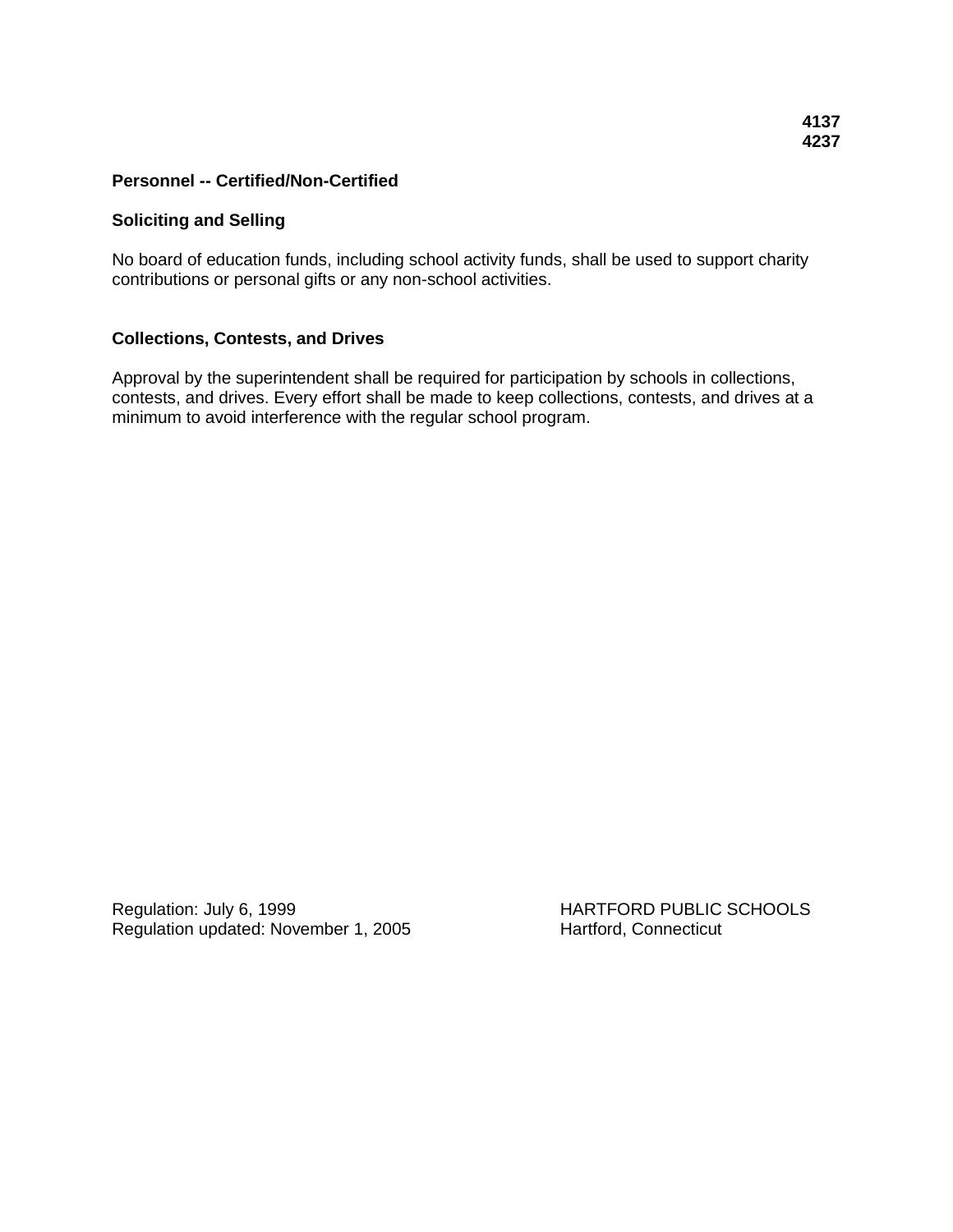## **4137.1 4237.1**

# **Personnel -- Certified/Non-Certified**

#### **Solicitation of Staff Members**

Outside groups shall not be permitted to solicit among the staff for any purpose.

Regulation: July 6, 1999<br>
Regulation updated: November 1, 2005<br>
Hartford, Connecticut<br>
Hartford, Connecticut Regulation updated: November 1, 2005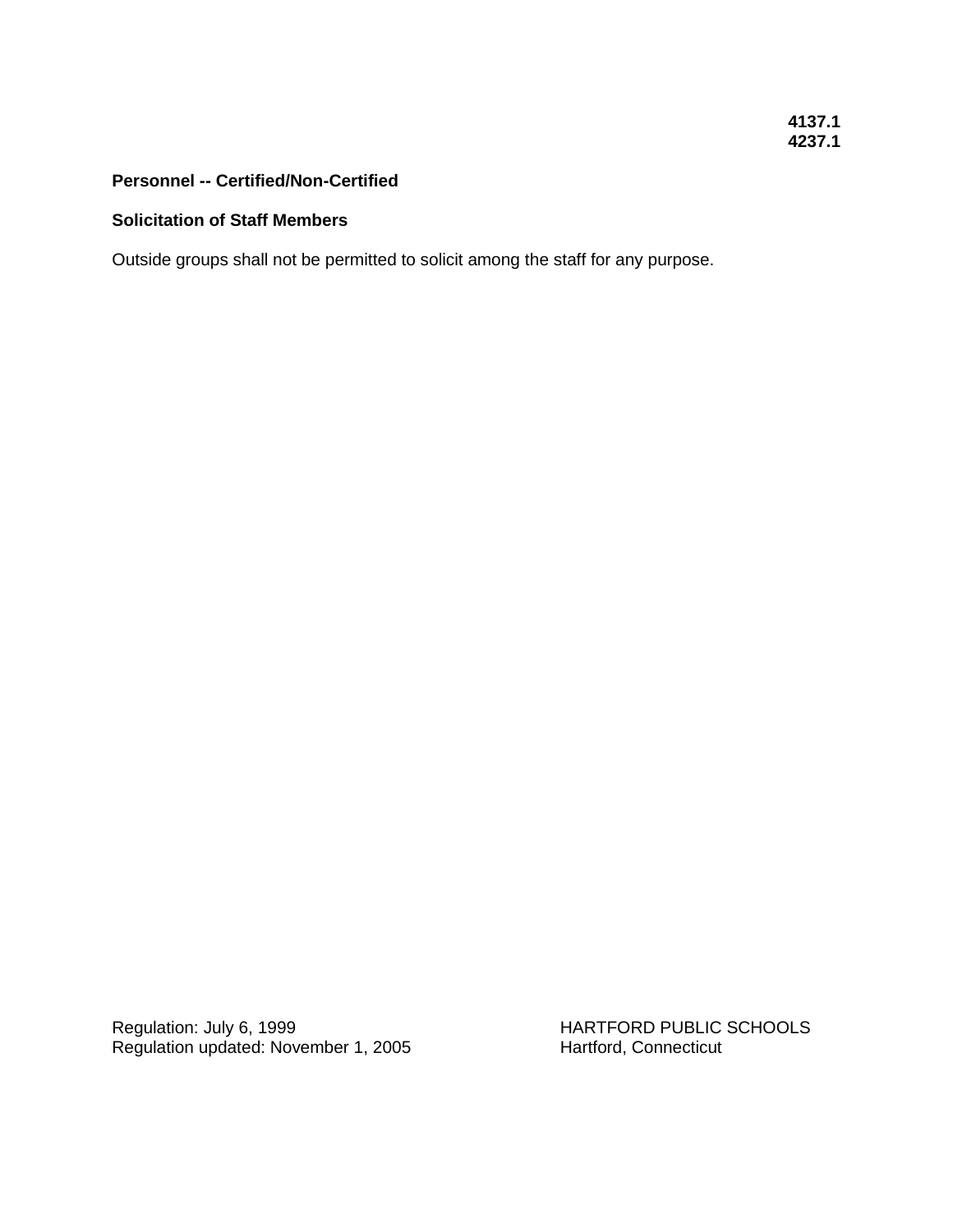#### **Non-School Employment**

Personnel of the schools may receive compensation for activities outside of the compensated work time as long as these activities do not interfere with the proper discharge of their assigned duties, do not constitute a conflict of interest, or do not cause poor public relations within the community. It is expected that any outside activity should be carried on in a business-like and ethical manner.

All employees shall notify the superintendent of outside activities that may interfere with the performance of normal duties.

If an outside activity occurs during compensated work time and the superintendent permits the employee to participate**,** any compensation given the employee shall be remitted to the district.

Regulation: July 6, 1999 **HARTFORD PUBLIC SCHOOLS** Regulation updated: November 1, 2005 Hartford, Connecticut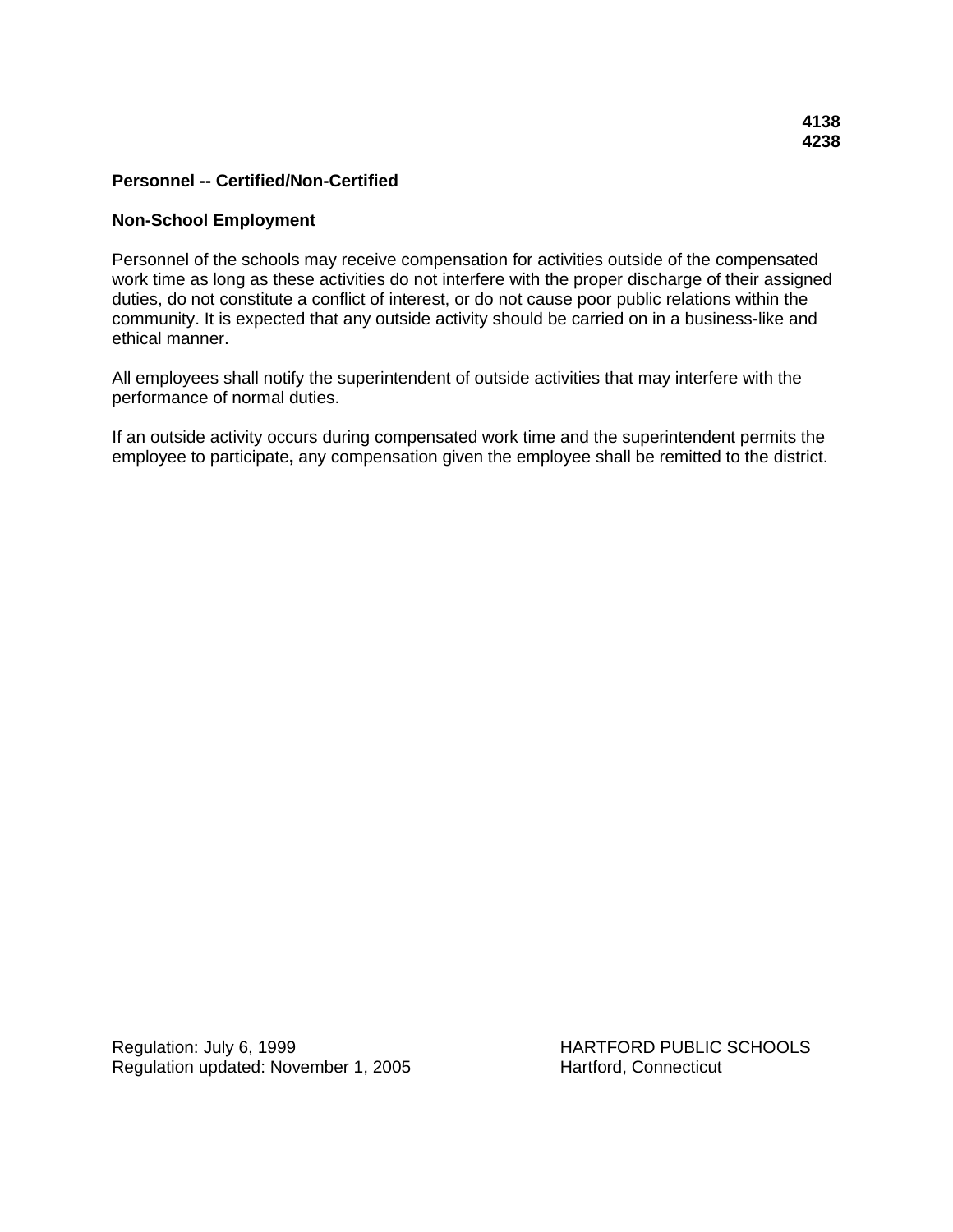### **Personnel -- Non-Certified**

# **Evaluation/Supervision**

The board of education endorses a continuous process of evaluation of all employees of the school district.

It is also the intention of the board of education that all employees receive supervision to insure that all aspects of their job assignments are properly and competently performed.

Policy updated: November 1, 2005 Hartford, Connecticut

Policy adopted: July 6, 1999 HARTFORD PUBLIC SCHOOLS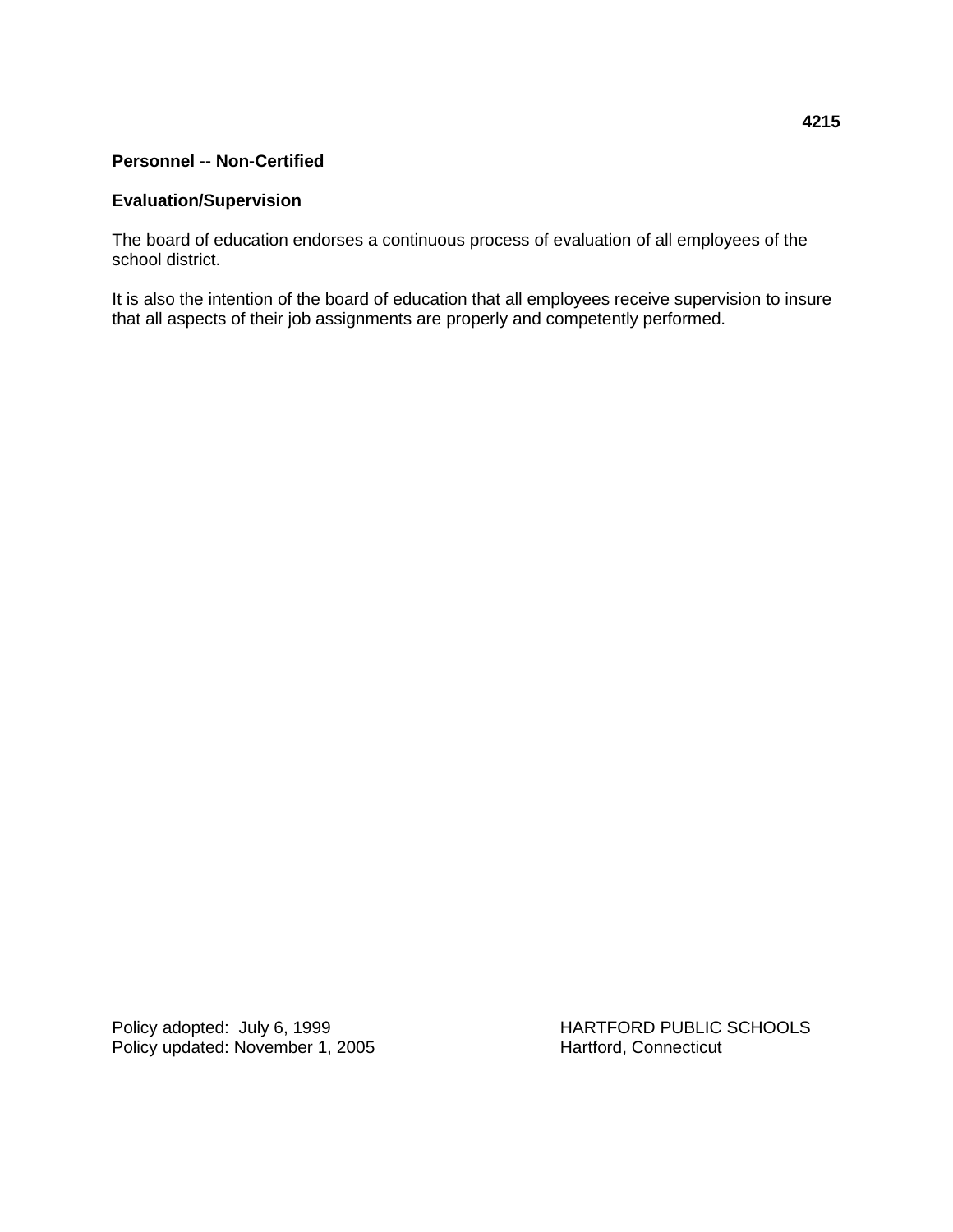#### **Family and Medical Leave**

1. Purpose

The purpose of this policy is to establish guidelines for leaves taken by employees of the Board under the Federal Family and Medical Leave Act of 1993.

2. Eligibility

Employees who have worked for the Board for at least twelve (12) months, and who have worked at least 1,250 actual work hours during the twelve (12) months immediately preceding the start of a leave, are eligible for unpaid leave under the FMLA.

3. Reasons For Leave

Leaves under the FMLA may be taken for the following reasons:

- a. the birth and/or care of the employee's newborn child, or
- b. the placement of a child with the employee by adoption or for foster care; or
- c. to care for the employee's spouse, child or parent who has a serious health condition; or
- d. to care for the employee's own serious health condition that renders the employee unable to perform the functions of his or her position.
- 4. Length Of Leave

If a leave is requested for one of the above-listed reasons, each eligible employee may take up to a total of twelve (12) weeks unpaid family or medical leave in any 12-month entitlement period.

The 12-month entitlement period for family or medical leave is measured on the basis of a "rolling" 12-month period measured backward from the date an employee uses any FMLA leave.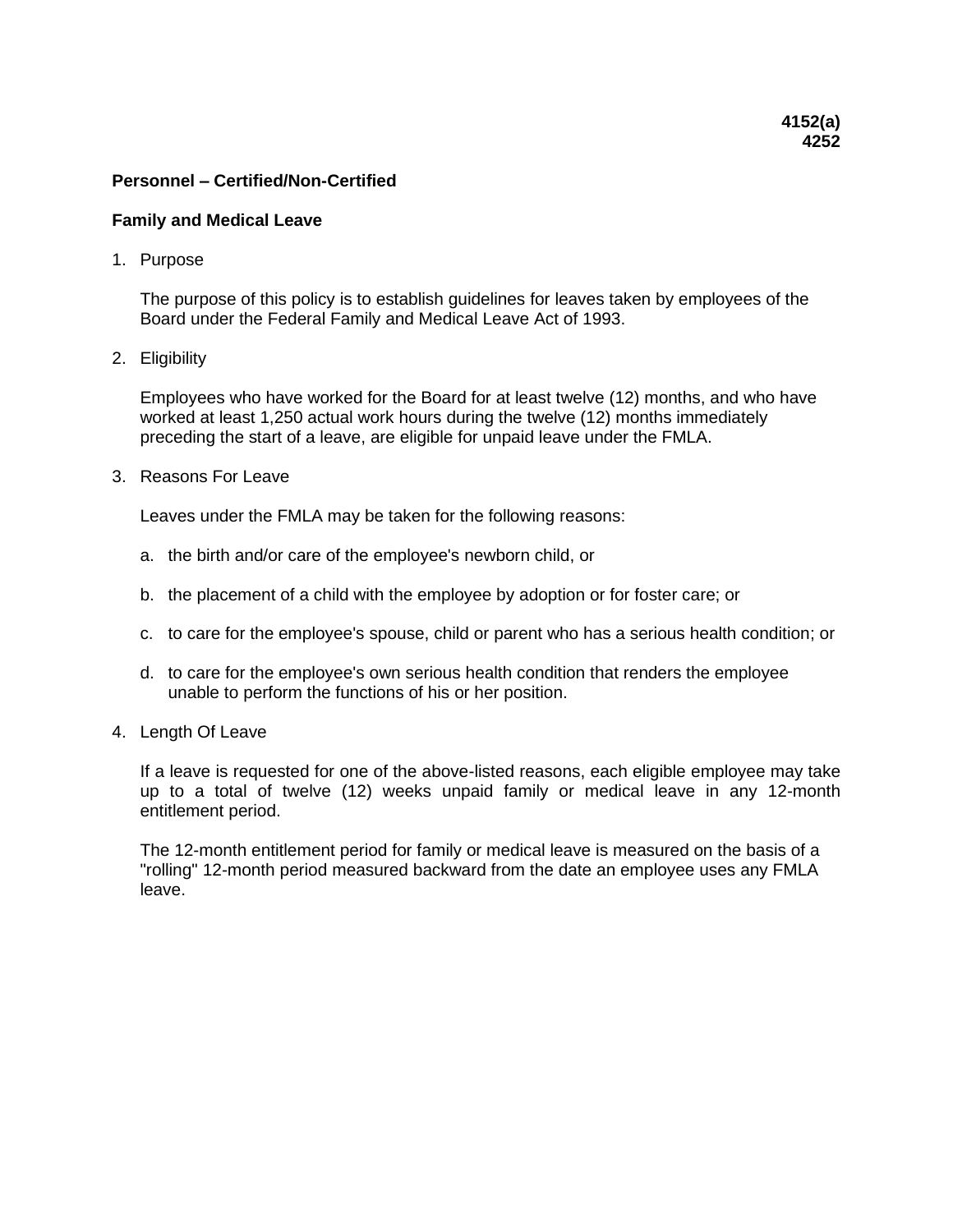#### **Family and Medical Leave** (continued)

- 5. Types of Leave and Conditions
	- a. Full-time, Intermittent, and Reduced Schedule Leave

Full-time unpaid leave may be taken for any of the reasons permitted by the FMLA. Full-time leave excuses the employee from work for a continuous period of time.

Intermittent leave means leave taken in separate periods of time rather than for one continuous period of time. Examples of intermittent leave include: leave taken one day per week over a period of a few months; or leave taken on an occasional/as-needed basis for medical appointments.

Reduced schedule leave is leave that reduces the employee's usual number of work hours per day for some period of time. For example, an employee may request half-time work for a number of weeks so the employee can assist in the care of a seriously ill parent .

An employee may take full-time, intermittent or reduced schedule leave whenever it is medically necessary for a serious health condition of the eligible employee, his or her spouse, child or parent. Intermittent leave or reduced schedule leave for other reasons will be permitted only with the approval of the Superintendent or his/her designee.

If intermittent or reduced schedule leave is medically required, the Board may, in its sole discretion, temporarily transfer the employee to another job with equivalent pay and benefits that better accommodates the type of leave requested. Also, special arrangements may be required of an instructional employee who needs to take intermittent or reduced-schedule leave which will involve absence for more than twenty (20) percent of the work days in the period over which the leave will extend (for example, more than five days over a five-week period).

#### b. Both Spouses Working for the Same Employer

If both spouses are employees of the Board and request leave for the birth, placement of a child by adoption or for foster care, or to care for a seriously ill parent, they only will be entitled to a maximum combined total leave equal to twelve (12) weeks in any 12-month entitlement period. If either spouse (or both) uses a portion of the total 12-week entitlement for one of the purposes in the preceding sentence, each is entitled to the difference between the amount he or she has taken individually and the 12 weeks for FMLA leave for their own or their spouse's serious health condition in the 12-month entitlement periods.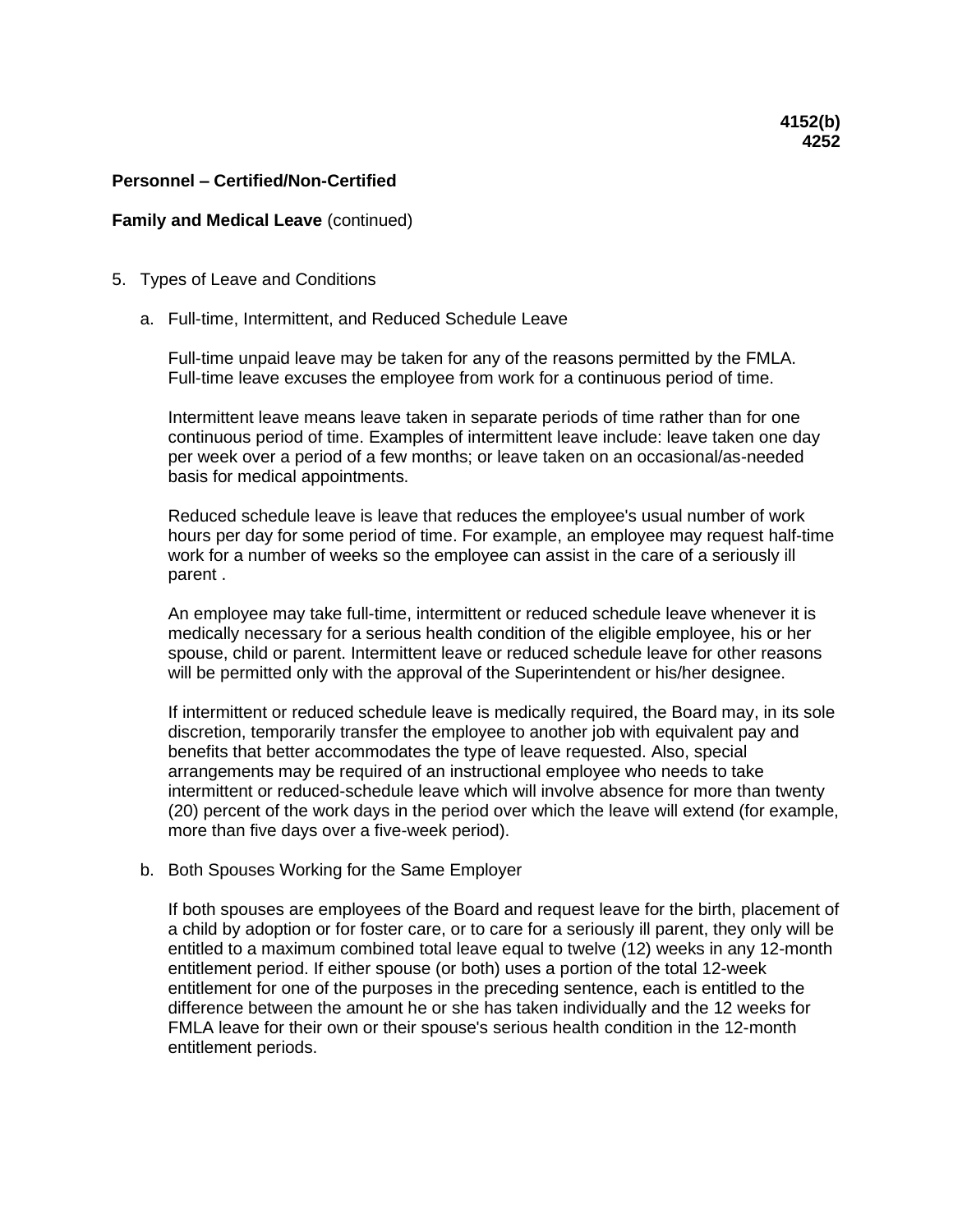## **Family and Medical Leave** (continued)

c. Leave Taken by Instructional Employees Near the End of an Academic Term

If a leave taken by an instructional employee for any reason begins more than five (5) weeks before the end of an academic term, the Board may require that employee to continue the leave until the end of the tem if the leave will last at least three (3) weeks and the employee would return to work during the three-week period before the end of the term.

If the employee begins a leave during the five-week period preceding the end of an academic term for a reason other than the employee's own serious health condition, the Board may require the employee to continue taking leave until the end of the term if the leave will last more than two (2) weeks and the employee would return to work during the two-week period before the end of the term.

If the employee begins a leave during the three-week period preceding the end of an academic term for a reason other than the employee's own serious health condition, the Board may require the employee to continue taking leave until the end of the term if the leave will last more than five (5) working days.

#### 6. Requests For Leave

Requests for a family or medical leave must be submitted to the personnel department at least thirty (30) days before the leave is to commence, if possible. If thirty (30) days notice is not possible, requests must be submitted as soon as practicable under the circumstances.

For leaves taken because of the employee's or a family member's serious health condition, the employee must submit a completed "Physician or Practitioner Certification" form before the leave begins if possible. This form may be obtained from the personnel department. If such advance certification is not possible, the medical certification must be provided by the employee within fifteen. (15) calendar days of the employer's request for the medical certification.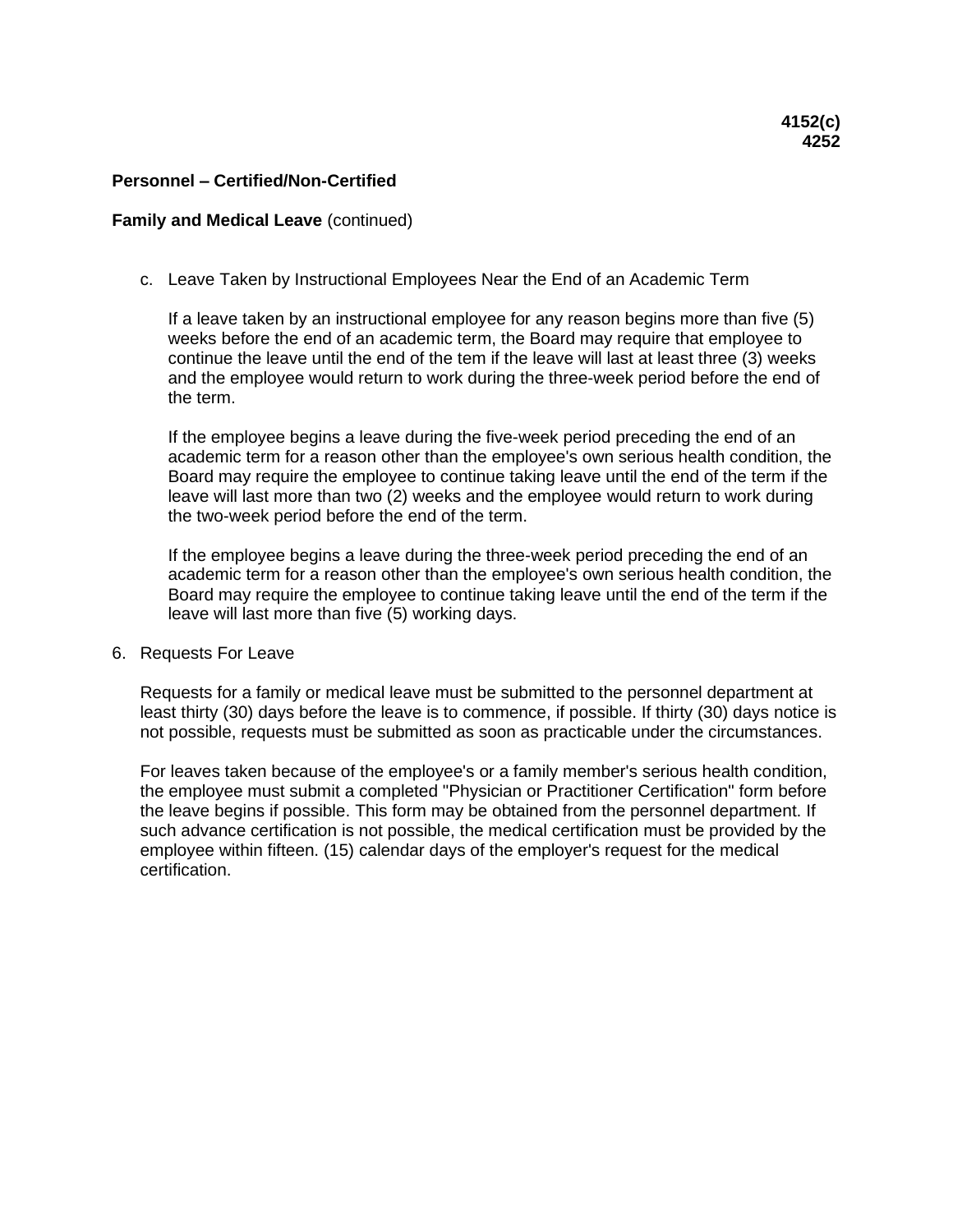#### **Family and Medical Leave** (continued)

If an employee takes leave to care for his or her own serious health condition, immediately upon return to work the employee must provide medical certification that the health condition which created the need for the leave no longer renders the employee unable to perform the functions of the job. This certification must be submitted to the personnel department.

## 7. Use of Paid Leave

Accrued paid personal leave and accrued paid vacation may be substituted for any unpaid portions of family or medical leave taken for any reason at the board's discretion. However, where the leave is for the employee's own serious health condition, accrued paid sick leave shall be substituted for unpaid portions of family or medical leave prior to the substitution of accrued paid vacation leave. The amount of unpaid family or medical leave entitlement is reduced by the amount of paid leave that is substituted.

## 8. Medical Insurance and Other Benefits

During approved family or medical leaves of absence, the Board will continue to pay its portion of medical insurance premiums for the period of unpaid family or medical leave. The employee must continue to pay his/her share of the premium, and failure to do so may result in loss of coverage. If the employee does not return to work after expiration of the leave, the employee will be required to reimburse the Board for payment of medical insurance premiums during the family or medical leave, unless the employee does not return because of a serious heath condition or circumstances beyond the employee's control.

During an FMLA leave, an employee shall not accrue seniority, pension benefits, or sick or vacation leave, unless otherwise required by any applicable collective bargaining agreement or Board Policy. However, unused employment benefits accrued by the employee up to the day on which the leave begins will not be lost upon return to work. Leave taken under this policy does not constitute an absence under Board's attendance policy.

## 9. Reinstatement

Except for circumstances unrelated to the taking of a family or medical leave, an employee who returns to work following the expiration of a family or medical leave is entitled to return to the job held prior to the leave or to an equivalent position with equivalent pay and benefits.